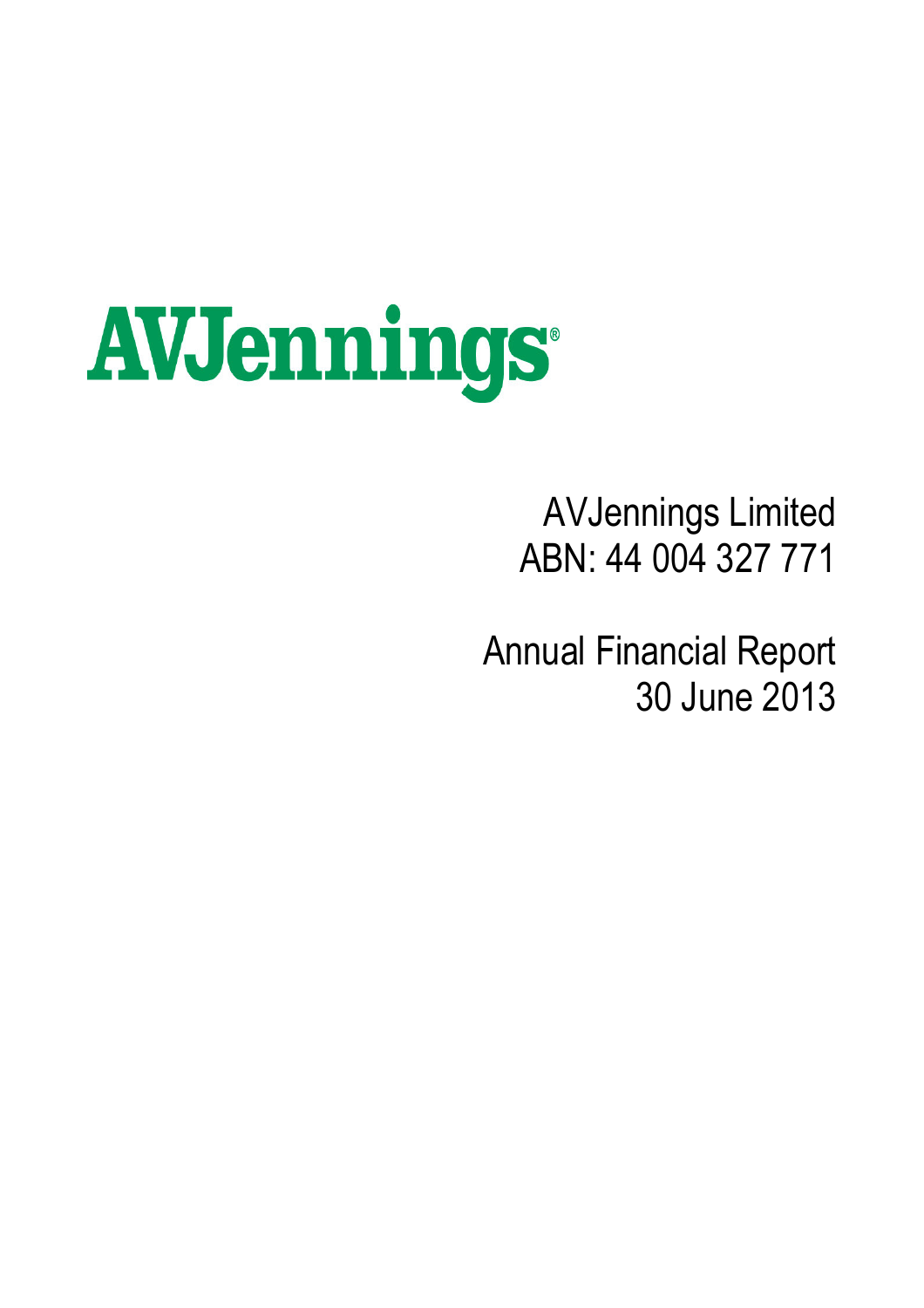# AVJennings

# **Contents**

|                                                                                              | Page |
|----------------------------------------------------------------------------------------------|------|
|                                                                                              | 3    |
|                                                                                              | 21   |
|                                                                                              | 22   |
|                                                                                              | 23   |
|                                                                                              | 24   |
|                                                                                              | 25   |
|                                                                                              | 25   |
|                                                                                              | 25   |
|                                                                                              | 37   |
| 4 Significant Accounting Judgements, Estimates and Assumptions------------------------------ | 44   |
|                                                                                              | 46   |
|                                                                                              | 47   |
|                                                                                              | 50   |
|                                                                                              | 54   |
|                                                                                              | 55   |
|                                                                                              | 56   |
|                                                                                              | 56   |
|                                                                                              | 57   |
|                                                                                              | 57   |
|                                                                                              | 59   |
|                                                                                              | 61   |
|                                                                                              | 61   |
|                                                                                              | 64   |
|                                                                                              | 65   |
|                                                                                              | 68   |
|                                                                                              | 70   |
|                                                                                              | 71   |
|                                                                                              | 71   |
|                                                                                              | 72   |
|                                                                                              | 73   |
|                                                                                              | 76   |
|                                                                                              | 77   |
|                                                                                              | 77   |
|                                                                                              |      |
|                                                                                              | 78   |
|                                                                                              | 80   |
|                                                                                              | 81   |
|                                                                                              | 82   |
|                                                                                              | 83   |
|                                                                                              | 84   |
|                                                                                              | 84   |
|                                                                                              | 86   |
|                                                                                              | 89   |
|                                                                                              | 90   |
|                                                                                              | 92   |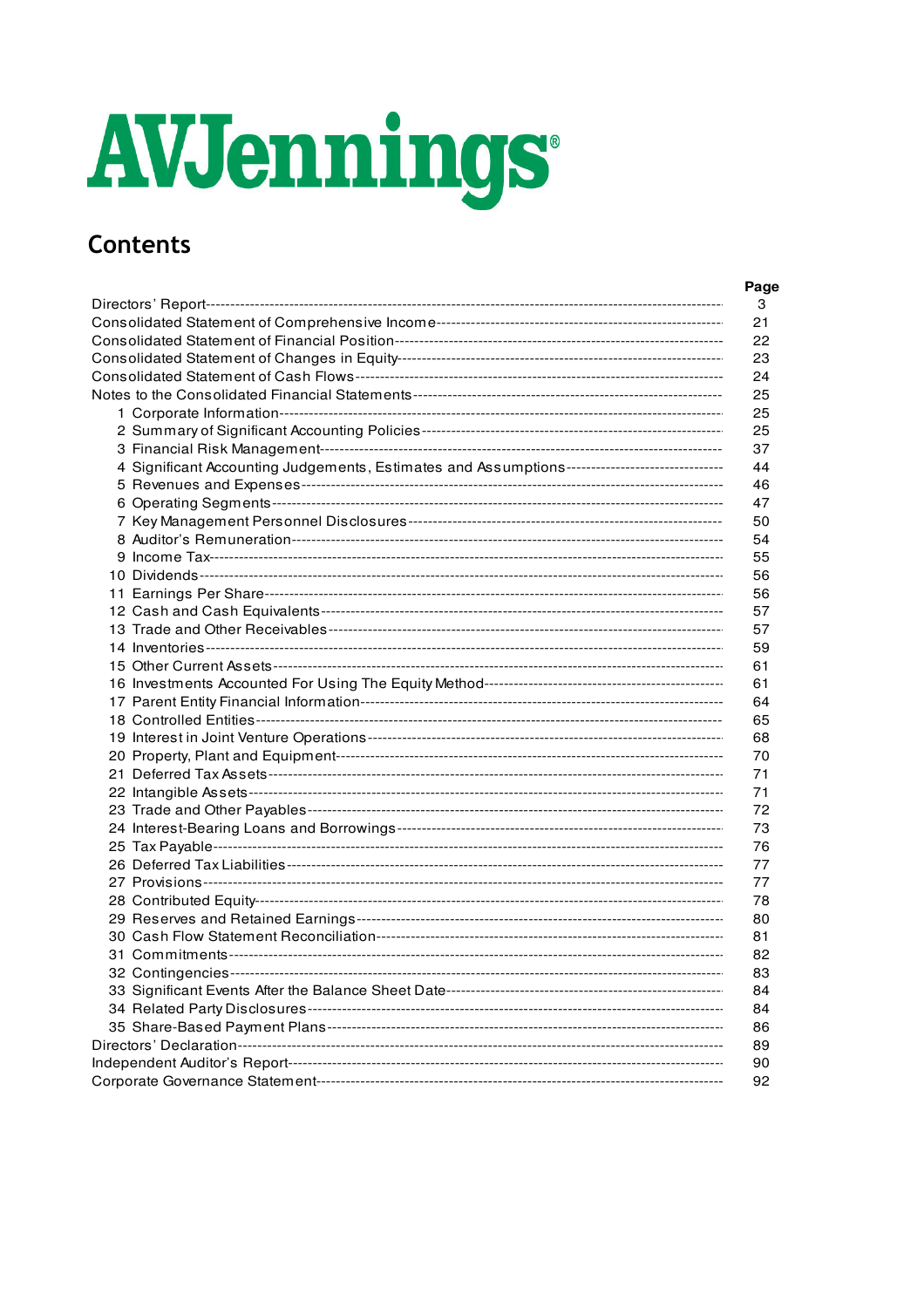For the year ended 30 June 2013

Your Directors present their Annual Financial Report ("Report") on the Consolidated Entity (referred to hereafter as "AVJennings", "Consolidated Entity" or "Group") consisting of AVJennings Limited ("Company" or "Parent") and the entities it controlled at the end of, or during, the year ended 30 June 2013.

# **DIRECTORS**

The names of the Company's Directors in office during the financial year and until the date of this Report are as follows. Directors were in office for this entire period unless otherwise stated.

| S Cheong          | Chairman (Non-Executive)                      |
|-------------------|-----------------------------------------------|
| <b>RJ Rowley</b>  | Deputy Chairman (Non-Executive)               |
| <b>PK Summers</b> | Managing Director and Chief Executive Officer |
| E Sam             | Director (Non-Executive)                      |
| <b>B</b> Chin     | Director (Non-Executive)                      |
| BG Hayman         | Director (Non-Executive)                      |
| TP Lai            | Director (Non-Executive)                      |

# **COMPANY SECRETARY**

The names of the Company Secretaries in office during the financial year and until the date of this Report (unless otherwise stated) are as follows:

| CD Thompson       |                         |
|-------------------|-------------------------|
| <b>PK Summers</b> | Resigned 1 January 2013 |
| SA Vogiatzakis    | Resigned 1 January 2013 |

# **PRINCIPAL ACTIVITY**

The principal activity of the Consolidated Entity during the year was Residential Development.

# **OPERATING RESULTS**

The consolidated loss after tax for the financial year was \$15.3 million (2012: \$29.8 million loss after tax).

### **DIVIDENDS**

Dividends paid to members during the financial year were as follows:

|                                                          | 2013                     | 2012   |
|----------------------------------------------------------|--------------------------|--------|
|                                                          | \$'000                   | \$'000 |
| 2011 final dividend of 1.5 cents per fully paid share.   |                          |        |
| paid 19 October 2011. Fully franked $\omega$ 30% tax.    | $\overline{\phantom{a}}$ | 4,119  |
| 2012 interim dividend of 0.5 cents per fully paid share, |                          |        |
| paid 11 April 2012. Fully franked $@$ 30% tax.           | $\overline{\phantom{a}}$ | 1,373  |
|                                                          |                          |        |
| Total dividends paid                                     | ٠                        | 5,492  |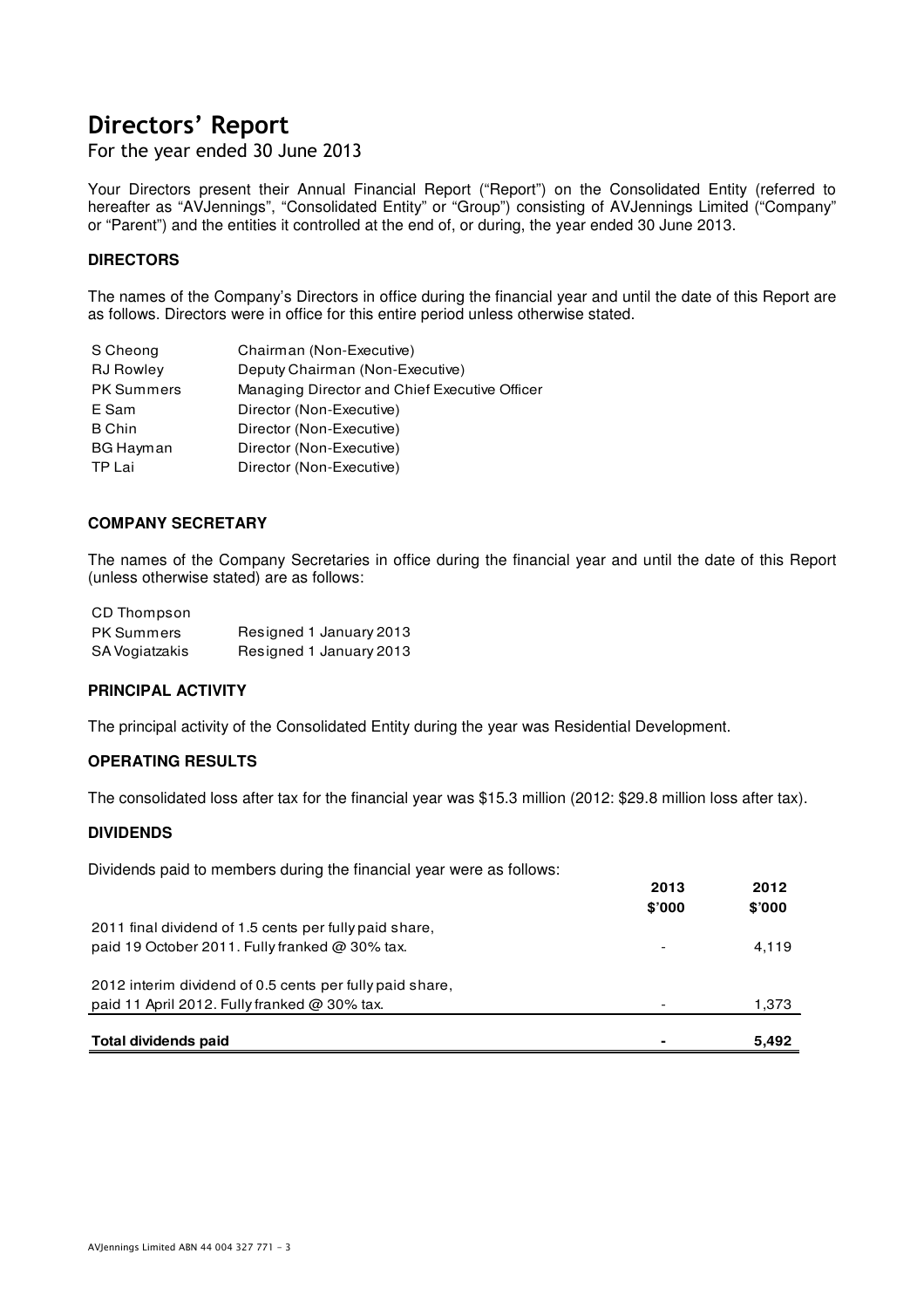For the year ended 30 June 2013

# **REVIEW OF OPERATIONS**

# **Financial Results**

The Company recorded an after tax loss of \$15.3 million for the financial year to 30 June 2013 (2012: \$29.8 million loss after tax). A full year profit after tax of \$0.8 million was recorded before the impact of provisions for loss on inventory taken up as at 31 December 2012 (no inventory provisions were recorded in the second half).

The profit after tax for the second half significantly improved to \$3.8 million (six months to 31 December 2012: \$3.0 million loss after tax and before inventory provisions), reflecting ramped up activity compared with the first half.

Full year revenue of \$158.5 million was down from \$188.8 million in the previous year, however, second half revenue of \$105.6 million almost doubled that of the six months to 31 December 2012 due to the completion of inventory and gradually improving market conditions, particularly in New South Wales.

These results were achieved despite relatively subdued lender appetite for residential property at both the producer and consumer ends of some micro-markets.

Two further significant events occurred in the second half.

Firstly, the Company successfully concluded discussions with its Club Lenders and the Club Facility maturity date was extended to 30 September 2015. The Company remains compliant with all lending covenants and is actively progressing its strategy of diversifying funding sources.

Secondly, the Company successfully completed an Entitlement Offer that raised \$40.0 million after transaction costs. This more than offset the effect of increased production and settlement payments in respect of previous acquisitions.

Net Debt at balance date on a proportionate consolidation basis was \$83.3 million (2012: \$129.0 million).

# **Business Overview and Outlook**

The working capital cycle in residential property development is typically longer than that of most other industries and, where it extends beyond balance dates, can mean that reported results sometimes do not clearly reflect market conditions over the whole of the period under review. Time and money expended on rebuilding work in progress levels in one period may therefore be disproportionately reflected in increased sales, settlements and revenue in succeeding periods.

Although demand was relatively subdued over much of the financial year, activity in the second half significantly outstripped that in the preceding six months during which the Company expanded investment in production (especially built form). This investment is in line with the strategy disclosed to the market and directly responds to the ongoing benign interest rate environment, low inflationary expectations and the chronic under-supply of housing in some areas, as well as the Company's perception of improvements in other demand drivers such as affordability, consumer confidence, subsidies for first home buyers that are now more explicitly focused on new production, together with tightening rental vacancy rates in certain areas of Sydney.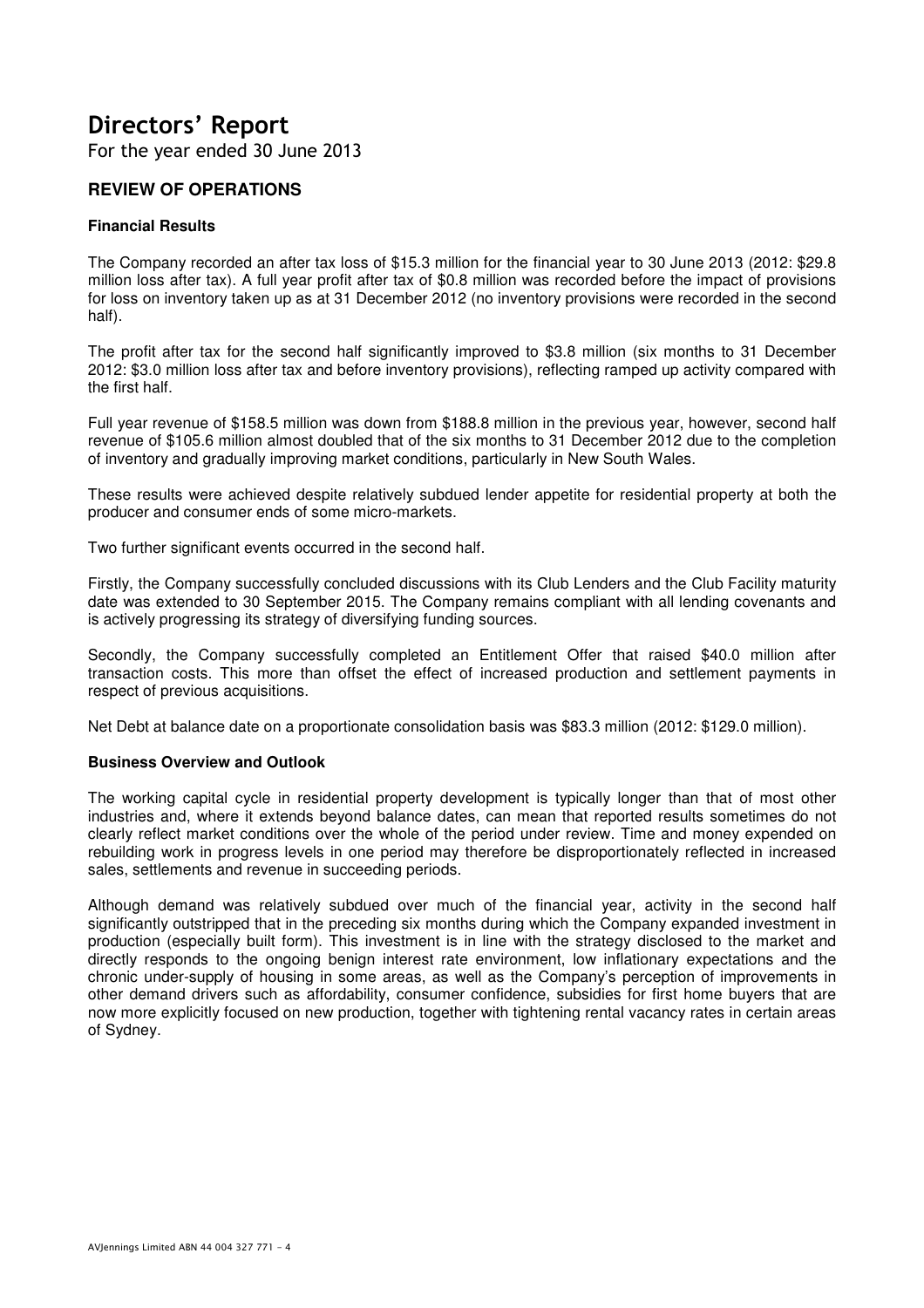For the year ended 30 June 2013

# **REVIEW OF OPERATIONS (continued)**

Consumer confidence in the key New South Wales market seems to have lifted over the last six months in particular, reversing a decade-long trend, while that in southern Queensland has shown more recent signs of improvement as pricing has realigned with historical relativities to the other eastern capitals. Performance of the Company's Victorian estates remains stable and fair, reflecting the Company's belief that the local market is steadily correcting for the oversupply of developed stock built up in some locations during the overheated market of 2010-11. The South Australian market is stable but subdued, however, the Company's key projects in that State ('St Clair' and 'Eyre' at Penfield) have reached important milestones and are now much better placed than in the previous period to capture their share of available demand in the future. The Auckland residential market is experiencing significant demand that should continue to leave the Company's Hobsonville Point joint venture project with Government fortunately placed for the foreseeable future.

Pleasingly, the Company benefitted from the solid rise in second half contract signings and settlements without undue margin sacrifice or the need to offer significant inducements of the sort anecdotally reported.

The following table illustrates the up-tick in lots under development (both land only and built form) since the low point of early in fiscal 2012:

667 at 30 June 2011; 572 at 31 December 2011; 318 at 30 June 2012; 554 at 31 December 2012; and 715 at 30 June 2013

A substantial amount of the work in progress reported as at 31 December 2012 was completed during the second half, with 177 lots at 'Hobsonville Point' NZ, 60 lots at 'Arena' VIC and 33 lots at 'Arlington Rise' VIC (amongst others) being finalised.

While the production cycle is lengthy, headway is being made with older lots exiting work in progress being progressively replaced as newer projects reach maturity or come on stream (notably the first stage of 'Arcadian Hills', Cobbitty NSW following the resolution of a lengthy planning-related preliminary works delay), leaving management confident that the Company is firmly on the path towards lifting work in progress and revenue to levels it has not seen for several years.

Completed and unsold stock is at acceptable levels.

Although customer preference continues to favour built form in most markets, the Company has recently noticed a resurgence of interest in land only on some of its estates, which if sustained will help smooth the inherently higher demand that increased production can place upon working capital.

An appropriate focus on overhead and cost control is now ingrained in the Company's culture and that control is expected to be enhanced in the future as the new accounting system is bedded down.

Total lots under control stood at 9,952 at balance date. Although the Company has not purchased land since late 2010-11 and remains adequately positioned into the medium term, it is actively exploring capital-efficient mechanisms to secure future development opportunities in specific micro-markets.

Market fundamentals remain positive, with improvements in affordability, low interest rates and inflation, underlying housing shortages in some markets (especially Sydney and Auckland), positive population growth and a relatively stable macroeconomic outlook over 2014-2015 supporting the nascent rise in consumer confidence and transaction levels experienced in some markets.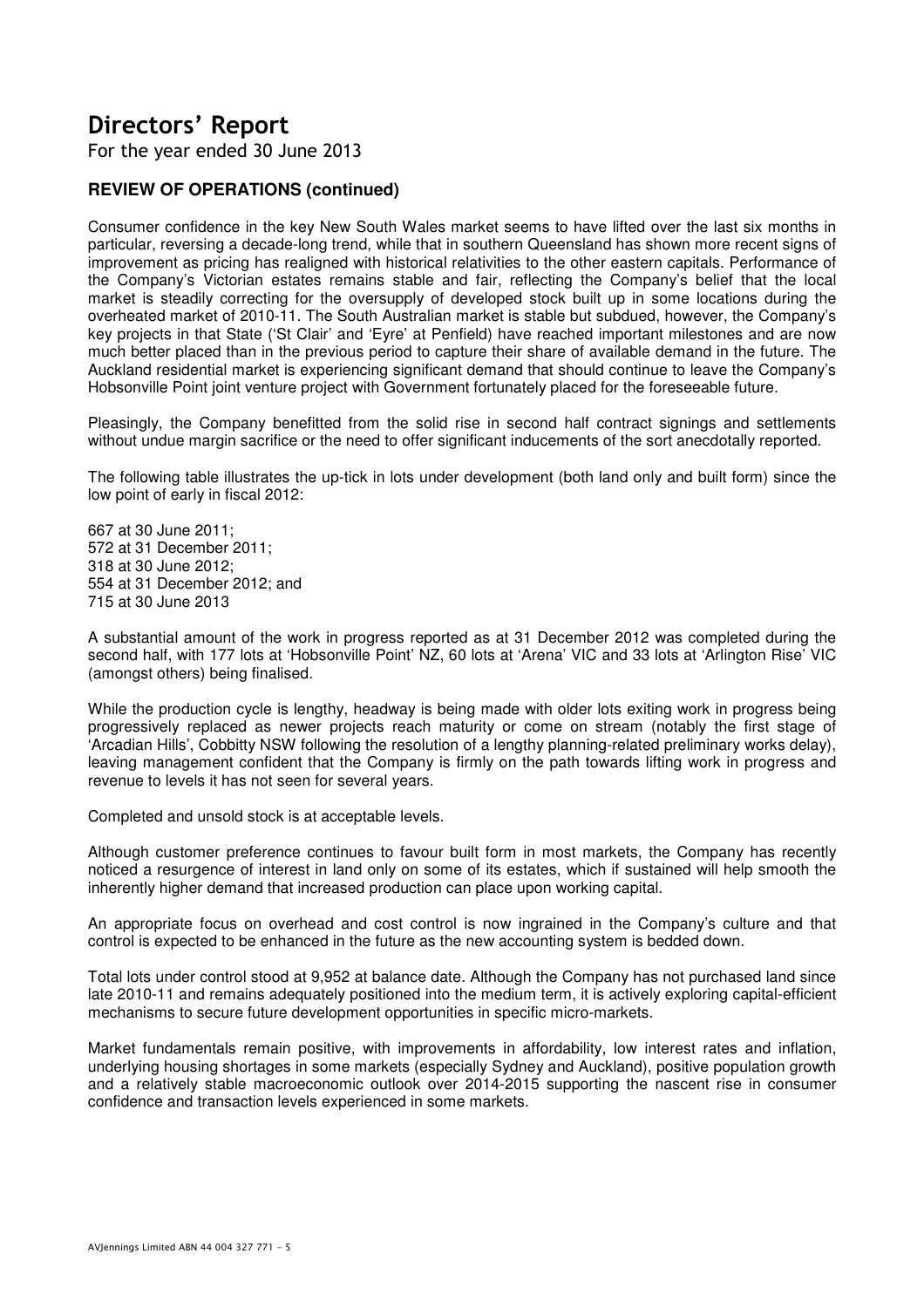For the year ended 30 June 2013

# **SIGNIFICANT CHANGES IN THE STATE OF AFFAIRS**

The Consolidated Entity has extended its Club Borrowing Facility expiry date from 30 September 2013 to 30 September 2015.

Pursuant to an Entitlement Offer for 2 new shares for every 5 held, the Company raised \$39,956,388 after transaction costs and issued 109,835,157 new fully paid ordinary shares on 3 June 2013, increasing the total number of fully paid ordinary shares on issue to 384,423,851.

# **SIGNIFICANT EVENTS AFTER THE BALANCE SHEET DATE**

No matter or circumstance has arisen since 30 June 2013 that has significantly affected, or may significantly affect:

- a) the Consolidated Entity's operations in future financial years; or
- b) the results of those operations in future financial years; or
- c) the Consolidated Entity's state of affairs in future financial years.

# **FUTURE DEVELOPMENTS, PROSPECTS AND BUSINESS STRATEGIES**

The prospects and business strategies of the Consolidated Entity are discussed on pages 4 and 5 of this Report.

# **ENVIRONMENTAL REGULATION**

The Consolidated Entity's operations are subject to various environmental regulations under both Commonwealth and State legislation, particularly in relation to its property development activities. The Consolidated Entity's practice is to ensure that where operations are subject to environmental regulations, those obligations are identified and appropriately addressed. This includes the obtaining of approvals, consents and requisite licences from the relevant authorities and complying with their conditions.

There have been no significant known breaches of environmental regulations to which the Consolidated Entity is subject.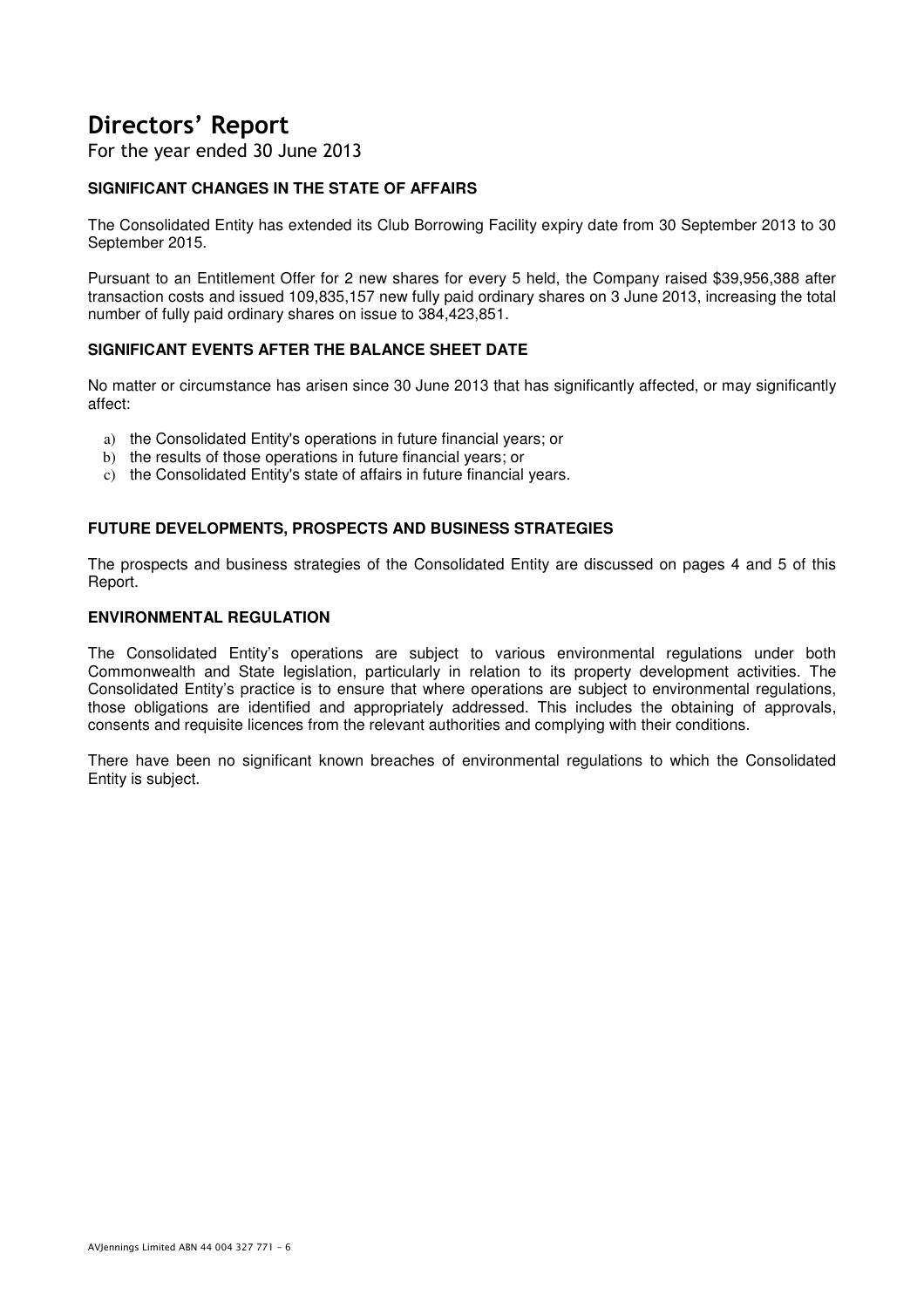For the year ended 30 June 2013

# **INFORMATION ON THE DIRECTORS**

# **Simon Cheong** B.Civ.Eng. MBA

Director since 20 September 2001. Mr Cheong has over 30 years experience in real estate, banking and international finance. He currently serves as Chairman and Chief Executive Officer of SC Global Developments Pte Ltd. Mr Cheong has formerly held positions with Citibank (Singapore) as their Head of Real Estate Finance for Singapore as well as with Credit Suisse First Boston as a Director and Regional Real Estate Head for Asia (excluding Japan). In 1996, Mr Cheong established his own firm, SC Global Pte Ltd, a real estate and hotel advisory and direct investment group specialising in structuring large and complex transactions worldwide. He was elected President of the prestigious Real Estate Developers' Association of Singapore (REDAS) for 2 terms from 2007 till 2010. He served on the Board of the Institute of Real Estate Studies, National University of Singapore from 2008 to 2011 and was a board member of the Republic Polytechnic Board of Governors from 2008 to 2011. He was also a Council Member of the Singapore Business Federation, a position he held from 2007 to 2010. Resident of Singapore.

### Responsibilities:

Chairman of the Board, Non-Executive Director, Chairman of Investments Committee, Member of Remuneration Committee, Member of Nominations Committee.

Directorships held in other listed entities: None.

### **Jerome Rowley** SF Fin, FAICD

Director since 22 March 2007. Mr Rowley has been a career banker since the early 1970s with Citigroup, Morgan Grenfell and ABN Amro. From 1992 until 2002, he served as Managing Director and CEO of ABN Amro Australia and Head of Relationship Management and Structured Finance for ABN Amro, Asia Pacific. He has been active in both wholesale and investment banking domestically and internationally. During his career, Mr Rowley devoted considerable effort towards the recognition, understanding and management of risk as a means of profit optimisation. Of particular significance was his involvement in advising and funding including debt, equity and hybrids, of infrastructure projects in both Australia and Asia Pacific. Resident of Sydney.

### **Responsibilities**

Deputy Chairman of the Board, Non-Executive Director, Chairman of Risk Management Committee, Member of the Audit Committee, Member of Investments Committee, Member of Nominations Committee.

Directorships held in other listed entities: None.

# **Peter K Summers** B Fc. CA

Director since 27 August 1998. Mr Summers is a Chartered Accountant and has been employed with the Company and its related corporations since 1984, when he joined the Jack Chia Australia Limited Group from Price Waterhouse (now PricewaterhouseCoopers). During Mr Summers' early period with the group, he held various management and directorship roles within the group. Following the acquisition of the AVJennings residential business in September 1995, Mr Summers was appointed Chief Financial Officer, becoming Finance Director of AVJennings in August 1998. He was appointed Managing Director and Chief Executive Officer of the Company on 19 February 2009. Mr Summers has extensive experience in general and financial management as well as mergers and acquisitions. Resident of Melbourne.

### Responsibilities:

Managing Director and Chief Executive Officer.

Directorships held in other listed entities: None.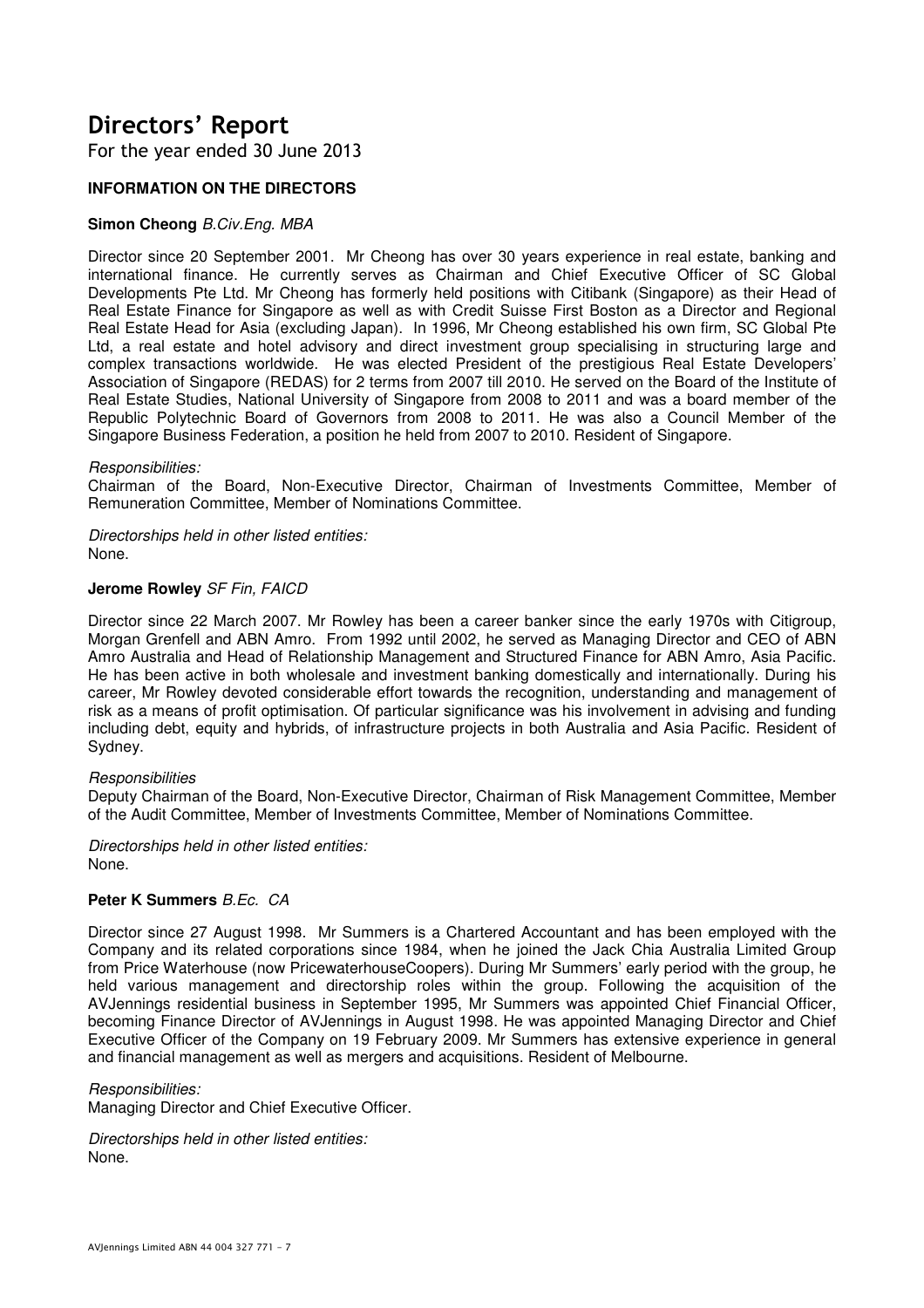For the year ended 30 June 2013

# **INFORMATION ON THE DIRECTORS (continued)**

# **Elizabeth Sam** B.A. Hons. (Economics)

Director since 20 September 2001. Mrs Sam has over 40 years experience in international banking and finance. She has served on numerous high level Singaporean government financial and banking review committees and was the Chairman of the International Monetary Exchange from 1987-1990 and 1993-1996. Mrs Sam is a Director of SC Global Developments Pte Ltd, the Company's major shareholder. Resident of Singapore.

Responsibilities:

Non-Executive Director, Chairman of Nominations Committee, Chairman of Remuneration Committee, Member of Audit Committee.

Directorships held in other listed entities: Boardroom Limited, since 18 August 2000. Banyan Tree Holdings Limited, since 23 March 2004. The Straits Trading Company Limited, since 30 April 2008.

### **Bobby Chin** CA (ICAEW) B.Acc.

Director since 18 October 2005. Mr Chin is the Deputy Chairman of NTUC Enterprise Co-operative Limited and a Director of Singapore Labour Foundation and NTUC Fairprice Co-operative Limited. He is also a member of the Singapore Council of Presidential Advisers. Mr Chin served 31 years with KPMG Singapore and was its Managing Partner from 1992 until September 2005. He is a Fellow of the Institute of Singapore Chartered Accountants, and an Associate Member of the Institute of Chartered Accountants in England and Wales. Resident of Singapore.

Responsibilities: Non-Executive Director, Chairman of Audit Committee.

Directorships held in other listed entities: Oversea-Chinese Banking Corporation Limited, since 1 October 2005. Yeo Hiap Seng Limited, since 15 May 2006. Ho Bee Investment Limited, since 29 November 2006. Sembcorp Industries Limited, since 1 December 2008. Singapore Telecommunications Limited, since 1 May 2012.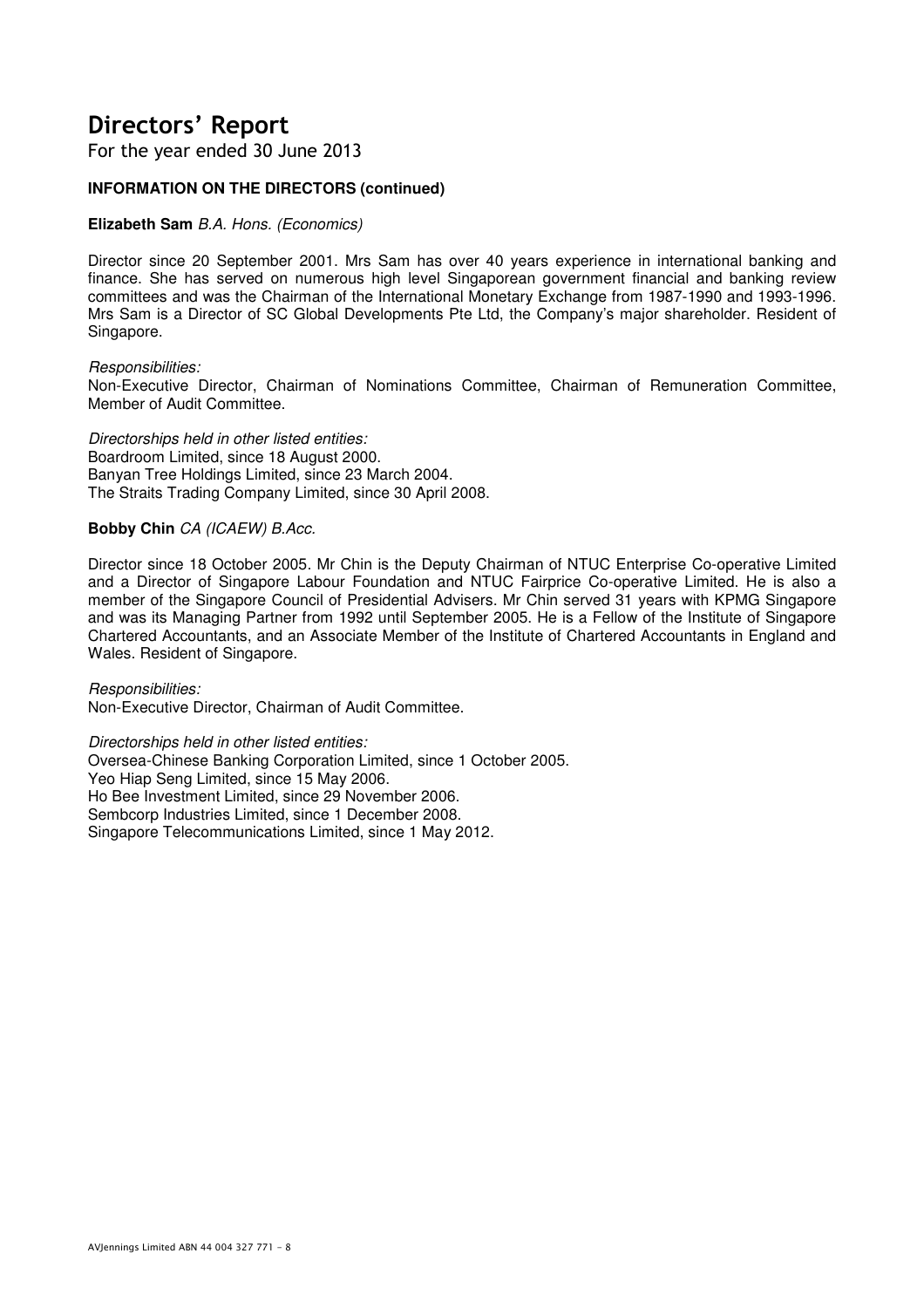For the year ended 30 June 2013

# **INFORMATION ON THE DIRECTORS (continued)**

# **Bruce G Hayman**

Director since 18 October 2005. Mr Hayman has over 44 years commercial management experience with 20 of those at operational Chief Executive or General Manager Level. He is currently Chairman of Chartwell Management Services where he brings his very wide business experience to clients by way of the leadership, marketing, business performance and coaching programs he offers. He has fulfilled senior management roles both in Australia and overseas for companies such as Nicholas Pharmaceutical Group, Dairy Farm Group, Hong Kong Land and Seagram Corporation. During his time in Singapore, he held the position of Foundation President of the Singapore Australia Business Council. He has also served as CEO of the Australian Rugby Union and as Chairman of the Board of the Rugby Club Ltd. For his contribution to tourism in Australia, he has been recognised by Tourism Training Australia with a Platinum award. He is Chairman of the Ella Foundation and is the Deputy Chairman and a Director of the Australian Diabetes Council – NSW. Resident of Sydney.

### **Responsibilities**

Non-Executive Director, Member of Remuneration Committee, Member of Nominations Committee, Member of Investments Committee, Member of Risk Management Committee.

Directorships held in other listed entities: None.

### **Teck Poh Lai** B.A. Hons. (Economics)

Director since 18 November 2011. Mr Lai has been a career banker since the late 1960s. He joined Citibank Singapore in April 1968, rising through the ranks to become Vice President and Head of the Corporate Banking Division. During his time with Citibank, Mr Lai undertook international assignments with Citibank in Jakarta, New York and London. His last position with Citigroup was as Managing Director of Citicorp Investment Banking Singapore Ltd (Corporate Finance and Capital Market Activities) from 1986 to 1987. Mr Lai joined Oversea-Chinese Banking Corporation (OCBC) in January 1988 as Executive Vice President and Division Head of Corporate Banking. He moved on to various other senior management positions in OCBC, such as Head of Information Technology and Central Operations and Risk Management. He was head of Group Audit prior to retiring in April 2010. Resident of Singapore.

### Responsibilities:

Non-Executive Director, Member of Audit Committee, Member of Remuneration Committee.

### Directorships held in other listed entities:

WBL Corporation Limited since 2 August 1993. PT Bank OCBC NISP Tbk (Commissioner) since 4 September 2008. Oversea Chinese Banking Corporation since 1 June 2010.

# **INFORMATION ON COMPANY SECRETARY**

### **Carl D Thompson** LLB B. Comm.

Company Secretary since 12 January 2009. Mr Thompson previously held the company secretary and general counsel role at Downer EDI Limited. Prior to that he was a partner at national law firm Corrs Chambers Westgarth, practising in corporate and commercial work. Resident of Melbourne.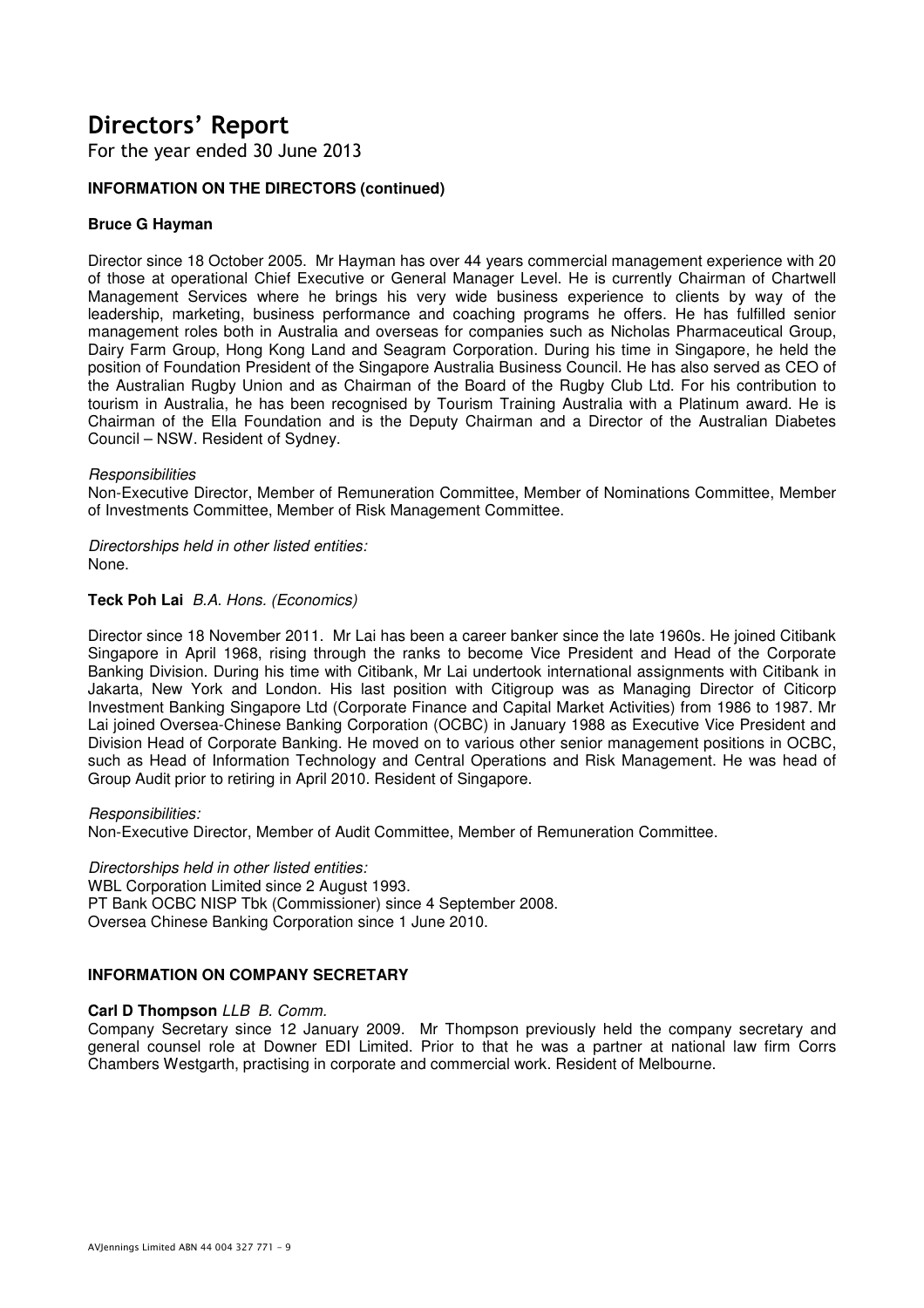For the year ended 30 June 2013

# **REMUNERATION REPORT (Audited)**

This Remuneration Report outlines the remuneration arrangements of the Company and the Group in accordance with the requirements of the Corporations Act 2001 (the Act) and its regulations. This information has been audited as required by section 308(3C) of the Act.

The Remuneration Report details the remuneration arrangements of Key Management Personnel (KMP) who are defined as those persons having authority and responsibility for planning, directing and controlling the major activities of the Company and the Group, directly or indirectly, including any Director (whether executive or otherwise) of the Parent Entity and some of the Executive Committee members.

The Remuneration Report is presented under the following sections:

### **1. Individual Key Management Personnel disclosures**

Details of KMP are set out below:

| (i) | Directors         |                                               |
|-----|-------------------|-----------------------------------------------|
|     | S Cheong          | Chairman (Non-Executive)                      |
|     | <b>RJ Rowley</b>  | Deputy Chairman (Non-Executive)               |
|     | <b>PK Summers</b> | Managing Director and Chief Executive Officer |
|     | E Sam             | Director (Non-Executive)                      |
|     | B Chin            | Director (Non-Executive)                      |
|     | <b>BG Hayman</b>  | Director (Non-Executive)                      |
|     | TP Lai            | Director (Non-Executive)                      |

(ii) Executives

| <b>KMP Executive Committee Members</b> |                                                                |
|----------------------------------------|----------------------------------------------------------------|
| M Henesey-Smith                        | Executive General Manager (QLD, SA & NZ)                       |
| A Soutar                               | Executive General Manager (NSW & VIC) - Appointed 12 July 2012 |
| L Mahaffy                              | Chief Financial Officer - Appointed 1 November 2012            |
| SC Orlandi                             | Chief Strategy Officer                                         |
| CD Thompson                            | Company Secretary/General Counsel                              |
| L Hunt                                 | General Manager, Human Resources                               |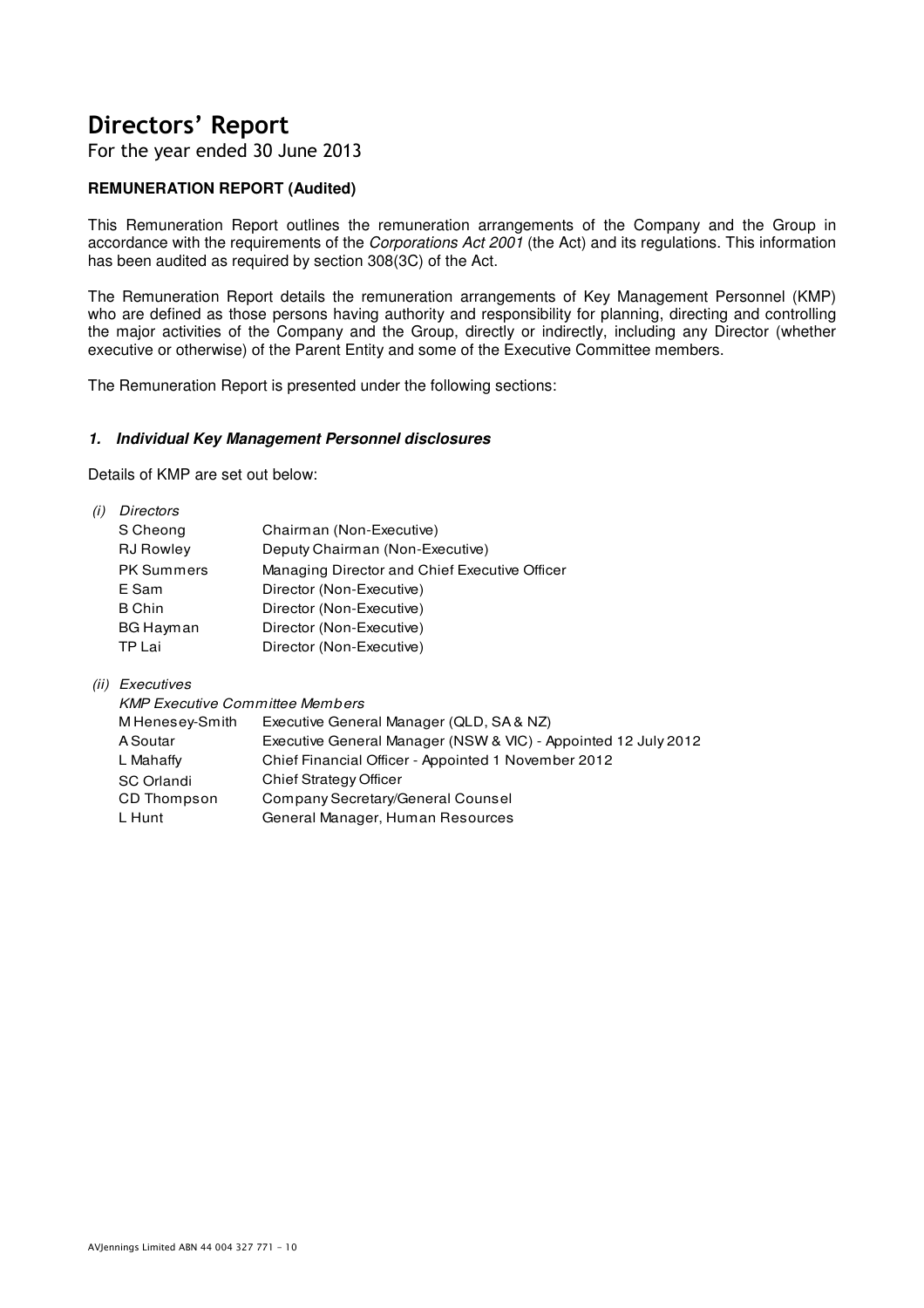For the year ended 30 June 2013

# **REMUNERATION REPORT (Audited) (continued)**

# **2. Principles Used to Determine the Nature and Amount of Remuneration**

# **2.1 The Remuneration Committee**

The Remuneration Committee comprises four Non-Executive Directors.

The Remuneration Committee has delegated decision making authority for some matters related to the remuneration arrangements for Executive Directors and Executives, and is required to make recommendations to the Board on other matters such as equity-based performance plans.

The Committee approves the remuneration arrangements of the Chief Executive Officer and other Executives which includes awards made under the long-term incentive (LTI) plan. The Board sets the fees for Non-Executive Directors.

The objective is to ensure that remuneration policies and structures are fair and competitive and aligned with the long-term interests of the Group.

The Chief Executive Officer attends Remuneration Committee Meetings by invitation, where management input is required. The Chief Executive Officer is not present during any discussions related to his own remuneration arrangements.

# **2.2 Use of Remuneration Consultants**

In January 2013, the Remuneration Committee engaged Godfrey Remuneration Group (GRG) to review and report on market benchmarking of remuneration for Non-Executive Directors, Executive Directors and Executives. Under the terms of the engagement, GRG provided remuneration recommendations as defined in Section 9B of the Corporations Act 2001 and was paid \$29,000 for these services.

GRG has confirmed that the recommendations have been made free from undue influence by members of AVJennings KMP.

The following arrangements were made to ensure that the remuneration recommendations were free from undue influence:

- GRG was engaged by, and reported directly to, a member of the Remuneration Committee. The agreement for the provision of the remuneration consulting services was executed by the Chair of the Remuneration Committee under delegated authority on behalf of the Board.
- The report containing the remuneration recommendations was provided by GRG directly to a member of the Remuneration Committee; and
- GRG was permitted to speak to management throughout the engagement to understand company processes, practises, and other business issues and obtain management perspectives. However, GRG was not permitted to provide any member of management with a copy of their draft or final report that contained the remuneration recommendations.

As a consequence, the Board is satisfied that the recommendations were made free from undue influence from any member of the Management team.

### **2.3 Non-Executive Director Remuneration Arrangements**

The Board seeks to set aggregate remuneration at a level that provides the Group with the ability to attract and retain Directors of the highest calibre, whilst incurring a cost that is acceptable to Shareholders.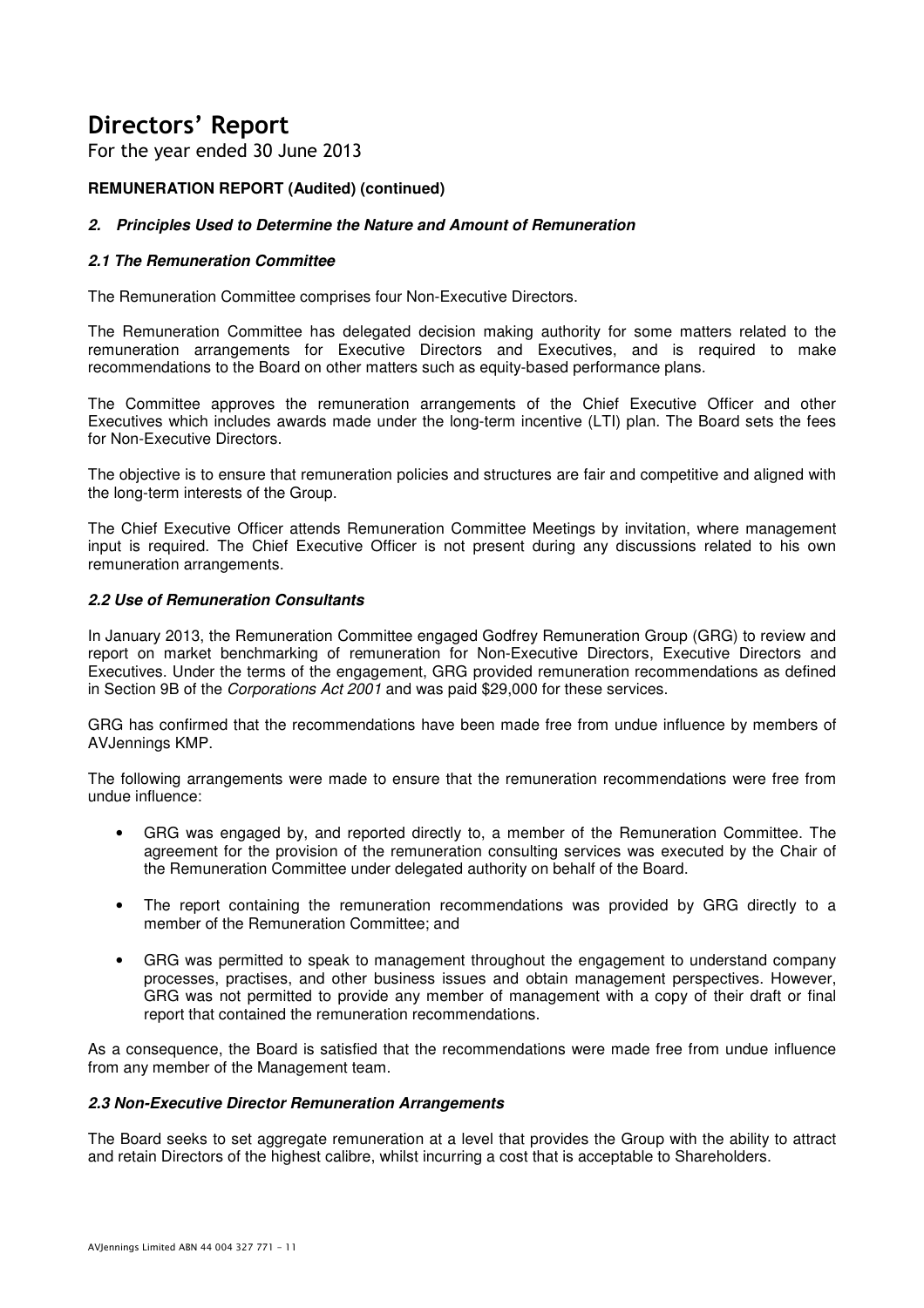For the year ended 30 June 2013

# **REMUNERATION REPORT (Audited) (continued)**

# **2.3. Non-Executive Director Remuneration Arrangements (continued)**

Fees and payments to Non-Executive Directors reflect the demands which are made on, and the responsibilities of, the Directors.

The amount of aggregate remuneration sought to be approved by Shareholders and the fee structure is reviewed periodically against fees paid to Non-Executive Directors of comparable companies.

Two Non-Executive Directors, Mr S Cheong and Mrs E Sam, do not receive fees, however AVJennings pays a consulting fee to the Ultimate Parent Entity, SC Global Developments Pte Ltd.

Non-Executive Directors do not participate in any incentive programs.

The remuneration of Non-Executive Directors for the years ended 30 June 2013 and 30 June 2012 is detailed on page 17 of this Report.

# **2.4. Executive Remuneration Arrangements**

AVJennings executive remuneration strategy is designed to attract, motivate and retain high performing individuals and align the interests of Executives and Shareholders.

The executive remuneration framework consists of fixed remuneration and short and long-term incentives as outlined below.

AVJennings aims to reward Executives with a level and mix of remuneration commensurate with their position and responsibilities, and aligned with market practice.

### **i) Fixed Remuneration**

Fixed Remuneration is represented by Total Employment Cost (TEC) which comprises base salary, superannuation contributions and other benefits.

Executive contracts of employment do not include any guaranteed base pay increases. TEC is reviewed annually to ensure that the Executive's pay is competitive with the market. An Executive's pay is also reviewed on promotion.

The fixed component of executive remuneration is detailed in the tables on page 18.

### **ii) Short Term Incentive (STI)**

A formal STI program has been developed for senior executives. The objective of the STI program is to link executive remuneration with appropriate performance targets. STI's for corporate executives are linked to corporate results as well as individual performance targets, whereas STI's for state executives are linked to business unit results as well as individual performance targets.

An STI program exists for operational management. The objective of the STI program is to link the achievement of the Consolidated Entity's operational targets with the remuneration received by the Executives charged with meeting those targets. The potential STI available is set at a level so as to provide sufficient incentive to the Executive to achieve the operational targets and such that the cost to AVJennings is reasonable in the circumstances.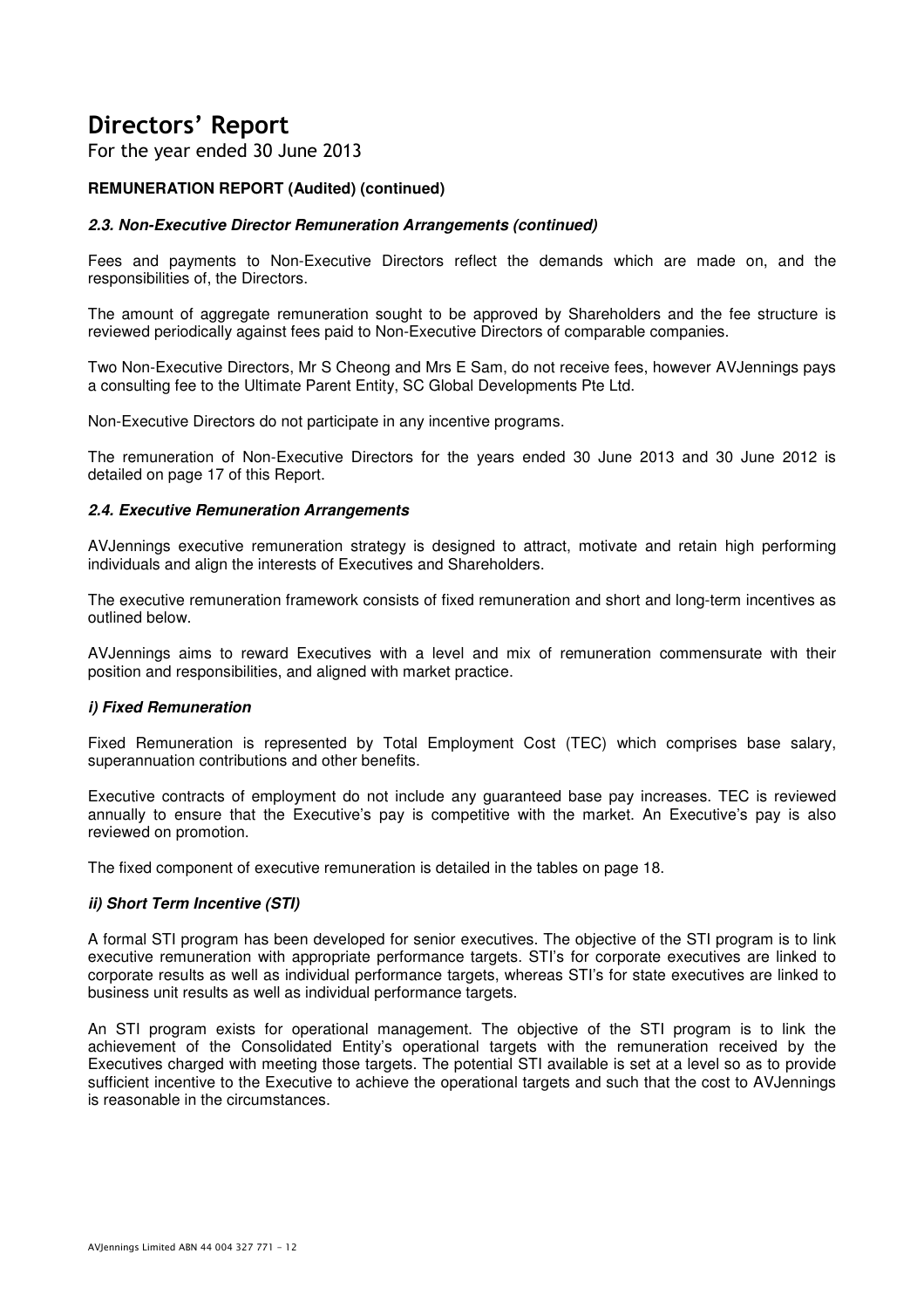For the year ended 30 June 2013

# **REMUNERATION REPORT (Audited) (continued)**

# **2.4. Executive Remuneration Arrangements (continued)**

Actual STI payments awarded depend on the extent to which specific targets set at the beginning of the financial year are met. The targets consist of a number of Key Performance Indicators (KPIs) relating to financial outcomes (such as contribution to net profit before tax for the business unit or the business segment); business outcomes (such as efficient and effective performance of functions); and cultural factors (such as improved safety performance, leadership, compliance and governance issues). These measures were chosen because they represent the key drivers for the short-term success of the business and provide a framework for delivering long-term value. These measures also take into account current market conditions and the associated opportunities and risks.

On an annual basis, after consideration of the performance against the KPIs, the Remuneration Committee determines the amount, if any, of the short-term incentive to be paid to each Executive. This usually occurs within two months of the reporting date. Amounts payable are delivered as a cash bonus in the following reporting period.

# **iii) Long Term Incentive (LTI)**

LTI awards are made to executives in order to align remuneration with the creation of shareholder value over the long-term. As such, LTI awards are only made to executives who are in a position to have an impact on the Group's performance against the relevant long-term performance measures.

### Share-based compensation:

The AVJ Deferred Employee Share Plan (the LTI Plan) administers employee share schemes under which shares may be purchased on-market by the LTI Plan Trustee on behalf of employees. These shares vest to employees for no cash consideration subject to certain conditions being satisfied. Employees may elect not to participate in the scheme. Shares held by the LTI Plan's trust and not yet allocated to employees at the end of the reporting period are shown as treasury shares in the Financial Statements.

Share-based compensation benefits are provided to Executives via the Plan. These equity-settled transactions are measured at fair value at the grant date. The original cost of the shares is treated as a reduction in share capital and the underlying shares identified separately as treasury shares. The fair value of the shares at the grant date is expensed on a straight-line basis over the vesting period with a corresponding increase in share-based payment reserve in equity.

Vesting subject to both service and performance conditions:

### FY2011 Grant

A total of 1,375,452 shares were granted on 28 September 2010 to certain executives. As detailed in the table on page 15, these include 1,136,816 shares for KMP. The remaining shares were granted to executives who were not KMP. A total of 96,124 shares from this grant have been forfeited.

### FY2012 Grant

An additional 1,695,735 shares were granted on 5 September 2011 to certain executives. As detailed in the table on page 15, these include 1,454,555 shares for KMP. The remaining shares were granted to executives who were not KMP. A total of 124,383 shares from this grant have been forfeited.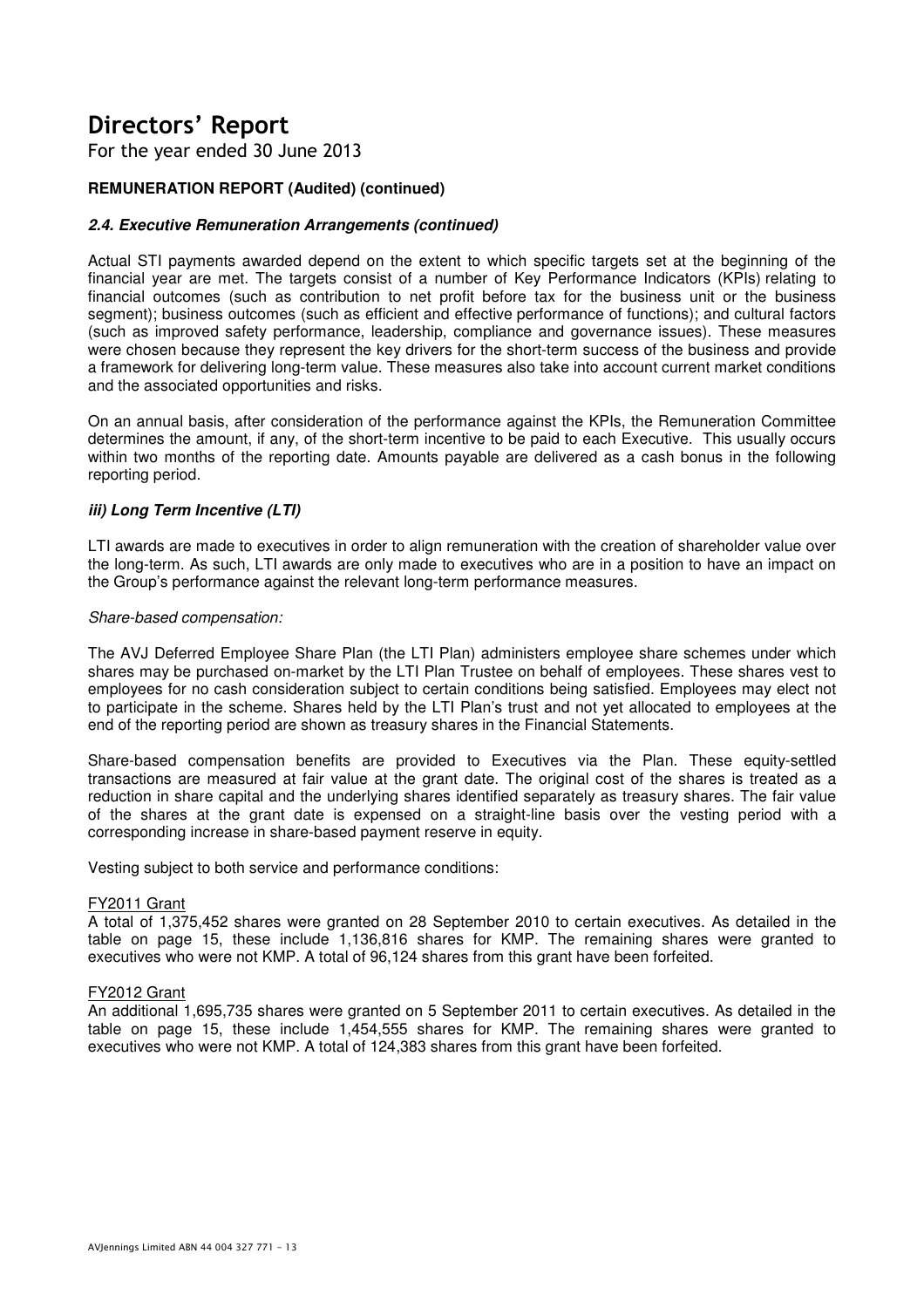For the year ended 30 June 2013

# **REMUNERATION REPORT (Audited) (continued)**

# **2.4. Executive Remuneration Arrangements (continued)**

# FY2013 Grant

An additional 513,168 shares were granted on 12 September 2012 to certain executives. As detailed in the table on page 15, these include 280,712 shares for KMP. The remaining shares were granted to executives who were not KMP.

These shares are subject to both service and performance conditions and will vest to the extent that each of these conditions is satisfied.

The service vesting condition is that the employee must still be employed by AVJennings at 30 September 2013 (for the FY2011 grant), 30 September 2014 (for the FY2012 grant) and 30 September 2015 (for the FY2013 grant). In the event of death or permanent disablement, the shares may vest to the estate at the Board's discretion. In the event that the employee is retrenched, the shares may vest subject to Board discretion. If the employee resigns (in certain circumstances) or is terminated, the unvested shares will be forfeited.

The performance vesting conditions are:

- Total Shareholder Return (TSR) performance measured against the ASX Small Industrials Index; and
- Earnings Per Share (EPS) growth. AVJennings' EPS growth for the performance period must meet or exceed the target set. The EPS hurdle for total vesting for each grant is as follows:

FY2011 grant - 10% p.a. growth for the three financial years to 30 September 2013 FY2012 grant - 10% p.a. growth for the three financial years to 30 September 2014 FY2013 grant - 10% p.a. growth for the three financial years to 30 September 2015

Half of the allocation is assessed against each performance condition. The vesting schedule for the TSR performance condition is set out in the table on page 15. The holder of the shares is entitled to receive all dividends paid between grant and vesting date.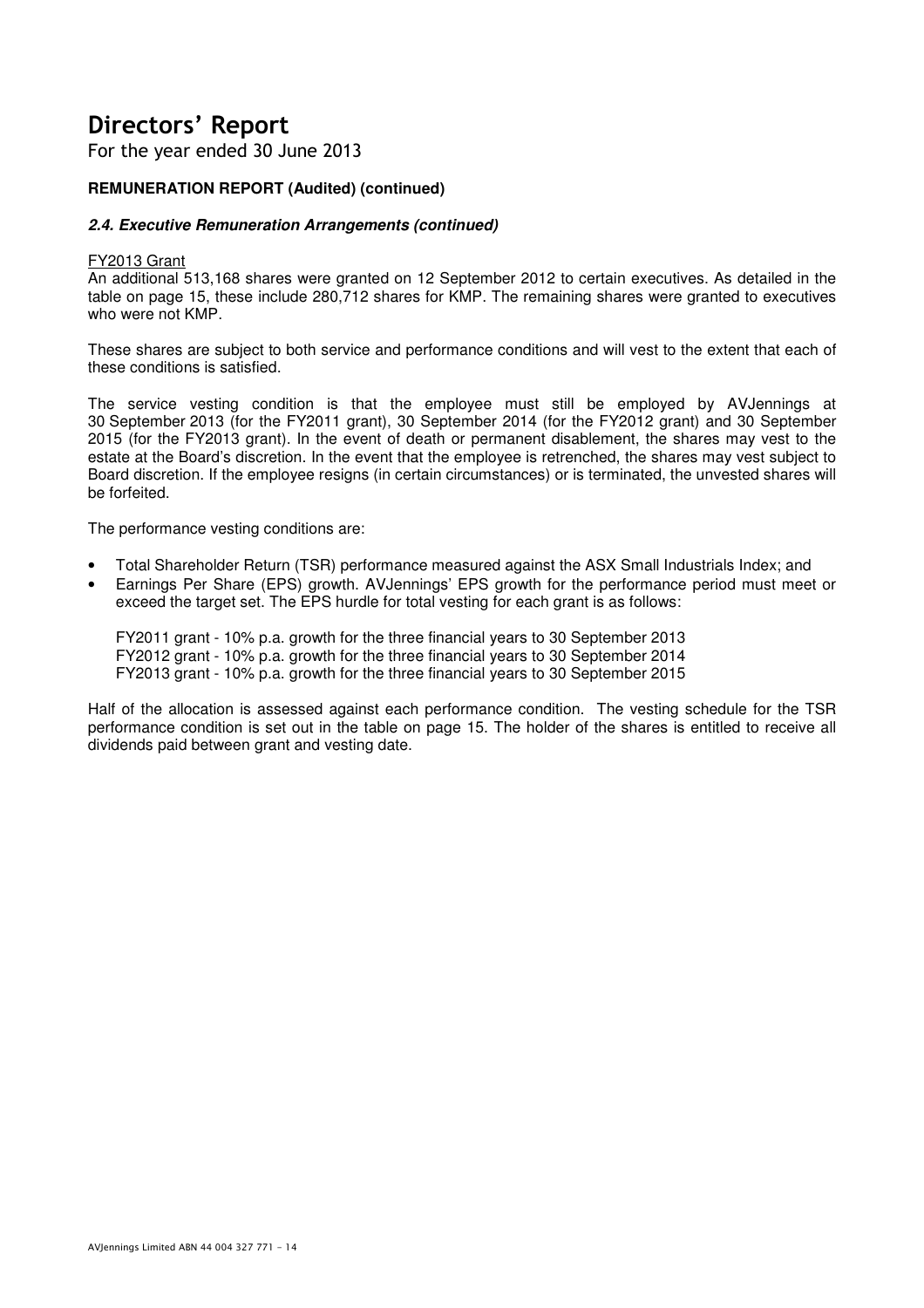For the year ended 30 June 2013

# **REMUNERATION REPORT (Audited) (continued)**

# **2.4. Executive Remuneration Arrangements (continued)**

| <b>AVJennings' TSR rank against</b><br>companies in the Index | Percentage vesting                                                 |
|---------------------------------------------------------------|--------------------------------------------------------------------|
| $\mathsf{l}$ < median                                         | l Nil                                                              |
| At the median                                                 | 50%                                                                |
| $\triangleright$ median but < 75 <sup>th</sup> percentile     | Pro-rata between $50^{\text{th}}$ and 75 <sup>th</sup> percentiles |
| $\left  \right  > = 75$ <sup>th</sup> percentile              | 100%                                                               |

The fair value of the EPS element of the shares is the market value at grant date. The Monte Carlo Model is used to fair value the TSR element. The Model simulates AVJennings' TSR and compares it against the ASX Small Industrials Index. The Model takes into account historic dividends, share price volatilities and the riskfree yield on an Australian Government Bond at the grant date matching the remaining effective life of 3 years.

|                 |               |               | <b>Number of Shares Vested</b>                            |                                     |                                       |  |
|-----------------|---------------|---------------|-----------------------------------------------------------|-------------------------------------|---------------------------------------|--|
| Year<br>Granted | <b>Number</b> |               | <b>Unvested</b><br>at 1 July<br>2012                      | <b>Vested</b><br>during<br>the year | <b>Unvested</b><br>at 30 June<br>2013 |  |
|                 |               |               |                                                           |                                     |                                       |  |
|                 |               |               |                                                           |                                     |                                       |  |
| 2011            | 691,591       | \$<br>312,945 | 691,591                                                   | $\overline{\phantom{a}}$            | 691,591                               |  |
| 2012            | 884,891       | \$<br>311,924 | 884,891                                                   |                                     | 884,891                               |  |
| 2011            | 158,344       | \$<br>71,651  | 158,344                                                   |                                     | 158,344                               |  |
| 2012            | 202,601       | \$<br>71,417  | 202,601                                                   |                                     | 202,601                               |  |
| 2013            | 280,712       | \$<br>74,389  |                                                           | -                                   | 280,712                               |  |
| 2011            | 102,458       | \$<br>46,362  | 102,458                                                   |                                     | 102,458                               |  |
| 2012            | 131,094       | \$<br>46,211  | 131,094                                                   |                                     | 131,094                               |  |
| 2011            | 106,183       | \$<br>48,048  | 106,183                                                   | $\qquad \qquad \blacksquare$        | 106,183                               |  |
| 2012            | 135,861       | \$<br>47,891  | 135,861                                                   | -                                   | 135,861                               |  |
| 2011            | 78,240        | \$<br>35,404  | 78,240                                                    |                                     | 78,240                                |  |
| 2012            | 100,108       | \$<br>35,288  | 100,108                                                   |                                     | 100,108                               |  |
|                 | 2,872,083     |               | 2,591,371                                                 |                                     | 2,872,083                             |  |
|                 |               |               | <b>Shares Granted</b><br><b>Fair Value</b><br>\$1,101,530 |                                     |                                       |  |

AVJennings prohibits Executives from entering into arrangements to protect the value of unvested LTI awards. This prohibition includes entering into hedging arrangements in relation to AVJennings shares.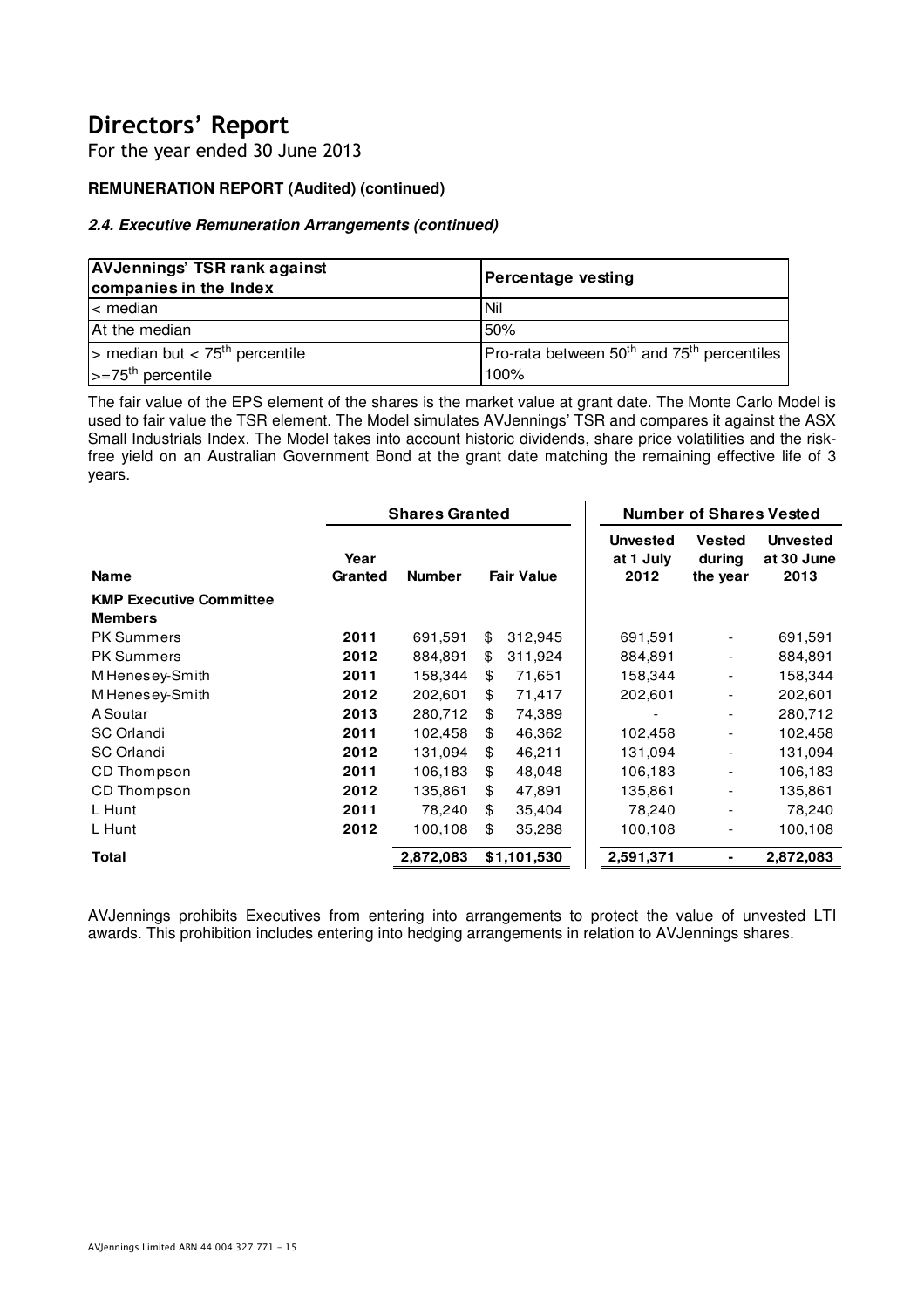For the year ended 30 June 2013

# **REMUNERATION REPORT (Audited) (continued)**

# **3. Group Performance**

The table below shows the Consolidated Entity's earnings performance as well as the movement in the Consolidated Entity's Earnings Per Share (EPS) and Total Shareholder Return (TSR) over the current and previous 4 years.

| <b>Financial</b><br><b>Financial</b><br>Report<br>Date<br><b>Period</b> |           | Profit / (Loss)<br><b>After Tax</b><br>\$'000 | <b>Basic</b><br><b>EPS</b><br><b>Cents</b> | <b>TSR</b><br><b>Cents</b> |
|-------------------------------------------------------------------------|-----------|-----------------------------------------------|--------------------------------------------|----------------------------|
| 30 June 2009                                                            | 12 months | (12, 724)                                     | (4.68)                                     | (0.34)                     |
| 30 June 2010                                                            | 12 months | 9.616                                         | 3.51                                       | 0.21                       |
| 30 June 2011                                                            | 12 months | 12.893                                        | 4.72                                       | 0.05                       |
| 30 June 2012                                                            | 12 months | (29, 828)                                     | (10.99)                                    | (0.17)                     |
| 30 June 2013                                                            | 12 months | (15,266)                                      | (5.46)                                     | 0.14                       |

# **4. Employment Contracts**

### **i) Chief Executive Officer**

Mr Summers' contract of employment does not have a termination date and does not stipulate a termination payment. However, it specifies a six month notice period. Details regarding the remuneration paid to Mr Summers are contained in the table on page 17.

During the year no options were either granted to, or exercised by, Mr Summers. There are currently no unexercised or outstanding options.

# **ii) Other Executives**

The remaining AVJennings Executives are full time permanent employees with executive employment contracts. The employment contracts do not have termination dates or termination payments. However, they specify a notice period of three months. There are no other terms or conditions that differ significantly from the standard employment contracts applicable to other AVJennings employees. During the year, no options were granted to, or exercised by, the Executives. There are currently no unexercised or outstanding options.

# **5. Remuneration of Key Management Personnel of the Company and the Consolidated Entity**

Details of the nature and amount of each element of remuneration of Directors and Executives are set out in the tables on pages 17 and 18. The Directors are the same as those identified in the Directors' Report.

# **6. Remuneration Options: Granted and Vested During the Year**

No options were either granted or exercised during the year. There are currently no unexercised or outstanding options. None of the Directors or Executives hold any options.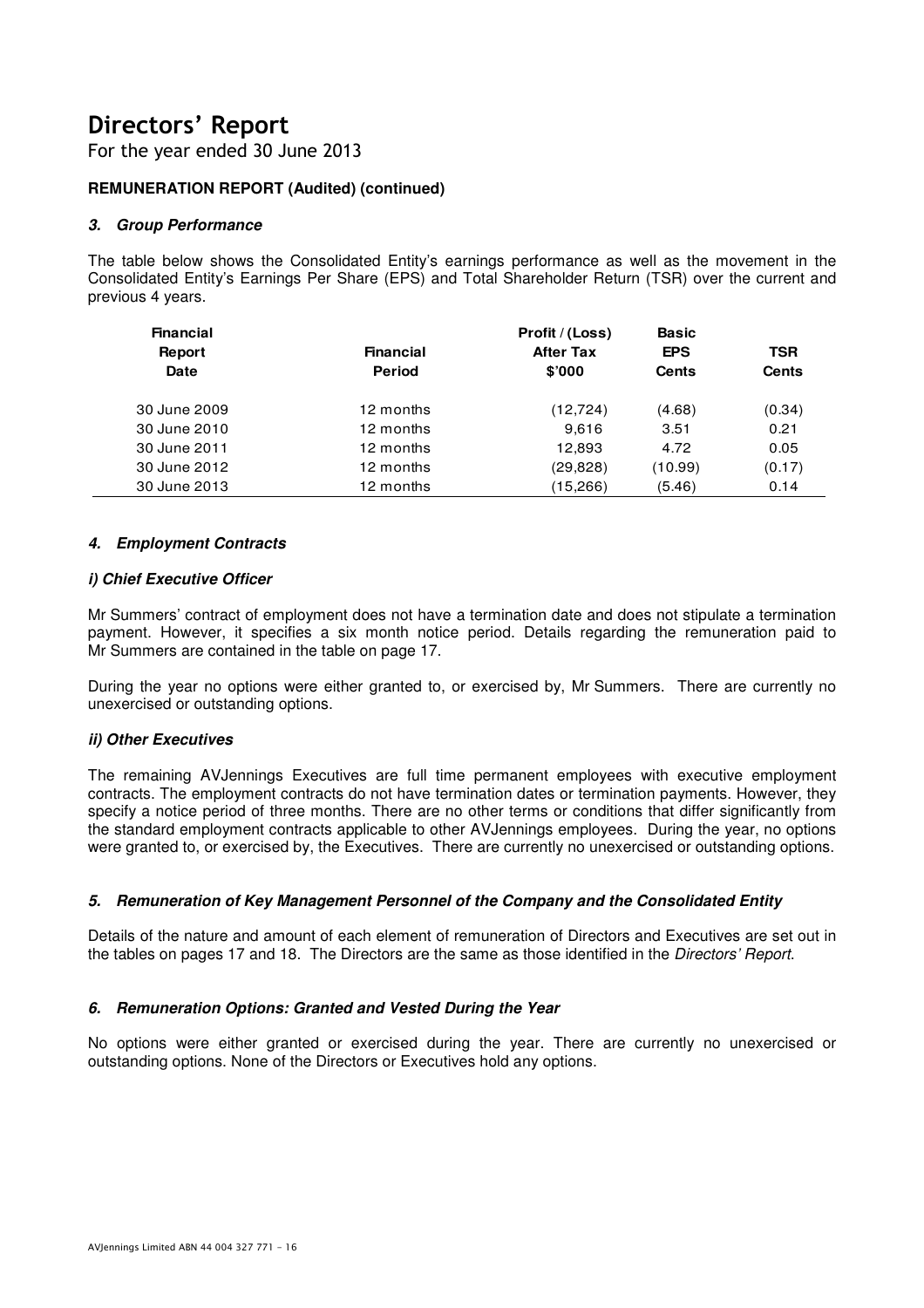For the year ended 30 June 2013

# **REMUNERATION REPORT (Audited) (continued)**

| <b>Directors</b>          |             | <b>Short-Term</b> |              | <b>Post Employment</b>        | Long-Term           | Share-based   | <b>Total</b> | <b>Performance Related</b> |
|---------------------------|-------------|-------------------|--------------|-------------------------------|---------------------|---------------|--------------|----------------------------|
|                           | Salary/     | Cash              |              |                               | <b>Long Service</b> |               |              |                            |
|                           | <b>Fees</b> | <b>Bonus</b>      | <b>Other</b> | Superannuation <sup>(3)</sup> | Leave               | <b>Shares</b> |              |                            |
|                           | \$          | \$                | \$           | \$                            | \$                  | S             | \$           | %                          |
| 30 June 2013              |             |                   |              |                               |                     |               |              |                            |
| $S$ Cheong <sup>(1)</sup> |             |                   |              |                               |                     |               |              |                            |
| <b>RJ Rowley</b>          | 77,982      |                   |              | 7,018                         |                     |               | 85,000       |                            |
| PK Summers <sup>(2)</sup> | 408,415     | 95,597            | 61,617       | 25,000                        | 13,716              | 205,480       | 809,825      | 37.18                      |
| E Sam <sup>(1)</sup>      |             |                   |              |                               |                     |               |              |                            |
| <b>B</b> Chin             | 60,000      |                   |              |                               |                     |               | 60,000       |                            |
| <b>BG Hayman</b>          | 45,872      |                   |              | 4,128                         |                     |               | 50,000       |                            |
| TP Lai $(4)$              | 50,000      |                   |              |                               |                     |               | 50,000       |                            |
|                           | 642,269     | 95,597            | 61,617       | 36,146                        | 13,716              | 205,480       | 1,054,825    |                            |
| 30 June 2012              |             |                   |              |                               |                     |               |              |                            |
| S Cheong $(1)$            |             |                   |              |                               |                     |               |              |                            |
| <b>RJ Rowley</b>          | 77,982      |                   |              | 6,982                         |                     |               | 84,964       |                            |
| PK Summers <sup>(2)</sup> | 384,803     | 95,597            | 61,053       | 50,000                        | 22,585              | 201,496       | 815,534      | 34.85                      |
| E Sam <sup>(1)</sup>      |             |                   |              |                               |                     |               |              |                            |
| <b>B</b> Chin             | 60,000      |                   |              |                               |                     |               | 60,000       |                            |
| <b>BG Hayman</b>          | 45,872      |                   |              | 4,128                         |                     |               | 50,000       |                            |
| TP Lai $(4)$              | 32,820      |                   |              |                               |                     |               | 32,820       |                            |
|                           | 601,477     | 95,597            | 61,053       | 61,110                        | 22,585              | 201,496       | 1,043,318    |                            |

(1) These Directors were not paid fees. A consulting fee of \$50,000 per month was paid to the ultimate parent entity SC Global Developments Pte Ltd which covers the services of these Directors. International airfares to attend meetings are paid for by a related entity.

(2) 'Other' relates to the value of motor vehicle benefits.

 (3) Payments to Defined Contribution Plans consist of Superannuation Guarantee Contribution payments as well as employee voluntary contributions. The Consolidated Entity does not contribute to any Defined Benefit Plans.

(4) Appointed 18 November 2011.

(a) Directors are also reimbursed for airfares (other than the international airfares for those Directors referred to in (1) above), and other expenses relating to the provision of their services. (b) With the exception of share-based compensation for the Chief Executive referred to in 2.4(iii), there were no other share-based payments made to Directors in the year under review.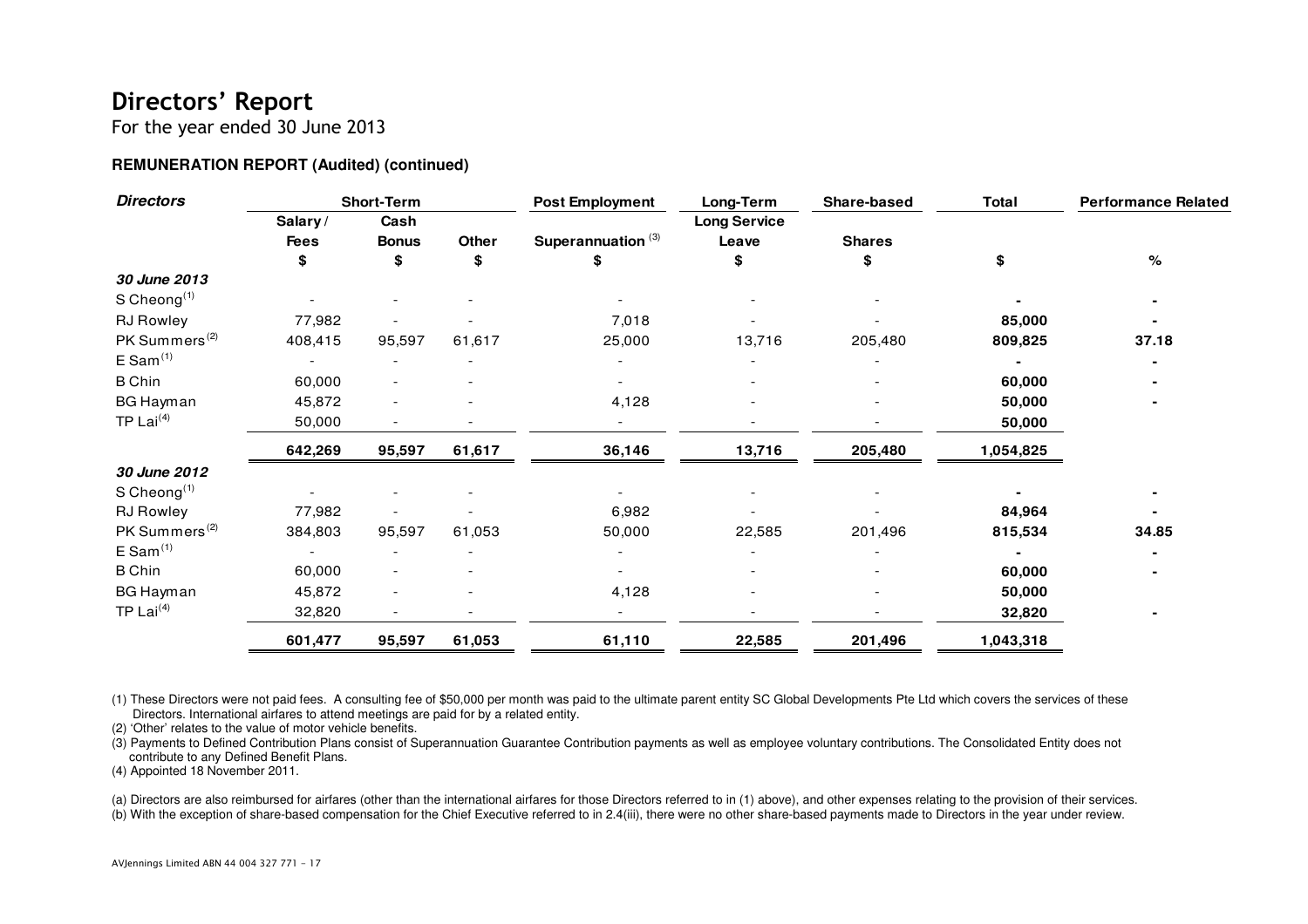For the year ended 30 June 2013

# **REMUNERATION REPORT (Audited) (continued)**

| <b>Executives</b>   |             | <b>Short-Term</b> |                          | Post Employment      | Long-Term           | Share-Based   | <b>Total</b> | <b>Performance Related</b> |  |
|---------------------|-------------|-------------------|--------------------------|----------------------|---------------------|---------------|--------------|----------------------------|--|
|                     | Salary /    | Cash              |                          |                      | <b>Long Service</b> |               |              |                            |  |
|                     | <b>Fees</b> | <b>Bonus</b>      | Other $(1)$              | Superannuation $(2)$ | Leave               | <b>Shares</b> |              |                            |  |
|                     | \$          | \$                | \$                       | \$                   |                     | \$            | \$           | %                          |  |
| 30 June 2013        |             |                   |                          |                      |                     |               |              |                            |  |
| M Henesey-Smith     | 297,086     | 35,020            | 15,000                   | 24,747               | 4,232               | 47,046        | 423,131      | 19.39                      |  |
| A Soutar $(3)$      | 329,864     | 43,775            |                          | 25,000               | 1,798               | 20,105        | 420,542      | 15.19                      |  |
| L Mahaffy $(4)$     | 207,028     | 9,600             | $\overline{\phantom{a}}$ | 12,353               | 935                 |               | 229,916      | 4.18                       |  |
| SC Orlandi          | 282,702     | 14,118            | $\overline{\phantom{a}}$ | 16,470               | 19,070              | 30,441        | 362,801      | 12.28                      |  |
| <b>CD Thompson</b>  | 295,625     | 16,145            | $\overline{\phantom{a}}$ | 16,470               | 13,686              | 31,548        | 373,474      | 12.77                      |  |
| L Hunt              | 193,704     | 10,815            |                          | 24,117               | 6,174               | 23,246        | 258,056      | 13.20                      |  |
|                     | 1,606,009   | 129,473           | 15,000                   | 119,157              | 45,895              | 152,386       | 2,067,920    |                            |  |
| <b>30 June 2012</b> |             |                   |                          |                      |                     |               |              |                            |  |
| M Henesey-Smith     | 306,319     | 43,775            | 15,000                   | 50,000               | 15,597              | 43,186        | 473,877      | 18.35                      |  |
| <b>SC Orlandi</b>   | 284,114     | 14,163            |                          | 15,775               | 12,286              | 27,943        | 354,281      | 11.88                      |  |
| CD Thompson         | 239,465     | 14,678            | $\overline{\phantom{a}}$ | 44,575               | 4,616               | 28,960        | 332,294      | 13.13                      |  |
| L Hunt              | 194,166     | 10,815            | $\overline{\phantom{a}}$ | 24,775               | 2,838               | 21,339        | 253,933      | 12.66                      |  |
|                     | 1,024,064   | 83,431            | 15,000                   | 135,125              | 35,337              | 121,428       | 1,414,385    |                            |  |

(1) Represents the value of motor vehicle benefits.

 (2) Payments to Defined Contribution Plans consist of Superannuation Guarantee Contribution payments as well as employee voluntary contributions. The Consolidated Entity does not contribute to any Defined Benefit Plans. (3) Appointed 12 July 2012. (4) Appointed 1 November 2012.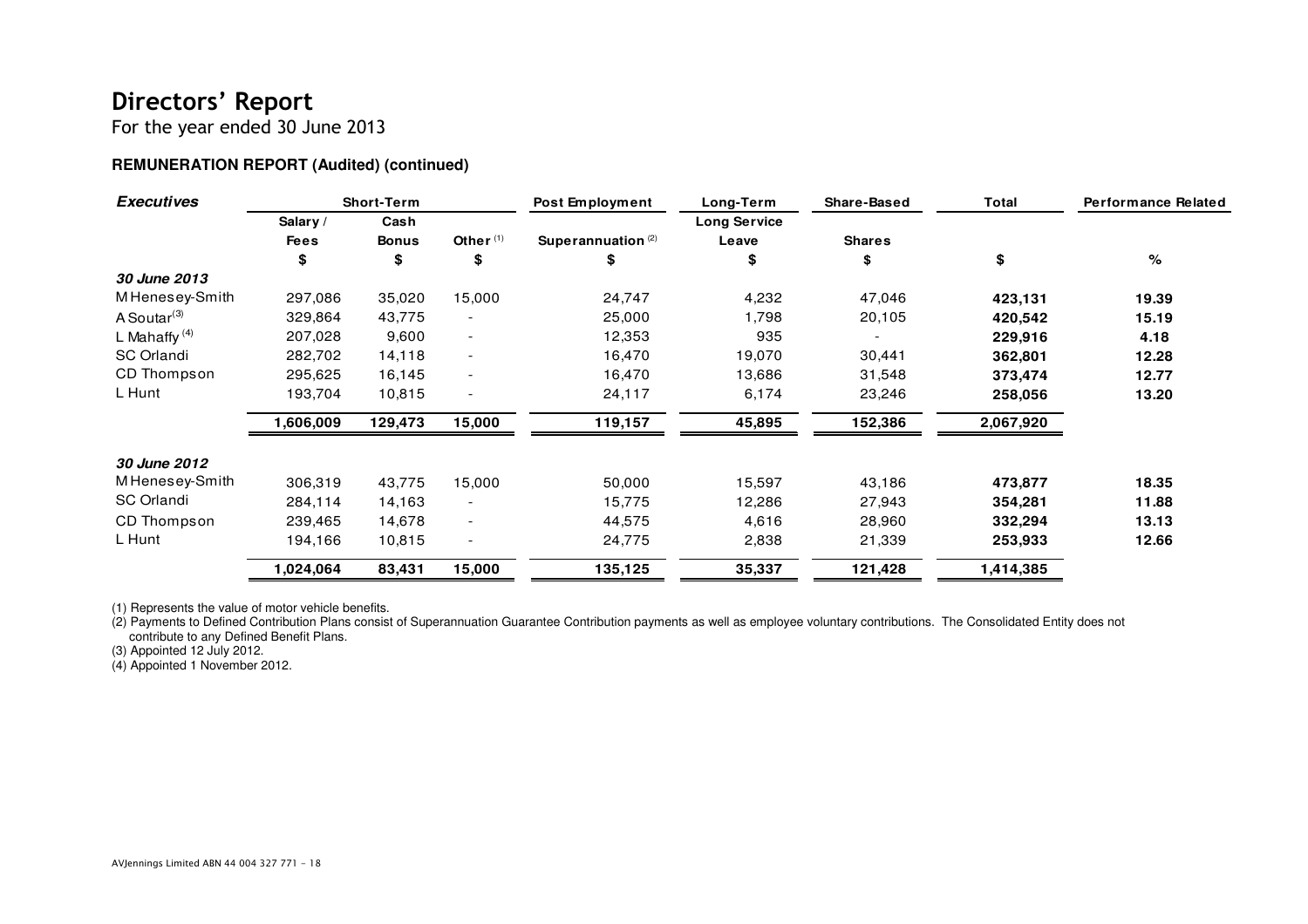For the year ended 30 June 2013

# **MEETINGS OF DIRECTORS AND DIRECTORS' COMMITTEES**

The number of meetings of Directors and Directors' committees held during the year, for the period the Director was a Member of the Board or a Committee, and the number of meetings attended by each Director are detailed below.

|                   | <b>Full Meetings</b> |              |                          | <b>Meetings of Committees</b> |                          |                          |                    |          |                          |          |
|-------------------|----------------------|--------------|--------------------------|-------------------------------|--------------------------|--------------------------|--------------------|----------|--------------------------|----------|
|                   |                      | of Directors | Audit                    |                               | <b>Remuneration</b>      |                          | <b>Nominations</b> |          | <b>Risk Management</b>   |          |
|                   | Held                 | Attended     | Held                     | Attended                      | Held                     | Attended                 | Held               | Attended | Held                     | Attended |
| S Cheong          |                      |              | $\overline{\phantom{0}}$ | $\overline{\phantom{0}}$      | З                        | 3                        |                    |          | $\overline{\phantom{0}}$ |          |
| <b>RJ</b> Rowley  |                      |              | 4                        | 4                             | $\overline{\phantom{0}}$ | $\overline{\phantom{0}}$ |                    |          | 5                        | 5        |
| <b>PK Summers</b> |                      |              | $\overline{\phantom{0}}$ |                               | $\overline{a}$           |                          |                    |          |                          |          |
| E Sam             |                      | 5            | 4                        | 2                             | 3                        | 2                        |                    |          | $\overline{\phantom{0}}$ |          |
| <b>B</b> Chin     |                      | 6            | 4                        | 4                             | $\overline{\phantom{0}}$ | $\overline{\phantom{0}}$ |                    |          |                          |          |
| <b>BG Hayman</b>  |                      |              | $\overline{\phantom{0}}$ | $\overline{\phantom{0}}$      | З                        | 3                        |                    |          | 5                        | 5        |
| TP Lai            |                      |              | 4                        | 4                             | 3                        | 3                        |                    |          |                          |          |

### Investments Committee

The Investments Committee does not formally meet in person. It conducts physical inspections of certain major development sites and receives detailed briefings from management on all major development sites prior to consideration of formal acquisition proposals which are dealt with by way of circular resolution.

# **DIRECTORS' INTERESTS**

The relevant interests of the Directors in the shares of the Company at the date of this Report are:

| <b>Director</b>  | <b>Number</b> |
|------------------|---------------|
| S Cheong         | 192,318,030   |
| E Sam            | 209,349       |
| PK Summers*      | 2,416,266     |
| <b>RJ Rowley</b> | 252,000       |

\*Does not include unvested shares under the AVJ Deferred Employee Share Plan. Refer to page 52.

# **INDEMNIFYING OFFICERS**

During the year, the Consolidated Entity paid a premium in respect of a contract insuring its Directors and employees against liabilities that may be incurred in defending civil or criminal proceedings that may be brought against the Officers in their capacity as Officers of entities in the Consolidated Entity. In accordance with common practice, the insurance policy prohibits disclosure of the nature of the liability insured against and the amount of the premium.

# **ROUNDING OF AMOUNTS**

The amounts contained in this Report and in the Financial Statements have been rounded to the nearest \$1,000 (where rounding is permitted) under the option available to the Company under the Australian Securities and Investments Commission (ASIC) Class Order 98/100. The Company is an entity to which the Class Order applies.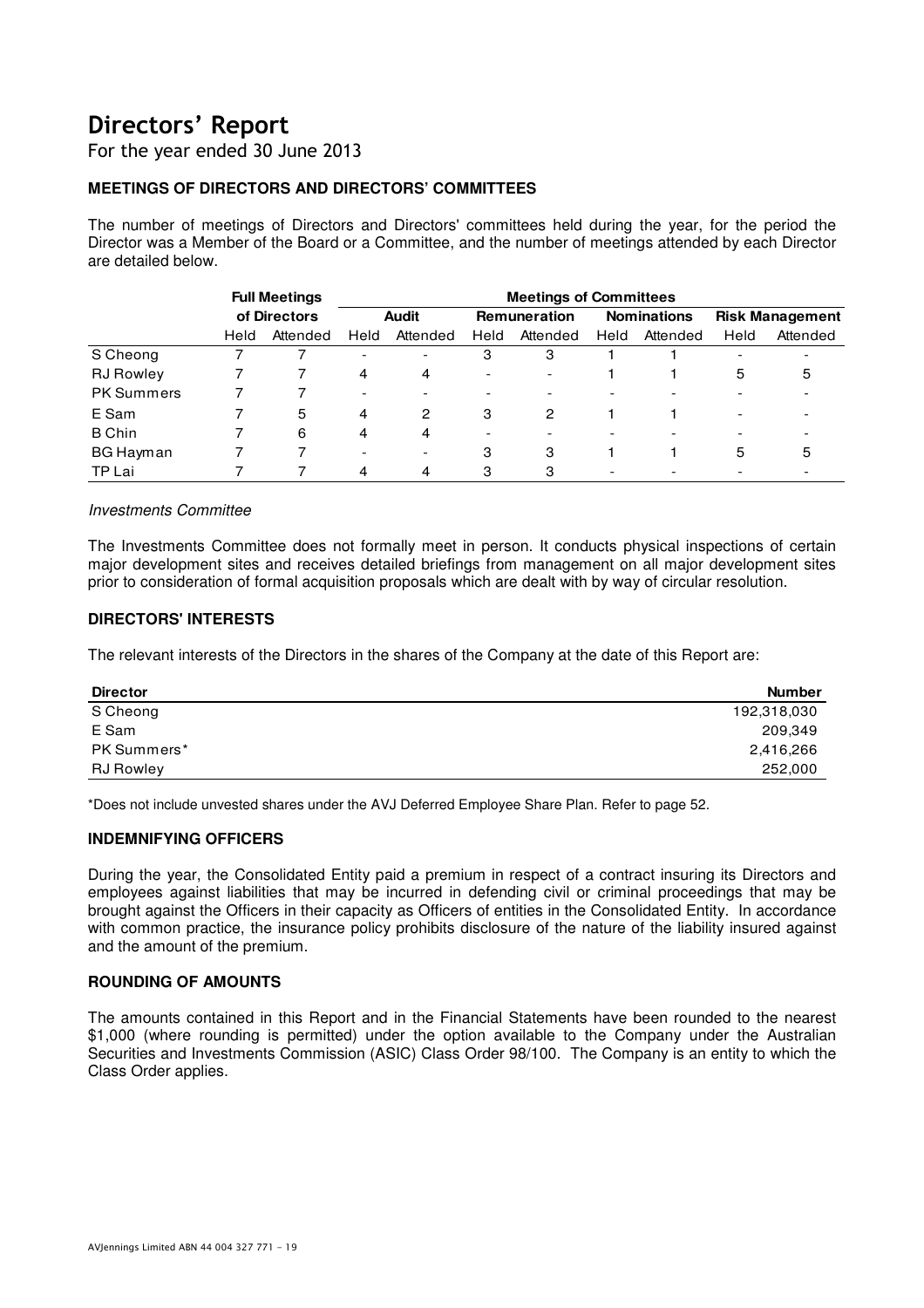For the year ended 30 June 2013

# **AUDITOR'S INDEPENDENCE DECLARATION**

We have obtained the following Independence Declaration from our auditors, Ernst & Young:



Ernst & Young 680 George Street Sydney NSW 2000 Australia GPO Box 2646 Sydney NSW 2001

Tel: +61 2 9248 5555 Fax: +61 2 9248 5959 ey.com/au

# **Auditor's Independence Declaration to the Directors of AVJennings Limited**

In relation to our audit of the financial report of AVJennings Limited for the financial year ended 30 June 2013, to the best of my knowledge and belief, there have been no contraventions of the auditor independence requirements of the Corporations Act 2001 or any applicable code of professional conduct.

First & law

Ernst & Young

Mark Cons

Mark Conroy Partner 27 September 2013

A member firm of Ernst & Young Global Limited Liability limited by a scheme approved under Professional Standards Legislation

# **NON-AUDIT SERVICES**

A number of non-audit services were provided by the Consolidated Entity's auditor, Ernst & Young. These non-audit services are detailed in note 8 to this Financial Report. The Directors are satisfied that the provision of non-audit services is compatible with the general standard of independence for auditors imposed by the Corporations Act 2001. The nature and scope of each type of non-audit service provided means that auditor independence was not compromised.

This Report is made in accordance with a resolution of the Directors.

Director Director

27 September 2013

Simon Cheong **Peter Summers** Peter Summers **Peter Summers**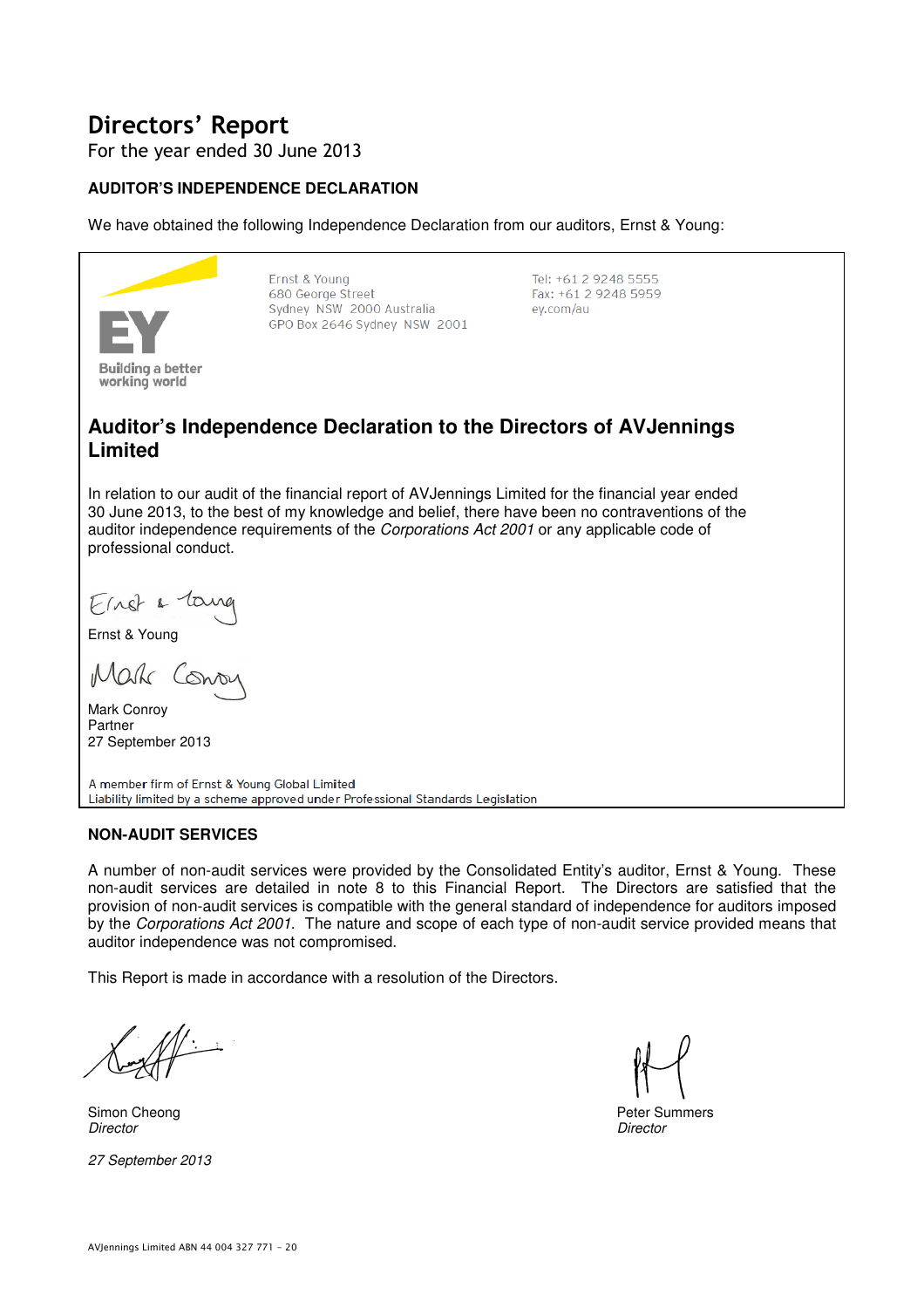# Consolidated Statement of Comprehensive Income

For the year ended 30 June 2013

| 5<br>158,462<br>188,809<br>Revenues<br>Share of profits of associates and joint venture entities<br>accounted for using the equity method<br>1,294<br>5,759<br>Cost of property developments sold<br>(125,061)<br>(151, 244)<br>Provision for loss on inventories<br>5<br>(48, 621)<br>(22, 964)<br>5<br>Provision for loss on equity accounted investments<br>(1, 311)<br>(5, 595)<br>Other operational expenses<br>(4, 729)<br>Selling and marketing expenses<br>(6, 209)<br>(5,656)<br>Employee benefits expenses<br>(19,088)<br>5<br>(16, 712)<br>Depreciation expense<br>5<br>(381)<br>(353)<br>Finance costs<br>5<br>(492)<br>(475)<br>187<br>Fair value gain/(loss) on interest rate derivatives<br>(119)<br>Management and administration expenses<br>(6,686)<br>(8,060)<br>Loss before income tax<br>(23, 291)<br>(45, 954)<br>9<br>Income tax credit<br>8,025<br>16,126<br>Loss after income tax<br>(15, 266)<br>(29, 828)<br>Other comprehensive income<br>1,380<br>160<br>Foreign currency translation (recyclable through profit and loss)<br>Other comprehensive income for the year<br>1,380<br>160<br>Total comprehensive loss for the year<br>(13, 886)<br>(29, 668)<br>Earnings per share for loss from continuing operations attributable to<br><b>Cents</b><br><b>Cents</b><br>ordinary equity holders of the parent:<br>Basic earnings per share<br>11<br>(5.46)<br>(10.99) |                            | <b>Note</b> | 2013<br>\$'000 | 2012<br>\$'000 |
|--------------------------------------------------------------------------------------------------------------------------------------------------------------------------------------------------------------------------------------------------------------------------------------------------------------------------------------------------------------------------------------------------------------------------------------------------------------------------------------------------------------------------------------------------------------------------------------------------------------------------------------------------------------------------------------------------------------------------------------------------------------------------------------------------------------------------------------------------------------------------------------------------------------------------------------------------------------------------------------------------------------------------------------------------------------------------------------------------------------------------------------------------------------------------------------------------------------------------------------------------------------------------------------------------------------------------------------------------------------------------------------------------|----------------------------|-------------|----------------|----------------|
|                                                                                                                                                                                                                                                                                                                                                                                                                                                                                                                                                                                                                                                                                                                                                                                                                                                                                                                                                                                                                                                                                                                                                                                                                                                                                                                                                                                                  |                            |             |                |                |
|                                                                                                                                                                                                                                                                                                                                                                                                                                                                                                                                                                                                                                                                                                                                                                                                                                                                                                                                                                                                                                                                                                                                                                                                                                                                                                                                                                                                  |                            |             |                |                |
|                                                                                                                                                                                                                                                                                                                                                                                                                                                                                                                                                                                                                                                                                                                                                                                                                                                                                                                                                                                                                                                                                                                                                                                                                                                                                                                                                                                                  |                            |             |                |                |
|                                                                                                                                                                                                                                                                                                                                                                                                                                                                                                                                                                                                                                                                                                                                                                                                                                                                                                                                                                                                                                                                                                                                                                                                                                                                                                                                                                                                  |                            |             |                |                |
|                                                                                                                                                                                                                                                                                                                                                                                                                                                                                                                                                                                                                                                                                                                                                                                                                                                                                                                                                                                                                                                                                                                                                                                                                                                                                                                                                                                                  |                            |             |                |                |
|                                                                                                                                                                                                                                                                                                                                                                                                                                                                                                                                                                                                                                                                                                                                                                                                                                                                                                                                                                                                                                                                                                                                                                                                                                                                                                                                                                                                  |                            |             |                |                |
|                                                                                                                                                                                                                                                                                                                                                                                                                                                                                                                                                                                                                                                                                                                                                                                                                                                                                                                                                                                                                                                                                                                                                                                                                                                                                                                                                                                                  |                            |             |                |                |
|                                                                                                                                                                                                                                                                                                                                                                                                                                                                                                                                                                                                                                                                                                                                                                                                                                                                                                                                                                                                                                                                                                                                                                                                                                                                                                                                                                                                  |                            |             |                |                |
|                                                                                                                                                                                                                                                                                                                                                                                                                                                                                                                                                                                                                                                                                                                                                                                                                                                                                                                                                                                                                                                                                                                                                                                                                                                                                                                                                                                                  |                            |             |                |                |
|                                                                                                                                                                                                                                                                                                                                                                                                                                                                                                                                                                                                                                                                                                                                                                                                                                                                                                                                                                                                                                                                                                                                                                                                                                                                                                                                                                                                  |                            |             |                |                |
|                                                                                                                                                                                                                                                                                                                                                                                                                                                                                                                                                                                                                                                                                                                                                                                                                                                                                                                                                                                                                                                                                                                                                                                                                                                                                                                                                                                                  |                            |             |                |                |
|                                                                                                                                                                                                                                                                                                                                                                                                                                                                                                                                                                                                                                                                                                                                                                                                                                                                                                                                                                                                                                                                                                                                                                                                                                                                                                                                                                                                  |                            |             |                |                |
|                                                                                                                                                                                                                                                                                                                                                                                                                                                                                                                                                                                                                                                                                                                                                                                                                                                                                                                                                                                                                                                                                                                                                                                                                                                                                                                                                                                                  |                            |             |                |                |
|                                                                                                                                                                                                                                                                                                                                                                                                                                                                                                                                                                                                                                                                                                                                                                                                                                                                                                                                                                                                                                                                                                                                                                                                                                                                                                                                                                                                  |                            |             |                |                |
|                                                                                                                                                                                                                                                                                                                                                                                                                                                                                                                                                                                                                                                                                                                                                                                                                                                                                                                                                                                                                                                                                                                                                                                                                                                                                                                                                                                                  |                            |             |                |                |
|                                                                                                                                                                                                                                                                                                                                                                                                                                                                                                                                                                                                                                                                                                                                                                                                                                                                                                                                                                                                                                                                                                                                                                                                                                                                                                                                                                                                  |                            |             |                |                |
|                                                                                                                                                                                                                                                                                                                                                                                                                                                                                                                                                                                                                                                                                                                                                                                                                                                                                                                                                                                                                                                                                                                                                                                                                                                                                                                                                                                                  |                            |             |                |                |
|                                                                                                                                                                                                                                                                                                                                                                                                                                                                                                                                                                                                                                                                                                                                                                                                                                                                                                                                                                                                                                                                                                                                                                                                                                                                                                                                                                                                  |                            |             |                |                |
|                                                                                                                                                                                                                                                                                                                                                                                                                                                                                                                                                                                                                                                                                                                                                                                                                                                                                                                                                                                                                                                                                                                                                                                                                                                                                                                                                                                                  |                            |             |                |                |
|                                                                                                                                                                                                                                                                                                                                                                                                                                                                                                                                                                                                                                                                                                                                                                                                                                                                                                                                                                                                                                                                                                                                                                                                                                                                                                                                                                                                  |                            |             |                |                |
|                                                                                                                                                                                                                                                                                                                                                                                                                                                                                                                                                                                                                                                                                                                                                                                                                                                                                                                                                                                                                                                                                                                                                                                                                                                                                                                                                                                                  |                            |             |                |                |
|                                                                                                                                                                                                                                                                                                                                                                                                                                                                                                                                                                                                                                                                                                                                                                                                                                                                                                                                                                                                                                                                                                                                                                                                                                                                                                                                                                                                  |                            |             |                |                |
|                                                                                                                                                                                                                                                                                                                                                                                                                                                                                                                                                                                                                                                                                                                                                                                                                                                                                                                                                                                                                                                                                                                                                                                                                                                                                                                                                                                                  |                            |             |                |                |
|                                                                                                                                                                                                                                                                                                                                                                                                                                                                                                                                                                                                                                                                                                                                                                                                                                                                                                                                                                                                                                                                                                                                                                                                                                                                                                                                                                                                  | Diluted earnings per share | 11          | (5.49)         | (11.03)        |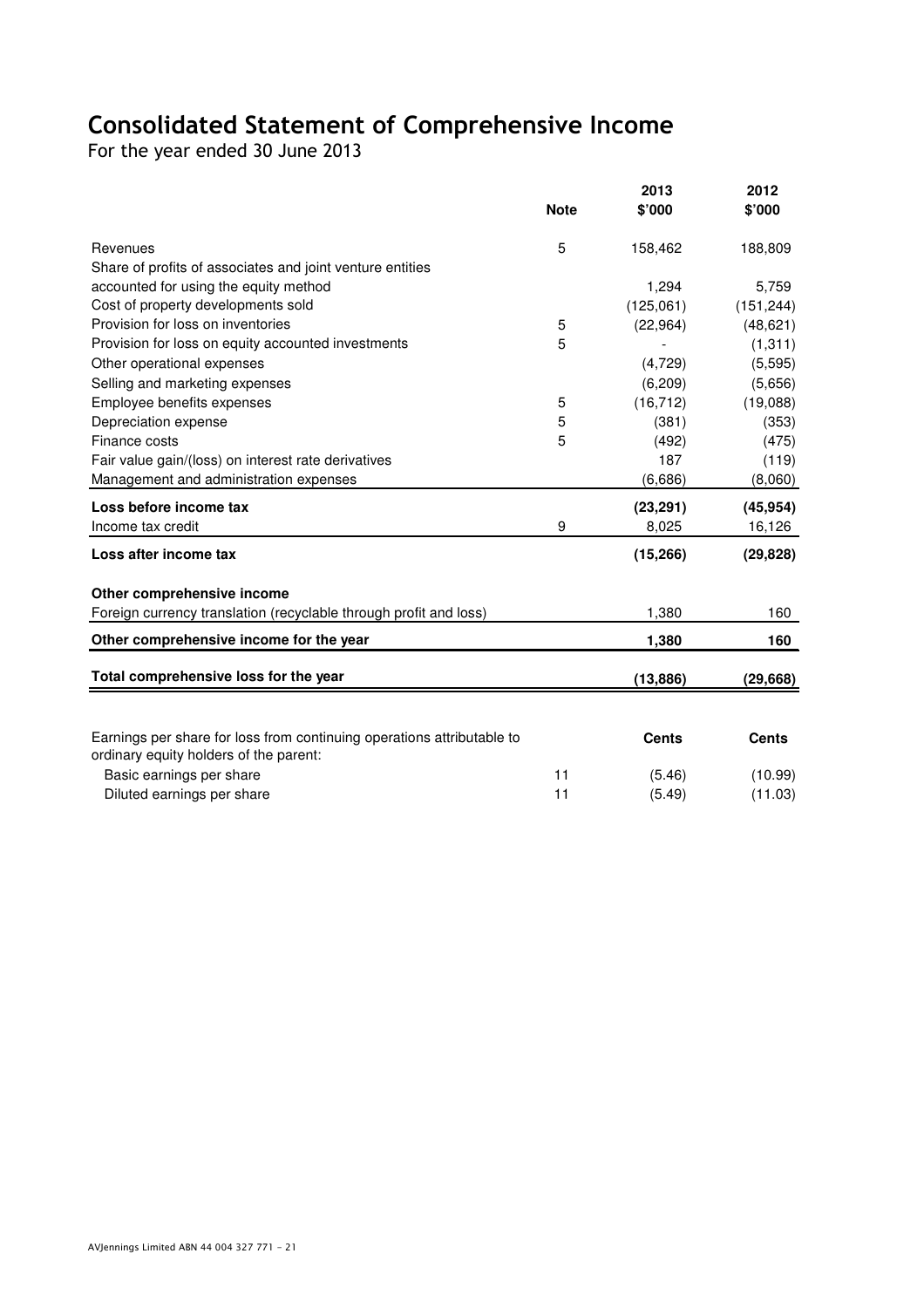# Consolidated Statement of Financial Position

As at 30 June 2013

|                                                          |             | 2013             | 2012          |
|----------------------------------------------------------|-------------|------------------|---------------|
|                                                          | <b>Note</b> | \$'000           | \$'000        |
| <b>CURRENT ASSETS</b>                                    |             |                  |               |
|                                                          | 12          |                  |               |
| Cash and cash equivalents<br>Trade and other receivables | 13          | 11,649<br>23,033 | 4,560         |
| Inventories                                              | 14          |                  | 33,690        |
|                                                          |             | 109,068          | 73,872<br>514 |
| Tax receivable                                           |             |                  |               |
| Other current assets<br><b>Total current assets</b>      | 15          | 1,211            | 2,112         |
|                                                          |             | 144,961          | 114,748       |
| <b>NON-CURRENT ASSETS</b>                                |             |                  |               |
| Trade and other receivables                              | 13          | 4,120            | 1,832         |
| Inventories                                              | 14          | 281,745          | 353,152       |
| Investments accounted for using the equity method        | 16          | 25,181           | 24,407        |
| Property, plant and equipment                            | 20          | 993              | 1,174         |
| Deferred tax assets                                      | 21          | 3,087            |               |
| Intangible assets                                        | 22          | 2,816            | 2,816         |
| <b>Total non-current assets</b>                          |             | 317,942          | 383,381       |
|                                                          |             |                  |               |
| <b>Total assets</b>                                      |             | 462,903          | 498,129       |
|                                                          |             |                  |               |
| <b>CURRENT LIABILITIES</b>                               |             |                  |               |
| Trade and other payables                                 | 23          | 65,365           | 46,946        |
| Derivative financial instruments                         |             |                  | 187           |
| Interest-bearing loans and borrowings                    | 24          | 7,171            | 1,100         |
| Tax payable                                              | 25          | 449              |               |
| Provisions                                               | 27          | 4,036            | 3,667         |
| <b>Total current liabilities</b>                         |             | 77,021           | 51,900        |
|                                                          |             |                  |               |
| <b>NON-CURRENT LIABILITIES</b>                           |             |                  |               |
| Trade and other payables                                 | 23          | 6,956            | 47,520        |
| Interest-bearing loans and borrowings                    | 24          | 82,720           | 123,137       |
| Deferred tax liabilities                                 | 26          |                  | 5,938         |
| Provisions                                               | 27          | 845              | 641           |
| <b>Total non-current liabilities</b>                     |             | 90,521           | 177,236       |
|                                                          |             |                  |               |
| <b>Total liabilities</b>                                 |             | 167,542          | 229,136       |
|                                                          |             |                  |               |
| Net assets                                               |             | 295,361          | 268,993       |
|                                                          |             |                  |               |
| <b>EQUITY</b>                                            |             |                  |               |
| Equity attributable to equity holders of the parent      |             |                  |               |
| Contributed equity                                       | 28          | 160,960          | 121,096       |
| Reserves                                                 | 29(a)       | 2,200            | 430           |
| Retained earnings                                        | 29(c)       | 132,201          | 147,467       |
|                                                          |             |                  |               |
| <b>Total equity</b>                                      |             | 295,361          | 268,993       |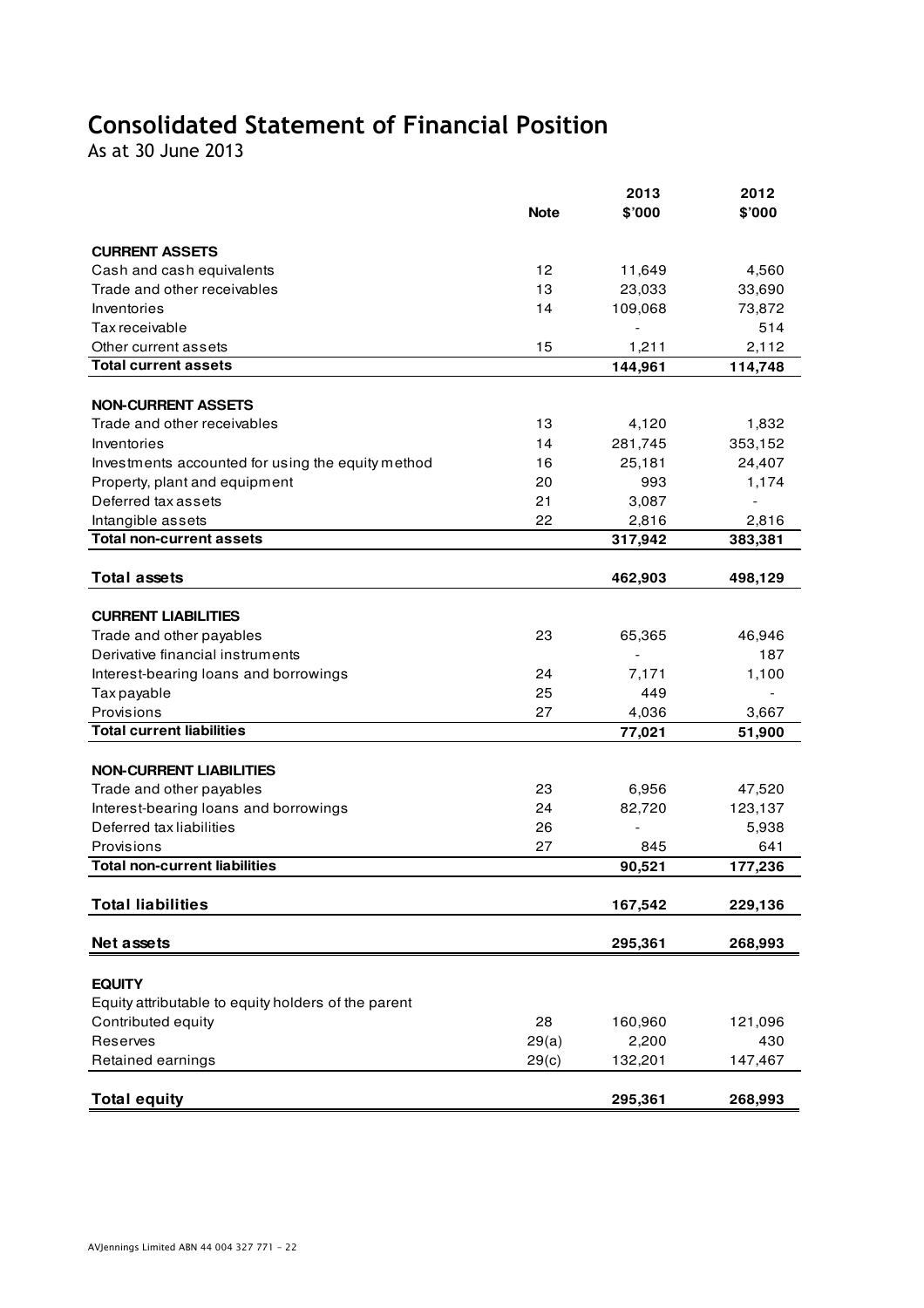# Consolidated Statement of Changes in Equity

For the year ended 30 June 2013

|                                                                               |             | <b>Attributable to equity</b><br>holders of the Parent |                                                                    |                                                     |                             | <b>Total equity</b> |
|-------------------------------------------------------------------------------|-------------|--------------------------------------------------------|--------------------------------------------------------------------|-----------------------------------------------------|-----------------------------|---------------------|
|                                                                               |             | <b>Contributed</b><br>Equity                           | Foreign<br><b>Currency</b><br><b>Translation</b><br><b>Reserve</b> | Share-<br>based<br><b>Payment</b><br><b>Reserve</b> | <b>Retained</b><br>Earnings |                     |
|                                                                               | <b>Note</b> | \$'000                                                 | \$'000                                                             | \$'000                                              | \$'000                      | \$'000              |
| At 1 July 2011                                                                |             | 121,835                                                | (417)                                                              | 323                                                 | 182,787                     | 304,528             |
| Loss for the year<br>Other comprehensive income for                           |             |                                                        |                                                                    |                                                     | (29, 828)                   | (29,828)            |
| the year                                                                      |             |                                                        | 160                                                                | $\overline{\phantom{a}}$                            | $\overline{\phantom{a}}$    | 160                 |
| Total comprehensive loss for the<br>year<br>Transactions with owners in their |             |                                                        | 160                                                                |                                                     | (29, 828)                   | (29,668)            |
| capacity as owners                                                            |             |                                                        |                                                                    |                                                     |                             |                     |
| - Treasury shares acquired                                                    | 28(b)       | (739)                                                  |                                                                    |                                                     |                             | (739)               |
| - Share-based payment reserve                                                 |             |                                                        |                                                                    | 364                                                 |                             | 364                 |
| - Dividends paid                                                              | 10          | (739)                                                  | 160                                                                | $\overline{a}$<br>364                               | (5, 492)                    | (5,492)             |
|                                                                               |             |                                                        |                                                                    |                                                     | 35,320                      | (35,535)            |
| At 30 June 2012                                                               |             | 121,096                                                | 257)                                                               | 687                                                 | 147,467                     | 268,993             |
| Loss for the year<br>Other comprehensive income for                           |             |                                                        |                                                                    |                                                     | (15,266)                    | (15,266)            |
| the year                                                                      |             |                                                        | 1,380                                                              | $\overline{\phantom{a}}$                            |                             | 1,380               |
| Total comprehensive loss for the                                              |             |                                                        |                                                                    |                                                     |                             |                     |
| year                                                                          |             |                                                        | 1,380                                                              |                                                     | (15,266)                    | (13,886)            |
| Transactions with owners in their<br>capacity as owners                       |             |                                                        |                                                                    |                                                     |                             |                     |
| - Ordinary share capital raised                                               | 28(a)       | 39,956                                                 |                                                                    |                                                     |                             | 39,956              |
| - Treasury shares acquired                                                    | 28(b)       | (92)                                                   |                                                                    |                                                     |                             | (92)                |
| - Share-based payment reserve                                                 |             |                                                        |                                                                    | 390                                                 |                             | 390                 |
|                                                                               |             | 39,864                                                 | 1,380                                                              | 390                                                 | (15,266)                    | 26,368              |
| At 30 June 2013                                                               |             | 160,960                                                | 1,123                                                              | 1,077                                               | 132,201                     | 295,361             |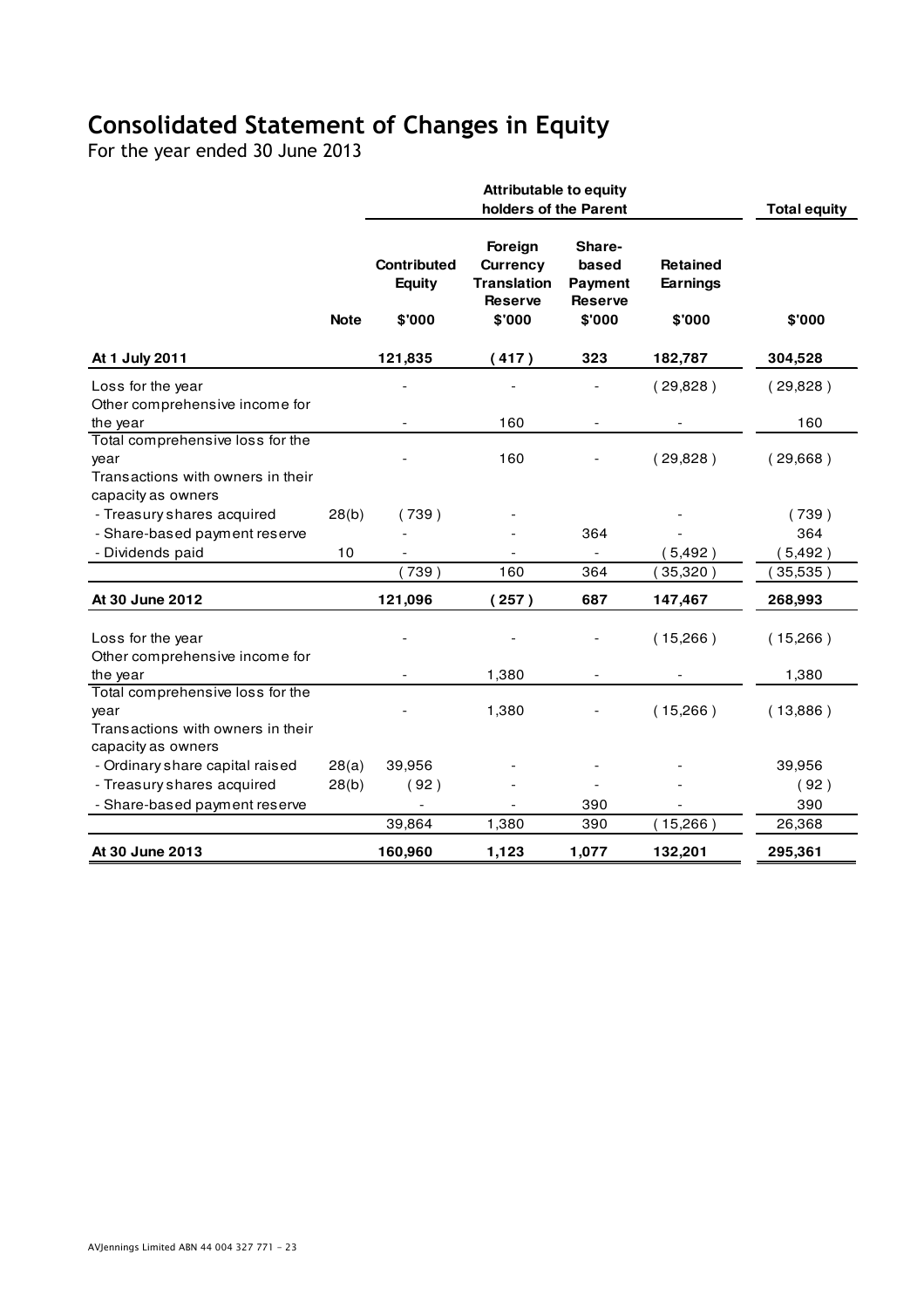# Consolidated Statement of Cash Flows

For the year ended 30 June 2013

|                                                               | <b>Note</b> | 2013<br>\$'000 | 2012<br>\$'000 |
|---------------------------------------------------------------|-------------|----------------|----------------|
| <b>CASH FLOWS FROM OPERATING ACTIVITIES</b>                   |             |                |                |
| Receipts from customers                                       |             | 182,136        | 188,798        |
| Payments to suppliers, land vendors and employees             |             | (171, 824)     | (230, 949)     |
| Interest paid                                                 |             | (9,822)        | (10,809)       |
| Income tax paid                                               |             | (40)           | (3,498)        |
|                                                               |             |                |                |
| Net cash from/(used in) operating activities                  | 30          | 450            | (56, 458)      |
| <b>CASH FLOWS FROM INVESTING ACTIVITIES</b>                   |             |                |                |
| Proceeds from sale of property, plant and equipment           |             | 33             | 53             |
| Purchase of property, plant and equipment                     | 20          | (228)          | (641)          |
| Interest received                                             |             | 492            | 481            |
| Distribution received                                         |             | 520            | 1,380          |
| Investments in associates and joint venture entities          |             |                | (1,361)        |
| Net cash from/(used in) investing activities                  |             | 817            | (88)           |
| <b>CASH FLOWS FROM FINANCING ACTIVITIES</b>                   |             |                |                |
| Proceeds from borrowings                                      |             | 77,932         | 103,601        |
| Repayment of borrowings                                       |             | (112, 278)     | (48, 482)      |
| Payment of finance lease liability                            |             |                | (30)           |
| Payment for treasury shares                                   | 28(b)       | (92)           | (739)          |
| Equity dividends paid                                         |             |                | (5, 492)       |
| Proceeds from issue of shares                                 | 28(a)       | 39,956         |                |
| Net cash from financing activities                            |             | 5,518          | 48,858         |
| <b>NET INCREASE/(DECREASE) IN CASH HELD</b>                   |             | 6,785          | (7,688)        |
| Cash and cash equivalents at beginning of year                |             | 4,560          | 12,260         |
| Effects of exchange rate changes on cash and cash equivalents |             | 304            | (12)           |
| CASH AND CASH EQUIVALENTS AT END OF YEAR                      | 12          | 11,649         | 4,560          |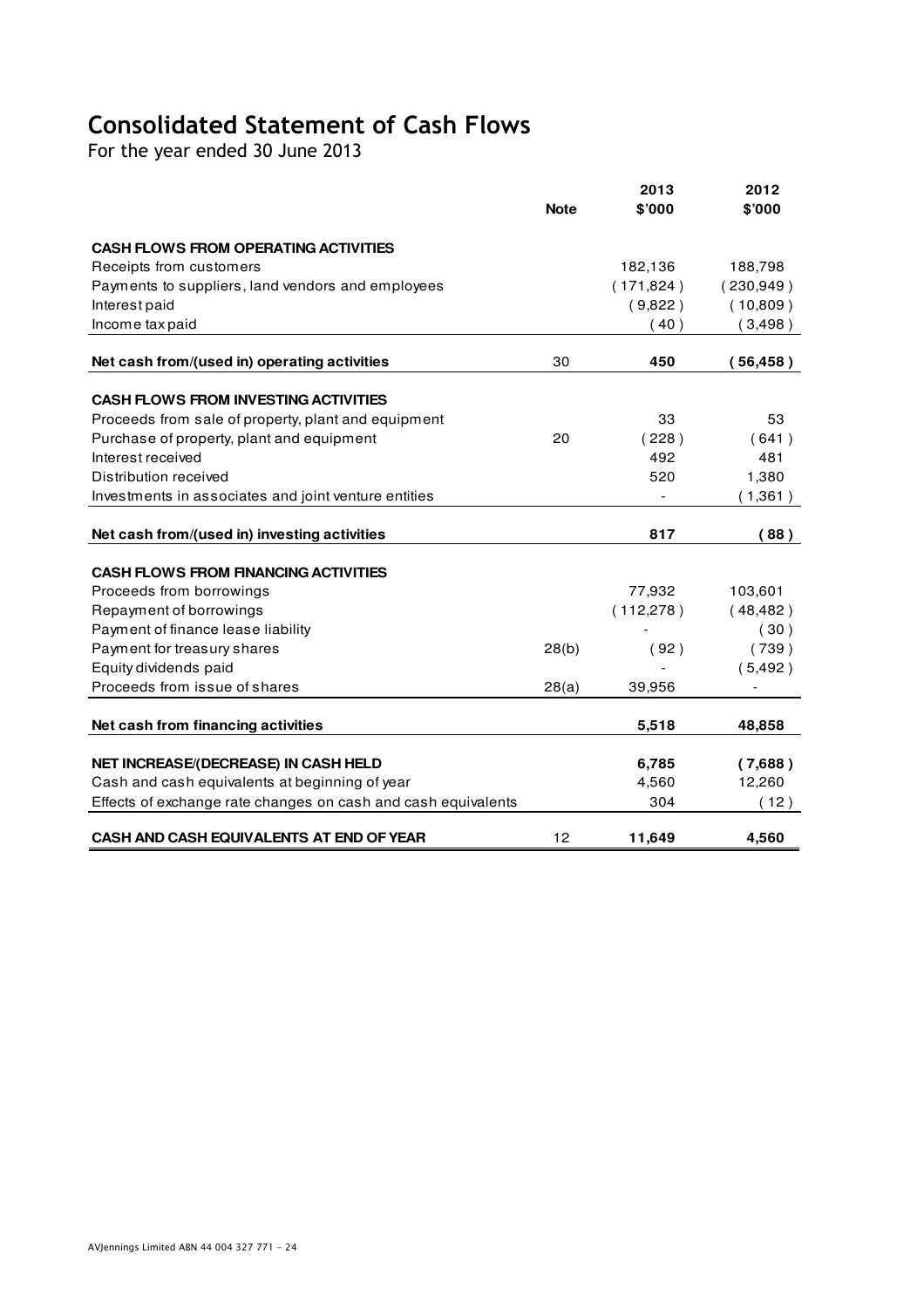For the year ended 30 June 2013

# **1. CORPORATE INFORMATION**

The Consolidated Financial Statements of AVJennings Limited for the year ended 30 June 2013 were authorised for issue in accordance with a resolution of the Directors on 27 September 2013.

AVJennings Limited (the Parent) is a Company limited by shares incorporated in Australia whose shares are publicly traded on the Australian Securities Exchange and the Singapore Exchange through the Central Limit Order Book System (CLOB). The ultimate parent is SC Global Developments Pte Ltd, a company incorporated in Singapore which owns 50.03% of the ordinary shares in AVJennings Limited.

The Consolidated Entity ("AVJennings", "Consolidated Entity" or "Group") consists of AVJennings Limited (the "Company" or the "Parent Entity") and its controlled entities.

The nature of the operations and principal activities of the Consolidated Entity are described in the *Directors'* Report.

# **2. SUMMARY OF SIGNIFICANT ACCOUNTING POLICIES**

### **Basis of preparation**

The Financial Report is a general purpose financial report, which has been prepared in accordance with the requirements of the Corporations Act 2001, Australian Accounting Standards and other authoritative pronouncements of the Australian Accounting Standards Board. The Financial Report has also been prepared on a historical cost basis, except for derivative financial instruments which have been measured at fair value with variations reflected in the profit and loss account.

The preparation of consolidated financial statements requires the use of certain critical accounting estimates. It also requires management to exercise its judgement in the process of applying accounting policies. The areas involving a higher degree of judgement or complexity, or areas where assumptions and estimates are significant to the Consolidated Financial Statements, are disclosed in note 4. AVJennings is a for-profit entity for the purpose of preparing the Consolidated Financial Statements.

The Financial Report is presented in Australian Dollars and all values are rounded to the nearest thousand dollars (\$'000) unless otherwise stated.

# **a) Compliance with IFRS**

The Financial Report also complies with the International Financial Reporting Standards (IFRS) as issued by the International Accounting Standards Board.

### **b) New accounting standards and interpretations**

The accounting policies adopted are consistent with those of the previous financial year.

None of the new Standards and amendments to Standards that are mandatory for the first time for the financial year beginning 1 July 2012 affected any of the amounts recognised in the current period or any prior period and are not likely to affect future periods. However, amendments made to AASB 101 Presentation of Financial Statements effective 1 July 2012 now require the Consolidated Statement of Comprehensive Income to show the items of comprehensive income grouped into those that are not permitted to be reclassified to profit and loss in a future period and those that may have to be reclassified if certain conditions are met.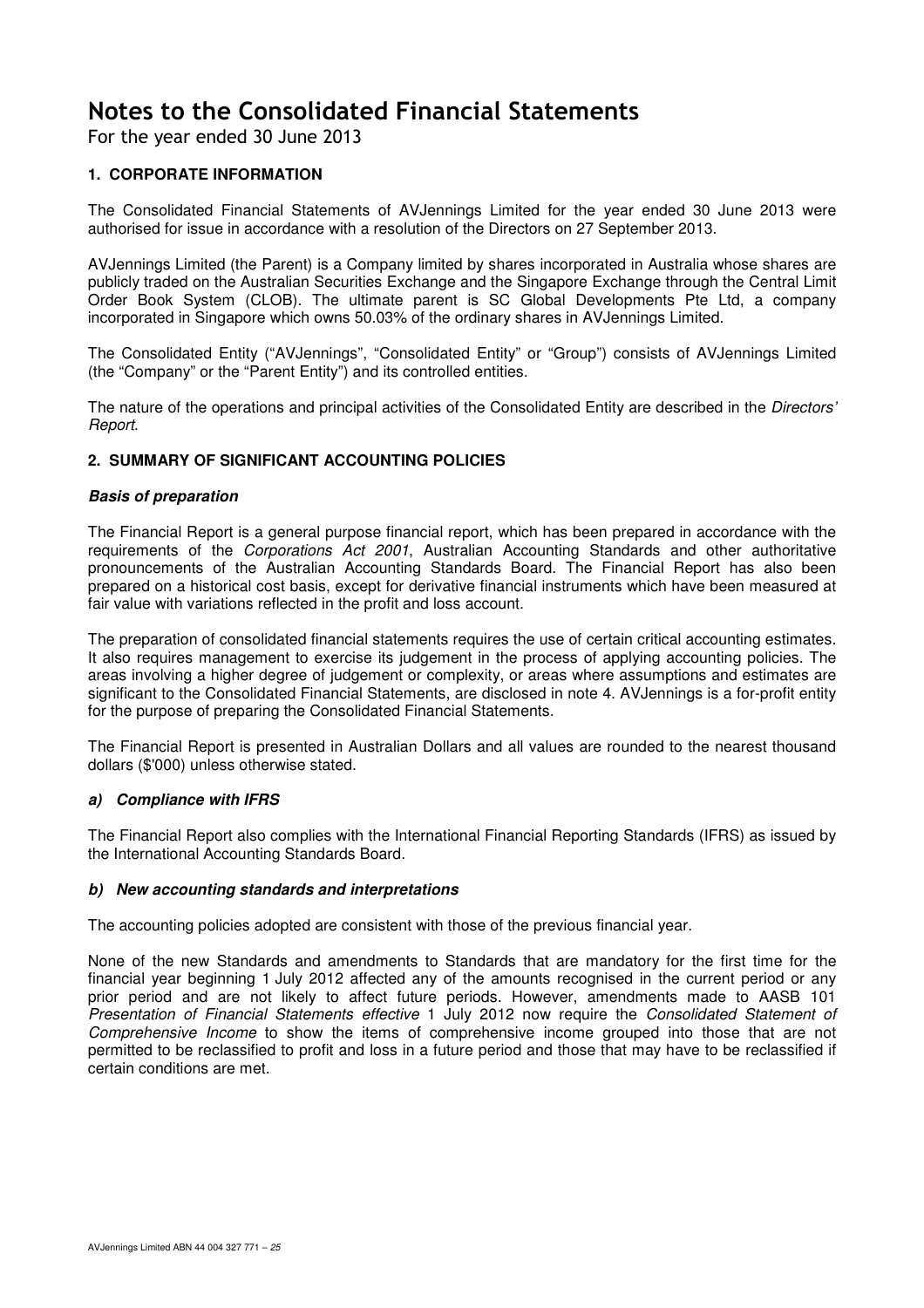For the year ended 30 June 2013

# **2. SUMMARY OF SIGNIFICANT ACCOUNTING POLICIES (continued)**

# **c) Basis of consolidation**

The Consolidated Financial Statements incorporate the assets and liabilities of all subsidiaries of AVJennings Limited as at 30 June 2013 and the results of all subsidiaries for the year then ended.

Subsidiaries are all entities (including special purpose entities) over which the Group has the power to govern the financial and operating policies, generally accompanying a shareholding of more than one-half of the voting rights. The existence and effect of potential voting rights that are currently exercisable or convertible are considered when assessing whether a Group controls another entity.

Subsidiaries are fully consolidated from the date on which control is transferred to the Group. They are deconsolidated from the date that control ceases.

The acquisition method of accounting is used to account for business combinations by the Group (refer to note 2(d)).

Intercompany transactions, balances and unrealised gains on transactions between group companies are eliminated. Unrealised losses are also eliminated unless the transaction provides evidence of the impairment of the asset transferred. Accounting policies of the subsidiaries are consistent with the policies adopted by the Group.

Non-controlling interests in the results and equity of subsidiaries are shown separately in the Consolidated Statement of Comprehensive Income, Consolidated Statement of Changes in Equity and the Consolidated Statement of Financial Position respectively.

The AVJ Deferred Employee Share Plan Trust was formed to administer the Group's employee share scheme. This Trust is consolidated, as the substance of the relationship is that the trust is controlled by the Group. Shares held by the Trust are disclosed as treasury shares and deducted from contributed equity.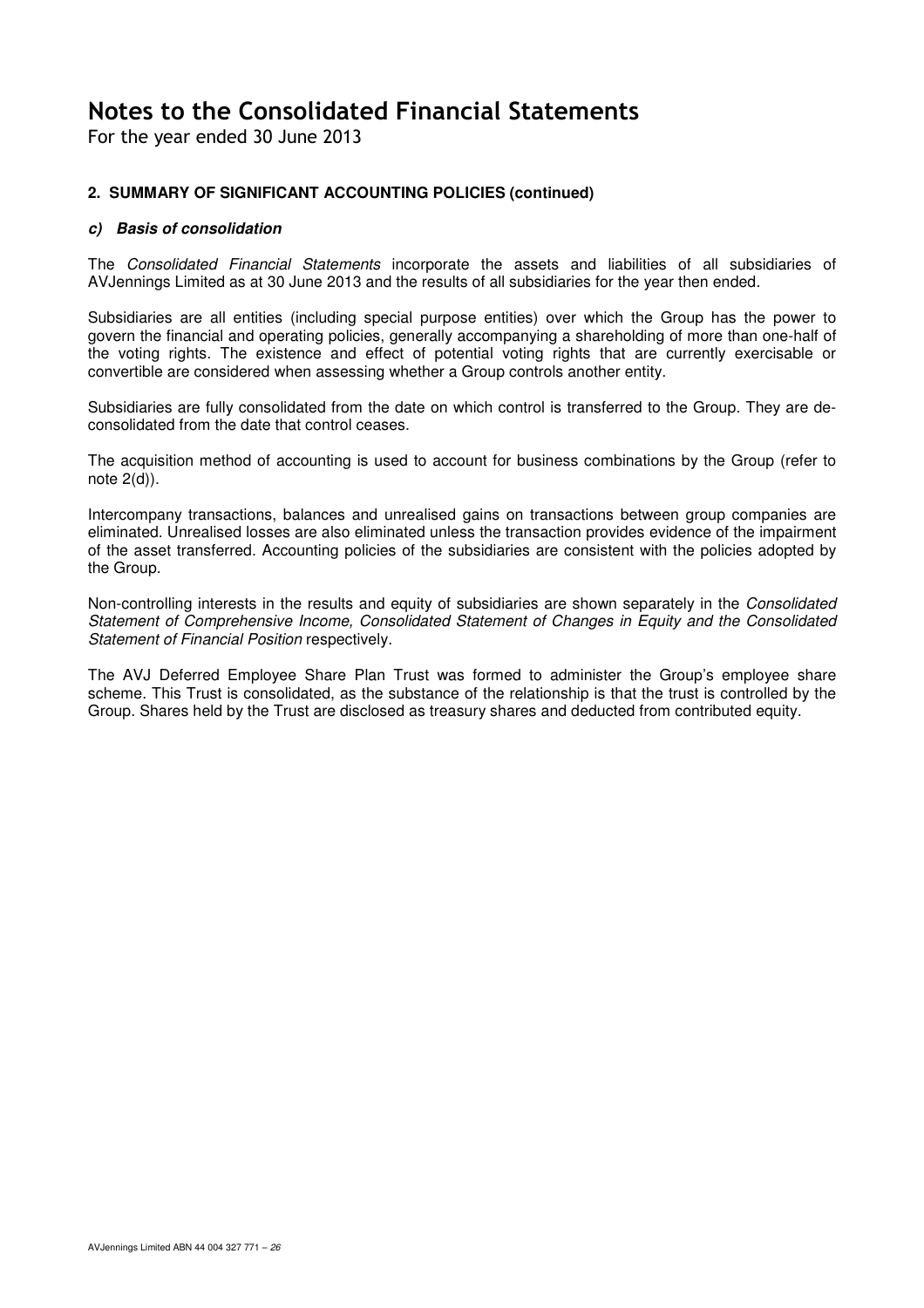For the year ended 30 June 2013

# **2. SUMMARY OF SIGNIFICANT ACCOUNTING POLICIES (continued)**

# **d) Business combinations**

Business combinations are accounted for using the acquisition method. The consideration transferred for the acquisition of a subsidiary comprises the fair values of the assets transferred, the liabilities incurred and the equity interests issued by the Consolidated Entity. The consideration transferred also includes the fair value of any asset or liability resulting from a contingent consideration arrangement and the fair value of any preexisting equity interest in the subsidiary. Acquisition-related costs are expensed as incurred. Identifiable assets acquired and liabilities and contingent liabilities assumed in a business combination are measured at their fair values at the acquisition date. For each business combination, the Group recognises any noncontrolling interest in the acquiree either at fair value or at the non-controlling interest's proportionate share of the acquiree's net identifiable assets.

The excess of the consideration transferred and the amount of any non-controlling interest in the acquiree over the fair value of the net identifiable assets acquired is recorded as goodwill. If those amounts are less than the fair value of the net identifiable assets of the subsidiary acquired and the measurement of all amounts has been reviewed, the difference is recognised directly in profit and loss as a bargain purchase.

Where settlement of any part of cash consideration is deferred, the amounts payable in the future are discounted to their present value as at the date of exchange. The discount rate used is the entity's incremental borrowing rate, being the rate at which a similar borrowing could be obtained from an independent financier under comparable terms and conditions.

Contingent consideration is classified either as equity or a financial liability. Amounts classified as a financial liability are subsequently remeasured to fair value with changes in fair value recognised in profit or loss.

### **e) Joint ventures**

### Joint venture operations:

The proportionate interests in the assets, liabilities and expenses of joint venture activities have been incorporated in the financial statements under the appropriate headings. Details of the joint ventures are set out in note 19.

### Joint venture entities:

The interest in a joint venture entity is accounted for using the equity method after initially being recognised at cost. Under the equity method, the share of the profits or losses of the entity are recognised in the profit and loss, and the share of post-acquisition movements in reserves is recognised in other comprehensive income. Dividends received from joint venture entities are recognised as a reduction in the carrying amount of the investment. Details relating to joint venture entities are set out in note 16(b).

Profits or losses on transactions with joint venture entities are eliminated to the extent of the Consolidated Entity's ownership interest until such time as they are realised by the joint venture entity on consumption or sale. However, a loss on the transaction is recognised immediately if the loss provides evidence of a reduction in the net realisable value of current assets, or an impairment loss.

At each reporting date, the Group determines whether there is any objective evidence that the investment in the joint venture entity is impaired. Where evidence exists, the impairment is calculated as the difference between the recoverable amount of the joint venture entity and its carrying value, and recognised in the profit and loss.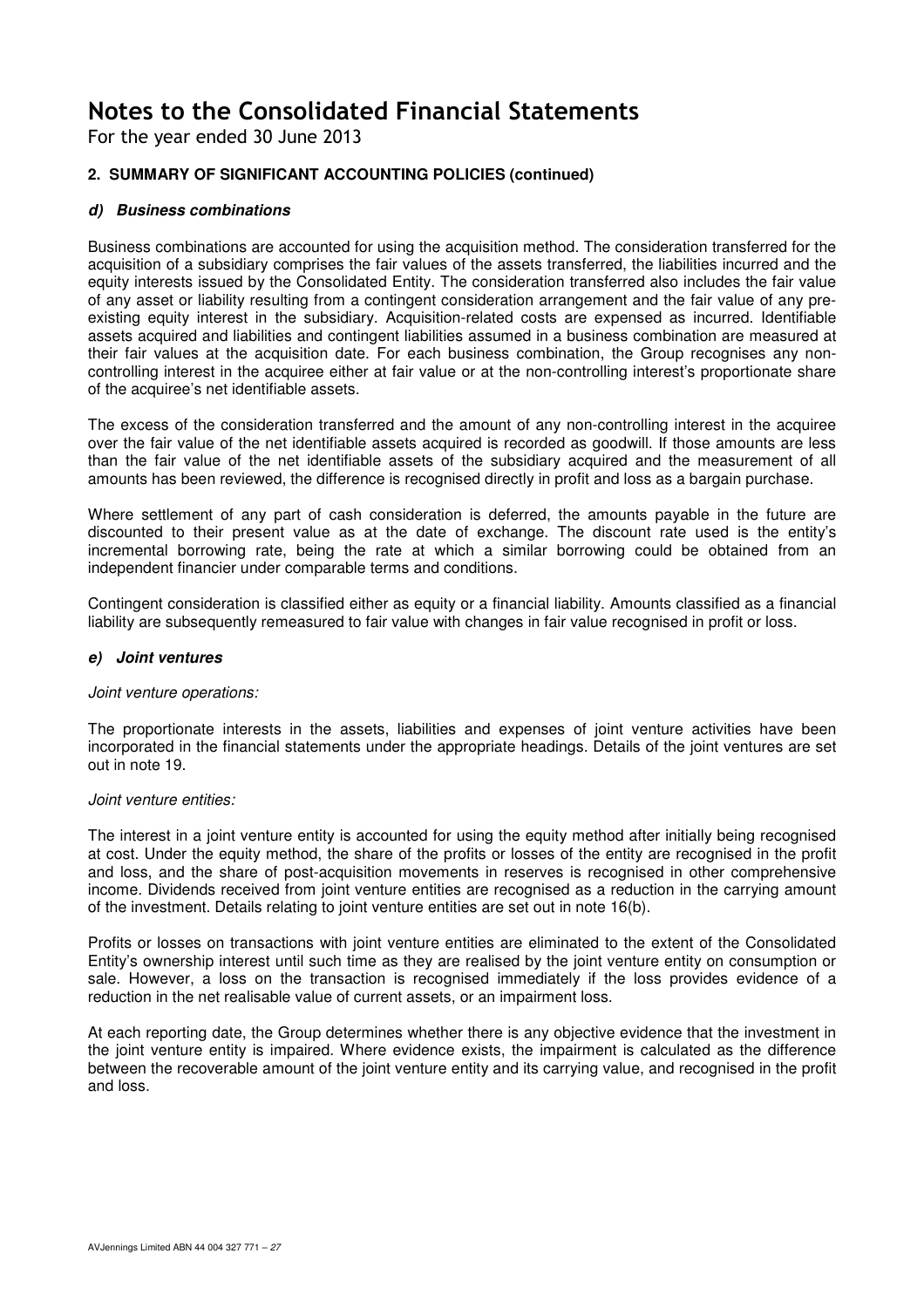For the year ended 30 June 2013

# **2. SUMMARY OF SIGNIFICANT ACCOUNTING POLICIES (continued)**

# **f) Investments in associates**

An associate is an entity over which the Consolidated Entity has significant influence but not control or joint control. Investments in associates are accounted for using the equity method.

Under the equity method, investments in associates are carried in the Consolidated Statement of Financial Position at cost plus post-acquisition changes in the Consolidated Entity's share of net assets of the associates.

The Consolidated Entity's share of an associate's profits or losses is recognised in the Consolidated Statement of Comprehensive Income. The cumulative post-acquisition movements are adjusted against the carrying amount of the investment. Dividends receivable from associates are recognised as a reduction in the carrying amount of the investment. Details relating to associates are set out in note 16(a).

At each reporting date, the Group determines whether there is any objective evidence that the investment in the associate is impaired. Where evidence exists, the impairment is calculated as the difference between the recoverable amount of the associate and its carrying value, and recognised in the profit and loss.

When the Consolidated Entity's share of losses in an associate equals or exceeds its interest in the associate, including any unsecured long-term receivables, the Consolidated Entity does not recognise further losses, unless it has incurred obligations or made payments on behalf of the associate.

Unrealised gains on transactions with associates are eliminated to the extent of the Consolidated Entity's interest in the associates.

The reporting dates of the associate and the Consolidated Entity are identical and the associate's accounting policies conform to those used by the Consolidated Entity.

# **g) Segment reporting**

Operating segments are reported in a manner consistent with the internal reporting provided to the chief operating decision maker. The chief operating decision maker, who is responsible for allocating resources and assessing performance of the operating segments, has been identified as the Executive Committee.

Information regarding business activities that are below the quantitative criteria are combined, and disclosed in a separate category called "other".

### **h) Property, plant and equipment**

Property, plant and equipment are stated at historical cost less accumulated depreciation and accumulated impairment losses, if any.

Depreciation is calculated on a straight-line basis over the estimated useful life of the specific assets as follows:

| Plant, equipment, and motor vehicles | 3-7 years  |
|--------------------------------------|------------|
| Motor vehicles under finance lease   | 2-3 years  |
| Leasehold improvements               | 3-10 years |

Assets held under finance leases are depreciated over their expected useful lives on the same basis as owned assets.

An asset's carrying amount is written down to its recoverable amount if the carrying amount is greater than the estimated recoverable amount.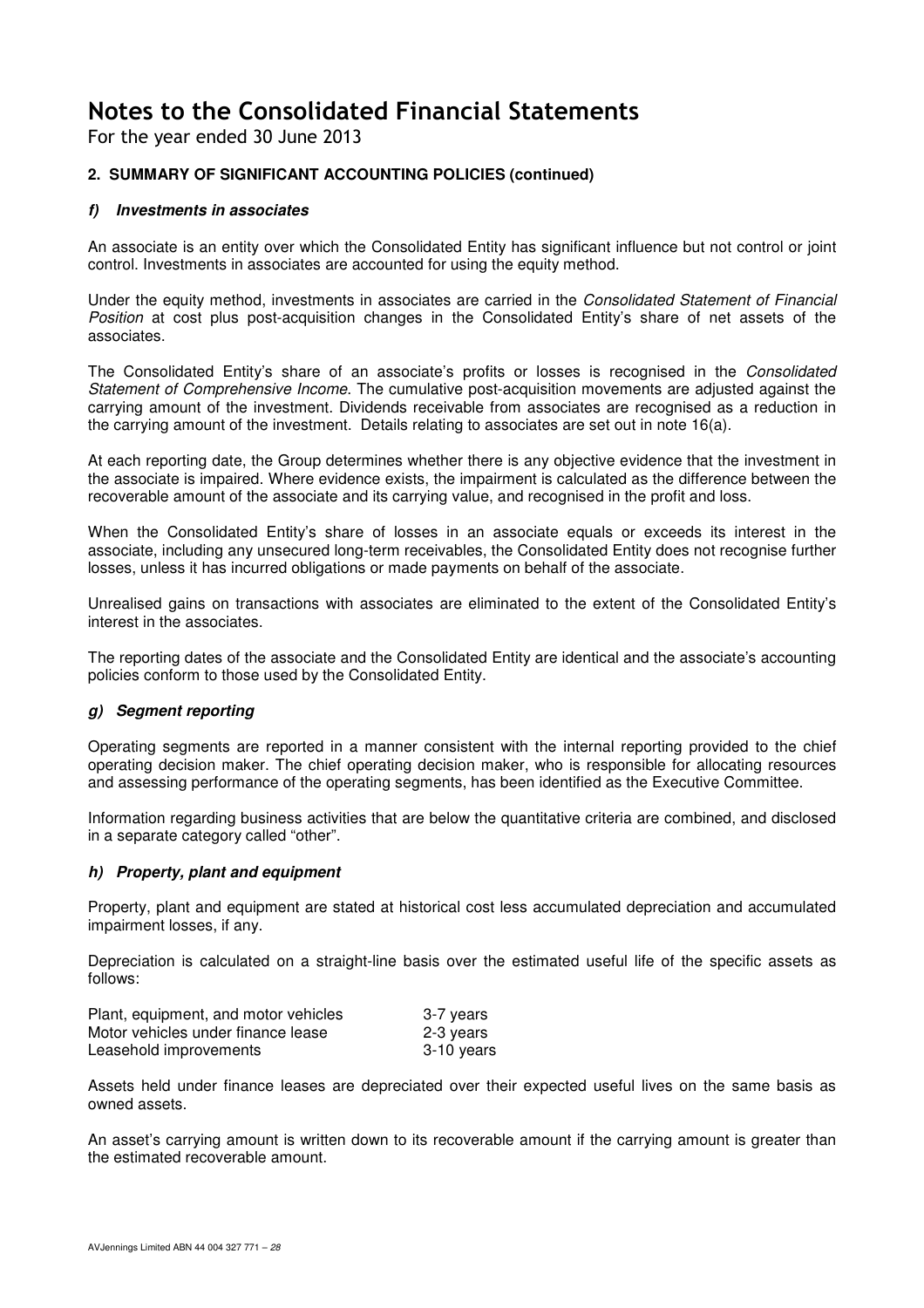For the year ended 30 June 2013

# **2. SUMMARY OF SIGNIFICANT ACCOUNTING POLICIES (continued)**

# **h) Property, plant and equipment (continued)**

Gains and losses on disposals are determined by comparing proceeds with the carrying amount. These are included in the Consolidated Statement of Comprehensive Income.

The assets' useful lives and amortisation methods are reviewed, and adjusted if appropriate, at each financial year end.

### Derecognition:

An item of property, plant and equipment is derecognised upon disposal or when no further future economic benefits are expected from its use or disposal.

### **i) Borrowing costs**

Borrowing costs directly attributable to the acquisition, construction or production of qualifying assets, are capitalised as part of the cost of those assets during the period of time required to complete and prepare the assets for their intended use or sale.

Interest income on borrowings pending their expenditure on qualifying assets is deducted from borrowing costs eligible for capitalisation.

All other borrowing costs are expensed.

### **j) Intangible assets**

Intangible assets acquired separately are measured at cost on initial recognition. The cost of intangible assets acquired in a business combination are their fair value as at the date of the acquisition. Following initial recognition, intangible assets are carried at cost less any accumulated amortisation and accumulated impairment losses. The Consolidated Entity does not capitalise any expenditure resulting in the creation of internally generated intangible assets.

The useful lives of intangible assets are assessed as either finite or indefinite.

Intangible assets with finite lives are amortised over the useful economic life and assessed for impairment whenever there is an indication that the asset may be impaired. The amortisation period and the amortisation method for an intangible asset with a finite useful life is reviewed at least at the end of each reporting period. Changes in the expected useful life or the expected pattern of consumption of future economic benefits embodied in the asset are accounted for by changing the amortisation period or method, as appropriate, and are treated as changes in accounting estimates. The amortisation expense on intangible assets with finite lives is recognised in the income statement in the expense category consistent with the function of the intangible assets.

Intangible assets with indefinite useful lives are not amortised, but are tested for impairment annually. The assessment of indefinite life is reviewed annually to determine whether the indefinite life continues to be supportable. If not, the change in the useful life from indefinite to finite is made on a prospective basis.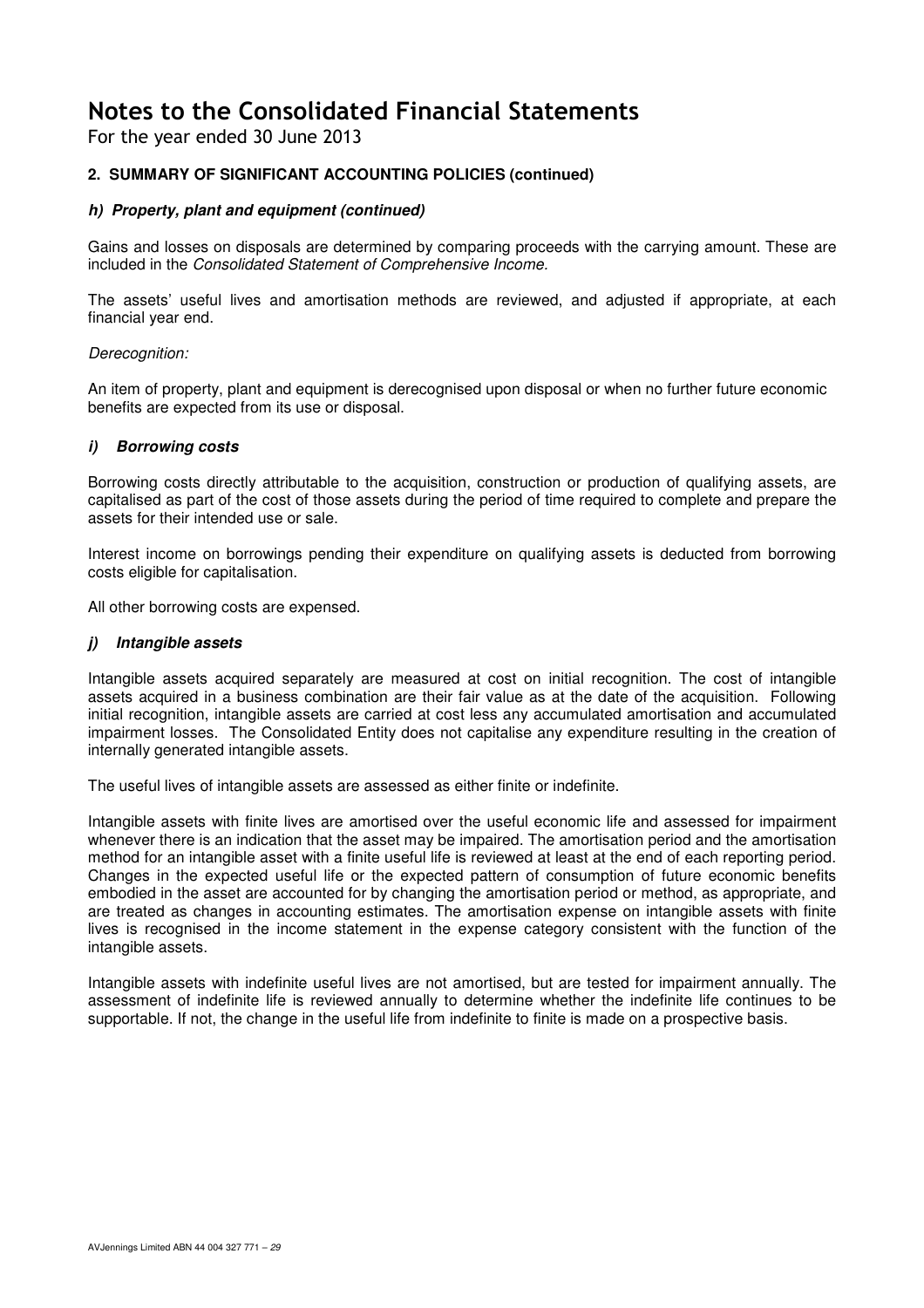For the year ended 30 June 2013

# **2. SUMMARY OF SIGNIFICANT ACCOUNTING POLICIES (continued)**

# **k) Inventories**

Inventories are stated at the lower of cost and net realisable value. Net realisable value is the estimated selling price in the ordinary course of business less the estimated costs of completion and the estimated costs necessary to make the sale. Estimates of net realisable value are based on the most recent evidence available at the time the estimates are made, of the amount the inventories are expected to realise and the estimate of costs to complete. Refer to note 4(ii).

### Development projects and land:

Cost includes the costs of acquisition, development, borrowings and all other costs directly related to specific projects. Borrowing and holding costs such as rates and taxes incurred after completion of development and construction are expensed. Costs expected to be incurred under penalty clauses and rectification provisions are also included.

# Construction contracts:

Construction work-in-progress is stated at the aggregate of contract costs incurred to date plus recognised profits less recognised losses and progress billings. Contract costs include all costs directly related to specific contracts, and costs that are specifically chargeable to the customer under the terms of the contract. The stage of completion is measured using the percentage of completion method.

# **l) Non-current assets (or disposal groups) held for sale and discontinued operations**

Non-current assets and disposal groups are classified as held for sale and measured at the lower of their carrying amount and fair value less costs to sell if their carrying amount will be recovered principally through a sale transaction instead of use. For an asset or disposal group to be classified as held for sale, it must be available for an immediate sale in its present condition and its sale must be highly probable.

An impairment loss is recognised for any initial or subsequent write-down of the asset (or disposal group) to fair value less costs to sell. A gain is recognised for any subsequent increases in fair value less costs to sell of an asset (or disposal group), but not in excess of any cumulative impairment loss previously recognised. A gain or loss not previously recognised by the date of the sale of the non-current asset (or disposal group) is recognised at the date of derecognition.

A discontinued operation is a component of the entity that has been disposed of or is classified as held for sale and that represents a separate major line of business and is part of a single coordinated plan to dispose of such a line of business. The results of discontinued operations are presented separately on the face of the Consolidated Statement of Comprehensive Income and the assets and liabilities are presented separately on the face of the Consolidated Statement of Financial Position.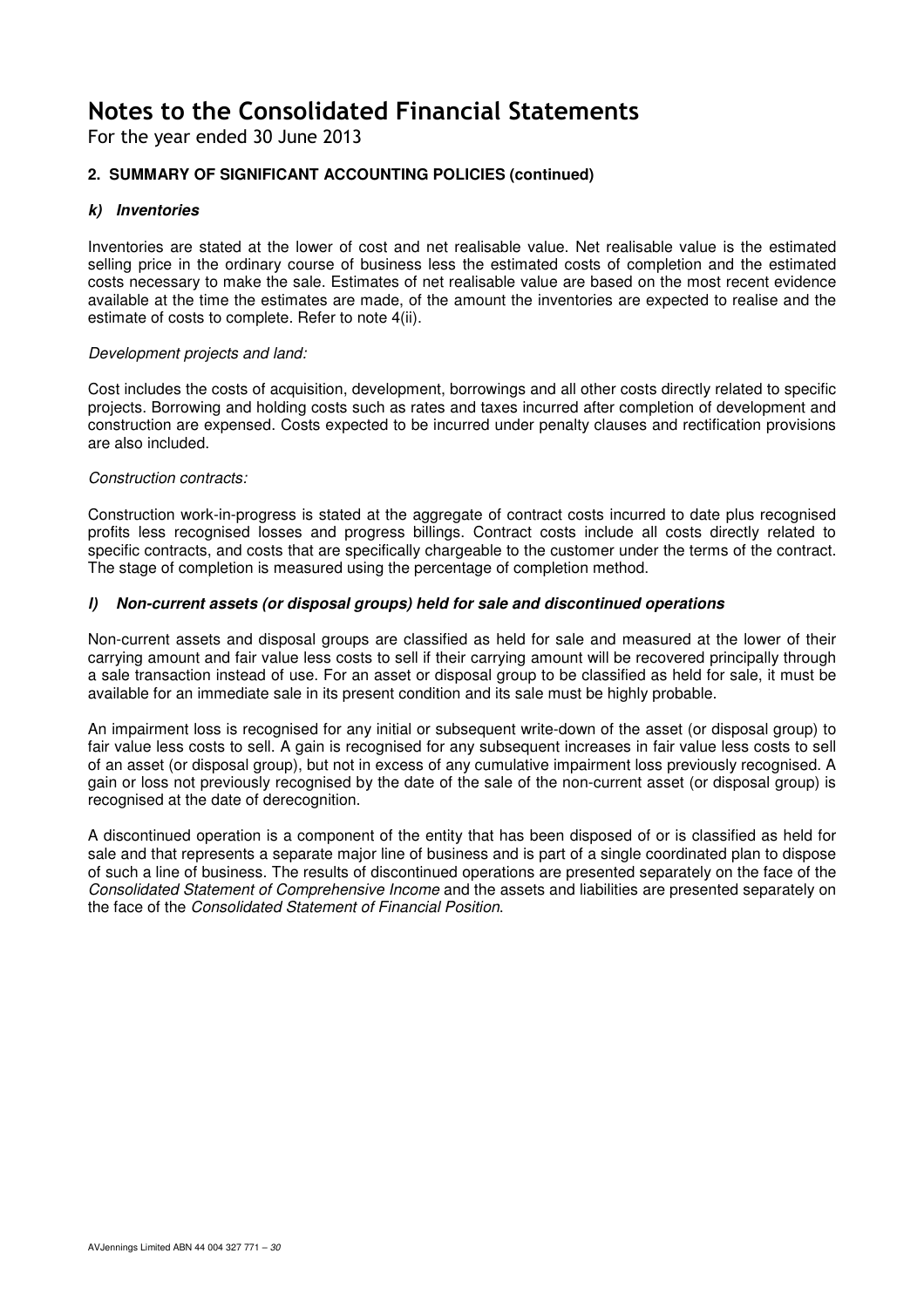For the year ended 30 June 2013

# **2. SUMMARY OF SIGNIFICANT ACCOUNTING POLICIES (continued)**

# **m) Trade and other receivables**

Trade receivables are carried at the amount invoiced less a provision for impairment.

Settlement terms for trade receivables are generally between 30 and 180 days.

Collectability of trade receivables is reviewed on an ongoing basis. Individual debts that are known to be uncollectible are written-off when identified. A provision for impairment is recognised when there is objective evidence that the Consolidated Entity will not be able to collect the receivable. The amount of the impairment loss is the difference between the carrying amount of the receivable and the present value of estimated future cash flows, which are not discounted for short-term receivables as the effect of discounting is immaterial.

Where a receivable is expected to be settled more than twelve months after the reporting date, its carrying amount is discounted using the effective interest rate method. The difference between the carrying amount and the present value is recorded in the Statement of Comprehensive Income.

# **n) Cash and cash equivalents**

Cash and cash equivalents in the Consolidated Statement of Financial Position comprise cash at bank and in hand and short-term deposits with a maturity of three months or less.

For the purposes of the Consolidated Statement of Cash Flows, cash and cash equivalents consist of cash and cash equivalents as defined above, net of bank overdrafts. Bank overdrafts are included within interestbearing loans and borrowings in current liabilities in the Consolidated Statement of Financial Position.

# **o) Interest-bearing loans and borrowings**

Loans and borrowings are initially recognised at the fair value of the consideration received less directly attributable transaction costs. The difference between the proceeds (net of transaction costs) and the redemption amount is recognised in profit and loss over the period of the borrowings using the effective interest method. Fees paid on establishment of loan facilities are capitalised as a prepayment and amortised over the period of the facility.

Borrowings are classified as current liabilities unless there is an unconditional right to defer settlement of the liability for at least 12 months after the reporting date.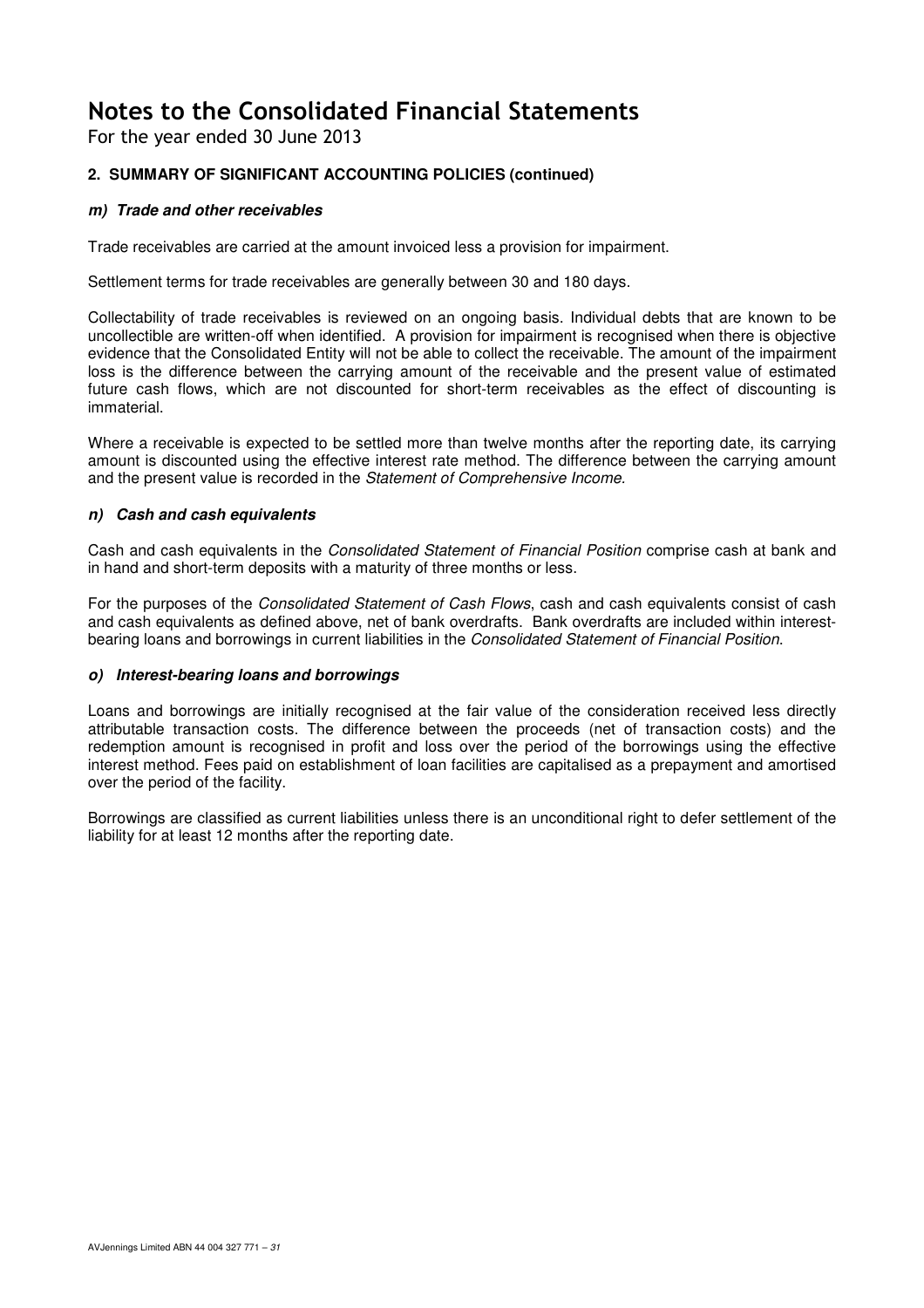For the year ended 30 June 2013

# **2. SUMMARY OF SIGNIFICANT ACCOUNTING POLICIES (continued)**

# **p) Provisions**

Provisions are recognised when the Consolidated Entity has a present legal or constructive obligation as a result of past events, it is probable that an outflow of resources will be required to settle the obligation and the amount has been reliably estimated.

When the Consolidated Entity expects some or all of a provision to be reimbursed, for example, under an insurance contract, the reimbursement is recognised as a separate asset, but only when the reimbursement is virtually certain. The expense relating to any provision is presented in the Consolidated Statement of Comprehensive Income net of any reimbursement.

Where there are a number of similar obligations, the likelihood that an outflow will be required in settlement is determined by considering the class of obligations as a whole. A provision is recognised even if the likelihood of an outflow with respect to any one item included in the same class of obligations may be small.

# **q) Employee benefits**

# Short-term employee benefit obligations:

Liabilities for wages and salaries, including non-monetary benefits and annual leave expected to be settled within 12 months after the end of the reporting period in which the employees render the related service are recognised in respect of employees' services up to the end of the reporting period. They are measured at the amounts expected to be paid when the liabilities are settled. The liability for annual leave is recognised in the provision for employee benefits. All other short-term employee benefit obligations are presented as payables.

# Other long-term employee benefit obligations:

The liability for long service leave and annual leave which is not expected to be settled within 12 months after the end of the period in which the employees render the related service is recognised in the provision for employee benefits and measured as the present value of expected future payments to be made in respect of services provided by employees up to the reporting period using the project unit credit method. Consideration is given to expected future wage and salary levels, experience of employee departures and periods of service. Expected future payments are discounted at a pre-tax rate that reflects the time value of money.

# Superannuation contributions:

Contributions to superannuation plans are recognised as an expense in the Consolidated Statement of Comprehensive Income as they become payable.

# Bonus entitlements:

A liability is recognised for bonus entitlements where contractually obliged or where there is a past practice that has created a constructive obligation.

# **r) Share-based payment transactions**

Share-based compensation benefits are provided to Executives via the AVJ Deferred Employee Share Plan. Information relating to the plan is set out in note 35.

The original cost of equity-settled transactions is treated as a reduction in share capital and the underlying shares identified separately as treasury shares. The fair value of the shares at the grant date is expensed on a straight-line basis over the vesting period with a corresponding increase in share-based payment reserve in equity.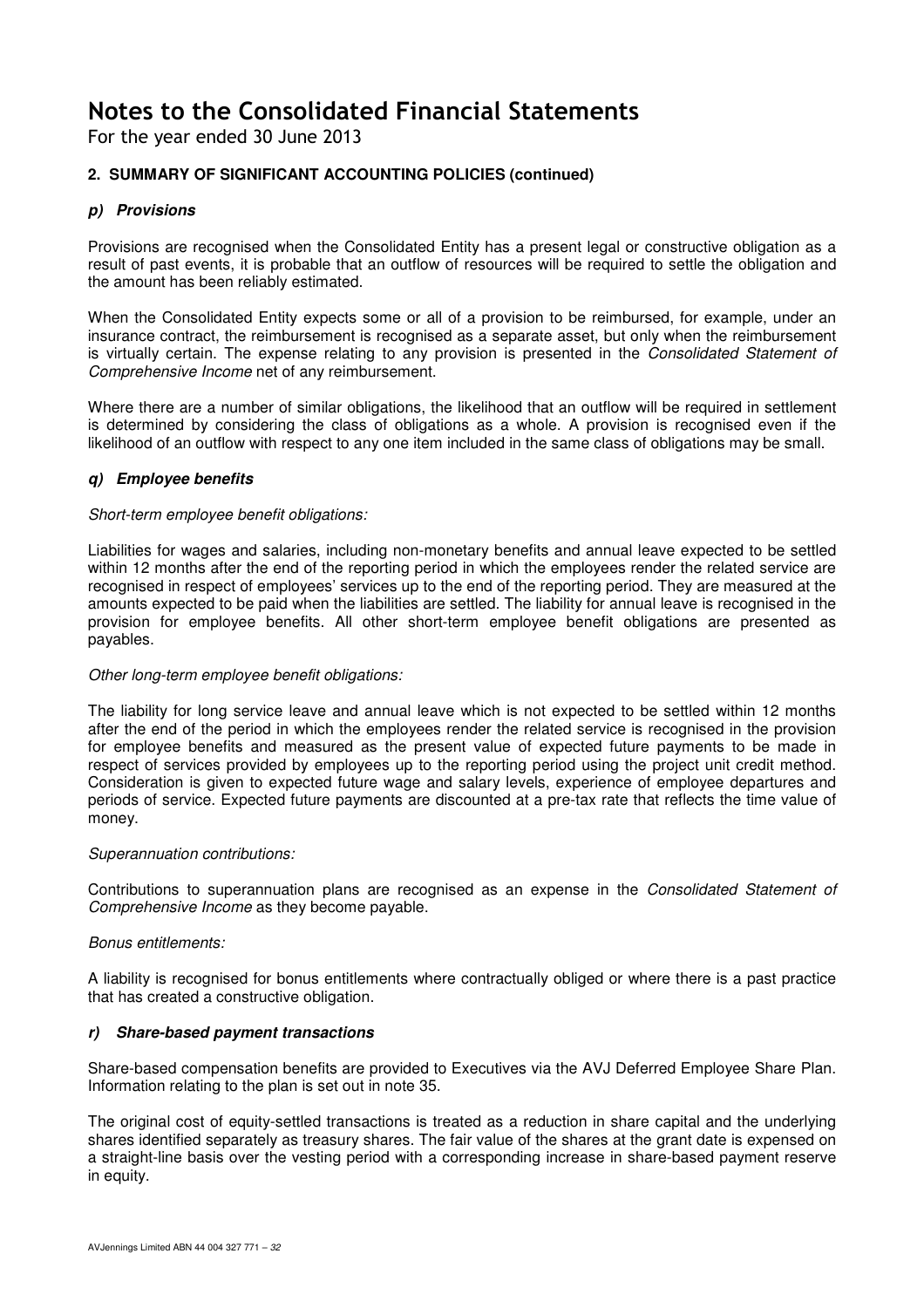For the year ended 30 June 2013

# **2. SUMMARY OF SIGNIFICANT ACCOUNTING POLICIES (continued)**

# **s) Leases**

# Consolidated Entity as lessee:

Finance leases which transfer to the Consolidated Entity substantially all the risks and benefits incidental to ownership of the leased item, are capitalised at the commencement of the lease at the fair value of the leased property or, if lower, at the present value of the minimum lease payments. Lease payments are apportioned between finance charges and reduction of the lease liability so as to achieve a constant rate of interest on the remaining balance of the liability. Finance charges are recognised as finance costs in the Consolidated Statement of Comprehensive Income.

The property, plant and equipment acquired under finance leases is depreciated over the asset's useful life or over the shorter of the asset's useful life and the lease term if there is no reasonable certainty that the Consolidated Entity will obtain ownership at the end of the lease term.

Leases in which a significant portion of the risks and rewards of ownership are not transferred to the Consolidated Entity as lessee are classified as operating leases. Payments made under operating leases (net of any incentives received from the lessor) are charged to profit or loss on a straight-line basis over the period of the lease.

# Consolidated Entity as lessor:

Leases in which the Consolidated Entity does not transfer substantially all the risks and benefits of ownership of an asset are classified as operating leases. Initial direct costs incurred in negotiating an operating lease are added to the carrying amount of the leased asset and recognised over the lease term on the same basis as rental income.

# **t) Revenue recognition**

Revenue is measured at the fair value of the consideration received or receivable. Revenue is recognised for the major business activities as follows:

### Development projects and land sales:

Revenue from the sale of land, houses and apartments is recognised when the significant risks, rewards of ownership and effective control have been transferred to the buyer. This has been determined to occur on settlement.

Revenue from land sales is recognised prior to settlement when a signed unconditional contract for sale exists, the significant risks, rewards of ownership and effective control have been transferred to the buyer, and there is no management involvement to the degree usually associated with ownership.

### Construction contracts:

Contract building relates to Home Building Agreements or similar, where there is a contract to build a house or provide other residential construction services. Contract revenue and expenses are recognised in accordance with the percentage of completion method unless the outcome of the contract cannot be reliably estimated. Where the outcome of a contract cannot be reliably estimated, contract costs are recognised as an expense as incurred, and where it is probable that the costs will be recovered, revenue is recognised to the extent of costs incurred. Where it is probable that a loss will arise from a construction contract, the excess of total costs over revenue is recognised as an expense immediately.

### Interest revenue:

Revenue is recognised as interest accrues using the effective interest rate method.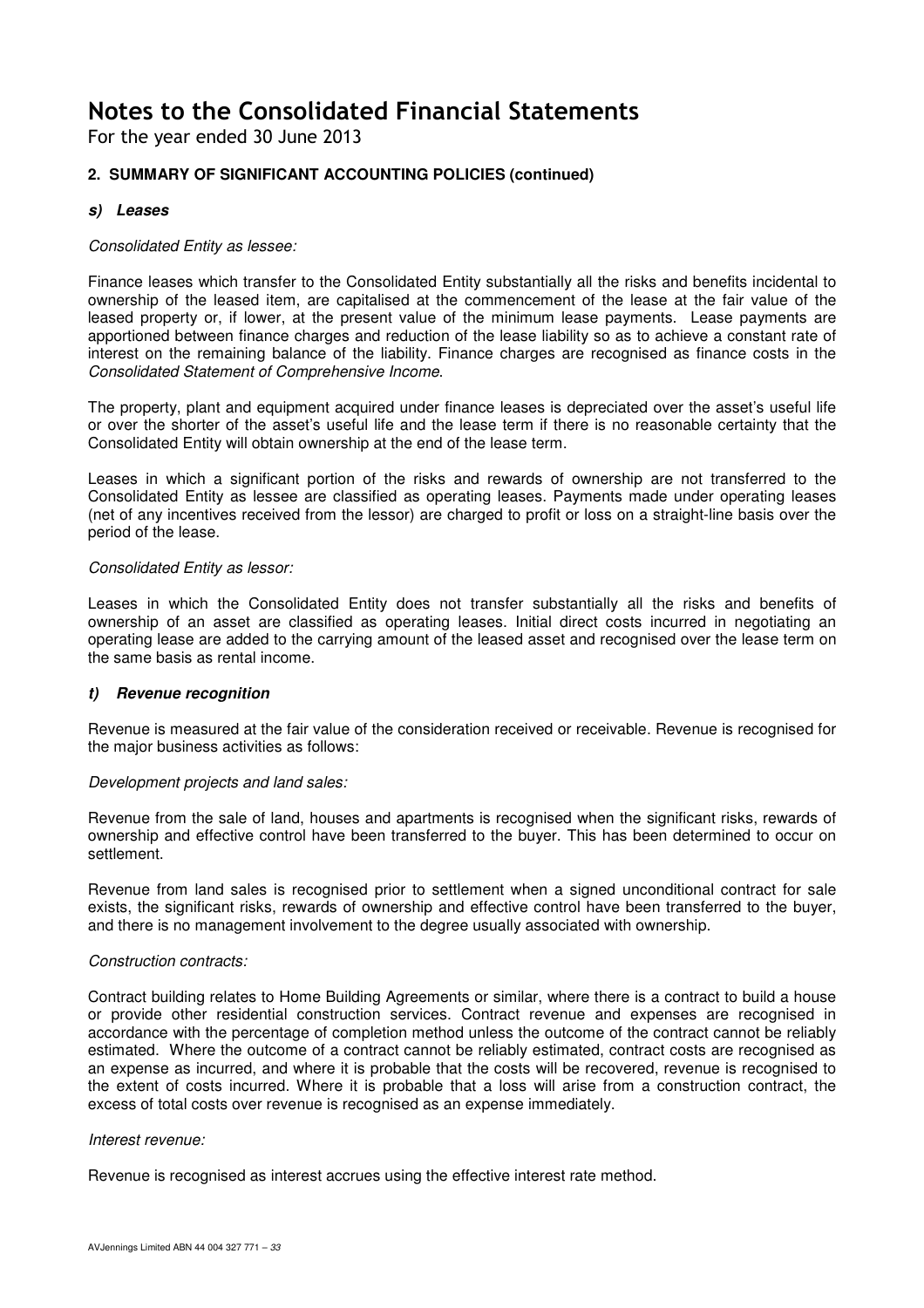For the year ended 30 June 2013

# **2. SUMMARY OF SIGNIFICANT ACCOUNTING POLICIES (continued)**

# **t) Revenue recognition (continued)**

Management fees:

Revenue is recognised upon delivery of the services.

# **u) Income tax**

Current tax assets and liabilities for the current year are measured at the amount expected to be recovered from or paid to the taxation authorities based on current year's taxable income. The tax rates and tax laws used to compute the amount are those that are enacted or substantively enacted at the reporting date.

Current income tax relating to items recognised directly in equity is recognised in equity and not in the Consolidated Statement of Comprehensive Income.

Deferred income tax is provided on all temporary differences at the reporting date between the tax bases of assets and liabilities and their carrying amounts for financial reporting purposes.

Deferred tax assets are recognised for all deductible temporary differences, the carry forward of unused tax credits and any unused tax losses. Deferred tax assets are recognised to the extent that it is probable that taxable profit will be available against which the deductible temporary differences, and the carry forward of unused tax credits and unused tax losses can be utilised.

The carrying amount of deferred tax assets is reviewed at each reporting date and reduced to the extent that it is no longer probable that sufficient taxable profit will be available to allow all or part of the deferred income tax asset to be utilised.

Unrecognised deferred income tax assets are reassessed at each reporting date and are recognised to the extent that it has become probable that future taxable profits will allow the deferred tax asset to be recovered.

Deferred tax assets and liabilities are measured at the tax rates that are expected to be applied in the year when the asset is realised or the liability is settled, based on tax rates (and tax laws) that have been enacted or substantively enacted at the reporting date.

Deferred tax assets and deferred tax liabilities are offset if a legally enforceable right exists to set off current tax assets against current tax liabilities and the deferred taxes relate to the same taxable entity and the same taxation authority.

# Tax consolidation:

AVJennings Limited and its wholly-owned controlled entities implemented the Tax Consolidation Legislation as of 1 July 2002.

The head entity, AVJennings Limited, has entered into an agreement with its wholly-owned subsidiary, AVJennings Properties Limited, under which AVJennings Properties Limited will account for the current and deferred tax amounts of the controlled entities in the Tax Consolidated Group. The Consolidated Entity has applied the group allocation approach in determining the appropriate amount of current taxes and deferred taxes to allocate to the members of the Tax Consolidated Group.

In addition to its own current and deferred tax amounts, AVJennings Properties Limited also recognises the current tax liabilities (or assets) and the deferred tax assets arising from unused tax losses and unused tax credits assumed from controlled entities in the Tax Consolidated Group.

Assets or liabilities arising under tax funding agreements with the tax consolidated entities are recognised as amounts receivable from, or payable to, other entities in the Group.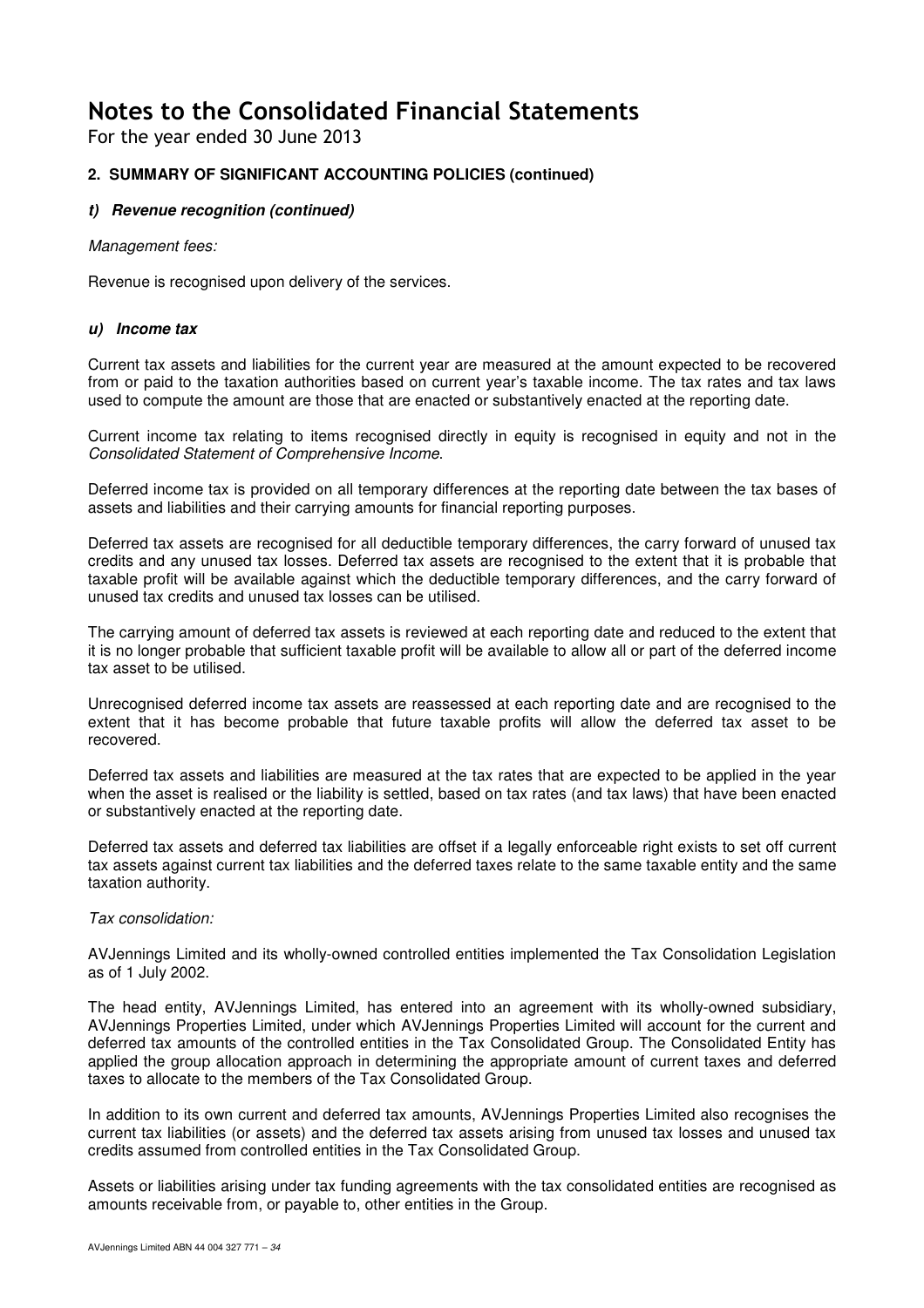For the year ended 30 June 2013

# **2. SUMMARY OF SIGNIFICANT ACCOUNTING POLICIES (continued)**

# **v) Other taxes**

Revenues, expenses and assets are recognised net of the amount of GST except:

- when the GST incurred on purchase of goods and services is not recoverable from the taxation authority, in which case the GST is recognised as part of the cost of acquisition of the asset or as part of the expense item as applicable
- receivables and payables, which are stated with the amount of GST included.

The net amount of GST recoverable from, or payable to, the taxation authority is included as part of receivables or payables in the Consolidated Statement of Financial Position.

Cash flows are included in the Consolidated Statement of Cash Flows on a gross basis and the GST component of cash flows arising from investing and financing activities, which is recoverable from, or payable to, the taxation authority is classified as part of operating cash flows.

Commitments and contingencies are disclosed net of the amount of GST recoverable from, or payable to, the taxation authority.

# **w) Derivative financial instruments**

The Consolidated Entity uses interest rate swaps and caps to hedge its risk associated with interest rate fluctuations. These derivatives do not qualify for hedge accounting and changes in fair value are recognised immediately as income or expenses in profit and loss.

Derivative financial instruments are initially recognised at fair value on the date a derivative contract is entered into and are subsequently remeasured to their fair value at the end of each reporting period. Derivative financial instruments are not held for trading purposes.

# **x) Trade and other payables**

Trade and other payables represent liabilities for goods and services provided to the Consolidated Entity prior to the end of the financial year which are unpaid. The amounts are unsecured and are usually paid within 30 to 60 days of recognition.

# **y) Earnings per share**

Basic earnings per share is calculated as net profit attributable to members of the parent, adjusted to exclude any costs of servicing equity (other than dividends), divided by the weighted average number of ordinary shares, adjusted for any bonus element.

Diluted earnings per share is calculated as net profit attributable to members of the parent, adjusted for:

- costs of servicing equity (other than dividends);
- the after tax effect of dividends and interest associated with dilutive potential ordinary shares that have been recognised as expenses; and
- other non-discretionary changes in revenues or expenses during the period that would result from the dilution of potential ordinary shares, divided by the weighted average number of ordinary shares and dilutive potential ordinary shares, adjusted for any bonus element.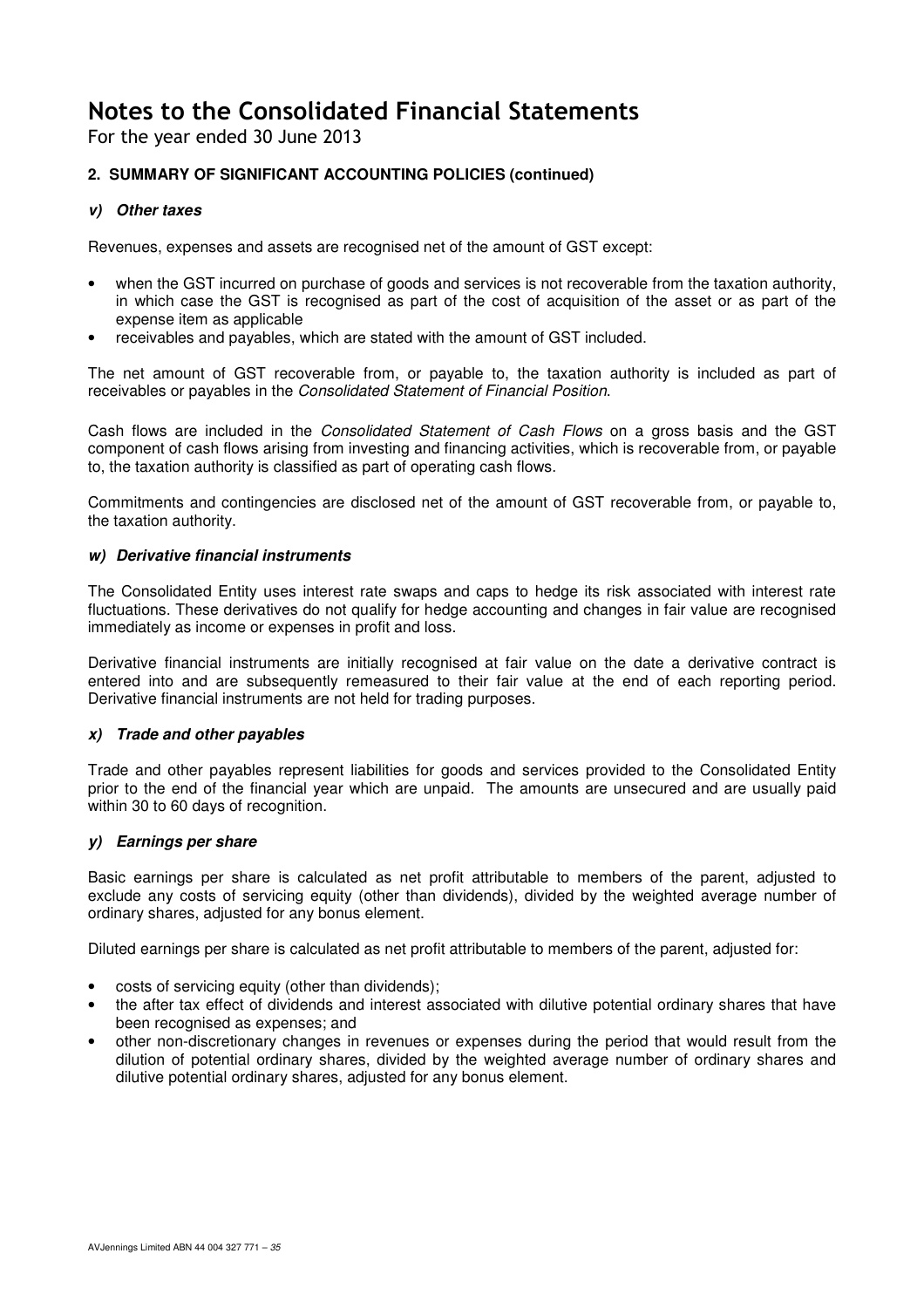For the year ended 30 June 2013

# **2. SUMMARY OF SIGNIFICANT ACCOUNTING POLICIES (continued)**

# **z) Contributed equity**

Ordinary shares are classified as equity. Incremental costs directly attributable to the issue of new shares are shown in equity as a deduction, net of tax, from the proceeds.

# Treasury shares:

Shares acquired on-market for use in employee share-based payment plans are referred to as treasury shares. The cost of these shares is deducted from equity. No gain or loss is recognised in profit or loss for the purchase, sale, issue or cancellation of the Company's shares.

# **aa) Foreign currency translation**

# (i) Functional and presentation currency:

Both the functional and presentation currency of AVJennings Limited and its Australian subsidiaries is Australian Dollars (\$). A controlled entity, AVJ Hobsonville Pty Limited, has a branch in New Zealand whose functional currency is New Zealand Dollars which is translated to the presentation currency for consolidation reporting.

# (ii) Transactions and balances:

Foreign currency transactions are translated into the Entity's functional currency at the rates of exchange prevailing at the dates of the transactions. Foreign exchange gains and losses resulting from the settlement of such transactions and from the translation at reporting date exchange rates of monetary assets and liabilities denominated in foreign currencies are recognised in profit and loss, except when they are deferred in equity as they are attributable to part of the net investment in a foreign operation.

Non-monetary items that are measured in terms of historical cost in a foreign currency are translated using the exchange rates as at the date of the initial transaction. Non-monetary items measured at fair value in a foreign currency are translated using the exchange rates at the date when the fair value was determined.

(iii) Translation of Group Companies' functional currency to presentation currency:

The results and financial position of foreign operations that have a functional currency different from the presentation currency are translated into the presentation currency as follows:

- assets and liabilities for each balance sheet presented are translated at the closing rate at the date of that balance sheet;
- income and expenses for each statement of comprehensive income are translated at average exchange rates;
- all resulting exchange differences are recognised in other comprehensive income.

On consolidation, exchange differences arising from the translation of any net investment in foreign entities are recognised in other comprehensive income. When a foreign investment is sold or any borrowings forming part of the net investment are repaid, the associated exchange differences are reclassified to profit or loss, as part of the gain or loss on sale.

# **ab) Comparative figures**

To enable meaningful comparison, some comparatives have been reclassified to conform with the current year's presentation.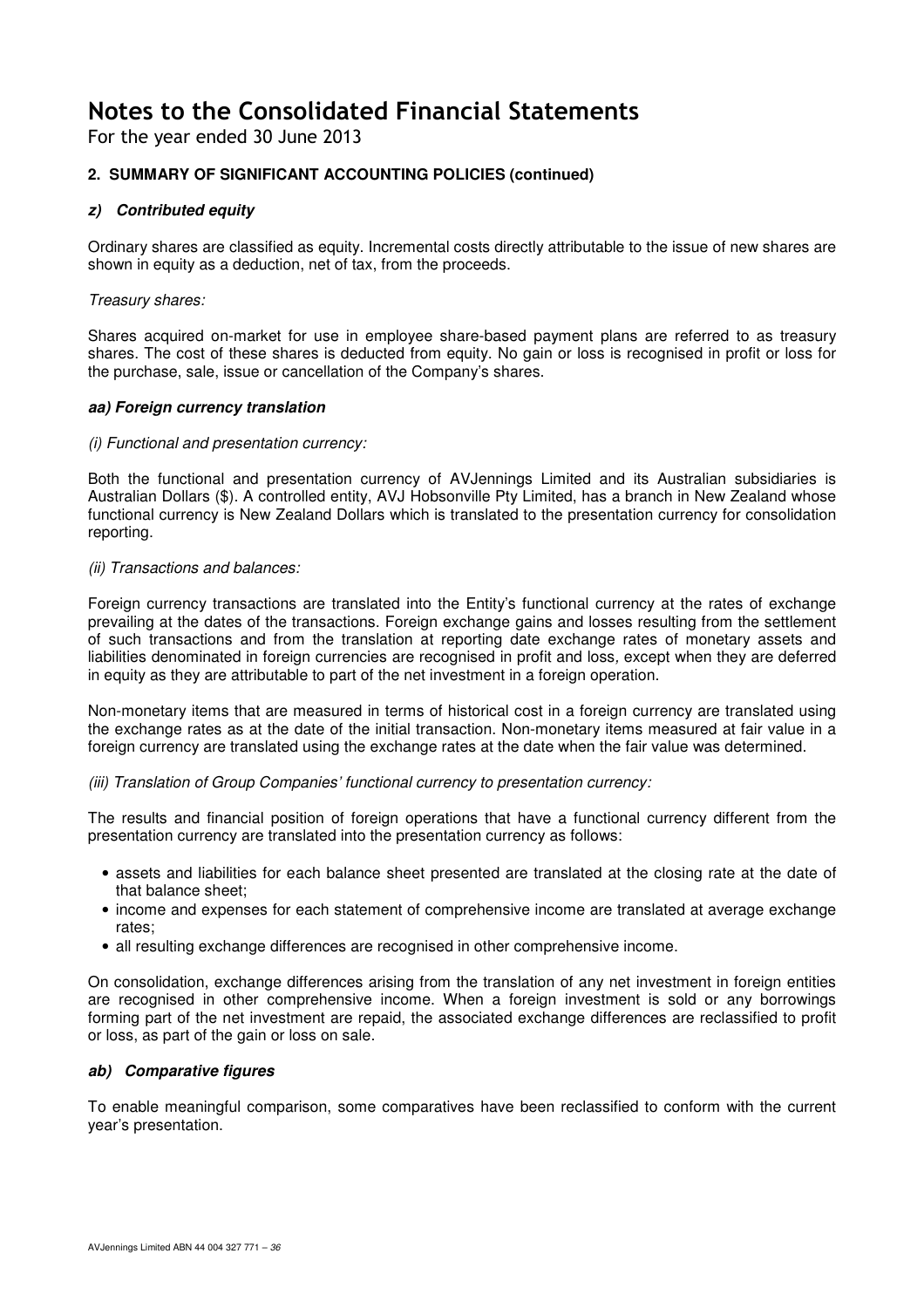For the year ended 30 June 2013

### **3. FINANCIAL RISK MANAGEMENT**

The Consolidated Entity's principal financial instruments comprise receivables, payables, finance leases, derivatives, cash and bank loans.

Risk Management is carried out by a central treasury department under policies approved by the Board of Directors. The objective of the policies is to support the delivery of financial targets and manage key financial risks such as interest rates, foreign currency, credit and liquidity. The overall risk management program focuses on the unpredictability of financial markets and seeks to minimise potential adverse effects on the financial performance of the Consolidated Entity.

AVJennings enters into derivative transactions, principally interest rate cap and interest rate swap contracts, to hedge interest rate risk exposures. Derivatives are exclusively used for hedging purposes, i.e. not as trading or other speculative instruments.

The Consolidated Entity uses different methods to measure and manage different types of risks to which it is exposed. These methods include sensitivity analysis in the case of interest rates and ageing analysis for credit risk. Liquidity risk is managed through the development of future rolling cash flow forecasts and the continuity of funding through the facilities mentioned in notes 24(a) and 24(b).

Primary responsibility for identification and control of financial risks rests with management under the authority of the Board. The Board reviews and agrees on policies for managing each of the risks identified below.

#### **(i) Interest rate risk**

The Consolidated Entity's exposure to market interest rates relates to the obligations arising from interestbearing loans. The level of debt is disclosed in note 24.

The policy is to manage finance costs using a mix of fixed and variable rate debt with a target to have approximately 50% of forecast average borrowings at fixed or capped rates of interest. Forecast average borrowings are derived from periodic rolling cash flow forecasts which include an allowance for potential acquisitions. Please refer to the table on page 38 for the position at the reporting date.

To manage the mix of fixed and variable debt in a cost efficient manner, the Consolidated Entity enters into interest rate cap and floating-to-fixed interest rate swap contracts. The fair value exposure on derivatives is a by-product of the Consolidated Entity's attempt to manage the cash flow volatility arising from interest rate changes.

Interest rate cap contracts are entered into for a notional principal amount by paying an upfront premium that covers a specific period. The strike rates for these contracts are benchmarked against the BBSY bid rate (Australian Bank Bill Swap Reference Rate - Average Bid Rate) on a quarterly basis. Settlement occurs quarterly, in favour of the Consolidated Entity, should the BBSY bid rate be above the cap strike rate (movements in the variable rate are directly proportional to movements in the BBSY bid rate).

By entering into interest rate swaps, the Consolidated Entity agrees to exchange, at the end of each quarter, the difference between fixed and variable rate interest amounts calculated by reference to an agreed-upon notional principal amount.

The Consolidated Entity's interest rate derivatives do not qualify for hedge accounting treatment. Gains or losses arising from changes in fair value are recognised in profit or loss.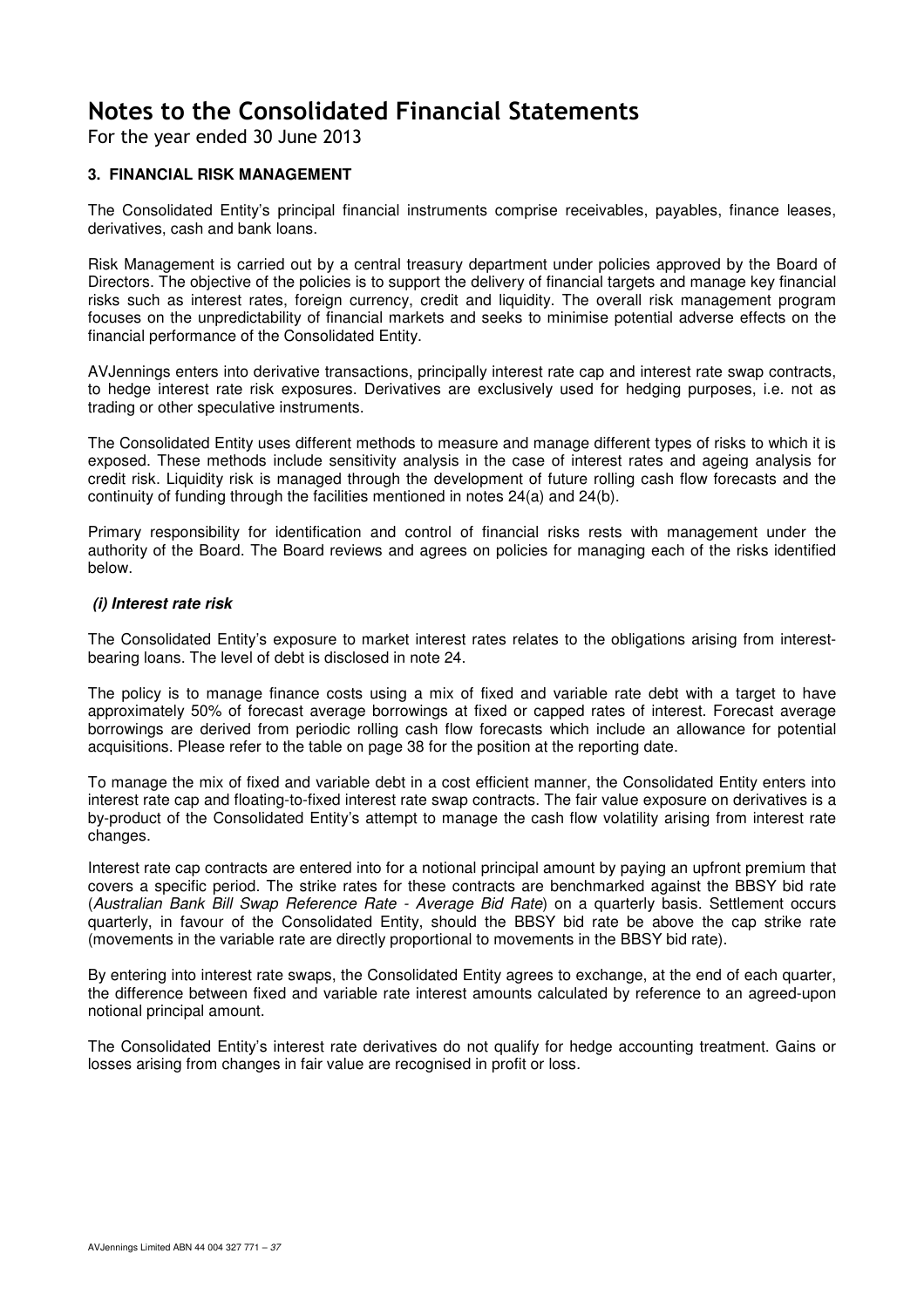For the year ended 30 June 2013

### **3. FINANCIAL RISK MANAGEMENT (continued)**

### **(i) Interest rate risk (continued)**

At the reporting date, the following variable rate borrowings, interest rate swap and interest rate cap contracts were outstanding:

|                                  |                                      | 2013                     |                                      |                |  |
|----------------------------------|--------------------------------------|--------------------------|--------------------------------------|----------------|--|
|                                  | Weighted<br>average<br>interest rate | <b>Balance</b>           | Weighted<br>average<br>interest rate | <b>Balance</b> |  |
|                                  | %                                    | \$'000                   | %                                    | \$'000         |  |
| Cash                             | 2.31                                 | (11,649)                 | 2.03                                 | (4,560)        |  |
| Bank loans                       | 4.23                                 | 89.891                   | 5.29                                 | 124,237        |  |
| <b>Net financial liabilities</b> |                                      | 78,242                   |                                      | 119,677        |  |
| Interest rate caps               |                                      | $\overline{\phantom{0}}$ |                                      | (15,000)       |  |
| Interest rate swaps              |                                      | $\overline{\phantom{a}}$ |                                      | (15,000)       |  |
| Borrowings not hedged            |                                      | 78,242                   |                                      | 89,677         |  |

Interest rate derivative contracts are exposed to fair value movements if interest rates change. Details of these contracts are outlined in note 24(e).

At 30 June 2013, none of the available borrowings are at fixed or capped rates of interest (2012: 18.4%).

The Consolidated Entity analyses its interest rate exposure on an ongoing basis. Within this analysis, consideration is given to potential renewals of existing positions, alternative financing, alternative hedging positions and the mix of fixed and variable interest rates.

The following sensitivity analysis is based on the interest rate exposures in existence at the balance sheet date.

At 30 June 2013, if interest rates had moved, as illustrated in the table below, with all other variables held constant, post tax profit and other comprehensive income would have been affected as follows:

|                              |        | <b>Post Tax Profit</b><br>Higher/(Lower) | <b>Other Comprehensive Income</b><br>Higher/(Lower) |                          |  |
|------------------------------|--------|------------------------------------------|-----------------------------------------------------|--------------------------|--|
|                              | 2013   | 2012                                     | 2013                                                | 2012                     |  |
|                              | \$'000 | \$'000                                   | \$'000                                              | \$'000                   |  |
| $+1.00\%$ (100 basis points) | (70)   | (29)                                     | $\overline{\phantom{0}}$                            | $\overline{\phantom{a}}$ |  |
| $+0.50\%$ (50 basis points)  | (35)   | (14)                                     | $\overline{\phantom{0}}$                            | $\overline{\phantom{a}}$ |  |
| $-0.50\%$ (50 basis points)  | 35     | 14                                       |                                                     | $\overline{\phantom{a}}$ |  |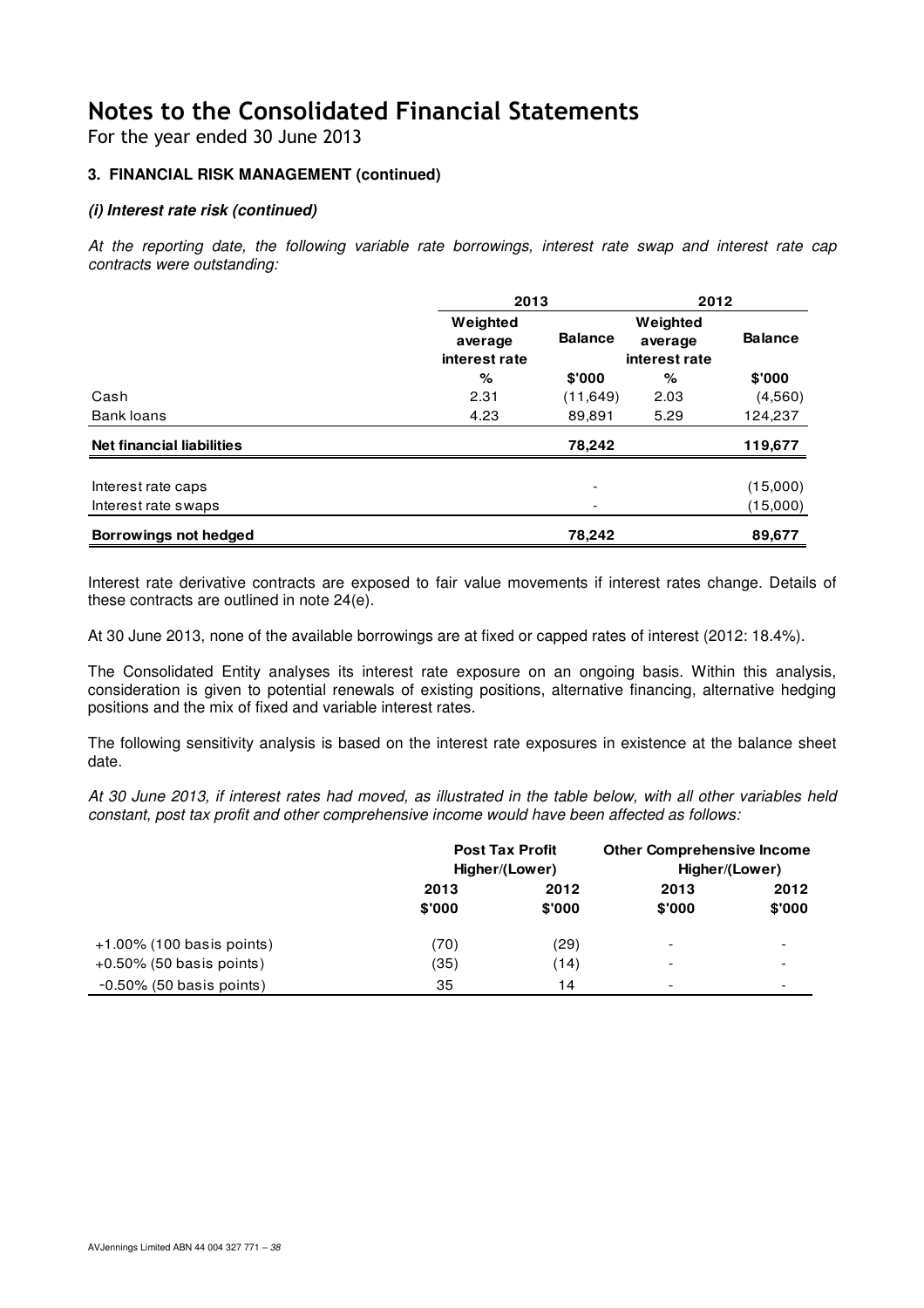For the year ended 30 June 2013

### **3. FINANCIAL RISK MANAGEMENT (continued)**

### **(i) Interest rate risk (continued)**

The above fluctuations in post-tax profit and other comprehensive income are net of interest capitalised to inventories. The effect on the basis that no interest is capitalised, would be as follows:

|                              | <b>Post Tax Profit</b><br>Higher/(Lower) |        | <b>Other Comprehensive Income</b><br>Higher/(Lower) |                          |
|------------------------------|------------------------------------------|--------|-----------------------------------------------------|--------------------------|
|                              | 2013                                     | 2012   | 2013                                                | 2012                     |
|                              | \$'000                                   | \$'000 | \$'000                                              | \$'000                   |
| $+1.00\%$ (100 basis points) | (548)                                    | (668)  | $\overline{\phantom{0}}$                            | $\overline{\phantom{0}}$ |
| $+0.50\%$ (50 basis points)  | (274)                                    | (333)  |                                                     | $\overline{\phantom{0}}$ |
| $-0.50\%$ (50 basis points)  | 274                                      | 333    | $\overline{\phantom{a}}$                            | $\overline{\phantom{a}}$ |

### **(ii) Foreign currency risk**

AVJ Hobsonville Pty Limited is a subsidiary which has a branch in New Zealand. The operations of the branch, including purchases of inventory denominated in New Zealand Dollars, are funded by AVJennings Properties Limited (another subsidiary) through an intragroup account.

The Consolidated Statement of Financial Position is affected by the exchange rate movements between the New Zealand Dollar and Australian Dollar. This exposure is not hedged as the effects are not considered to be material.

The Consolidated Entity also has transactional exposures. Such exposure arises from sales or purchases by an operating entity in currencies other than the functional currency. This exposure is not considered to be material in relation to the branch in New Zealand.

At balance date, the Consolidated Entity had the following exposure to New Zealand Dollar foreign currency that is not designated in cash flow hedges:

|                                    | 2013            | 2012            |
|------------------------------------|-----------------|-----------------|
|                                    | <b>NZ\$'000</b> | <b>NZ\$'000</b> |
| <b>Financial Assets</b>            |                 |                 |
| Cash and cash equivalents          | 41              | 1,024           |
| Trade and other receivables        | 18,865          | 7,698           |
| <b>Total financial assets</b>      | 18,906          | 8,722           |
| <b>Financial Liabilities</b>       |                 |                 |
| Trade and other payables           | (18, 142)       | (13, 489)       |
| <b>Total financial liabilities</b> | (18, 142)       | (13, 489)       |
| <b>Netexposure</b>                 | 764             | (4,767)         |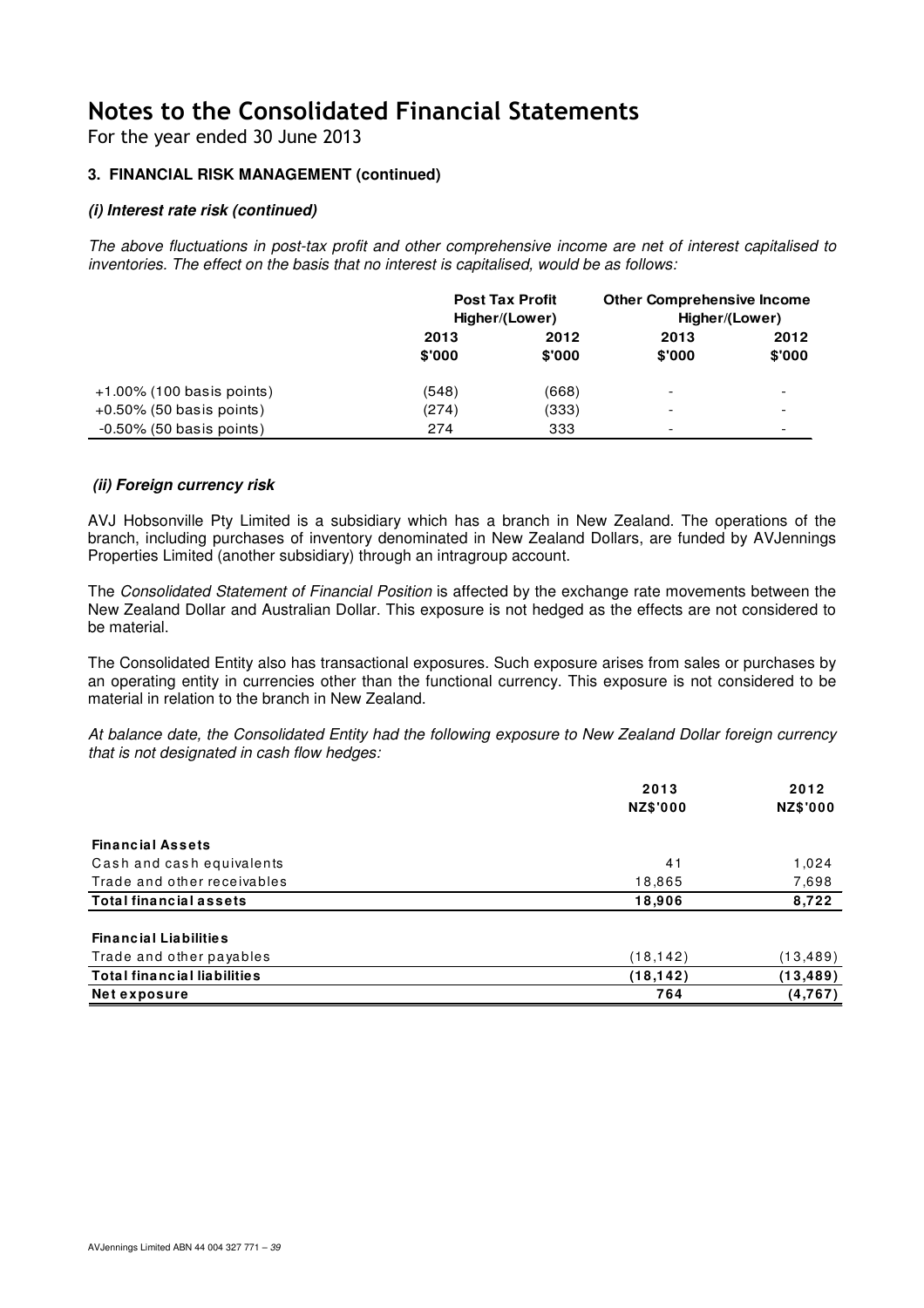For the year ended 30 June 2013

### **3. FINANCIAL RISK MANAGEMENT (continued)**

### **(ii) Foreign currency risk (continued)**

At balance date, had the Australian Dollar moved, the effect of exposure to New Zealand Dollar foreign currency that is not designated in cash flow hedges is illustrated in the following table:

|                     | <b>Post Tax Profit</b><br>Higher/(Lower) |                          | <b>Other Comprehensive Income</b><br>Higher/(Lower) |        |  |      |
|---------------------|------------------------------------------|--------------------------|-----------------------------------------------------|--------|--|------|
|                     | 2013                                     | 2012                     |                                                     |        |  | 2012 |
|                     | \$'000                                   | \$'000                   | \$'000                                              | \$'000 |  |      |
| <b>Consolidated</b> |                                          |                          |                                                     |        |  |      |
| $AUD/NZD + 10%$     | $\overline{\phantom{0}}$                 | $\overline{\phantom{0}}$ | (1,202)                                             | (934)  |  |      |
| AUD/NZD - 5%        | $\overline{\phantom{0}}$                 | -                        | 696                                                 | 541    |  |      |
| AUD/NZD-10%         | $\overline{\phantom{0}}$                 | $\overline{\phantom{0}}$ | 1,470                                               | 1,141  |  |      |

#### **(iii) Price risk**

The Consolidated Entity does not have commodity and equity securities price risk.

#### **(iv) Credit risk**

Credit risk arises from financial assets which comprise cash and cash equivalents, trade and other receivables, derivative instruments and the granting of financial guarantees. Exposure to credit arises from potential default of the counterparty, with a maximum exposure equal to the carrying amount of the financial assets (as outlined in each applicable note) as well as \$12,470,000 (2012: \$15,846,000) in relation to financial guarantees granted – see note 32 for further information.

Contracts for Land, Integrated Housing and Apartments usually require payment in full prior to passing of title to customers. In the event that title is to pass without full payment being received, appropriate credit verification procedures are performed prior to executing the contract.

Derivative counterparties and cash deposits are limited to financial institutions approved by the Board.

The Consolidated Entity has no significant concentrations of credit risk and does not hold any credit derivatives to offset its credit exposure.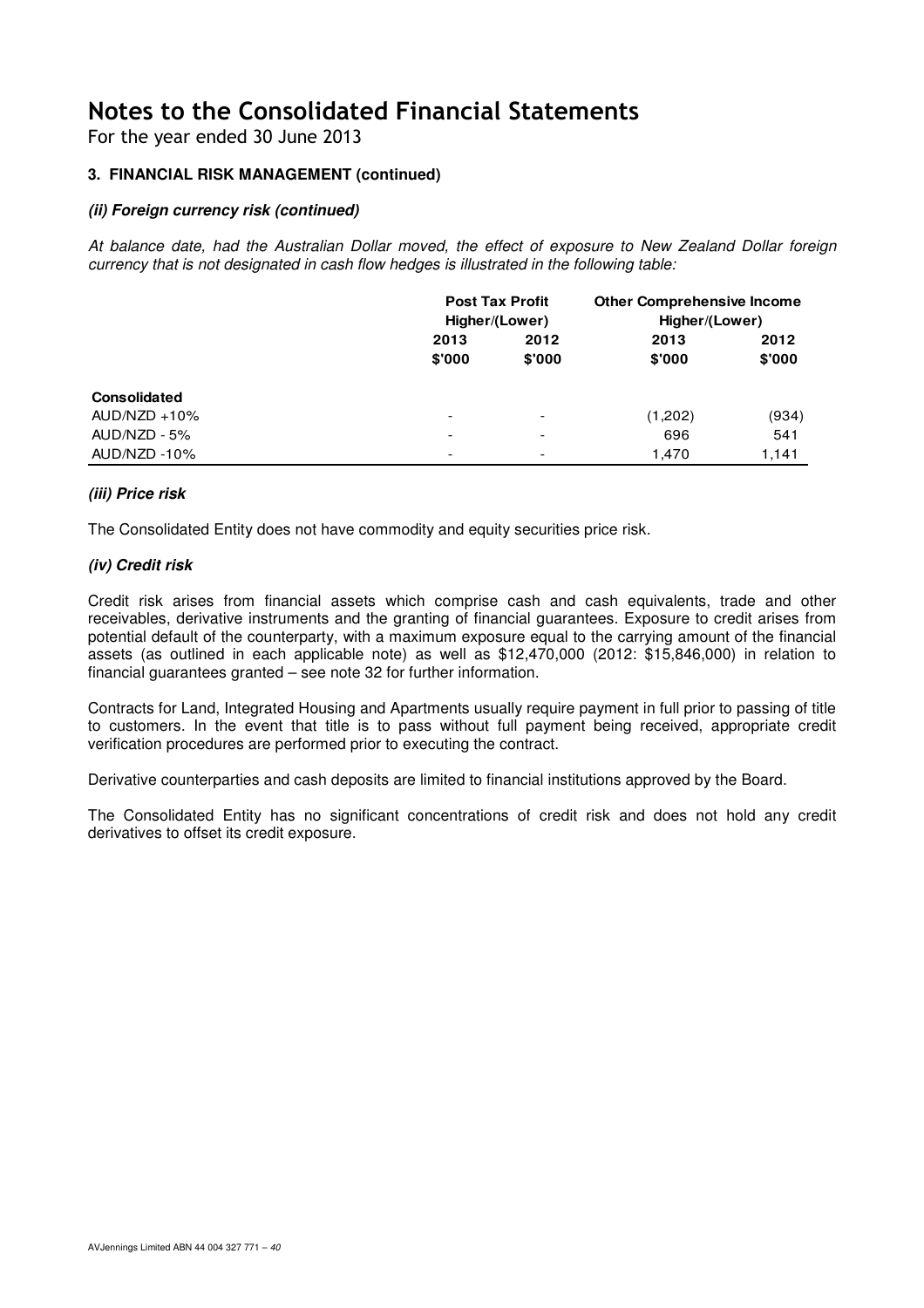For the year ended 30 June 2013

### **3. FINANCIAL RISK MANAGEMENT (continued)**

### **(v) Liquidity risk**

Liquidity arises from the financial liabilities of the Consolidated Entity and the ability to repay them as and when they fall due.

The objective is to maintain a balance between continuity of funding and flexibility through the use of bank loans, finance leases and committed available credit facilities. Liquidity risk is managed by monitoring forecast cash flows on a monthly basis and matching the maturity profiles of financial assets and liabilities.

The current main banking facilities are due to mature on 30 September 2015. In addition, the Consolidated Entity operates certain project funding facilities which are discussed in note 24(b).

At 30 June 2013, 8.0% (2012: 0.9%) of the Consolidated Entity's interest-bearing loans and borrowings will mature in less than one year.

#### A. Non-derivative financial liabilities:

The liquidity risk disclosures on page 42 reflect all contractually fixed pay-offs, repayments and interest resulting from recognised financial liabilities and financial guarantees as of 30 June 2013. For the other obligations, the respective undiscounted cash flows for the respective upcoming fiscal years are presented. The timing of cash flows is based on the contractual terms of the underlying contract.

However, where the counterparty has a choice of when the amount is paid, the liability is allocated to the earliest period in which it can be required to be paid. For financial guarantee contracts, the maximum amount of the guarantee is allocated to the earliest period in which the guarantee can be called.

The risk implied from the values shown in the table on page 42, reflects a balanced view of cash inflows and outflows of non-derivative financial instruments. The Consolidated Entity ensures that sufficient liquid assets are available to meet all the required short-term cash payments.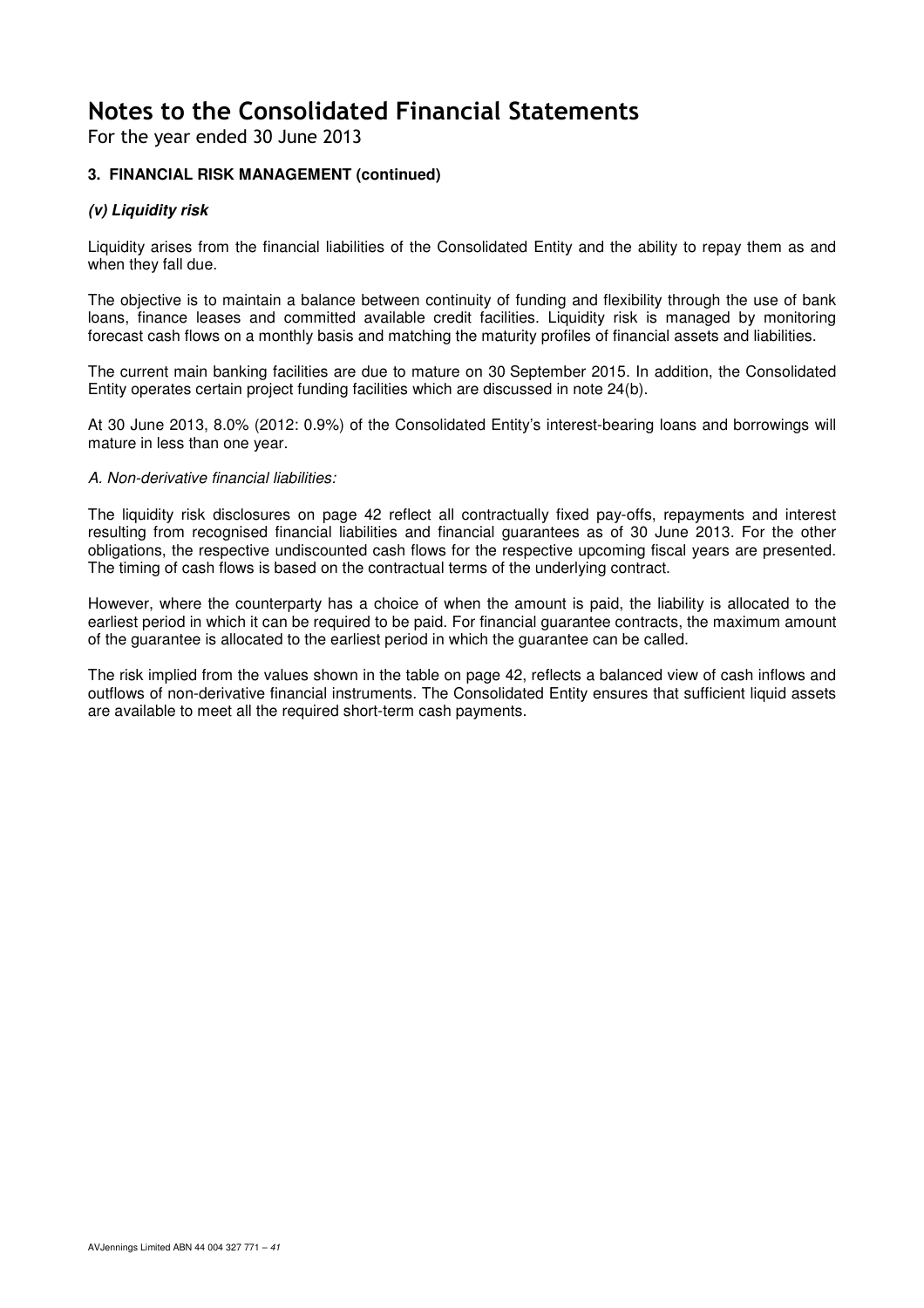For the year ended 30 June 2013

### **3. FINANCIAL RISK MANAGEMENT (continued)**

### **(v) Liquidity risk (continued)**

A. Non-derivative financial liabilities: (continued)

|                                        |                        | $6 - 12$         |                        |                        |
|----------------------------------------|------------------------|------------------|------------------------|------------------------|
| Year ended 30 June 2013                | $< 6$ months<br>\$'000 | months<br>\$'000 | $>1-5$ years<br>\$'000 | <b>Total</b><br>\$'000 |
| <b>Financial Assets</b>                |                        |                  |                        |                        |
| Cash and cash equivalents              | 11,649                 |                  |                        | 11,649                 |
| Trade and other receivables            | 16,338                 | 6,695            | 4,120                  | 27,153                 |
|                                        | 27,987                 | 6,695            | 4,120                  | 38,802                 |
| <b>Financial Liabilities</b>           |                        |                  |                        |                        |
| Trade and other payables               | 58,422                 | 6,943            | 6,956                  | 72,321                 |
| Interest-bearing loans and borrowings* | 3,796                  | 7,093            | 87,100                 | 97,989                 |
| <b>Financial Guarantees</b>            | 12,470                 |                  |                        | 12,470                 |
|                                        | 74,688                 | 14,036           | 94,056                 | 182,780                |
| <b>Net maturity</b>                    | (46, 701)              | (7, 341)         | (89,936)               | (143, 978)             |
|                                        |                        | $6 - 12$         |                        |                        |
|                                        | $< 6$ months           | months           | $>1-5$ years           | <b>Total</b>           |
| Year ended 30 June 2012                | \$'000                 | \$'000           | \$'000                 | \$'000                 |
| <b>Financial Assets</b>                |                        |                  |                        |                        |
| Cash and cash equivalents              | 4,560                  |                  |                        | 4,560                  |
| Trade and other receivables            | 30,132                 | 3,558            | 1,832                  | 35,522                 |
|                                        | 34,692                 | 3,558            | 1,832                  | 40,082                 |
| <b>Financial Liabilities</b>           |                        |                  |                        |                        |
| Trade and other payables               | 24,172                 | 22,774           | 47,520                 | 94,466                 |
| Interest-bearing loans and borrowings* | 4,415                  | 3,241            | 125,338                | 132,994                |
| <b>Financial Guarantees</b>            | 15,846                 |                  |                        | 15,846                 |
|                                        | 44,433                 | 26,015           | 172,858                | 243,306                |
| <b>Net maturity</b>                    | (9,741)                | (22, 457)        | (171, 026)             | (203, 224)             |

**\*** Expected settlement amounts of interest-bearing loans and borrowings include an estimate of the interest payable to the date of expiry of the facilities.

In addition to maintaining sufficient assets to meet short-term payments, at reporting date, the Consolidated Entity has approximately \$95 million (2012: \$74 million) of unused credit facilities available for its immediate use. Please refer to note 24.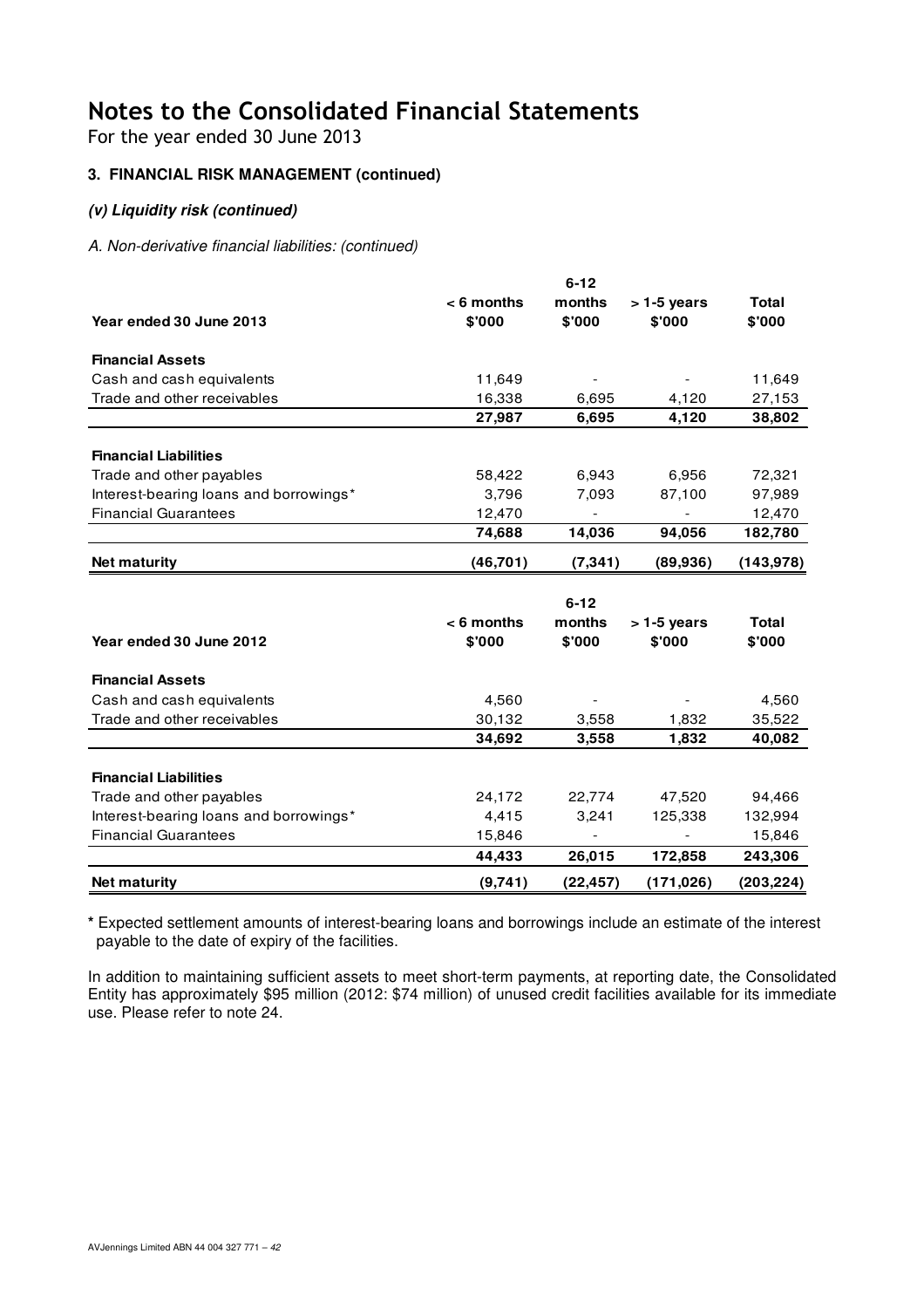For the year ended 30 June 2013

### **3. FINANCIAL RISK MANAGEMENT (continued)**

### **(v) Liquidity risk (continued)**

### B. Derivative financial liabilities:

The table below details the liquidity risk arising from the derivative liabilities held by the Consolidated Entity at balance date.

|                                   |              | $6 - 12$                 |              |              |
|-----------------------------------|--------------|--------------------------|--------------|--------------|
|                                   | $< 6$ months | months                   | $>1-5$ years | <b>Total</b> |
| Year ended 30 June 2013           | \$'000       | \$'000                   | \$'000       | \$'000       |
| <b>Derivatives</b>                |              |                          |              |              |
| Net settled (interest rate swaps) | -            | -                        |              |              |
| <b>Net maturity</b>               |              | -                        |              |              |
|                                   |              |                          |              |              |
|                                   |              | $6 - 12$                 |              |              |
|                                   | $< 6$ months | months                   | $>1-5$ years | <b>Total</b> |
| Year ended 30 June 2012           | \$'000       | \$'000                   | \$'000       | \$'000       |
| <b>Derivatives</b>                |              |                          |              |              |
| Net settled (interest rate swaps) | 42           | $\overline{\phantom{a}}$ |              | 42           |
| <b>Net maturity</b>               | 42           | ۰                        |              | 42           |

### **(vi) Fair value**

The methods used in estimating the fair value of a financial instrument are:

- Level 1 the fair value is calculated using quoted prices in active markets.
- Level 2 the fair value is estimated using inputs other than quoted prices included in Level 1 that are observable for the asset or the liability, either directly (as prices) or indirectly (derived from prices).
- Level 3 the fair value is estimated using inputs for the asset or liability that are not based on observable market data.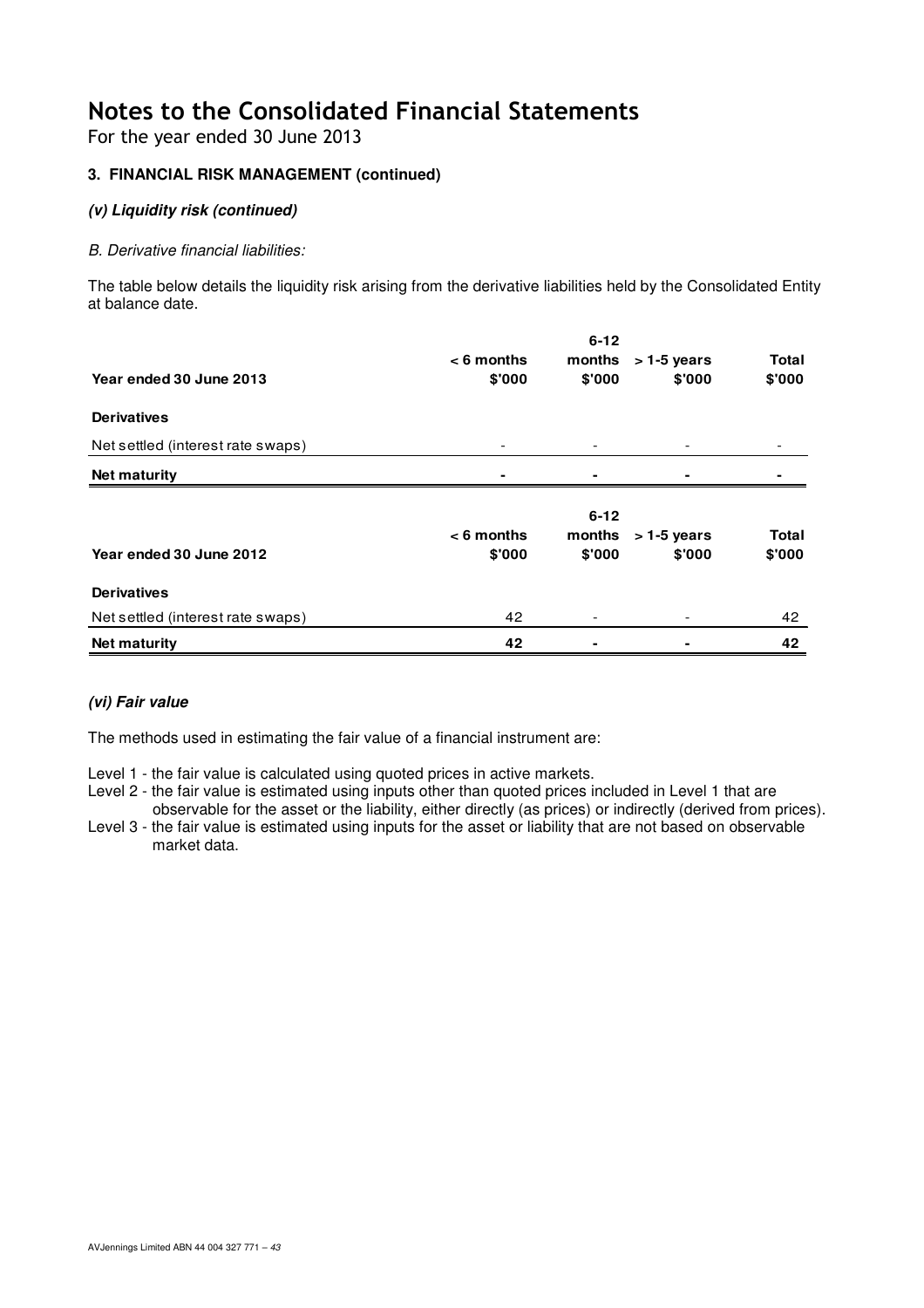For the year ended 30 June 2013

### **3. FINANCIAL RISK MANAGEMENT (continued)**

### **(vi) Fair Value (continued)**

The fair value of the financial instruments as well as the methods used to estimate the fair value are summarised in the table below.

| <b>Total</b><br>Valuation<br>Valuation<br>Valuation<br>Valuation<br>Total<br>Quoted<br>Quoted<br>market technique - technique -<br>market technique - technique -<br>market<br>price<br>market<br>price<br>non market<br>non market |     |
|-------------------------------------------------------------------------------------------------------------------------------------------------------------------------------------------------------------------------------------|-----|
| (Level 1) observable observable<br>(Level 1) observable observable<br>inputs<br>inputs<br>inputs<br>inputs<br>(Level 2)<br>(Level 3)<br>(Level 2)<br>(Level 3)                                                                      |     |
| \$'000<br>\$'000<br>\$'000<br>\$'000<br>\$'000<br>\$'000<br>\$'000<br>\$'000                                                                                                                                                        |     |
| <b>Financial liabilities</b><br>Derivative instruments                                                                                                                                                                              |     |
| 187<br>Interest rate swaps<br>$\overline{\phantom{0}}$                                                                                                                                                                              | 187 |
| 187<br>-                                                                                                                                                                                                                            | 187 |

Quoted market price represents the fair value determined based on quoted prices in active markets as at the reporting date without any deduction of transaction costs. The fair value of the listed equity investments are based on quoted market prices.

For financial instruments not quoted in active markets, valuation techniques such as present value techniques, comparison to similar instruments for which market observable prices exist and other relevant models used by market participants are used. These valuation techniques use both observable and unobservable market inputs.

Financial instruments that use valuation techniques with only observable market inputs or unobservable inputs that are not significant to the overall valuation include interest rate swaps not traded on a recognised exchange.

The fair value of unlisted debt and equity securities, as well as other instruments that do not have an active market, are based on valuation techniques using market data that is not observable. Where the impact of credit risk on the fair value of a derivative is significant, and the inputs on credit risk (e.g. CDS spreads) are not observable, the derivative would be classified as based on non observable market inputs (Level 3).

There were no transfers between any of the categories during the year.

### **4. SIGNIFICANT ACCOUNTING JUDGEMENTS, ESTIMATES AND ASSUMPTIONS**

The preparation of consolidated financial statements requires management to make judgements, estimates and assumptions that affect the reported amounts of revenues, expenses, assets and liabilities, and the disclosure of contingent liabilities, at the end of a reporting period. However, uncertainty about these assumptions and estimates could result in outcomes that require a material adjustment to the carrying amount of the asset or liability affected, in future periods.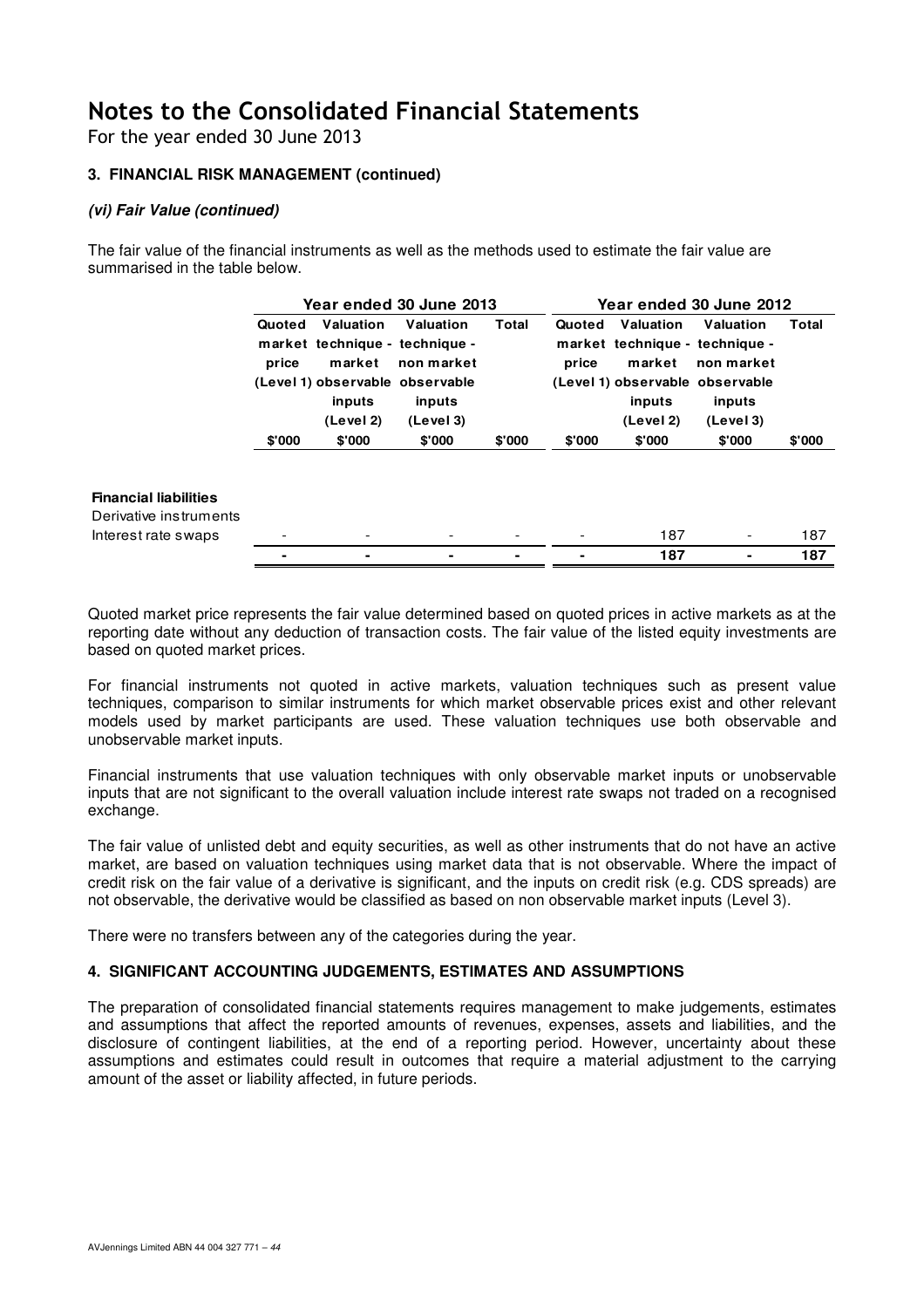For the year ended 30 June 2013

### **4. SIGNIFICANT ACCOUNTING JUDGEMENTS, ESTIMATES AND ASSUMPTIONS (continued)**

### **(i) Critical judgements in applying accounting policies**

In applying the Group's accounting policies, management has made the following judgements, which have the most significant effect on the amounts recognised in the consolidated financial statements:

#### Recovery of deferred tax assets:

The group has recognised deferred tax assets relating to carried forward tax losses to the extent there are sufficient taxable temporary differences (deferred tax liabilities) relating to the same taxation authority against which the unused tax losses can be utilised. However, utilisation of the tax losses also depends on the ability of the consolidated entity to generate future taxable profits and satisfy certain tests at the time the losses are recouped. If the entity fails to satisfy the tests, carried forward deferred tax assets of \$10,498,000 would have to be written-off to income tax expense.

#### Cost of goods sold:

Management uses judgement in determining the method to be used for cost apportionment. Costs may be apportioned based on yield, unit entitlement, percentage of revenue or other equitable methods. Costs include costs incurred to date as well as forecast costs to bring the inventory into a saleable state.

#### **(ii) Critical accounting estimates and assumptions**

Key assumptions concerning the future and other key sources of estimating uncertainty at the reporting date, that have a significant risk of causing a material adjustment to the carrying amounts of assets and liabilities are described below. Assumptions and estimates are based on parameters currently available. Existing circumstances and assumptions about future developments, however, may change due to changes in market condition or circumstances arising beyond the control of the Group. Future assumptions are altered as these changes occur.

#### Estimates of net realisable value of inventories:

The net realisable value is the estimated selling price in the ordinary course of business less the estimated costs of completion and costs of selling as per note 2(k). Estimates take into consideration fluctuations in price or cost, and development time and sales rates. The key assumptions used in this exercise require the use of management judgement and are reviewed at least half-yearly.

#### Profit recognised on developments:

Profit on developments is generally recognised on settlement as discussed in note 2(t). The calculation of profit for projects that are in progress, is based on actual costs to date and estimates of costs to complete.

#### Share-based payment transactions:

The cost of equity settled securities allocated to employees is measured by reference to the fair value of the equity instruments at the date on which they are granted. As explained in note 35(b), the fair value of some equity instruments is determined using the Monte Carlo simulation model which includes a number of judgements and assumptions. These judgements and assumptions have no impact on the carrying value of assets and liabilities in the Consolidated Statement of Financial Position but may impact the share-based payment expense taken to profit and loss.

#### Valuation of derivatives:

Derivatives not quoted in an active market are valued based on certain assumptions and estimates. These valuations can change depending on market volatility.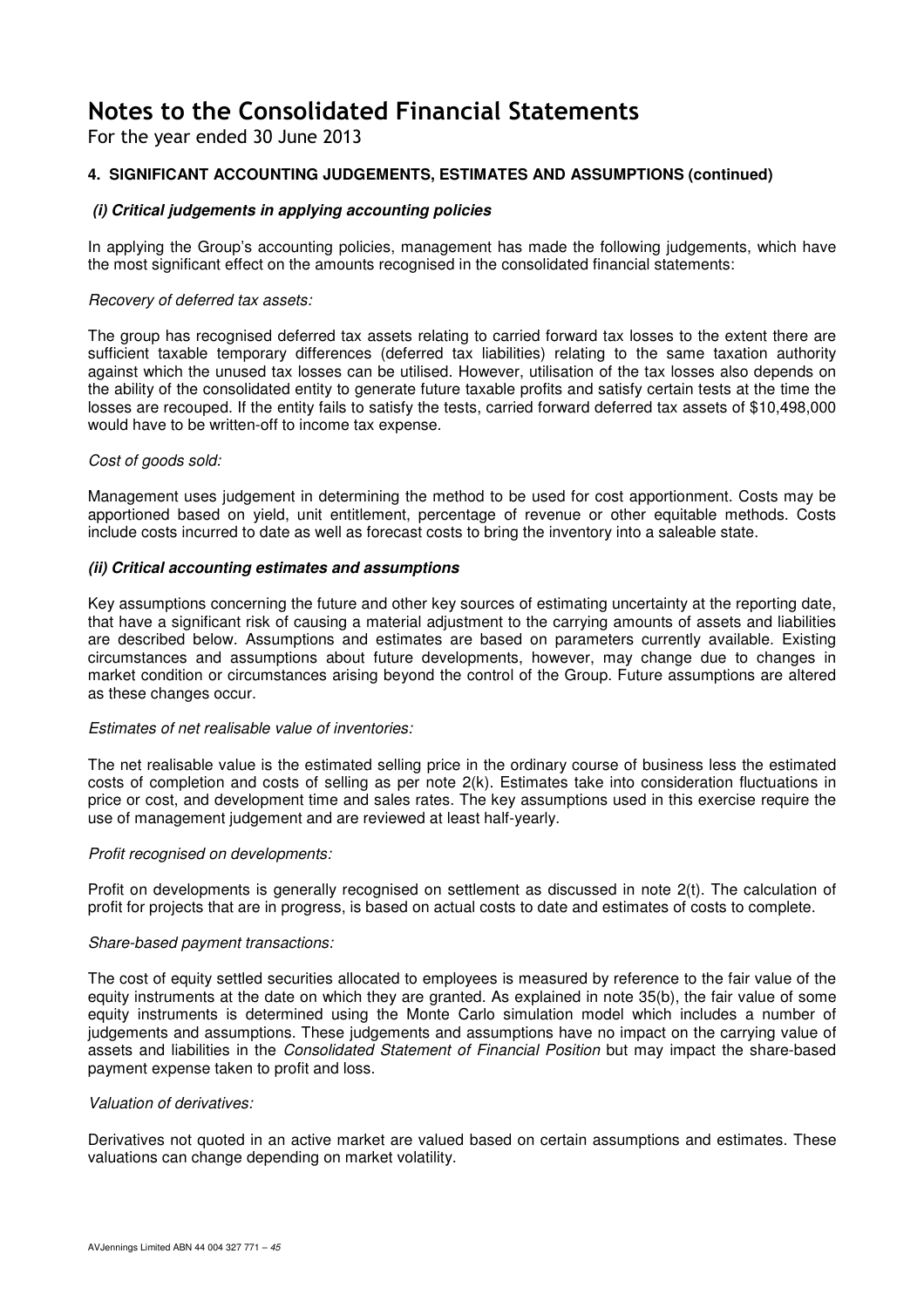For the year ended 30 June 2013

### **5. REVENUES AND EXPENSES**

Loss from ordinary activities before income tax includes the following revenues and expenses:

|                                                             |             | 2013    | 2012      |
|-------------------------------------------------------------|-------------|---------|-----------|
|                                                             | <b>Note</b> | \$'000  | \$'000    |
| Revenues from continuing operations                         |             |         |           |
| Developments                                                |             | 150,516 | 181,022   |
| Home Improvements                                           |             | 303     | 2,060     |
| Interest revenue                                            |             | 492     | 481       |
| Management fees                                             |             | 4,535   | 2,913     |
| Rental revenue                                              |             | 5       | 18        |
| Royalty revenue                                             |             | 1,007   | 1,258     |
| Sundry revenue                                              |             | 1,604   | 1,057     |
| <b>Total revenues</b>                                       |             | 158,462 | 188,809   |
|                                                             |             |         |           |
| Changes in inventories, finished goods and work-in-progress |             |         |           |
| Amortisation of finance costs capitalised to inventories    |             | 6,089   | 6,998     |
|                                                             |             |         |           |
| <b>Employee benefits expenses</b>                           |             |         |           |
| Defined contribution superannuation expense                 |             | 1,185   | 1,286     |
| Other employee benefits expenses                            |             | 15,527  | 17,802    |
|                                                             |             |         |           |
| <b>Total employee benefits expenses</b>                     |             | 16,712  | 19,088    |
|                                                             |             |         |           |
|                                                             |             |         |           |
| <b>Depreciation expense</b>                                 |             |         |           |
| Depreciation                                                |             |         |           |
| Leasehold improvements                                      | 20          | 22      | 48        |
| Plant, equipment and motor vehicles                         | 20          | 359     | 305       |
| <b>Total depreciation expense</b>                           |             | 381     | 353       |
| <b>Other expenses</b>                                       |             |         |           |
| Minimum operating lease payments                            |             | 1,863   | 2,379     |
| <b>Finance costs</b>                                        |             |         |           |
| Bank Ioans                                                  |             | 9,822   | 10,809    |
| Less: Amount capitalised to inventories                     |             | (9,330) | (10, 334) |
| <b>Finance costs expensed</b>                               |             | 492     | 475       |
|                                                             |             |         |           |
| <b>Impairment of assets</b>                                 |             |         |           |
| Provision for loss on inventories                           |             | 22,964  | 48,621    |
| Equity accounted investments impaired                       |             |         | 1,311     |

The current year movement in provision resulted from a realignment of future assumptions with current market conditions predominantly driven by projects in Queensland.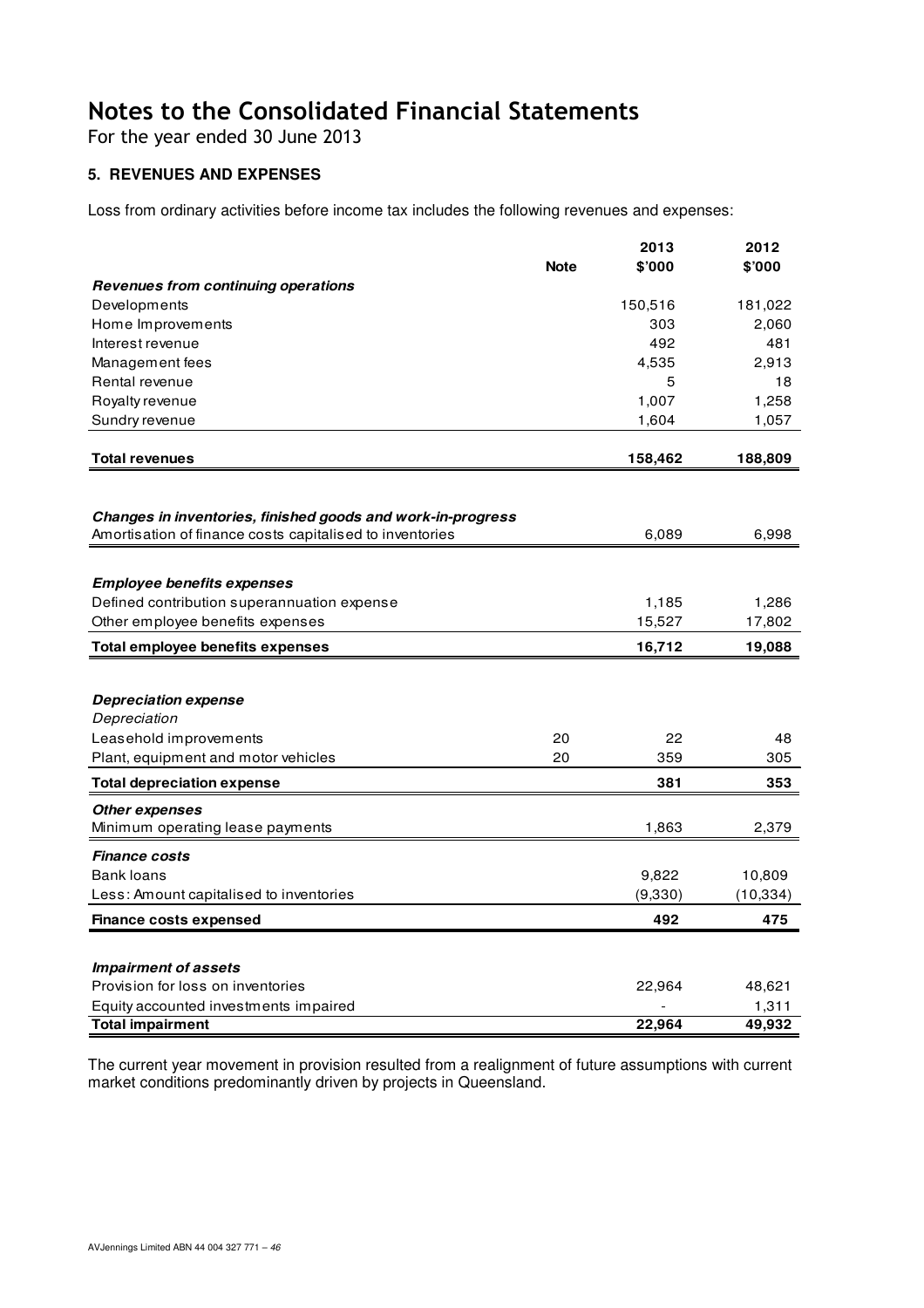For the year ended 30 June 2013

### **6. OPERATING SEGMENTS**

### **Identification of reportable segments**

The Consolidated Entity has identified its operating segments based on the internal reports that are reviewed and used by the chief operating decision makers in assessing performance and in determining the allocation of resources.

The operating segments are identified by management based on the states in which the Consolidated Entity sells its products and services. Discrete financial information about each of these operating businesses is reported on a monthly basis.

### **Types of products and services**

The Consolidated Entity operates primarily in residential development.

### **Accounting policies**

The accounting policies used in reporting segments are the same as those contained in the Financial Report.

### **Operating segments**

States:

This includes activities relating to Land Development, Integrated Housing, Apartments Development and Home Improvements.

New Zealand has been identified and disclosed as a separate segment as it is now assessed separately by the chief operating decision makers. The 30 June 2012 comparatives have been restated to reflect this new segment.

#### Other:

This includes corporate transactions entered into by the Head Office which are not state based.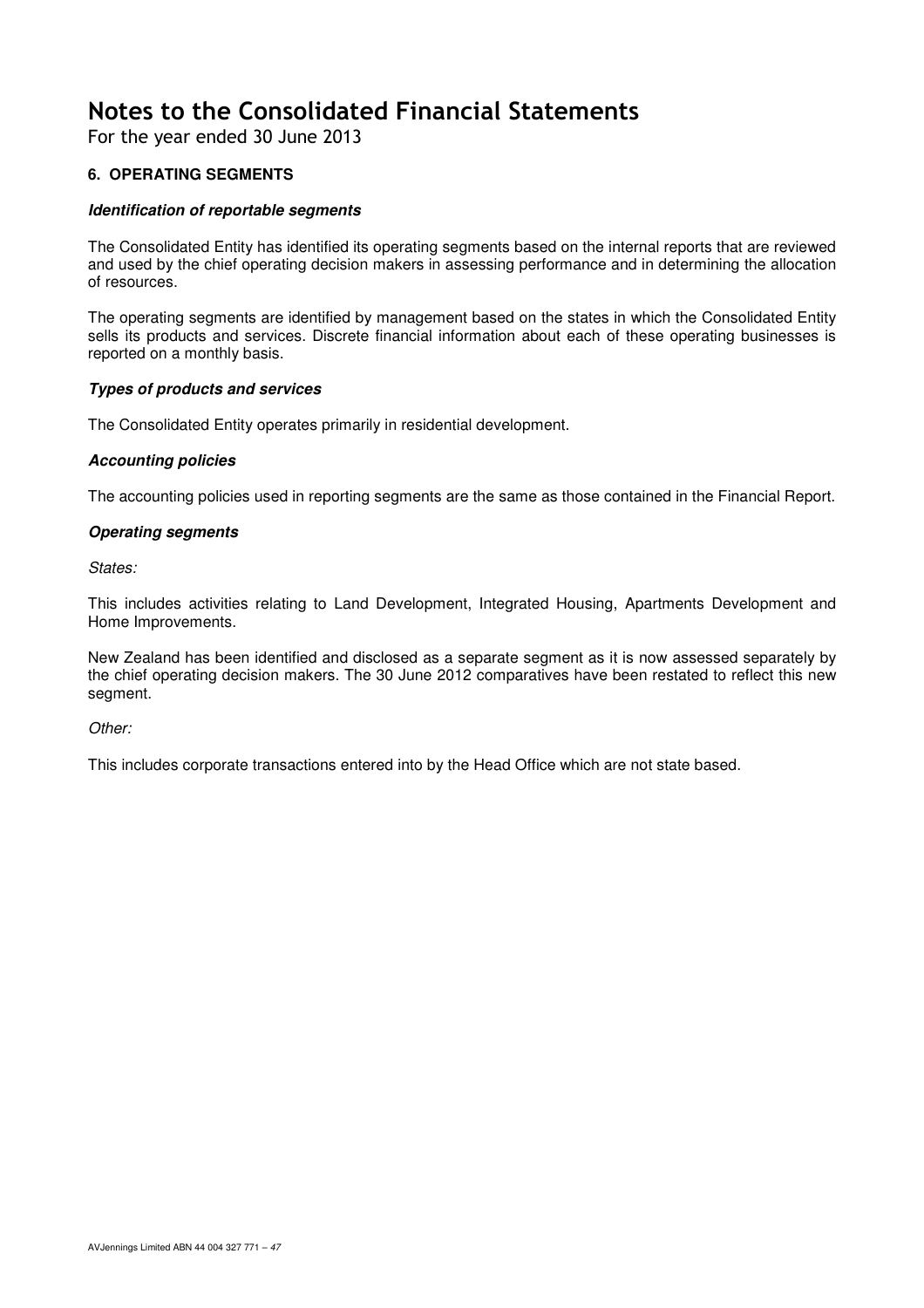For the year ended 30 June 2013

### **6. OPERATING SEGMENTS (continued)**

The following table presents the revenues and results information regarding operating segments for the year ended 30 June 2013:

|                                 | <b>NSW</b> |                          | <b>VIC</b> |        | QLD       |          | <b>SA</b> |                          | <b>NZ</b> |                          | Other  |                          | <b>Total</b> |           |
|---------------------------------|------------|--------------------------|------------|--------|-----------|----------|-----------|--------------------------|-----------|--------------------------|--------|--------------------------|--------------|-----------|
| <b>Operating segments</b>       | 2013       | 2012                     | 2013       | 2012   | 2013      | 2012     | 2013      | 2012                     | 2013      | 2012                     | 2013   | 2012                     | 2013         | 2012      |
|                                 | \$'000     | \$'000                   | \$'000     | \$'000 | \$'000    | \$'000   | \$'000    | \$'000                   | \$'000    | \$'000                   | \$'000 | \$'000                   | \$'000       | \$'000    |
|                                 |            |                          |            |        |           |          |           |                          |           |                          |        |                          |              |           |
| Revenues                        |            |                          |            |        |           |          |           |                          |           |                          |        |                          |              |           |
| <b>External sales</b>           | 42,934     | 41,827                   | 27,855     | 71,961 | 37,783    | 45,620   | 26,963    | 17,423                   | 15,284    | 6,251                    |        | $\overline{\phantom{a}}$ | 150,819      | 183,082   |
| Management fees                 | 2,248      | 1,516                    | 810        | 627    |           | 68       | 133       | 108                      | 1,344     | 594                      |        | $\sim$                   | 4,535        | 2,913     |
| Other revenue                   |            |                          |            |        |           |          |           | $\overline{\phantom{a}}$ |           | $\overline{\phantom{a}}$ | 3,108  | 2,814                    | 3,108        | 2,814     |
| Total segment revenues          | 45,182     | 43,343                   | 28,665     | 72,588 | 37,783    | 45,688   | 27,096    | 17,531                   | 16,628    | 6,845                    | 3,108  | 2,814                    | 158,462      | 188,809   |
|                                 |            |                          |            |        |           |          |           |                          |           |                          |        |                          |              |           |
| Results                         |            |                          |            |        |           |          |           |                          |           |                          |        |                          |              |           |
| Segment results                 | 1,746      | 3,446                    | 1,957      | 9,620  | (1, 153)  | 4,214    | 3,222     | 920                      | 3,858     | 866                      | 114    | (473)                    | 9,744        | 18,593    |
| Impairment of assets            | (1, 565)   | (28, 885)                | (3, 111)   | $\sim$ | (18, 207) | (19,958) | (81)      | (1,089)                  |           |                          |        | $\sim$                   | (22, 964)    | (49, 932) |
| Fair value movement in interest |            |                          |            |        |           |          |           |                          |           |                          |        |                          |              |           |
| rate derivatives                |            | ۰                        |            |        |           |          |           | $\overline{\phantom{a}}$ |           | $\overline{\phantom{a}}$ |        |                          | 187          | (119)     |
| <b>Other income</b>             |            | $\overline{\phantom{a}}$ |            |        |           |          |           | $\overline{\phantom{a}}$ |           | $\overline{\phantom{a}}$ | 3,108  | 2,814                    | 3,108        | 2,814     |
| Unallocated depreciation and    |            |                          |            |        |           |          |           |                          |           |                          |        |                          |              |           |
| amortisation                    |            |                          |            |        |           |          |           |                          |           |                          |        |                          | (381)        | (353)     |
| Unallocated expenses            |            | $\overline{\phantom{a}}$ |            |        |           |          |           | $\overline{\phantom{a}}$ |           |                          |        | $\overline{\phantom{a}}$ | (12,493)     | (16, 482) |
| Unallocated interest expense    |            | $\overline{\phantom{a}}$ |            |        |           |          |           | $\overline{\phantom{a}}$ |           | ٠                        |        |                          | (492)        | (475)     |
| Loss before tax                 |            |                          |            |        |           |          |           |                          |           |                          |        |                          | (23, 291)    | (45, 954) |
| Income tax                      |            |                          |            |        |           |          |           |                          |           |                          |        |                          | 8,025        | 16,126    |
| Net loss                        |            |                          |            |        |           |          |           |                          |           |                          |        |                          | (15, 266)    | (29, 828) |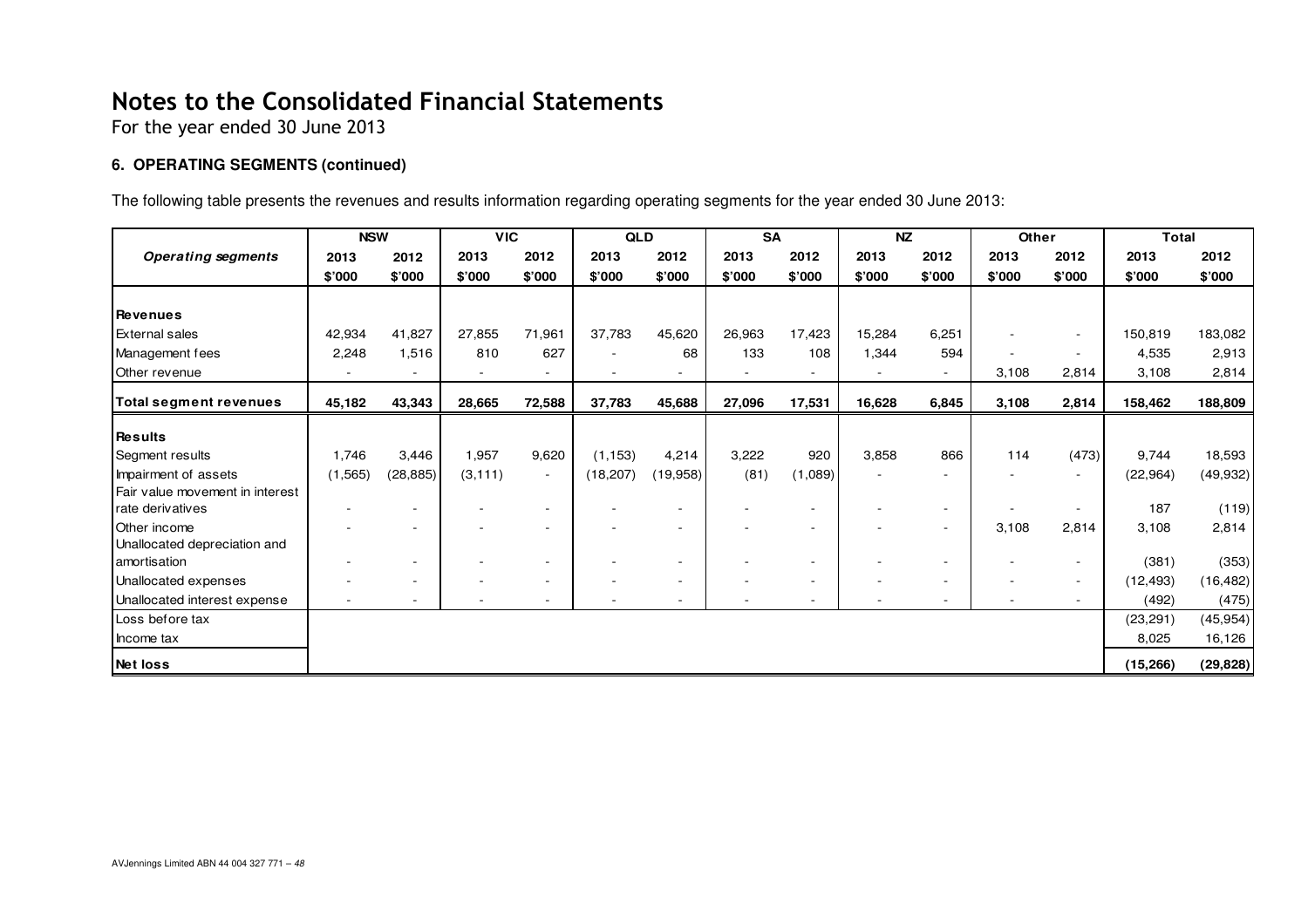For the year ended 30 June 2013

### **6. OPERATING SEGMENTS (continued)**

The following table presents the assets and liabilities information regarding operating segments as at 30 June 2013:

| <b>Operating</b>                      | <b>NSW</b>     |                |                | <b>VIC</b>     | <b>QLD</b>     |                | <b>SA</b>      |                        | NZ             |                | <b>Other</b>   |                | Total          |                |
|---------------------------------------|----------------|----------------|----------------|----------------|----------------|----------------|----------------|------------------------|----------------|----------------|----------------|----------------|----------------|----------------|
| Segment                               | 2013<br>\$7000 | 2012<br>\$'000 | 2013<br>\$'000 | 2012<br>\$'000 | 2013<br>\$'000 | 2012<br>\$7000 | 2013<br>\$'000 | 2012<br>$$^{\circ}000$ | 2013<br>\$'000 | 2012<br>\$'000 | 2013<br>\$'000 | 2012<br>\$'000 | 2013<br>\$'000 | 2012<br>\$'000 |
| <b>Assets</b><br>Segment<br>lassets   | 122,558        | 133,880        | 106.068        | 113,489        | 122,631        | 152,075        | 70,240         | 75,656                 | 21,990         | 12,348         | 19,416         | 10,681         | 462,903        | 498,129        |
| Total assets                          | 122,558        | 133,880        | 106,068        | 113,489        | 122,631        | 152,075        | 70,240         | 75,656                 | 21,990         | 12,348         | 19,416         | 10,681         | 462,903        | 498,129        |
| Liabilities<br>Segment<br>liabilities | 7,127          | 10,081         | 18,068         | 27,283         | 40,402         | 50,149         | 19,468         | 26,730                 | 2,425          | 492            | 80,052         | 114,401        | 167,542        | 229,136        |
| Total<br>liabilities                  | 7,127          | 10,081         | 18,068         | 27,283         | 40,402         | 50,149         | 19,468         | 26,730                 | 2,425          | 492            | 80,052         | 114,401        | 167,542        | 229,136        |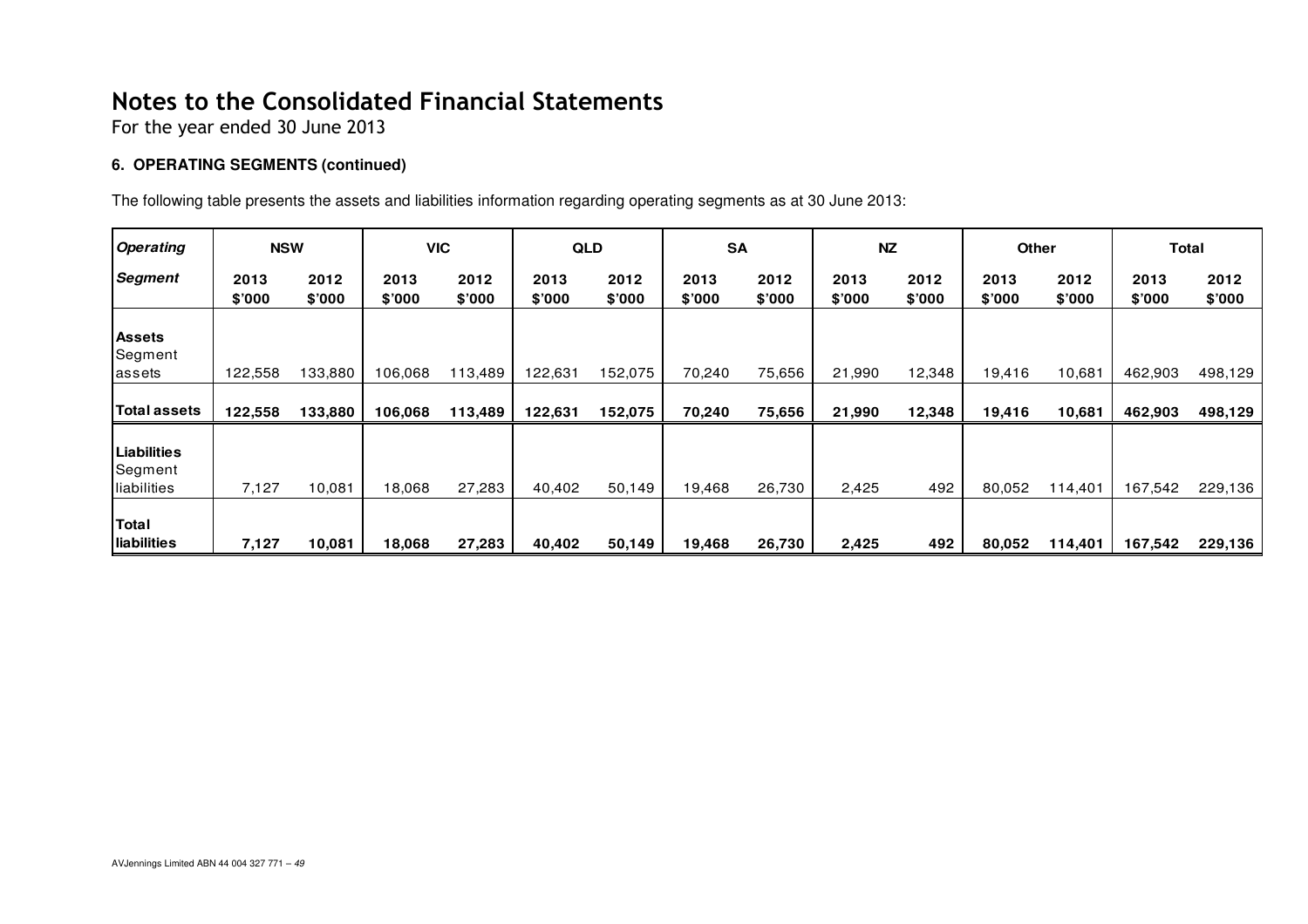For the year ended 30 June 2013

## **7. KEY MANAGEMENT PERSONNEL DISCLOSURES**

### **(a) Compensation of Key Management Personnel**

|                                 | 2013      | 2012      |
|---------------------------------|-----------|-----------|
|                                 | \$        | \$        |
| Short-term                      |           |           |
| - Salary/Fees                   | 2,248,278 | 1,625,541 |
| - Cash bonus                    | 225,070   | 179,028   |
| - Other $(1)$                   | 76,617    | 76,053    |
| Post employment                 |           |           |
| - Superannuation <sup>(2)</sup> | 155,303   | 196,235   |
| Long-term                       |           |           |
| - Long service leave            | 59,611    | 57,922    |
| Share-based payment             | 357,866   | 322,924   |
|                                 | 3,122,745 | 2,457,703 |

(1) 'Other' represents the value of motor vehicle benefits.

(2) Payments to Defined Contribution Plans consist of Superannuation Guarantee Contribution payments as well as employee voluntary contributions. The Consolidated Entity does not contribute to any Defined Benefit Plans.

Detailed remuneration disclosures are provided in the Remuneration Report on pages 17 and 18.

### **(b) Shareholdings of Key Management Personnel**

The number of shares in the Company held during the financial year by each Key Management Personnel of the Consolidated Entity, including their personally related parties, are set out on page 51. Details of shares granted as compensation during the reporting period are given in note 7(d).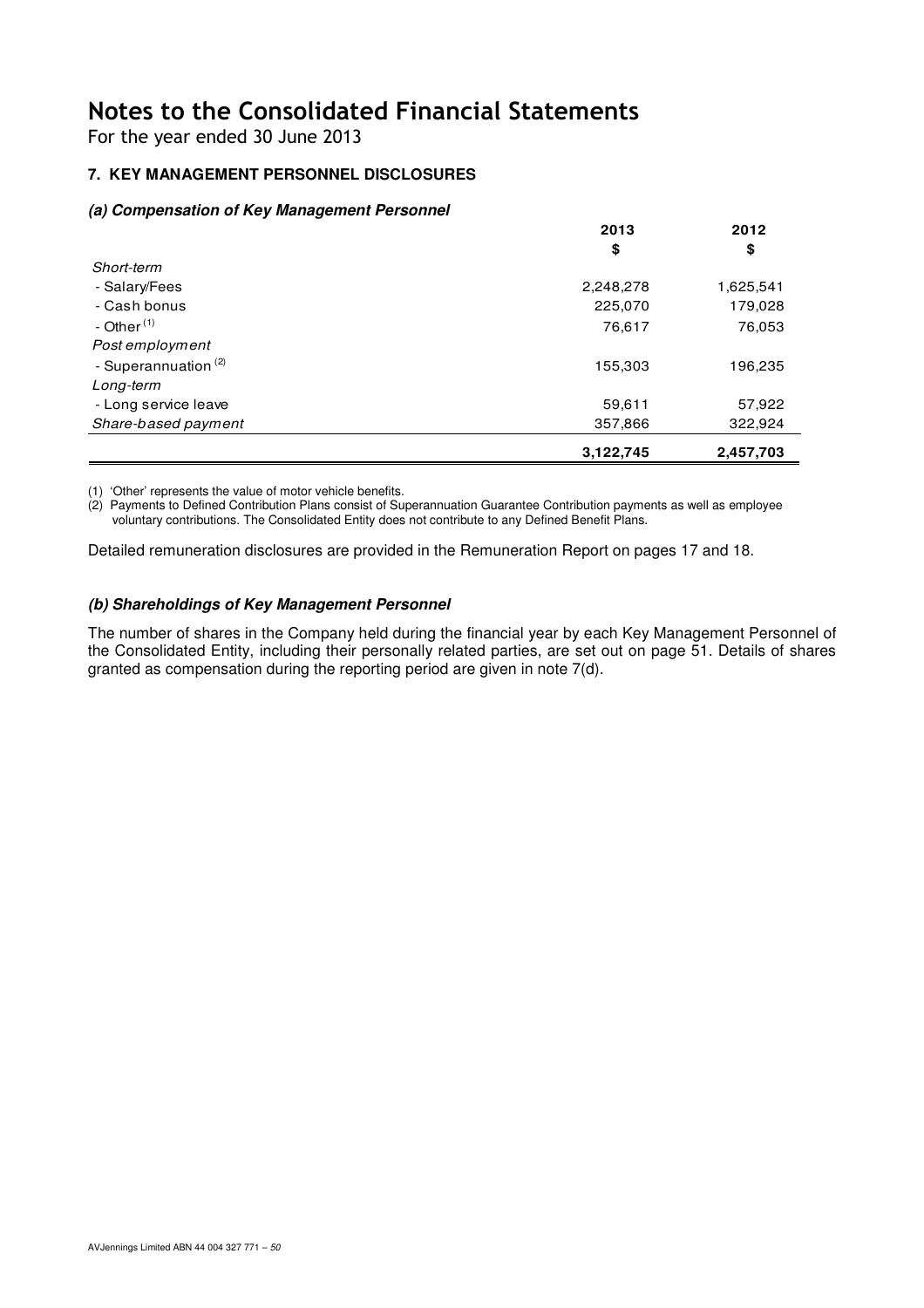For the year ended 30 June 2013

## **7. KEY MANAGEMENT PERSONNEL DISCLOSURES (continued)**

### **(b) Shareholdings of Key Management Personnel (continued)**

#### **Number of shares held in AVJennings Limited**

|                                                     | Opening        | <b>Vested as</b> | <b>Net Other</b>      | Closing        |
|-----------------------------------------------------|----------------|------------------|-----------------------|----------------|
|                                                     | <b>Balance</b> | Remuneration     | Change <sup>(1)</sup> | <b>Balance</b> |
| For the year ended 30 June 2013                     |                |                  |                       |                |
| <b>Directors</b>                                    |                |                  |                       |                |
| S Cheong                                            | 137,370,023    |                  | 54,948,007            | 192,318,030    |
| E Sam                                               | 149,535        |                  | 59,814                | 209,349        |
| PK Summers                                          | 1,275,481      |                  | 1,140,785             | 2,416,266      |
| <b>RJ Rowley</b>                                    | 180,000        |                  | 72,000                | 252,000        |
| <b>Executives</b>                                   |                |                  |                       |                |
| A Soutar                                            |                |                  | 212,131               | 212,131        |
| L Mahaffy                                           |                |                  | 19,967                | 19,967         |
| <b>SC Orlandi</b>                                   |                |                  | 143,337               | 143,337        |
| CD Thompson <sup>(2)</sup>                          | 319,500        |                  | 503,652               | 823,152        |
| L Hunt                                              | 2,222          |                  | 39,694                | 41,916         |
| <b>Total</b>                                        | 139,296,761    |                  | 57,139,387            | 196,436,148    |
| For the year ended 30 June 2012<br><b>Directors</b> |                |                  |                       |                |
| S Cheong                                            | 137,370,023    |                  |                       | 137,370,023    |
| E Sam                                               | 149,535        |                  |                       | 149,535        |
| <b>PK Summers</b>                                   | 942,147        | 333,334          |                       | 1,275,481      |
| <b>RJ Rowley</b>                                    | 180,000        |                  |                       | 180,000        |
| <b>Executives</b>                                   |                |                  |                       |                |
| CD Thompson                                         | 319,500        |                  |                       | 319,500        |
| L Hunt                                              |                |                  | 2,222                 | 2,222          |
| <b>Total</b>                                        | 138,961,205    | 333,334          | 2,222                 | 139,296,761    |

(1) Includes shares acquired through the Rights Issue.

(2) Includes 244,000 shares acquired on market.

No other Key Management Personnel held shares in AVJennings Limited at any time during the year.

All equity transactions with Key Management Personnel have been entered into under terms and conditions no more favourable than those the Company would have adopted if dealing at arm's length.

### **(c) Compensation options: granted and vested during the year**

No options were granted or exercised during the year. There are currently no unexercised or outstanding options. None of the Key Management Personnel hold any options.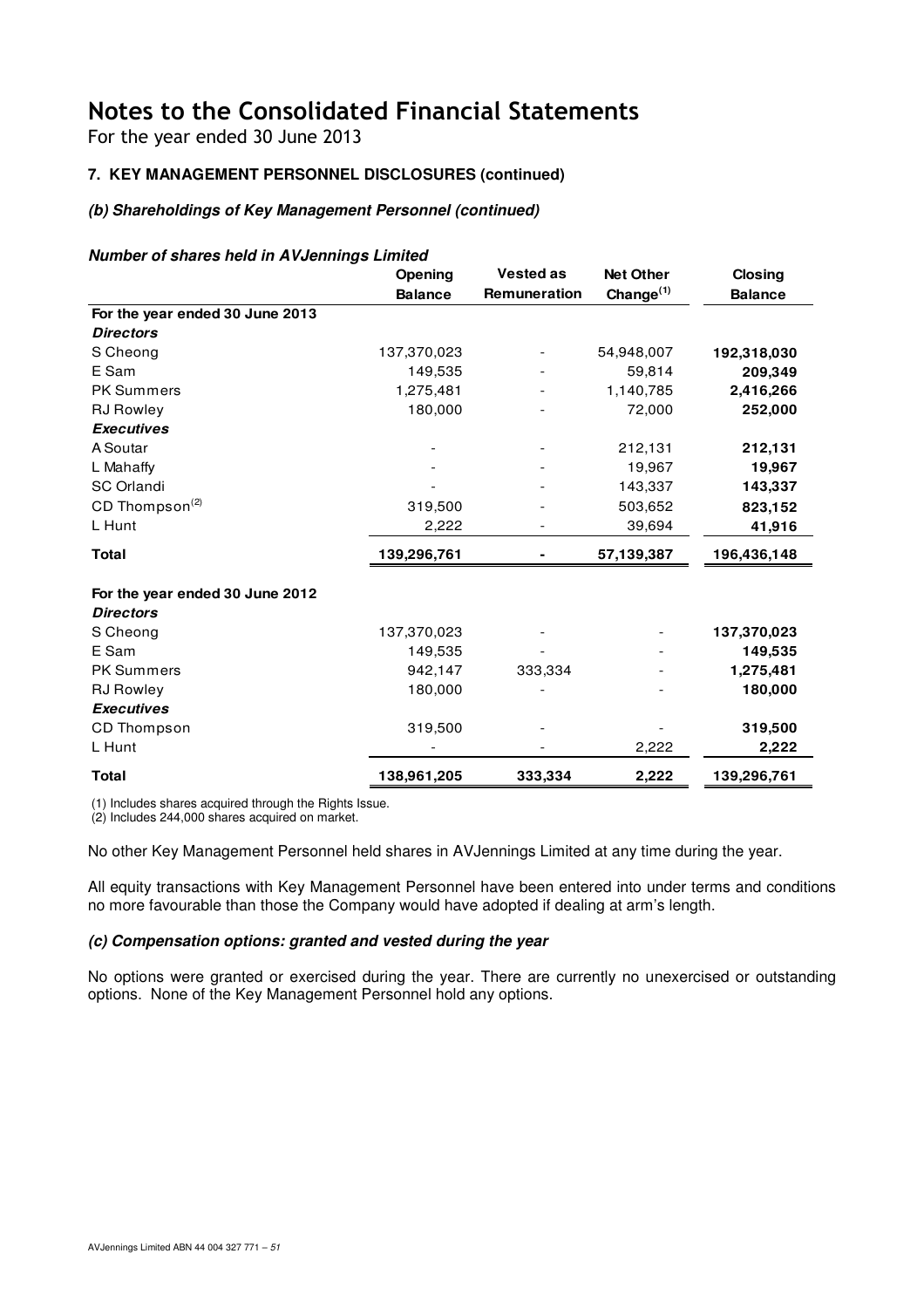For the year ended 30 June 2013

### **7. KEY MANAGEMENT PERSONNEL DISCLOSURES (continued)**

#### **(d) Equity instrument disclosures relating to Key Management Personnel**

Share-based compensation benefits based on different vesting conditions are provided to certain Key Management Personnel via the AVJ Deferred Employee Share Plan.

Vesting subject to both service and performance conditions:

#### FY2011 Grant

A total of 1,375,452 shares were granted on 28 September 2010 to certain Executives. As detailed below, these include 1,136,816 shares for KMP. The remaining shares were granted to executives who were not KMP. A total of 96,124 shares from this grant have been forfeited.

#### FY2012 Grant

An additional 1,695,735 shares were granted on 5 September 2011 to certain executives. As detailed below, these include 1,454,555 shares for KMP. The remaining shares were granted to executives who were not KMP. A total of 124,383 shares from this grant have been forfeited.

#### FY2013 Grant

An additional 513,168 shares were granted on 12 September 2012 to certain executives. As detailed in the table on page 15, these include 280,712 shares for KMP. The remaining shares were granted to executives who were not KMP.

L.

|                                                  |                 | <b>Shares Granted</b> |    |                   |                                      | <b>Number of Shares Vested</b>      |                                       |
|--------------------------------------------------|-----------------|-----------------------|----|-------------------|--------------------------------------|-------------------------------------|---------------------------------------|
| <b>Name</b>                                      | Year<br>Granted | <b>Number</b>         |    | <b>Fair Value</b> | <b>Unvested</b><br>at 1 July<br>2012 | <b>Vested</b><br>during<br>the year | <b>Unvested</b><br>at 30 June<br>2013 |
| <b>KMP Executive Committee</b><br><b>Members</b> |                 |                       |    |                   |                                      |                                     |                                       |
| <b>PK Summers</b>                                | 2011            | 691,591               | \$ | 312,945           | 691,591                              |                                     | 691,591                               |
| <b>PK Summers</b>                                | 2012            | 884,891               | \$ | 311,924           | 884,891                              | $\overline{\phantom{a}}$            | 884,891                               |
| M Henesey-Smith                                  | 2011            | 158,344               | \$ | 71,651            | 158,344                              |                                     | 158,344                               |
| M Henesey-Smith                                  | 2012            | 202,601               | \$ | 71,417            | 202,601                              |                                     | 202,601                               |
| A Soutar                                         | 2013            | 280,712               | \$ | 74,389            |                                      | $\overline{\phantom{a}}$            | 280,712                               |
| SC Orlandi                                       | 2011            | 102,458               | \$ | 46,362            | 102,458                              |                                     | 102,458                               |
| <b>SC Orlandi</b>                                | 2012            | 131,094               | \$ | 46,211            | 131,094                              |                                     | 131,094                               |
| CD Thompson                                      | 2011            | 106,183               | \$ | 48,048            | 106,183                              |                                     | 106,183                               |
| CD Thompson                                      | 2012            | 135.861               | \$ | 47,891            | 135,861                              |                                     | 135,861                               |
| L Hunt                                           | 2011            | 78,240                | \$ | 35,404            | 78,240                               |                                     | 78,240                                |
| L Hunt                                           | 2012            | 100,108               | \$ | 35,288            | 100,108                              |                                     | 100,108                               |
| Total                                            |                 | 2,872,083             |    | \$1,101,530       | 2,591,371                            |                                     | 2,872,083                             |

These shares are subject to both service and performance conditions and will vest to the extent that each of these conditions is satisfied.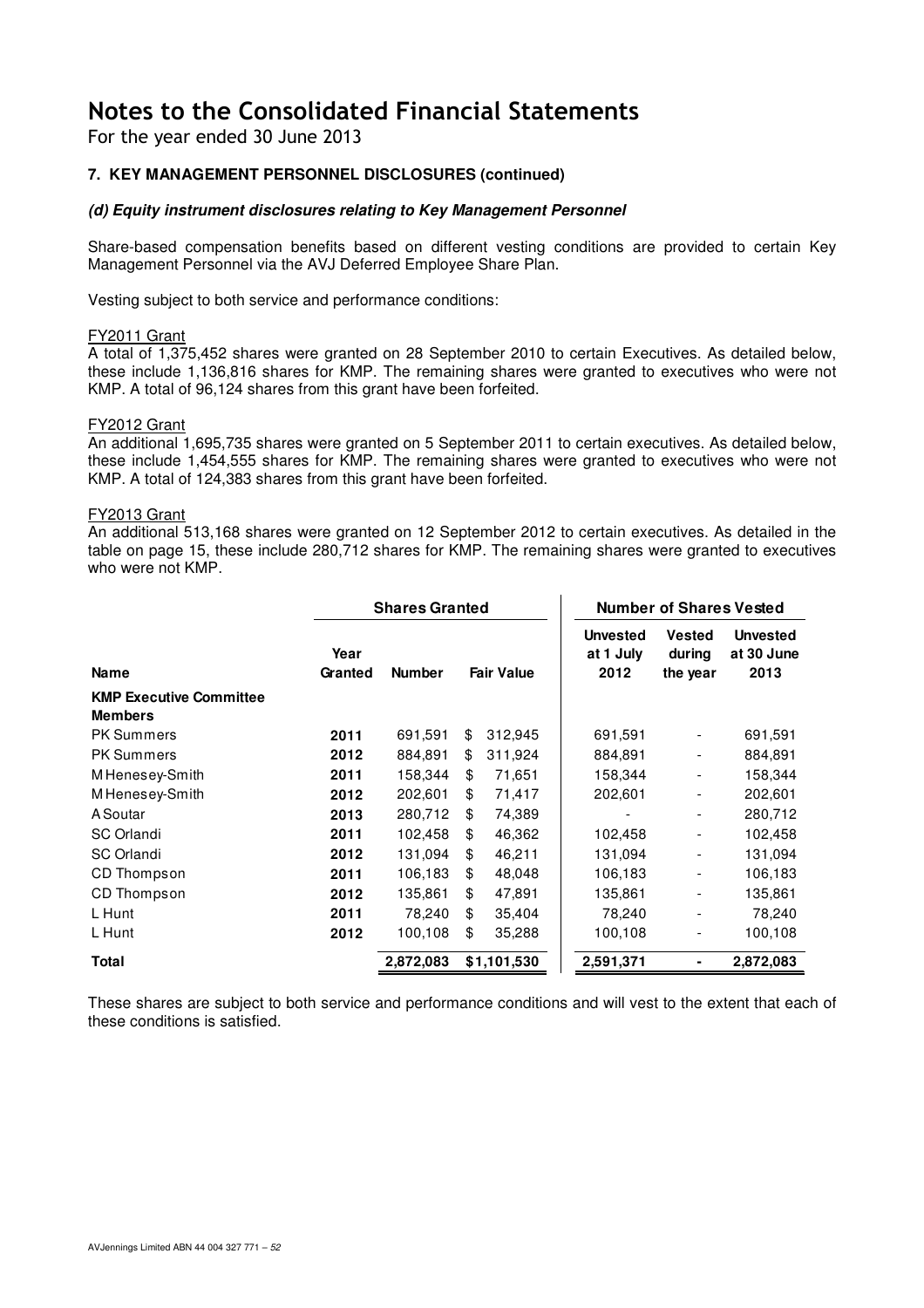For the year ended 30 June 2013

### **7. KEY MANAGEMENT PERSONNEL DISCLOSURES (continued)**

### **(d) Equity instrument disclosures relating to Key Management Personnel (continued)**

The service vesting condition is that the employee must still be employed by AVJennings at 30 September 2013 (for the FY2011 grant), 30 September 2014 (for the FY2012 grant) and 30 September 2015 (for the FY2013 grant), except in the event of death or permanent disablement in which case the shares will vest to the estate. In the event that the employee is retrenched, the shares may vest subject to certain conditions.

The performance vesting conditions are:

- Total Shareholder Return (TSR) performance measured against the ASX Small Industrials Index; and
- Earnings Per Share (EPS) growth. AVJennings' EPS growth for the performance period must meet or exceed the target set. The EPS hurdle for total vesting for each grant is as follows:

FY2011 grant - 10% p.a. growth for the three financial years to 30 September 2013 FY2012 grant - 10% p.a. growth for the three financial years to 30 September 2014 FY2013 grant - 10% p.a. growth for the three financial years to 30 September 2015

Half of the allocation is assessed against each performance condition. The vesting schedule for the TSR performance condition is set out in the table below. The holder of the shares is entitled to receive all dividends paid between grant and vesting date.

| <b>AVJennings' TSR rank against</b><br>companies in the Index | Percentage vesting                                   |
|---------------------------------------------------------------|------------------------------------------------------|
| $\leq$ median                                                 | l Nil                                                |
| At the median                                                 | 50%                                                  |
| $>$ median but $<$ 75 <sup>th</sup> percentile                | Pro-rata between $50^{th}$ and $75^{th}$ percentiles |
| $\left  \right $ >=75 <sup>th</sup> percentile                | 100%                                                 |

The fair value of the EPS element of the shares is the market value at grant date. The Monte Carlo Model is used to fair value the TSR element. The Model simulates AVJennings' TSR and compares it against the ASX Small Industrials Index. The Model takes into account historic dividends, share price volatilities and the riskfree yield on an Australian Government Bond at the grant date matching the remaining effective life of 3 years.

Please refer to note 2(r), note 28(b) and note 35(b).

#### **(e) Loans to Key Management Personnel**

There are currently no outstanding loans receivable from Key Management Personnel. No loans were made to Key Management Personnel during the year.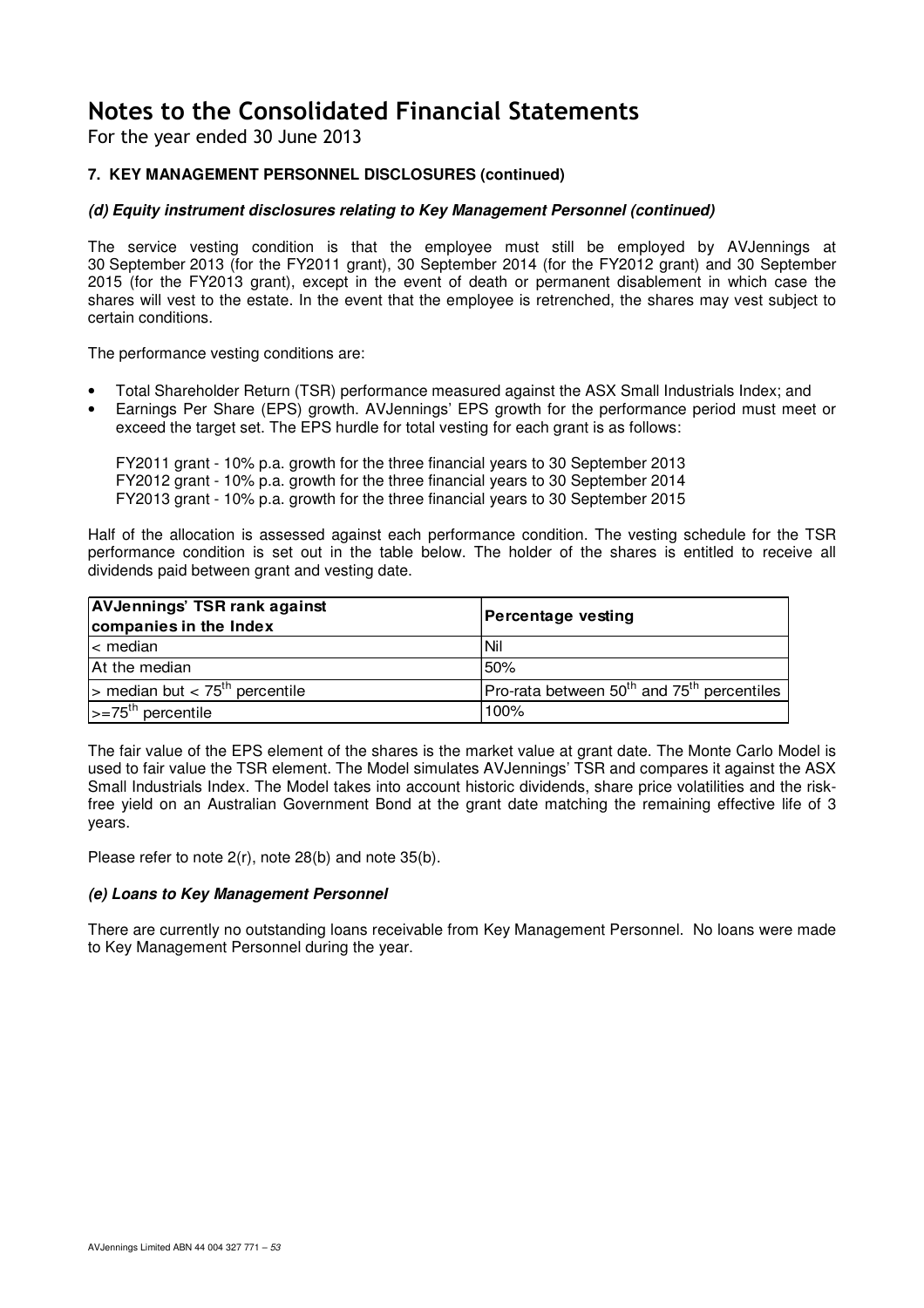For the year ended 30 June 2013

## **8. AUDITOR'S REMUNERATION**

|                                                                                                                                                               | 2013<br>\$ | 2012<br>\$ |
|---------------------------------------------------------------------------------------------------------------------------------------------------------------|------------|------------|
| Amounts received or due and receivable by Ernst & Young<br>(Australia) for:                                                                                   |            |            |
| An audit or review of the 30 June full-year and 31 December<br>interim financial reports of the Entity and other entities in the<br><b>Consolidated Group</b> | 250,460    | 272,593    |
| - Share of audit or review costs of the financial reports of the<br>Consolidated Entity's joint ventures                                                      | 2,730      | 2.215      |
| - Other services in relation to the Entity and any<br>other entities in the Consolidated Group<br>- non-audit related fees                                    | 10,300     | 12,360     |
| Total auditor's remuneration                                                                                                                                  | 263,490    | 287,168    |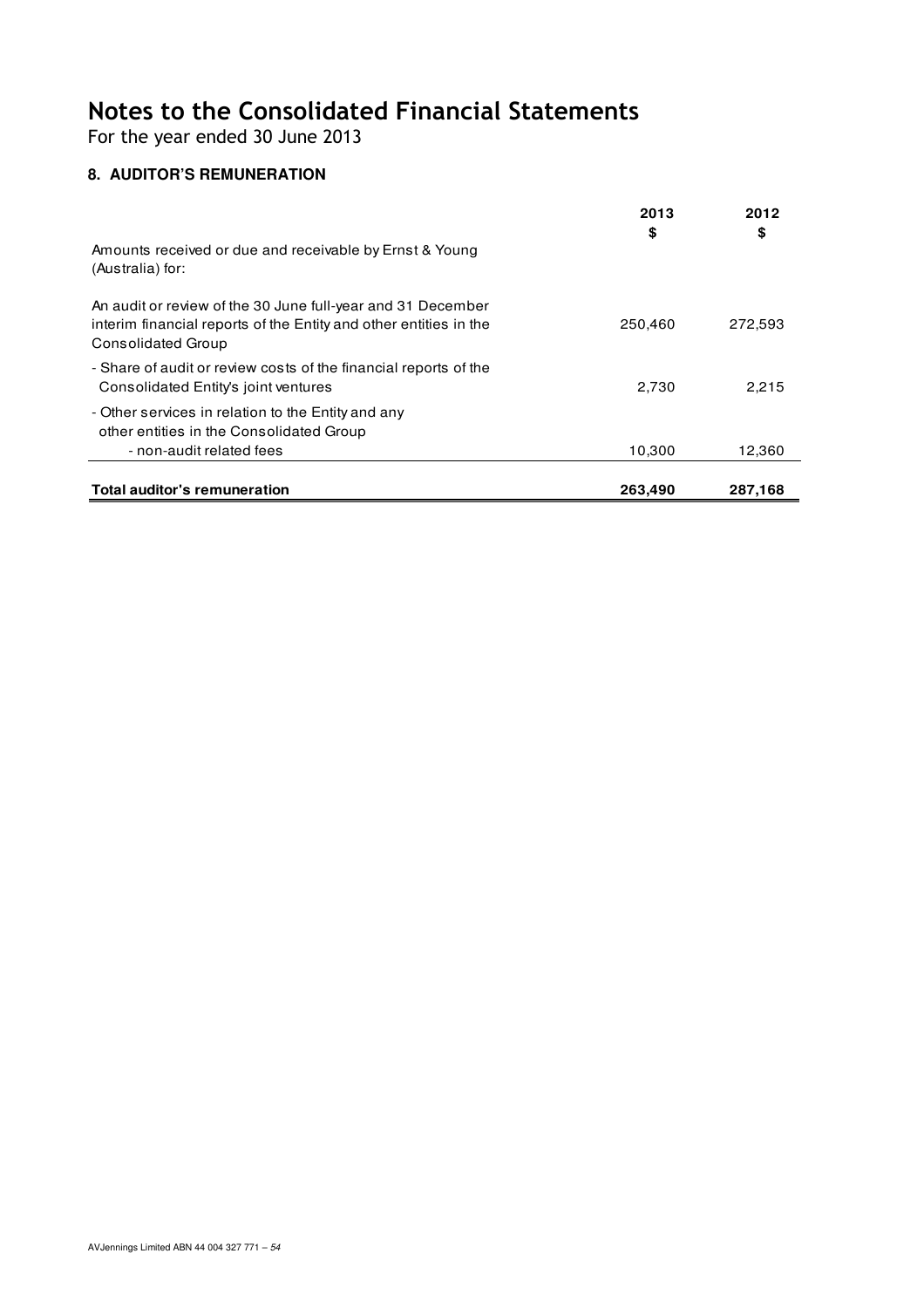For the year ended 30 June 2013

### **9. INCOME TAX**

|                                                | 2013<br>\$'000    | 2012<br>\$'000 |
|------------------------------------------------|-------------------|----------------|
| The major components of income tax credit are: |                   |                |
| Current income tax                             |                   |                |
| Current income tax charge                      | 916               | 196            |
| Adjustment for prior periods                   | (383)             | (710)          |
| Deferred income tax                            |                   |                |
| Current year temporary differences             | (8,556)           | 〔16,450〕       |
| Adjustment for prior periods                   | 2)                | 838            |
| Income tax credit reported in the Consolidated |                   |                |
| <b>Statement of Comprehensive Income</b>       | $^{\prime}$ 8,025 | 16,126         |

Numerical reconciliation between aggregate tax expense recognised in the Consolidated Statement of Comprehensive Income and tax expense calculated per the statutory income tax rate:

| Accounting loss before income tax                     | (23,291          | (45.954) |
|-------------------------------------------------------|------------------|----------|
| Tax at Australian income tax rate of 30% (2012 - 30%) | 6.987)           | (13,787) |
| Adjustment for prior periods                          | 686              | 128      |
| Equity accounted share of Joint Venture profits       | 368 <sup>°</sup> | 1,603)   |
| Other non-deductible items and variations             | 16               | 864      |
| Aggregate income tax credit                           | (8.025)          | 16,126   |

### **Tax consolidation**

AVJennings Limited and its wholly-owned resident entities have formed a tax consolidated group with effect from 1 July 2002 and are therefore taxed as a single entity from that date. The accounting policy in relation to tax consolidation is set out in note 2(u).

The Head Entity, AVJennings Limited, has entered into an agreement with its wholly-owned subsidiary, AVJennings Properties Limited, under which AVJennings Properties Limited will account for the current and deferred tax amounts of the controlled entities in the Tax Consolidated Group. The Group has applied the group allocation approach in determining the appropriate amount of current taxes and deferred taxes to allocate to members of the Tax Consolidated Group.

### **Nature of tax funding arrangements and tax sharing agreements**

Entities within the Tax Consolidated Group have entered into a tax funding arrangement and a tax sharing agreement with the Head Entity. Under the terms of the Tax Funding Arrangement, each of the entities in the Tax Consolidated Group has agreed to pay or receive a tax equivalent payment to, or from, the Head Entity, based on the current tax liability or current tax asset of the entity. Such amounts are reflected in amounts receivable from, or payable to, other entities in the Tax Consolidated Group.

The Tax Sharing Agreement entered into between members of the Tax Consolidated Group provides for the determination of the allocation of income tax liabilities between the entities should the Head Entity default on its tax payment obligations or if an entity should leave the Tax Consolidated Group. The effect of the Tax Sharing Agreement is that each member's liability for tax payable by the Tax Consolidated Group is limited to the amount payable to the Head Entity under the Tax Funding Arrangement.

### **Taxation of financial arrangements (TOFA)**

Legislation is in place which changes the tax treatment of financial arrangements including the tax treatment of hedging transactions. The Consolidated Entity has assessed the potential impact of these changes on its tax position. No impact has been recognised and no adjustments have been made to the deferred tax and income tax balances at 30 June 2013 (2012: \$Nil).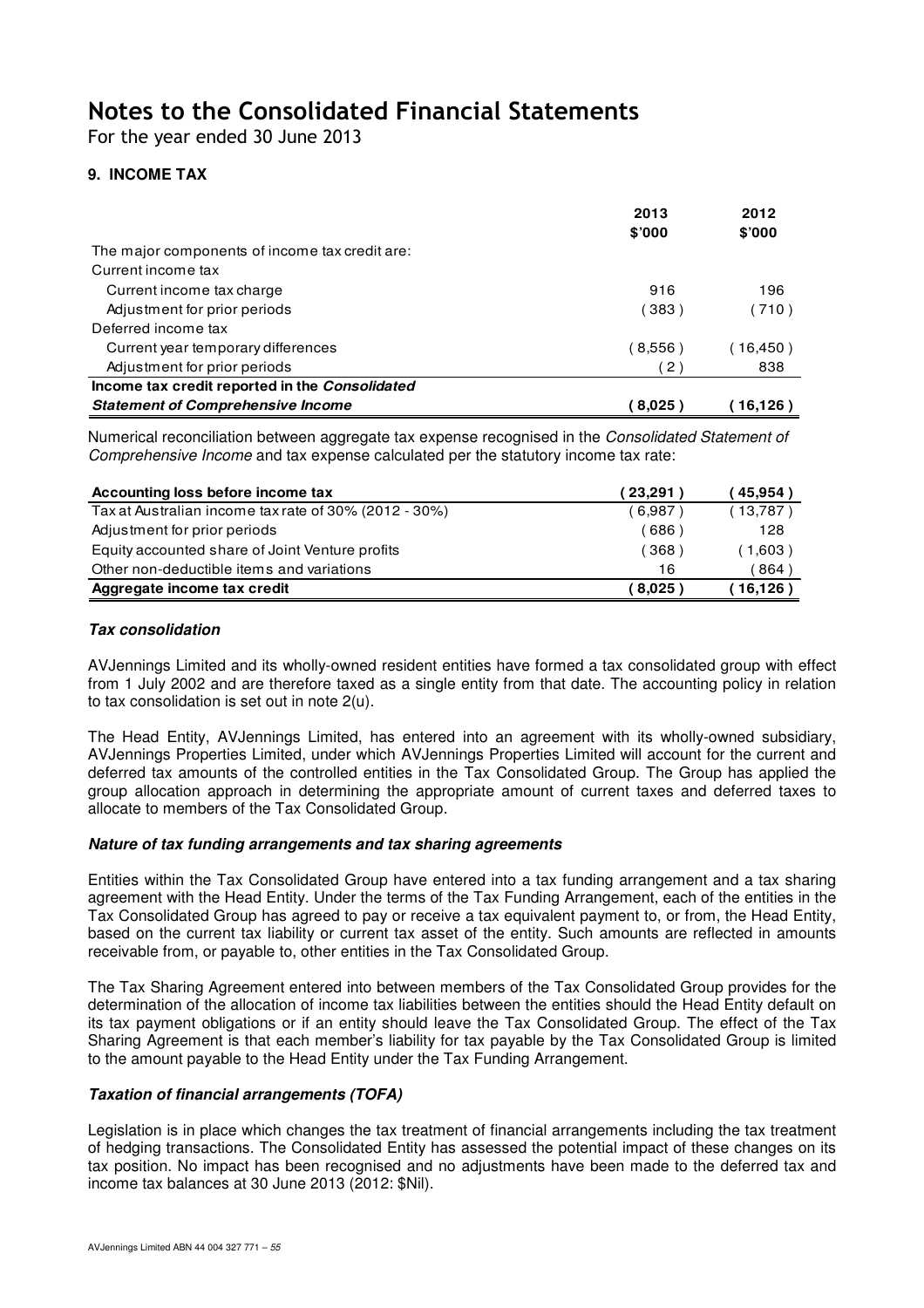For the year ended 30 June 2013

### **10. DIVIDENDS**

|                                                          | 2013                     | 2012   |
|----------------------------------------------------------|--------------------------|--------|
|                                                          | \$000                    | \$'000 |
| Dividends paid and recognised                            |                          |        |
| 2011 final dividend of 1.5 cents per fully paid share.   |                          |        |
| paid 19 October 2011. Fully franked $\omega$ 30% tax.    | $\overline{\phantom{a}}$ | 4,119  |
| 2012 interim dividend of 0.5 cents per fully paid share, |                          |        |
| paid 11 April 2012. Fully franked @ 30% tax.             | $\overline{\phantom{0}}$ | 1,373  |
|                                                          |                          |        |
| Total dividends paid                                     | ٠                        | 5.492  |

The Company's Dividend Reinvestment Plan remains suspended.

#### **Franking credit balance**

| Franking credits available for subsequent  |        |        |
|--------------------------------------------|--------|--------|
| financial years based on a tax rate of 30% | 20.817 | 21,485 |

The above amounts represent the balance of the franking account as at the reporting date, adjusted for franking credits that will arise from the payment of the amount of the provision for income tax.

| <b>11. EARNINGS PER SHARE</b>                                                                       |                       |                       |
|-----------------------------------------------------------------------------------------------------|-----------------------|-----------------------|
| (a) Earnings used in calculating earnings per share                                                 | 2013<br>\$'000        | 2012<br>\$'000        |
| For basic earnings per share:                                                                       |                       |                       |
| Net loss attributable to ordinary holders of the parent                                             | (15,266)              | 29,828)               |
| For diluted earnings per share:                                                                     |                       |                       |
| Net loss attributable to ordinary holders of the parent<br>Tax effected share-based payment expense | (15,266)              | (29,828)              |
| - liability component                                                                               | (260)                 | (470)                 |
| Net loss attributable to ordinary equity holders adjusted                                           |                       |                       |
| for the effect of future share-based payment expense                                                | (15,526)              | 30,298)               |
| (b) Weighted average number of shares used as denominator                                           | 2013<br><b>Number</b> | 2012<br><b>Number</b> |
| Weighted average number of ordinary shares<br>(excluding treasury shares) for basic earnings per    |                       |                       |
| share                                                                                               | 279,649,305           | 271,517,507           |
| Effect of dilution:                                                                                 |                       |                       |
| Treasury shares                                                                                     | 3,365,100             | 3,071,187             |
| Weighted average number of ordinary shares for                                                      |                       |                       |
| diluted earnings per share                                                                          | 283,014,405           | 274,588,694           |

There have been no transactions involving ordinary shares that would significantly change the number of ordinary shares outstanding between the reporting date and the date of completion of these Consolidated Financial Statements.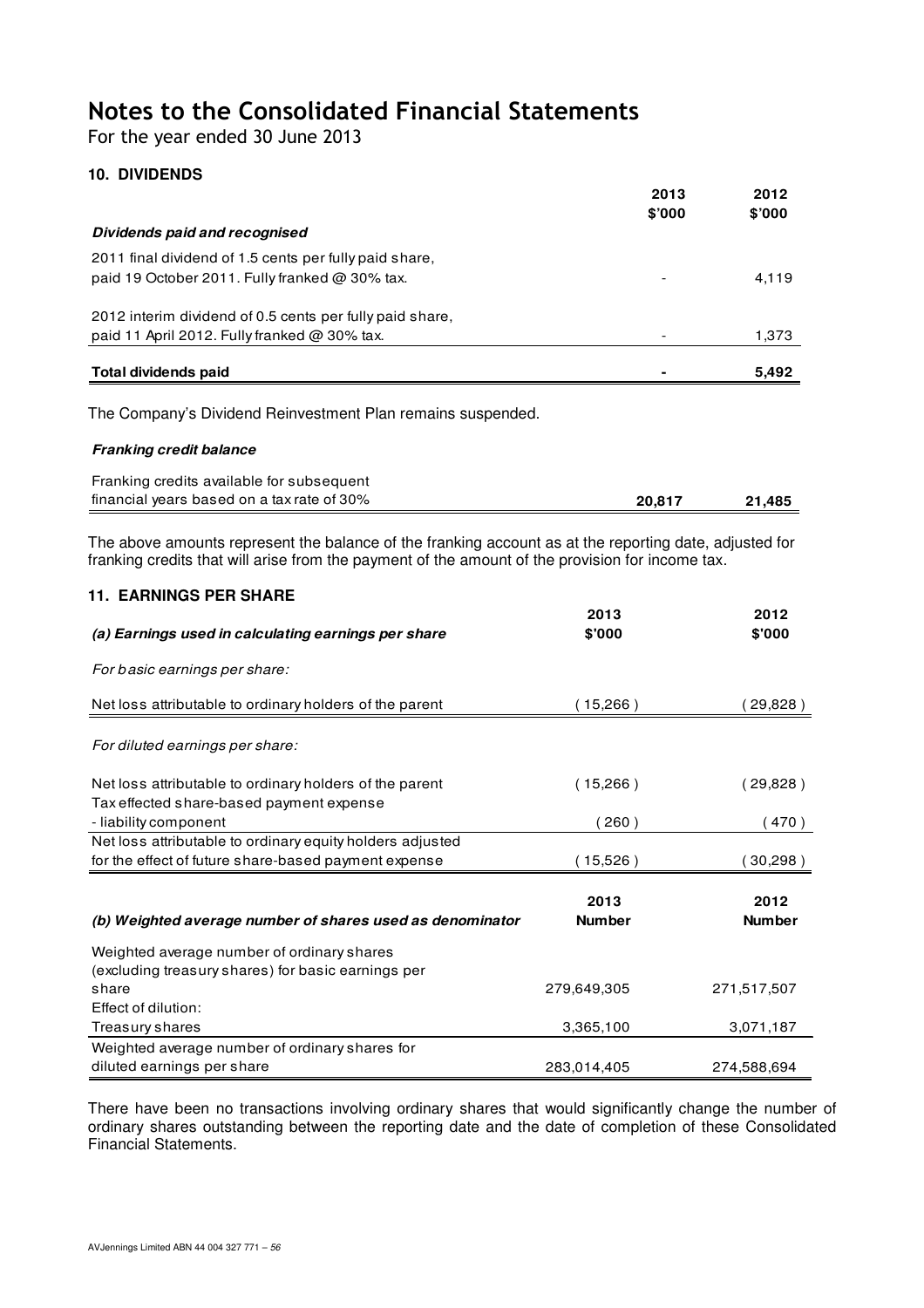For the year ended 30 June 2013

### **12. CASH AND CASH EQUIVALENTS**

|                                                                | 2013   | 2012   |
|----------------------------------------------------------------|--------|--------|
|                                                                | \$'000 | \$'000 |
| Reconciliation to Consolidated Statement of Cash Flows         |        |        |
| For the purposes of Consolidated Statement of Cash Flows,      |        |        |
| cash and cash equivalents comprise the following at 30 June:   |        |        |
| Cash at bank and in hand                                       | 11,649 | 4,560  |
|                                                                |        |        |
| <b>13. TRADE AND OTHER RECEIVABLES</b>                         |        |        |
|                                                                | 2013   | 2012   |
|                                                                | \$'000 | \$'000 |
| <b>Current</b>                                                 |        |        |
| Amounts due under construction contracts and trade receivables | 11,936 | 4,277  |
| Related parties receivables                                    | 2,497  | 3,299  |
| Funds held in solicitors trust accounts                        | 5,359  | 21,896 |
| Other receivables                                              | 3,251  | 4,228  |
| Allowance for impairment of other receivables                  | (10)   | (10)   |
| Total current trade and other receivables                      | 23,033 | 33,690 |
|                                                                |        |        |
| <b>Non-current</b>                                             |        |        |
| Amounts due under construction contracts and trade receivables | 4,120  | 1,832  |
| Total non-current trade and other receivables                  | 4,120  | 1,832  |
|                                                                |        |        |

### **(a) Allowance for impairment loss**

No impairment loss (2012: \$10,000) has been recognised by the Consolidated Entity in the current year.

### **At 30 June, the ageing analysis of trade receivables is a follows:**

|      |                        | Number of days outstanding |                          |                                 |                                 |                                    |
|------|------------------------|----------------------------|--------------------------|---------------------------------|---------------------------------|------------------------------------|
|      | <b>Total</b><br>\$'000 | $0 - 30$<br>\$'000         | $31 - 60$<br>\$'000      | 61-90<br><b>PDNI*</b><br>\$'000 | $+91$<br><b>PDNI*</b><br>\$'000 | $+91$<br>C <sub>1#</sub><br>\$'000 |
| 2013 | 16,056                 | 11.147                     | 537                      | $\overline{\phantom{a}}$        | 4.362                           | 10                                 |
| 2012 | 6,109                  | 6,010                      | $\overline{\phantom{0}}$ | $\overline{\phantom{a}}$        | 89                              | 10                                 |

\* Past due not impaired (PDNI)

# Considered impaired (CI)

With regards to receivables past due not impaired (PDNI), the relevant debtors have been directly contacted and the Consolidated Entity is satisfied that payment will be received in full.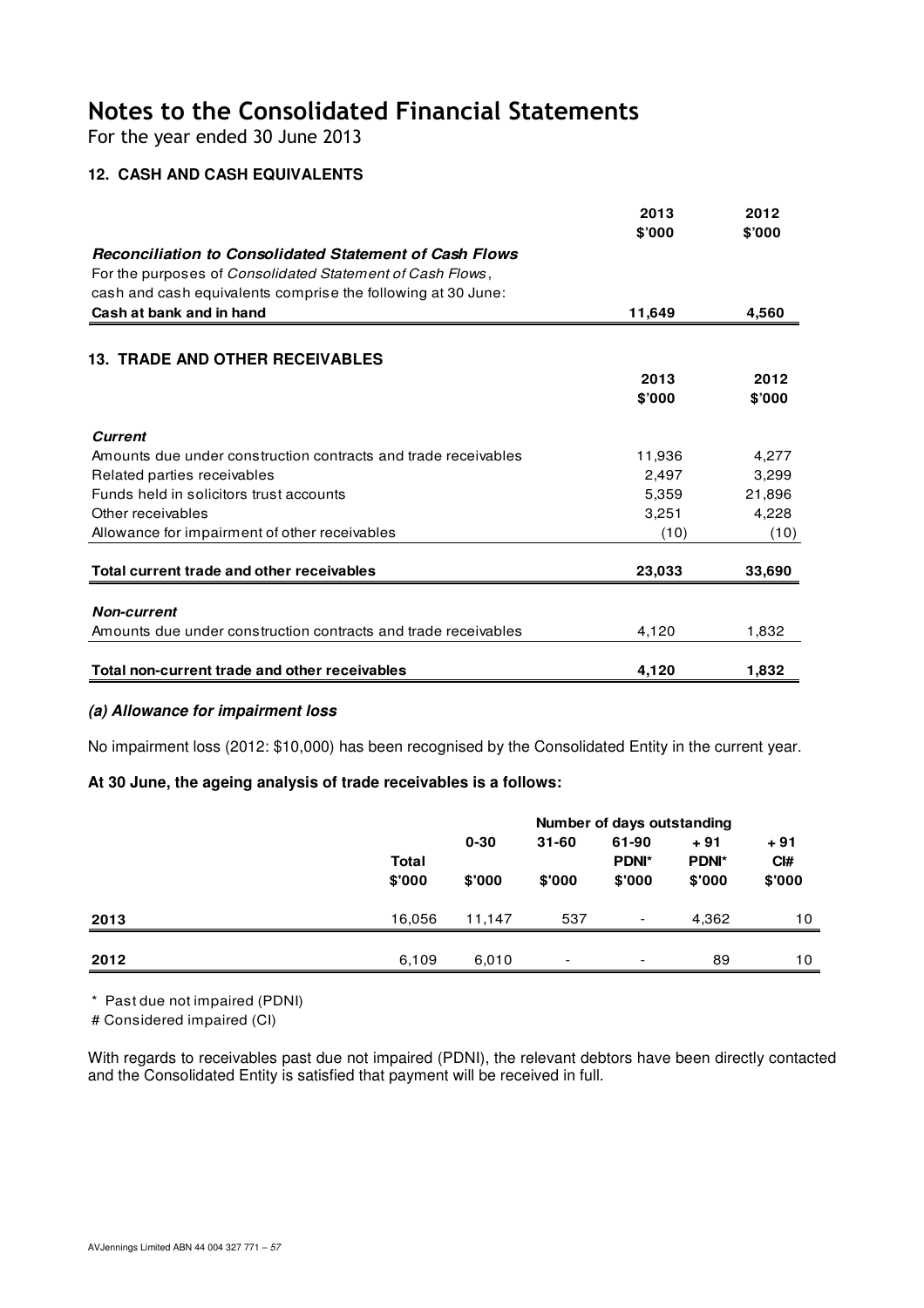For the year ended 30 June 2013

### **13. TRADE AND OTHER RECEIVABLES (continued)**

### **Movements in provision for impairment of trade and other receivables**

|                                      | 2013<br>\$'000           | 2012<br>\$'000 |
|--------------------------------------|--------------------------|----------------|
| At the beginning of the year         | 10                       | 78             |
| Amounts recovered during the year    | $\overline{\phantom{0}}$ | (78)           |
| Amounts provided for during the year | $\overline{\phantom{a}}$ | 10             |
| At the end of the year               | 10                       | 10             |

#### **(b) Related party receivables**

For terms and conditions relating to related party receivables, refer to note 34(i).

#### **(c) Other receivables**

Other receivables generally arise from transactions outside the usual operating activities of the Consolidated Entity. These receivables are not past due or impaired.

### **(d) Fair value and credit risk**

Due to the short-term nature of these receivables, their carrying value is assumed to approximate their fair value.

The maximum exposure to credit risk is the fair value of receivables. Collateral is not held as security, nor is it the Consolidated Entity's policy to transfer (on-sell) receivables to special purpose entities.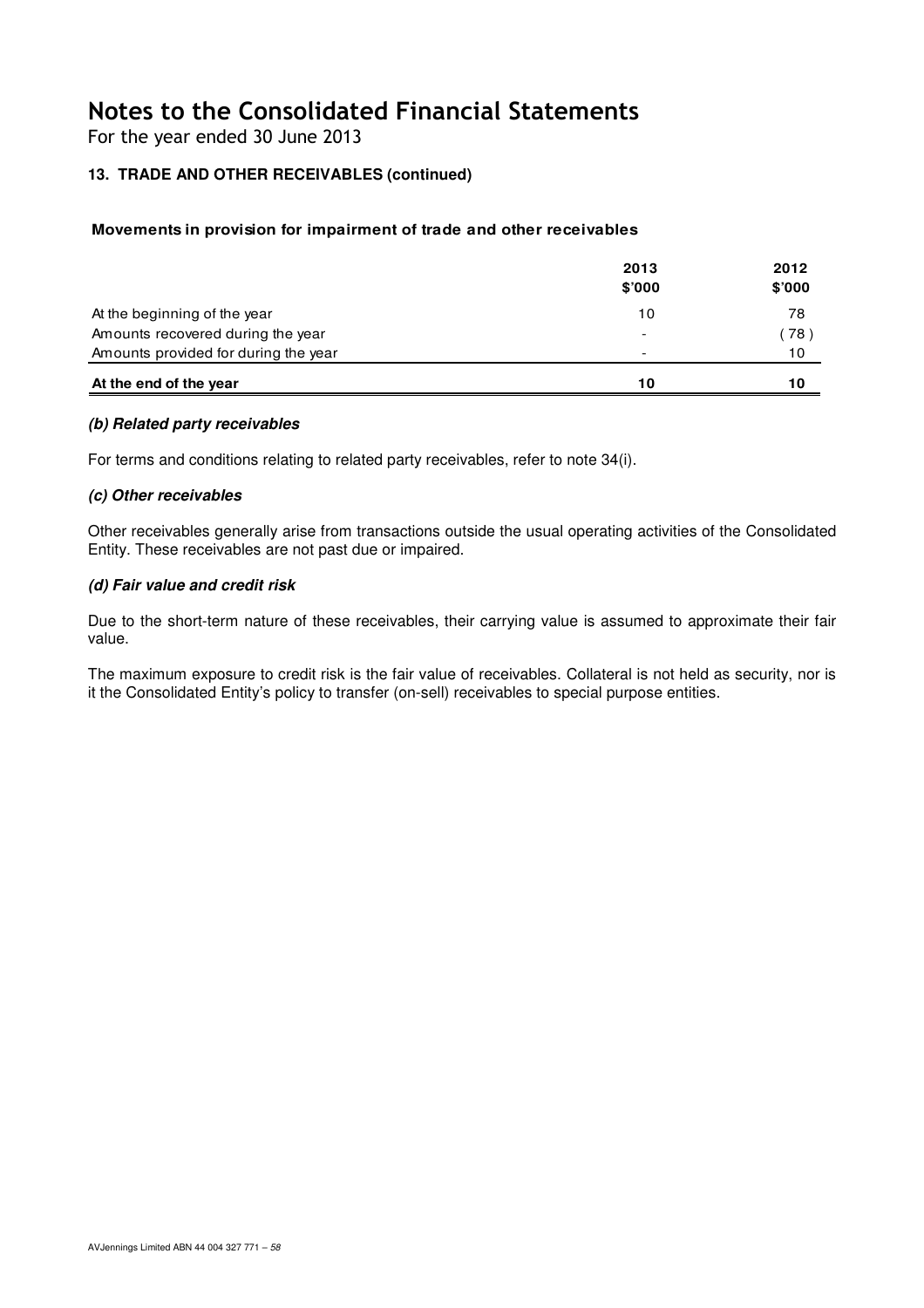For the year ended 30 June 2013

## **14. INVENTORIES**

|                                                                |             | 2013    | 2012    |
|----------------------------------------------------------------|-------------|---------|---------|
|                                                                | <b>Note</b> | \$'000  | \$'000  |
| <b>Current</b>                                                 |             |         |         |
| <b>Home Improvements</b>                                       |             |         |         |
| Work-in-progress on contracts                                  |             |         |         |
| Cost plus attributable profits                                 |             |         | 9,860   |
| Less: progress billings                                        |             |         | (9,791) |
| Total work-in-progress                                         |             |         | 69      |
| <b>Land, Housing and Apartments Developments</b>               |             |         |         |
| <b>Broadacres</b>                                              |             |         |         |
| Land to be subdivided - at cost                                |             | 27,958  | 25,906  |
| Borrowing and holding costs capitalised                        | 14(a)       | 12,195  | 6,729   |
| Provision for loss on inventories                              |             | (3,237) | (2,028) |
| Total broadacres                                               |             | 36,916  | 30,607  |
|                                                                |             |         |         |
| Work-in-progress                                               |             |         |         |
| Land subdivided or in the course of being subdivided - at cost |             | 24,553  | 4,816   |
| Development costs capitalised                                  |             | 4,600   | 5,021   |
| Houses and apartments under construction - at cost             |             | 4,211   | 1,760   |
| Borrowing and holding costs capitalised                        | 14(a)       | 2,660   | 2,045   |
| Provision for loss on inventories                              |             | (819)   | (1,004) |
| Total work-in-progress                                         |             | 35,205  | 12,638  |
| Completed inventory                                            |             |         |         |
| Completed houses and apartments - at cost                      |             | 11,861  | 14,893  |
| Completed residential land lots - at cost                      |             | 29,819  | 16,455  |
| Borrowing and holding costs capitalised                        | 14(a)       | 2,789   | 1,581   |
| Provision for loss on inventories                              |             | (7,522) | (2,371) |
| Total completed inventory                                      |             | 36,947  | 30,558  |
|                                                                |             |         |         |
| <b>Total current inventories</b>                               |             | 109,068 | 73,872  |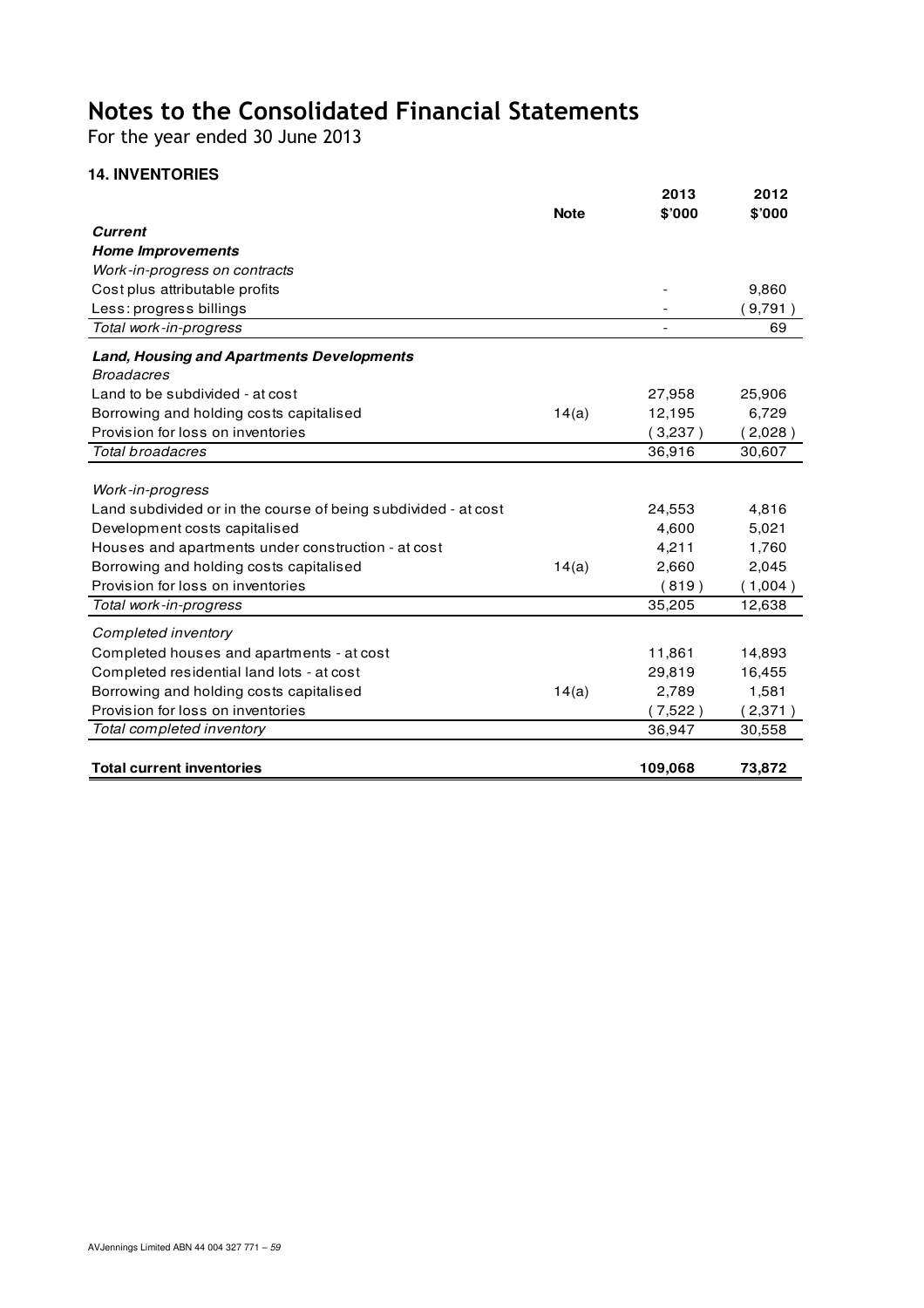For the year ended 30 June 2013

### **14. INVENTORIES (continued)**

|                                                                |             | 2013       | 2012      |
|----------------------------------------------------------------|-------------|------------|-----------|
|                                                                | <b>Note</b> | \$'000     | \$'000    |
| <b>Non-current</b>                                             |             |            |           |
| <b>Land, Housing and Apartments Developments</b>               |             |            |           |
| <b>Broadacres</b>                                              |             |            |           |
| Land to be subdivided - at cost                                |             | 240,755    | 288,226   |
| Borrowing and holding costs capitalised                        | 14(a)       | 55,014     | 53,287    |
| Provision for loss on inventories                              |             | 41,258)    | (37, 487) |
| Total broadacres                                               |             | 254,511    | 304,026   |
|                                                                |             |            |           |
| Work-in-progress                                               |             |            |           |
| Land subdivided or in the course of being subdivided - at cost |             | 32,254     | 28,773    |
| Development costs capitalised                                  |             | 2,702      | 12,213    |
| Borrowing and holding costs capitalised                        | 14(a)       | 1,090      | 7,267     |
| Provision for loss on inventories                              |             | $12,060$ ) | $5,229$ ) |
| Total work-in-progress                                         |             | 23,986     | 43,024    |
| Completed inventory                                            |             |            |           |
| Completed residential land lots - at cost                      |             | 3,248      | 6,253     |
| Borrowing and holding costs capitalised                        | 14(a)       |            | 353       |
| Provision for loss on inventories                              |             |            | 504)      |
| Total completed inventory                                      |             | 3,248      | 6,102     |
| <b>Total non-current inventories</b>                           |             | 281,745    | 353,152   |
| <b>Total inventories</b>                                       |             | 390,813    | 427,024   |

- (a) Borrowing costs are recognised as part of the carrying amount of the qualifying asset. Borrowing costs include interest, fees and costs associated with interest rate derivatives. These costs have been capitalised at a weighted average rate of 8.31% (2012: 10.73%).
- (b) Inventory with a book value of \$100,227,000 (2012: \$102,230,000) had been pledged as security for project specific borrowings (refer to note 24(b)). The Consolidated Entity's remaining inventory has been pledged as security for the main banking facility (refer to note 24(a)).
- (c) Write-downs of inventories to net realisable value recognised as an expense during the year ended 30 June 2013 amounted to \$22,964,000 (2012: \$48,621,000). The expense has been disclosed as a separate item on the Consolidated Statement of Comprehensive Income.

#### **Movements in provision for loss on inventories**

|                              | 2013<br>\$'000 | 2012<br>\$'000 |
|------------------------------|----------------|----------------|
| At the beginning of the year | 48,621         |                |
| Amounts utilised             | (6,689)        |                |
| Provisions created           | 22.964         | 48,621         |
| At the end of the year       | 64,896         | 48,621         |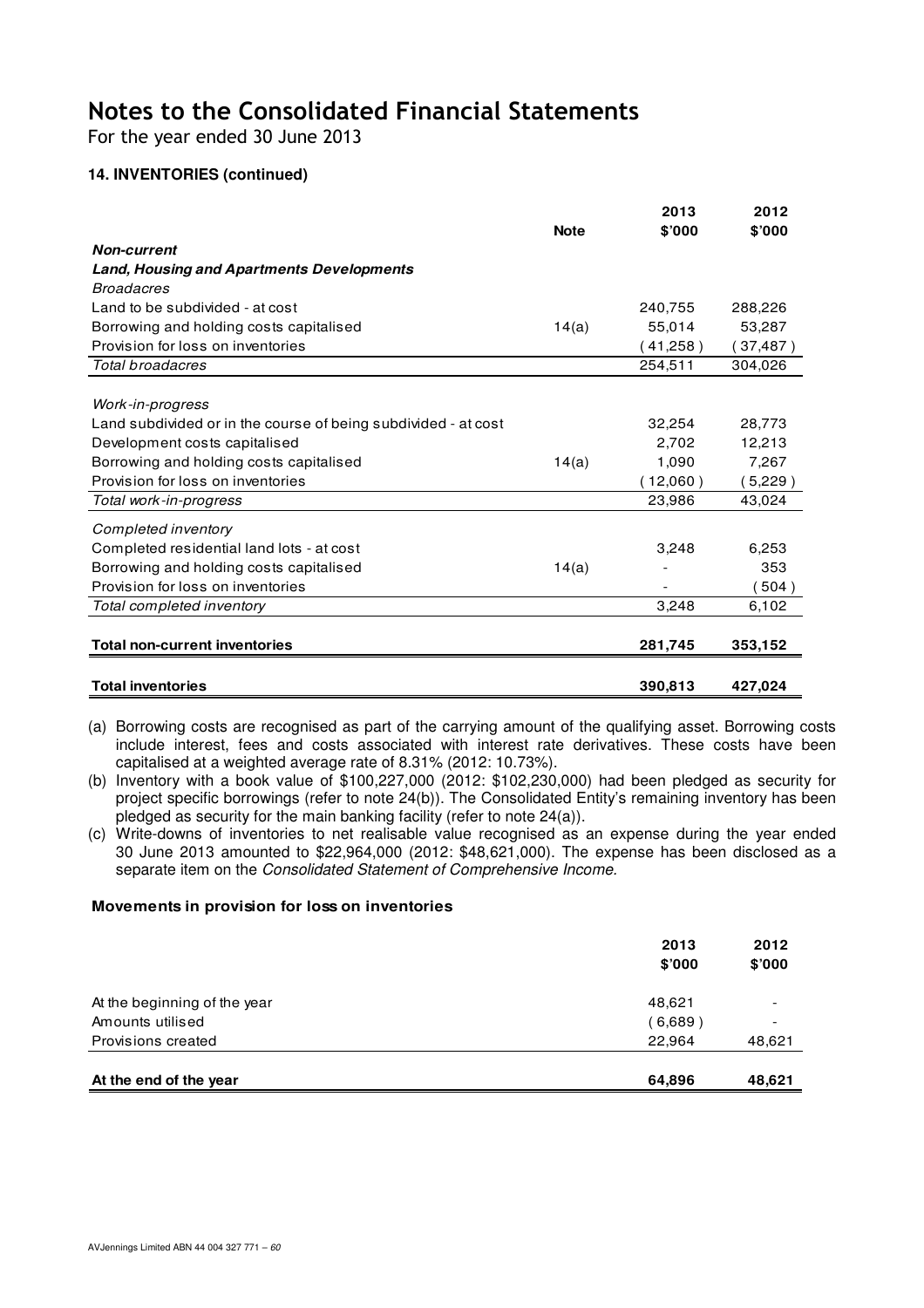For the year ended 30 June 2013

### **15. OTHER CURRENT ASSETS**

|                            | 2013   | 2012   |
|----------------------------|--------|--------|
|                            | \$'000 | \$'000 |
| Prepayments                | 1,067  | 1,985  |
| Deposits                   | 144    | 127    |
| Total other current assets | 1.211  | 2,112  |

### **16. INVESTMENTS ACCOUNTED FOR USING THE EQUITY METHOD**

|                                               | <b>Note</b> | 2013<br>\$'000 | 2012<br>\$'000 |
|-----------------------------------------------|-------------|----------------|----------------|
| Investment in Associate - unincorporated      | 16(a)       | 46             | 499            |
| Interest in Joint Venture Entities - unlisted | 16(b)       | 25.135         | 23,908         |
| Total equity accounted investments            |             | 25.181         | 24.407         |

Investments in Associates are accounted for in accordance with the policy outlined in note 2(f) while Joint Venture Entities are accounted for in accordance with note 2(e).

### **(a) Investment in Associate**

The Consolidated Entity has significant influence over the Associate because it is represented on the project governing body and its employees provide essential technical knowledge to the project. The Associate is an unincorporated partnership which trades in Australia. It has a 30 June year-end and its principal activity is the development and sale of residential lots.

#### **Investment details**

|                                       | Interest held |         |
|---------------------------------------|---------------|---------|
|                                       | 2013          | 2012    |
| Associate name and principal activity |               |         |
| Epping JV - Land Development          | 10%           | 10%     |
|                                       | 2013          | 2012    |
|                                       | \$'000        | \$'000  |
| Movements in carrying amount          |               |         |
| At the beginning of year              | 499           | 1,484   |
| Distribution received                 | 520)          | (1,380) |
| Share of net profit                   | 67            | 395     |
| At the end of year                    | 46            | 499     |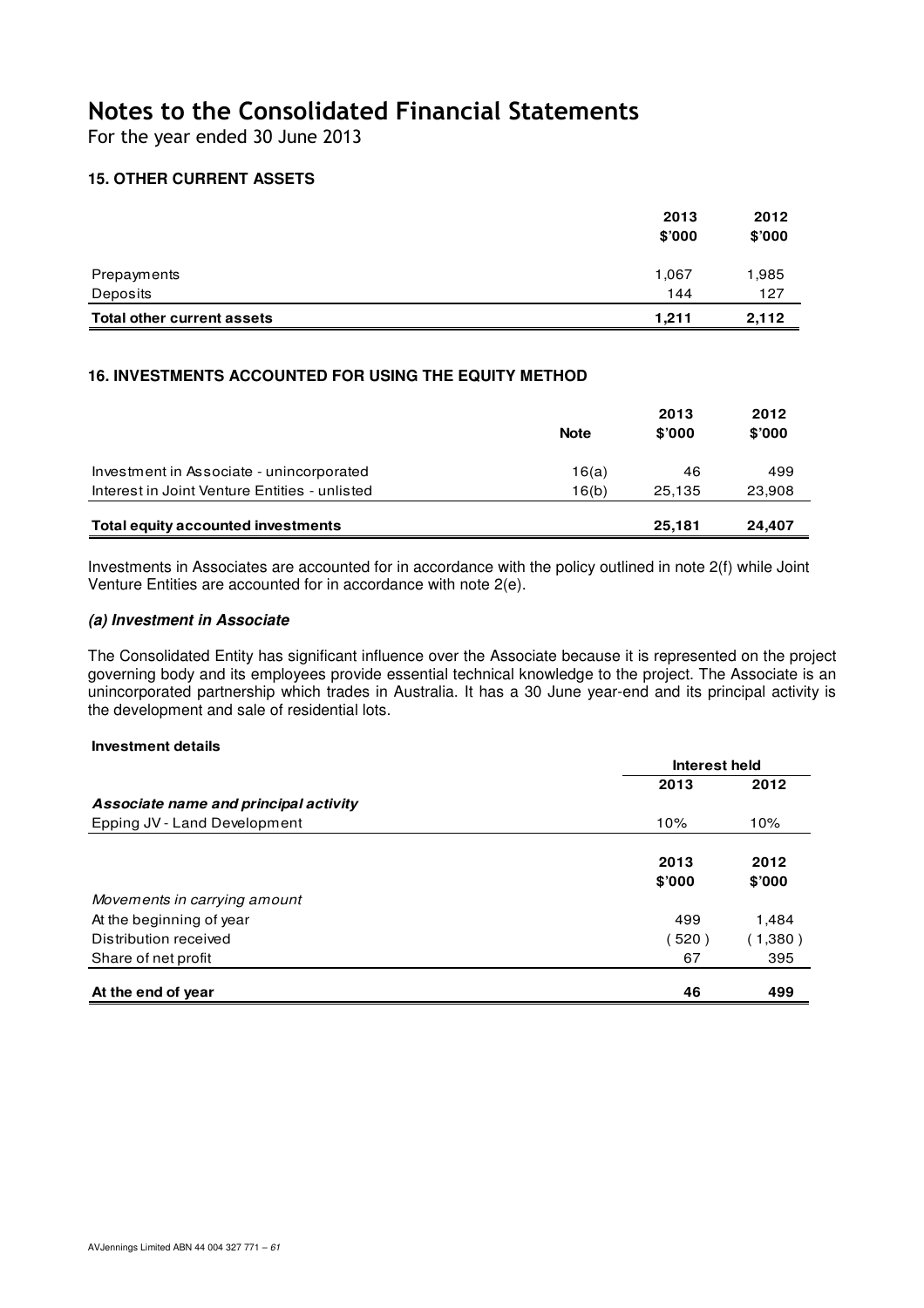For the year ended 30 June 2013

### **16. INVESTMENTS ACCOUNTED FOR USING THE EQUITY METHOD (continued)**

### **(a) Investment in Associate (continued)**

### **Summarised financial information of the Associate**

The Consolidated Entity's share of the results of the Associate and its aggregated assets and liabilities are as follows:  **2013 2012**

|             | 2013<br>\$'000 | 2012<br>\$'000 |
|-------------|----------------|----------------|
| Assets      | 55             | 557            |
| Liabilities | 9              | 119            |
|             |                |                |
| Revenues    | 419            | 1,153          |
| Profit      | 67             | 395            |

#### **Impairment**

The Consolidated Entity's investment in the Associate was not impaired at any time during the year.

#### **Share of Associate's commitments and contingent liabilities**

The Associate's commitments and contingent liabilities have been entered into on a non-recourse basis and therefore the Consolidated Entity has no exposure to the Associate's commitments and contingent liabilities as at the date of this Report.

The share of contingent liabilities in respect to certain performance guarantees granted by the Associate in the normal course of business to unrelated parties, at 30 June 2013, amounted to \$18,000 (2012: \$58,000).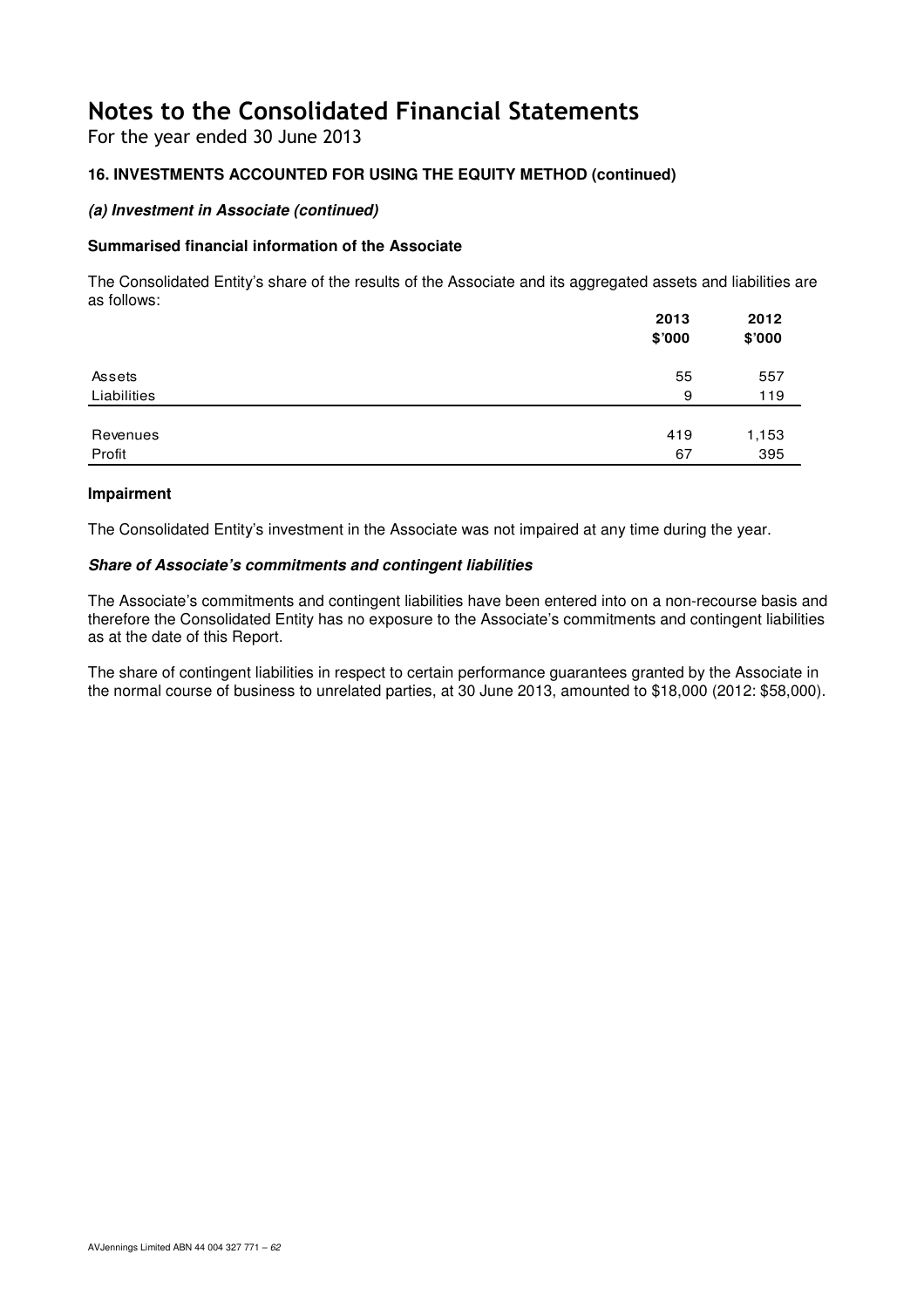For the year ended 30 June 2013

### **16. INVESTMENTS ACCOUNTED FOR USING THE EQUITY METHOD (continued)**

### **(b) Interest in Joint Venture Entities**

### **Investment details**

|                                                                              | Interest held |           |
|------------------------------------------------------------------------------|---------------|-----------|
|                                                                              | 2013          | 2012      |
| Joint Venture Entity and principal activities                                |               |           |
| Eastwood - Land Development and Building Construction                        | 50%           | 50%       |
| Sydney Olympic Park - Commercial Development and Construction <sup>(1)</sup> |               | 50%       |
| Woodville - Land Development and Building Construction                       | 50%           | 50%       |
|                                                                              |               |           |
|                                                                              | 2013          | 2012      |
|                                                                              | \$'000        | \$'000    |
| Movements in carrying amount                                                 |               |           |
| At the beginning of year                                                     | 23,908        | 39,647    |
| Contributions made                                                           |               | 1.361     |
| Share of net profit                                                          | 1,227         | 5,364     |
| AVJennings' acquisition of joint venture assets                              |               | (21, 153) |
| Write-down of investment <sup>(1)</sup>                                      |               | (1,311)   |
| At the end of year                                                           | 25,135        | 23,908    |

(1) During the year, the investment in Sydney Olympic Park Development amounting to \$1,311,000, which was fully provided for in the previous year, was written off due to termination of the agreement.

The Consolidated Entity's share of the Joint Venture Entities' assets, liabilities, revenue and expenses are as follows:

|                                        | 2013      | 2012      |
|----------------------------------------|-----------|-----------|
|                                        | \$'000    | \$'000    |
| Share of assets and liabilities        |           |           |
| Current assets                         | 20,185    | 19,883    |
| Non-current assets                     | 13,648    | 16,707    |
| Total assets                           | 33,833    | 36,590    |
|                                        |           |           |
| <b>Current liabilities</b>             | 3,588     | 7,194     |
| Non-current liabilities                | 6,714     | 5,488     |
| <b>Total liabilities</b>               | 10,302    | 12,682    |
|                                        |           |           |
| <b>Net assets</b>                      | 23,531    | 23,908    |
|                                        |           |           |
| Share of revenue, expenses and results |           |           |
| Revenues                               | 19,882    | 18,785    |
| Expenses                               | (18, 129) | (12, 231) |
| Profit before tax                      | 1,753     | 6,554     |
| Tax                                    | (526)     | (1, 190)  |
| <b>Profit after tax</b>                | 1,227     | 5,364     |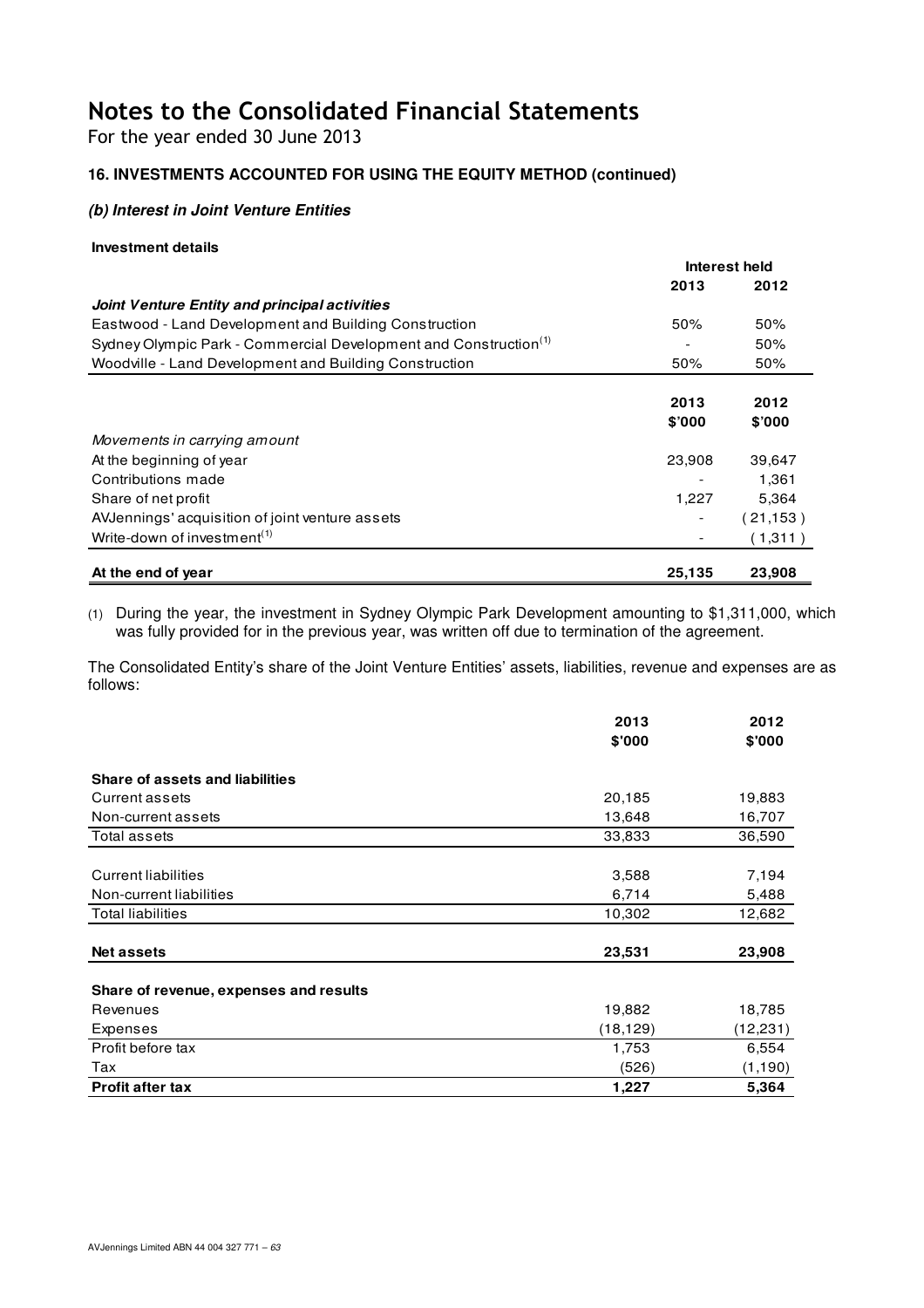For the year ended 30 June 2013

### **17. PARENT ENTITY FINANCIAL INFORMATION**

### **(a) Summary financial information**

The individual financial statements for the parent entity show the following aggregate amounts:

|                                   | 2013    | 2012    |
|-----------------------------------|---------|---------|
|                                   | \$'000  | \$'000  |
| <b>Balance Sheet</b>              |         |         |
| <b>Current assets</b>             | 69,176  | 31,382  |
| Total assets                      | 232,462 | 194,728 |
| <b>Current liabilities</b>        | 17,025  | 19,545  |
| <b>Total liabilities</b>          | 17,025  | 19,545  |
| Shareholders' equity              |         |         |
| <b>Issued capital</b>             | 160,960 | 121,096 |
| Reserves                          |         |         |
| Share-based payment reserve       | 1,077   | 687     |
| Retained earnings                 | 53,400  | 53,400  |
| Contributed equity                | 215,437 | 175,183 |
| Profit for the year               |         | 8       |
| <b>Total comprehensive income</b> |         | 8       |

### **(b) Guarantees entered into by the parent entity**

The parent entity has not provided any financial guarantees.

### **(c) Contingent liabilities of the parent entity**

The parent entity did not have any contingent liabilities as at 30 June 2013 (2012: Nil).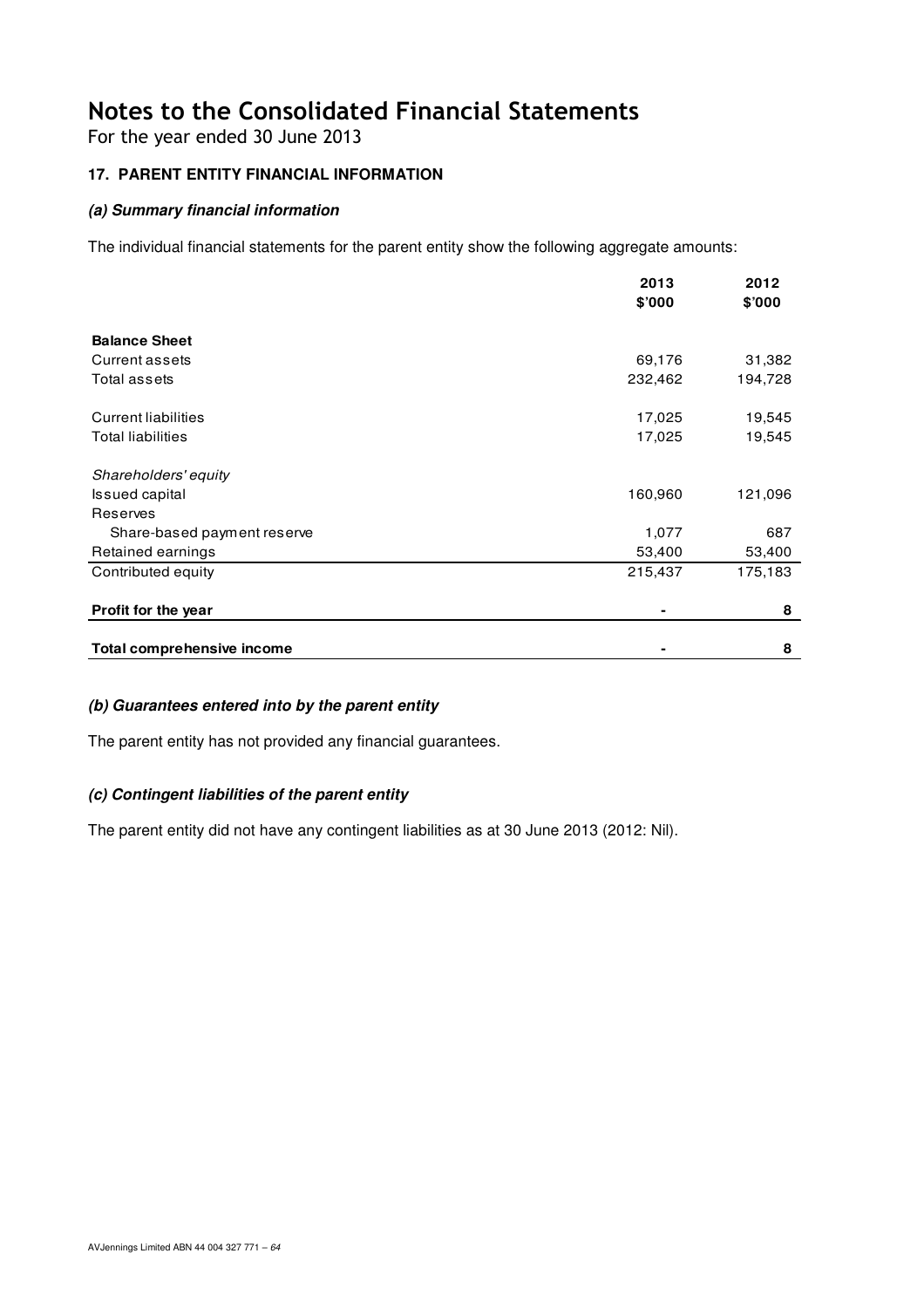For the year ended 30 June 2013

### **18. CONTROLLED ENTITIES**

### **(a) Investment in controlled entities**

The following economic entities are the controlled entities of AVJennings Limited:

|                                                              |      |                   |           | <b>Included in Banking</b><br><b>Cross Deed of</b> |
|--------------------------------------------------------------|------|-------------------|-----------|----------------------------------------------------|
|                                                              |      | % Equity Interest |           | Covenant <sup>(2)</sup>                            |
| <b>ECONOMIC ENTITY(1)</b>                                    | 2013 | 2012              | 2013      | 2012                                               |
| <b>Entities included in the Closed Group</b>                 |      |                   |           |                                                    |
| A.V. Jennings Real Estate Pty Limited                        | 100  | 100               | No        | No                                                 |
| AVJennings Real Estate (VIC) Pty Limited                     | 100  | 100               | No        | No                                                 |
| AVJennings Holdings Limited <sup>(3)</sup>                   | 100  | 100               | Yes       | Yes                                                |
| AVJennings Properties Limited <sup>(3)</sup>                 | 100  | 100               | Yes       | Yes                                                |
| Jennings Sinnamon Park Pty Limited                           | 100  | 100               | No        | No                                                 |
| Long Corporation Limited <sup>(3)</sup>                      | 100  | 100               | Yes       | Yes                                                |
| Orlit Pty Limited <sup>(3)</sup>                             | 100  | 100               | Yes       | Yes                                                |
| Sundell Pty Limited <sup>(3)</sup>                           | 100  | 100               | Yes       | Yes                                                |
| AVJennings Housing Pty Limited <sup>(3)</sup>                | 100  | 100               | Yes       | Yes                                                |
| AVJennings Home Improvements S.A. Pty Limited <sup>(3)</sup> | 100  | 100               | Yes       | Yes                                                |
| AVJennings Mackay Pty Limited <sup>(3)</sup>                 | 100  | 100               | Yes       | Yes                                                |
| <b>Entities excluded from the Closed Group</b>               |      |                   |           |                                                    |
| Crebb No 12 Pty Limited                                      | 100  | 100               | Yes       | Yes                                                |
| Dunby Pty Limited                                            | 100  | 100               | Yes       | Yes                                                |
| <b>Epping Developments Limited</b>                           | 100  | 100               | No        | No                                                 |
| Montpellier Gardens Pty Limited                              | 100  | 100               | Yes       | Yes                                                |
| Sirda Pty Limited <sup>(4)</sup>                             | 100  | 100               | <b>No</b> | No                                                 |
| AVJ ODP Pty Limited                                          | 100  | 100               | No        | No                                                 |
| AVJennings (Cammeray) Pty Limited                            | 100  | 100               | Yes       | No                                                 |
| AVJennings Syndicate No 2 Limited <sup>(4)</sup>             | 100  | 100               | No        | No                                                 |
| AVJennings Syndicate No 3 Limited                            | 100  | 100               | No        | No                                                 |
| AVJennings Syndicate No 4 Limited                            | 100  | 100               | Yes       | Yes                                                |
| AVJennings Officer Syndicate Limited                         | 100  | 100               | Yes       | Yes                                                |
| AVJennings Properties SPV No 1 Pty Limited                   | 100  | 100               | No        | No                                                 |
| AVJennings Properties SPV No 2 Pty Limited                   | 100  | 100               | No        | No                                                 |
| AVJennings Properties SPV No 3 Pty Limited <sup>(4)</sup>    | 100  | 100               | No        | No                                                 |
| AVJennings Properties SPV No 4 Pty Limited                   | 100  | 100               | No        | No                                                 |
| AVJennings Wollert Pty Limited                               | 100  | 100               | No        | No                                                 |
| AVJ Erskineville Pty Limited                                 | 100  | 100               | Yes       | No                                                 |
| AVJ Hobsonville Pty Limited                                  | 100  | 100               | Yes       | Yes                                                |
| AVJ SPV No 8 Pty Limited <sup>(4)</sup>                      | 100  | 100               | No        | No                                                 |
| AVJennings Properties SPV No 9 Pty Limited                   | 100  | 100               | Yes       | No                                                 |
| AVJennings SPV No 10 Pty Limited                             | 100  | 100               | Yes       | No                                                 |
| AVJennings Properties SPV No 11 Pty Limited                  | 100  | 100               | Yes       | No                                                 |
| AVJennings Properties SPV No 15 Pty Limited <sup>(4)</sup>   | 100  | 100               | No        | No                                                 |
| Creekwood Developments Pty Limited                           | 100  | 100               | Yes       | Yes                                                |
| Portarlington Nominees Pty Limited                           | 100  | 100               | No        | No                                                 |

(1) All entities are incorporated in Australia. With the exception of AVJ Hobsonville Pty Limited, which has a branch in New Zealand, all entities operate within Australia.

(2) These entities, including AVJennings Limited, are included under the Banking Cross Deed of Covenant referred to in note 24(a).

(3) These entities, including AVJennings Limited, are included in the Deed of Indemnity for Contract performance bond facility referred to in note 24(c).

(4) These entities are in the process of being deregistered.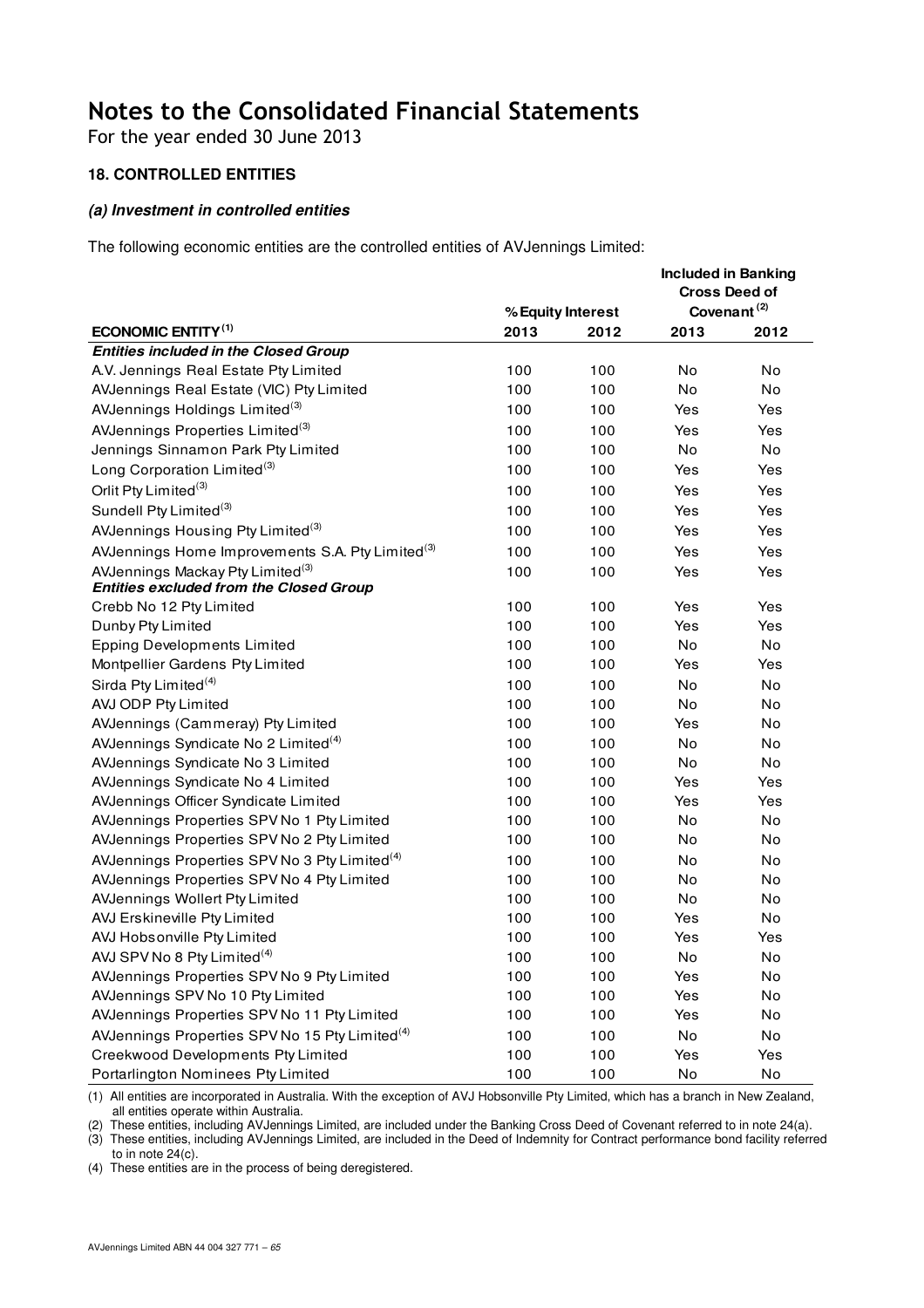For the year ended 30 June 2013

### **18. CONTROLLED ENTITIES (continued)**

### **(b) Ultimate parent**

AVJennings Limited is the ultimate Australian parent entity. SC Global Developments Pte Ltd is the ultimate parent entity.

#### **(c) Deeds of cross guarantee**

Certain entities within the Group are parties to deeds of cross guarantee under which each controlled entity guarantees the debts of the others. By entering into these deeds, the controlled entities are relieved from the requirement to prepare Financial Statements and Directors' Reports under Class Order 98/1418 (as amended by Class Orders 98/2017, 00/321, 01/1087, 02/248, 02/1017, 04/663, 04/682, 04/1624, 05/542, 06/51, 08/11, 08/255, 08/618 and 09/626) issued by the Australian Securities and Investments Commission (ASIC). Those entities included in the Closed Group are listed in note 18(a). These entities represent a "Closed Group" for the purposes of the Class Order, and as there are no other parties to the deeds of cross guarantee that are controlled by AVJennings Limited, they also represent the "Extended Closed Group".

#### **(d) Class order closed group**

Certain controlled entities were granted relief by ASIC (under provisions of Class Orders) from the requirement to prepare separate audited financial statements, where deeds of indemnity have been entered into between the Parent Entity and the Controlled Entities to meet their liabilities as required (refer to note 18(c)).

The Extended Closed Group referred to in the *Directors' Declaration* therefore comprises all of the entities within the Class Order. Certain entities falling outside of the Extended Closed Group are listed in note 18(a), and are therefore required to prepare separate annual financial statements.

The Consolidated Statement of Comprehensive Income for those controlled entities which are party to the deed is as follows:

|                                       | <b>Closed Group</b> |           |  |
|---------------------------------------|---------------------|-----------|--|
|                                       | 2013                | 2012      |  |
|                                       | \$'000              | \$'000    |  |
| Revenues                              | 98,616              | 108,054   |  |
| Cost of sales                         | 97,701)             | (89,386)  |  |
| Other expenses                        | 31,205)             | (78, 199) |  |
| Loss before income tax                | (30, 290)           | 〔59,531〕  |  |
| Income tax                            | 9,820               | 17,139    |  |
| Loss after income tax                 | (20, 470)           | 42,392)   |  |
| Dividend from non closed group member | 4                   |           |  |
| Loss for the year                     | (20, 466)           | 42,392)   |  |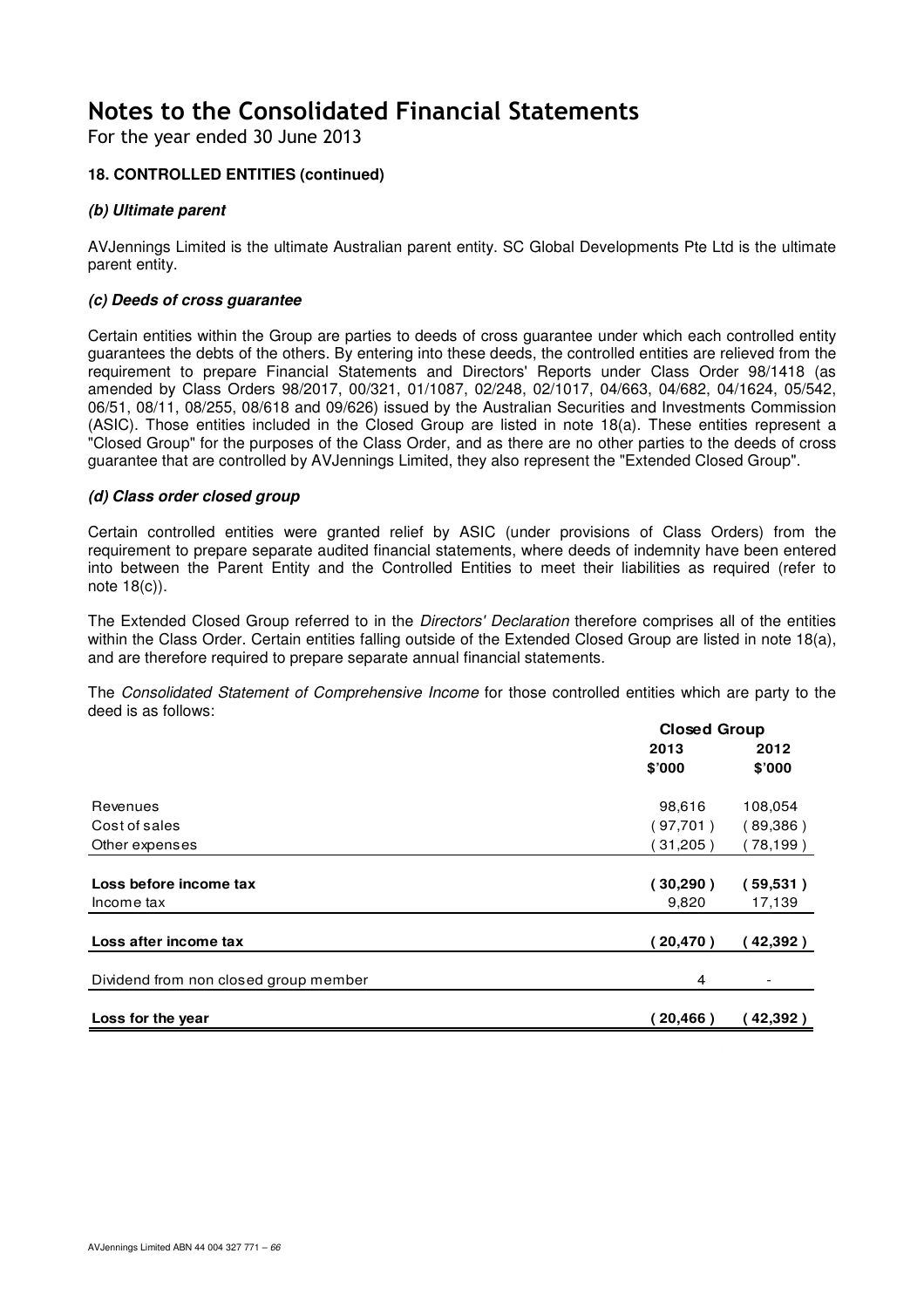For the year ended 30 June 2013

# **18. CONTROLLED ENTITIES (continued)**

### **(d) Class order closed group (continued)**

The Consolidated Statement of Financial Position for those controlled entities which are party to the deed is as follows:

|                                                     | 2013                     | 2012                     |
|-----------------------------------------------------|--------------------------|--------------------------|
|                                                     | \$'000                   | \$'000                   |
| <b>CURRENT ASSETS</b><br>Cash and cash equivalents  | 10,804                   | 3,162                    |
| Trade and other receivables                         | 137,730                  | 110,348                  |
| Inventories                                         | 56,774                   | 46,347                   |
| Tax receivable                                      |                          | 669                      |
| Other current assets                                | 931                      | 1,977                    |
| <b>Total current assets</b>                         | 206,239                  | 162,503                  |
|                                                     |                          |                          |
| <b>NON-CURRENT ASSETS</b>                           |                          |                          |
| Inventories                                         | 169,688                  | 210,247                  |
| Property, plant and equipment                       | 993                      | 1,174                    |
| Deferred tax assets                                 | 5,572                    | $\overline{\phantom{a}}$ |
| Intangible assets                                   | 2,816                    | 2,816                    |
| <b>Total non-current assets</b>                     | 179,069                  | 214,237                  |
|                                                     |                          |                          |
| <b>Total assets</b>                                 | 385,308                  | 376,740                  |
|                                                     |                          |                          |
| <b>CURRENT LIABILITIES</b>                          |                          |                          |
| Trade and other payables                            | 57,969                   |                          |
| Derivative financial instruments                    | $\overline{\phantom{a}}$ | 187                      |
| Short-term provisions                               | 4,015                    | 3,667                    |
| <b>Total current liabilities</b>                    | 61,984                   | 3,854                    |
|                                                     |                          |                          |
| <b>NON-CURRENT LIABILITIES</b>                      |                          |                          |
| Trade and other payables                            |                          | 37,692                   |
| Interest-bearing loans and borrowings               | 75,000                   | 103,000                  |
| Deferred tax liabilities                            |                          | 3,922                    |
| Provisions                                          | 845                      | 641                      |
| <b>Total non-current liabilities</b>                | 75,845                   | 145,255                  |
| <b>Total liabilities</b>                            |                          |                          |
|                                                     | 137,829                  | 149,109                  |
| <b>Net assets</b>                                   | 247,479                  | 227,631                  |
|                                                     |                          |                          |
| <b>EQUITY</b>                                       |                          |                          |
| Equity attributable to equity holders of the parent |                          |                          |
| Contributed equity                                  | 160,960                  | 121,096                  |
| <b>Reserves</b>                                     | 1,077                    | 687                      |
| Retained earnings                                   | 85,442                   | 105,848                  |
|                                                     |                          |                          |
| <b>Total equity</b>                                 | 247,479                  | 227,631                  |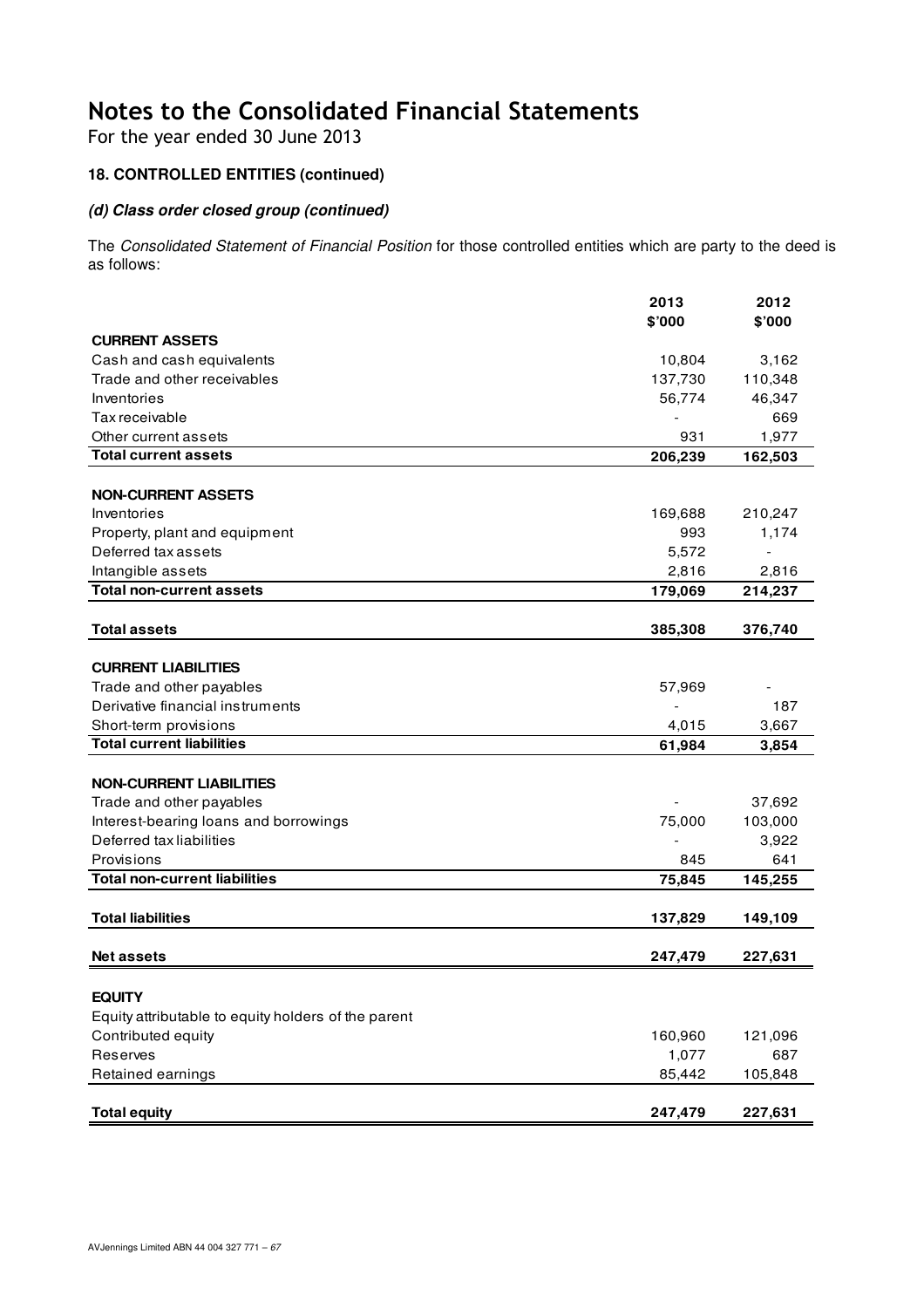For the year ended 30 June 2013

## **18. CONTROLLED ENTITIES (continued)**

### **(d) Class order closed group (continued)**

The Consolidated Statement of Changes in Equity for those controlled entities which are party to the deed is as follows:

|                                                                    | 2013<br>\$'000 | 2012<br>\$'000 |
|--------------------------------------------------------------------|----------------|----------------|
|                                                                    |                |                |
| At beginning of the year                                           | 227,631        | 273,049        |
|                                                                    |                |                |
| Changes in equity due to members entering/exiting the closed group | 60             | 2,841          |
| Loss for the year                                                  | 20,466)        | 42,392)        |
| Total income and expenses for the year                             | (20, 406)      | 39,551)        |
| Equity transactions                                                |                |                |
| - Ordinary share capital raised                                    | 39,956         |                |
| - Treasury shares acquired                                         | (92)           | (739)          |
| - Share-based payment reserve                                      | 390            | 364            |
| - Dividends paid to equity holders of parent                       |                | 5,492)         |
|                                                                    | 19,848         | 45,418)        |
|                                                                    |                |                |
| At end of the year                                                 | 247,479        | 227,631        |

### **19. INTEREST IN JOINT VENTURE OPERATIONS**

A number of controlled entities have entered into joint venture operations. Information relating to the Joint Ventures is set out below:

|                                                                       | <b>INTEREST IN OUTPUT</b> |      |
|-----------------------------------------------------------------------|---------------------------|------|
|                                                                       | 2013                      | 2012 |
| Joint Venture name and principal activities                           |                           |      |
| Cammeray Joint Venture - Apartments Development                       | $\overline{\phantom{a}}$  | 50%  |
| Cheltenham Joint Venture - Land Development and Building Construction | 50%                       | 50%  |
| Hobsonville Joint Venture - Land Development                          | 50%                       | 50%  |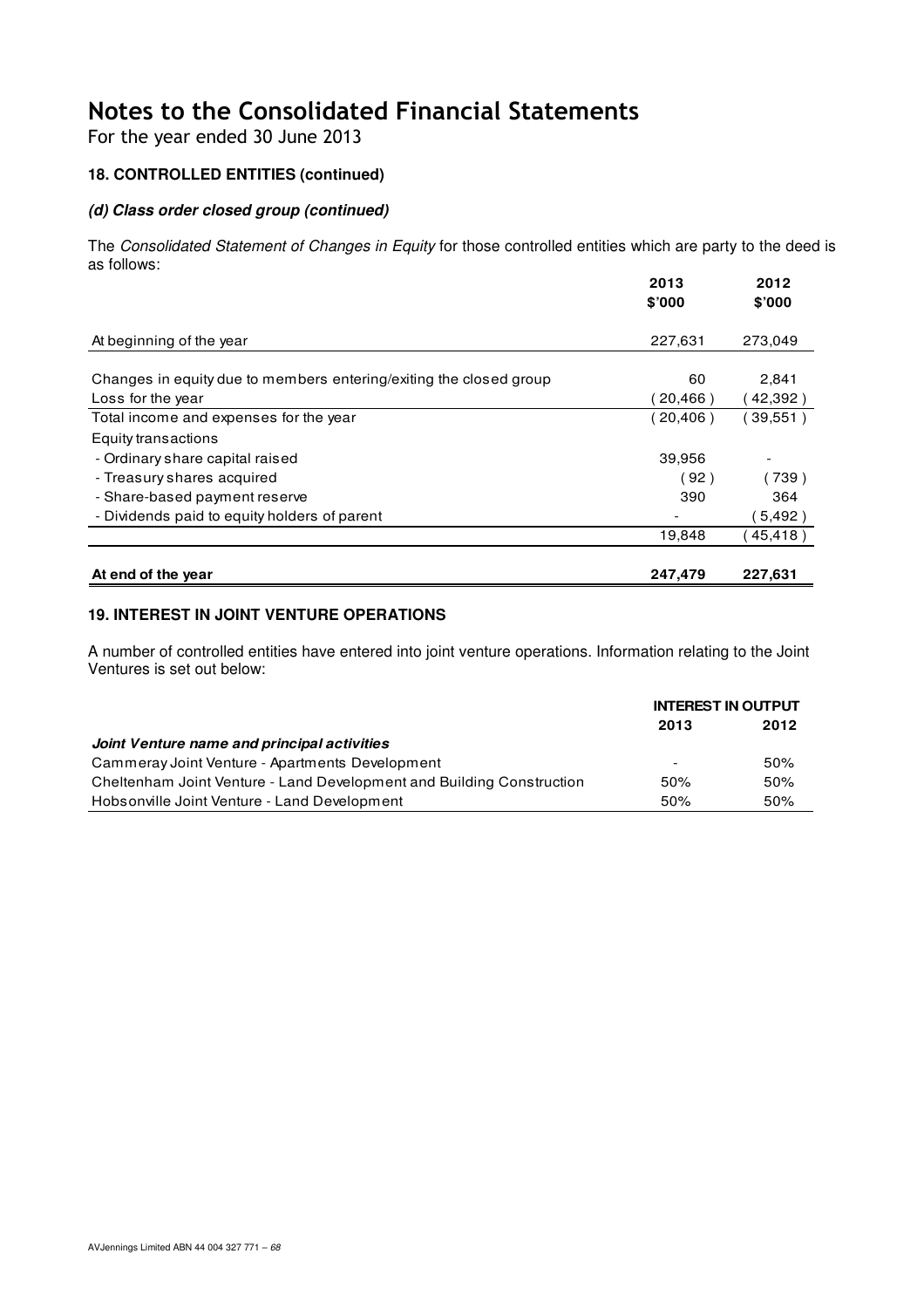For the year ended 30 June 2013

### **19. INTEREST IN JOINT VENTURE OPERATIONS (continued)**

The Consolidated Entity's interest in the profits and losses of the Joint Venture Operations are included in the Consolidated Statement of Comprehensive Income, in accordance with the accounting policy described in note 2(e), under the following classifications:

|                                    | 2013    | 2012     |
|------------------------------------|---------|----------|
|                                    | \$'000  | \$'000   |
| Revenues                           | 31,240  | 12,549   |
| Cost of property developments sold | 22,376) | (10,358) |
| Other expenses                     | (1,702) | (1,641)  |
| Profit before income tax           | 7,162   | 550      |
| Income tax                         | (2,149) | 165)     |
|                                    |         |          |
| Net profit for the year            | 5,013   | 385      |

The Consolidated Entity's interest in the assets and liabilities of Joint Venture Operations are included in the Consolidated Statement of Financial Position, in accordance with the policy described in note 2(e), under the following classifications:

|                                       | 2013   | 2012   |
|---------------------------------------|--------|--------|
|                                       | \$'000 | \$'000 |
| <b>CURRENT ASSETS</b>                 |        |        |
| Cash and cash equivalents             | 810    | 534    |
| Trade and other receivables           | 2,999  | 5,878  |
| Inventories                           | 15,299 | 4,612  |
| Other current assets                  | 16     | 10     |
| <b>Total current assets</b>           | 19,124 | 11,034 |
|                                       |        |        |
| <b>NON-CURRENT ASSETS</b>             |        |        |
| Inventories                           | 29,400 | 39,569 |
| Property, plant and equipment         | 3      |        |
| <b>Total non-current assets</b>       | 29,403 | 39,569 |
|                                       |        |        |
| <b>Total assets</b>                   | 48,527 | 50,603 |
| <b>CURRENT LIABILITIES</b>            |        |        |
|                                       |        |        |
| Trade and other payables              | 4,713  | 4,984  |
| Interest-bearing loans and borrowings | 313    |        |
| <b>Total current liabilities</b>      | 5,026  | 4,984  |
| <b>NON-CURRENT LIABILITIES</b>        |        |        |
| Trade and other payables              | 6,956  | 9,578  |
| Interest-bearing borrowings           | 4,338  | 7,287  |
| <b>Total non-current liabilities</b>  | 11,294 | 16,865 |
|                                       |        |        |
| <b>Total liabilities</b>              | 16,320 | 21,849 |
| <b>Net assets</b>                     | 32,207 | 28,754 |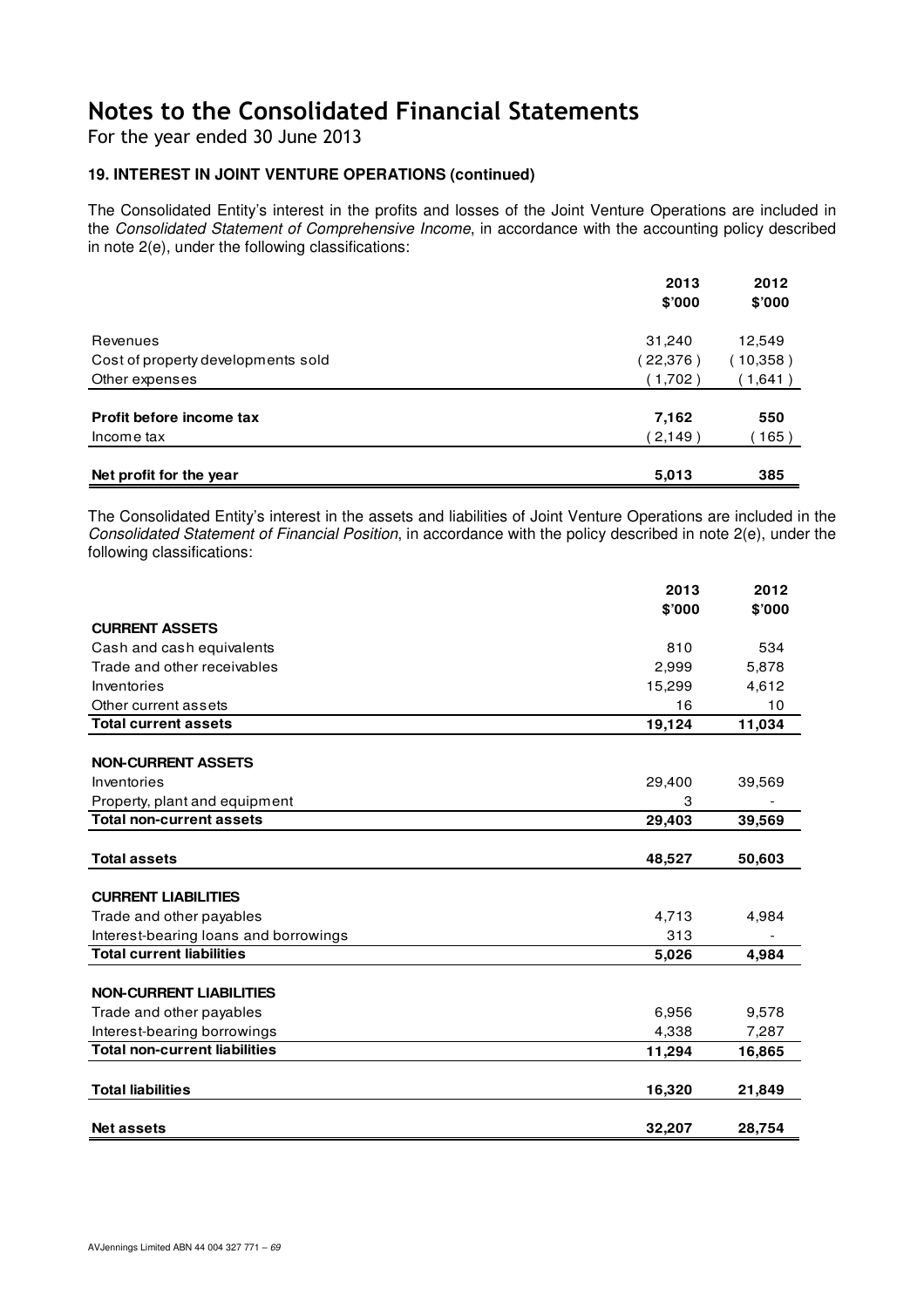For the year ended 30 June 2013

### **20. PROPERTY, PLANT AND EQUIPMENT**

|                                            | 2013    | 2012   |
|--------------------------------------------|---------|--------|
|                                            | \$'000  | \$'000 |
| Leasehold improvements                     |         |        |
| At cost                                    | 399     | 378    |
| Less: accumulated depreciation             | 330)    | 307)   |
| <b>Total leasehold improvements</b>        | 69      | 71     |
|                                            |         |        |
| <b>Plant, equipment and motor vehicles</b> |         |        |
| At cost                                    | 8,133   | 7,966  |
| Less: accumulated depreciation             | (7.209) | 6,863) |
| <b>Total plant and equipment</b>           | 924     | 1,103  |
|                                            |         |        |
| Total property, plant and equipment        | 993     | 1,174  |

### **Reconciliations**

Reconciliations of the carrying amounts of each class of property, plant and equipment at the beginning and end of the year are set out below:

|                                                        |             |          | Plant,              |                          |              |
|--------------------------------------------------------|-------------|----------|---------------------|--------------------------|--------------|
|                                                        |             |          | Leasehold equipment | Leased                   |              |
|                                                        |             | improve- | and motor           | motor                    |              |
|                                                        |             | ments    | vehicles            | vehicles                 | <b>Total</b> |
| For the year ended 30 June 2012<br><b>Consolidated</b> | <b>Note</b> | \$'000   | \$'000              | \$'000                   | \$'000       |
| Carrying amount at 1 July 2011                         |             | 202      | 856                 | 29                       | 1,087        |
| Additions                                              |             | 38       | 603                 | $\overline{\phantom{a}}$ | 641          |
| Disposals                                              |             | (121)    | (51)                | (29)                     | (201)        |
| Depreciation charge                                    | 5           | (48)     | (305)               | $\overline{\phantom{a}}$ | 353)         |
|                                                        |             |          |                     |                          |              |
| Carrying amount at 30 June 2012                        |             | 71       | 1,103               |                          | 1,174        |
| For the year ended 30 June 2013<br><b>Consolidated</b> |             |          |                     |                          |              |
| Carrying amount at 1 July 2012                         |             | 71       | 1,103               | $\overline{\phantom{a}}$ | 1,174        |
| Additions                                              |             | 20       | 208                 |                          | 228          |
| Disposals                                              |             |          | (28)                |                          | (28)         |
| Depreciation charge                                    | 5           | 22)      | 359)                | $\overline{\phantom{a}}$ | 381)         |
| Carrying amount at 30 June 2013                        |             | 69       | 924                 |                          | 993          |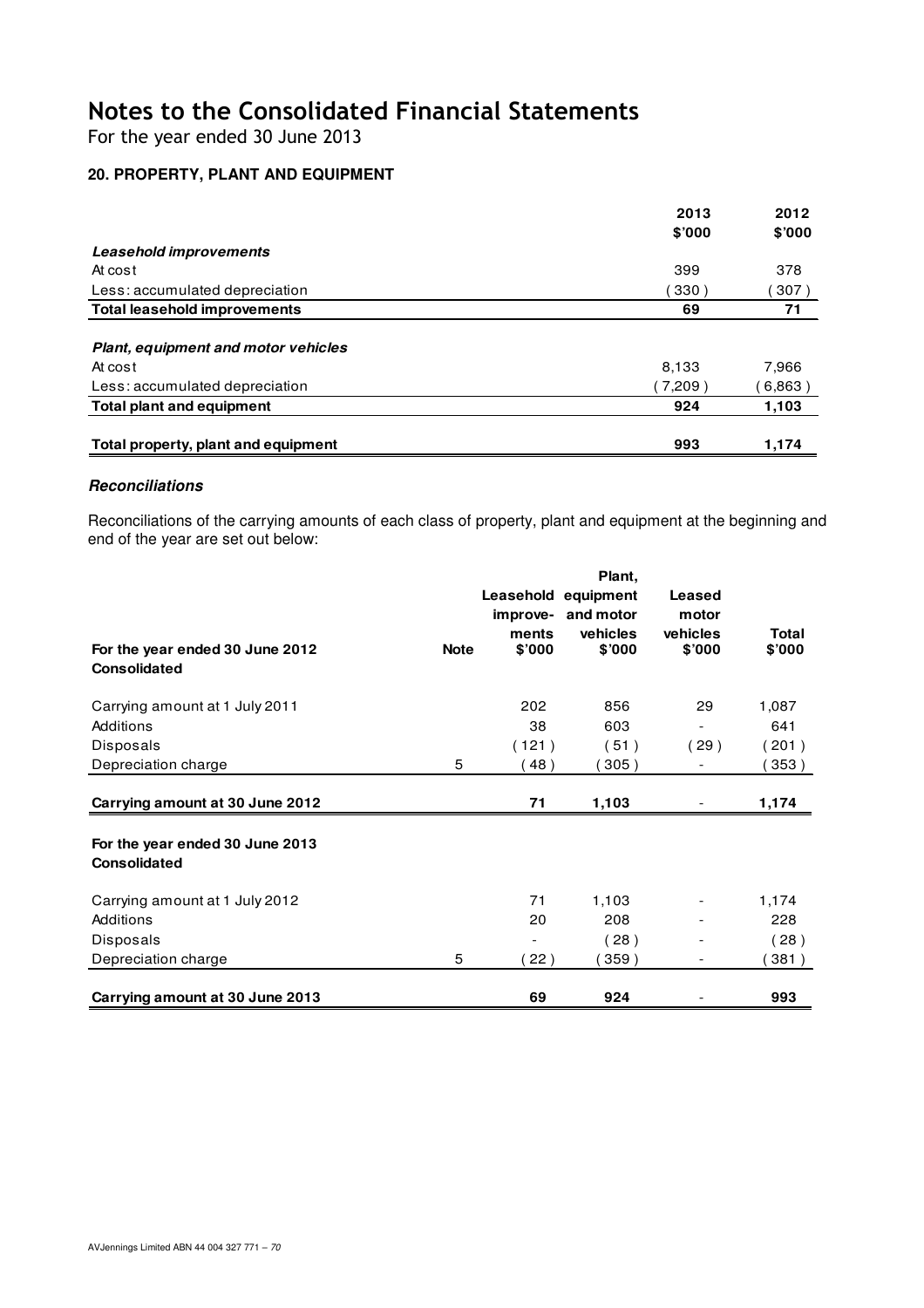For the year ended 30 June 2013

### **21. DEFERRED TAX ASSETS**

|                                                              |             | 2013     | 2012                     |
|--------------------------------------------------------------|-------------|----------|--------------------------|
|                                                              | <b>Note</b> | \$'000   | \$'000                   |
| The provision for deferred income tax is made up as follows: |             |          |                          |
| - capitalisation of development costs                        |             | (22,336) |                          |
| - prepayments, accruals/provisions and investments           |             | (3,699)  |                          |
| - brand name                                                 |             | (845)    | $\overline{\phantom{0}}$ |
| - unrealised loss on interest derivatives                    |             |          | $\overline{\phantom{0}}$ |
| - provisions for assets impairments                          |             | 19.469   |                          |
| - tax loss carried forward                                   |             | 10,498   |                          |
|                                                              |             |          |                          |
| Deferred tax assets                                          |             | 3,087    | $\blacksquare$           |

#### **Reconciliations**

Reconciliations of the carrying amount of the deferred tax asset at the beginning and end of the year are set out below:

|                                           |    | 2013<br>\$'000 | 2012<br>\$'000 |
|-------------------------------------------|----|----------------|----------------|
| Transferred from deferred tax liabilities | 26 | 5,938)         |                |
| Arising temporary differences             |    | 9,025          |                |
| Carrying amount at end of year            |    | 3,087          |                |
|                                           |    |                |                |
| <b>22. INTANGIBLE ASSETS</b>              |    |                |                |
| Brand name at cost                        |    | 9,868          | 9,868          |
| Less: accumulated amortisation            |    | 7,052)         | (7,052)        |
| <b>Total intangible assets</b>            |    | 2,816          | 2,816          |

The intangible asset relates to the value of the "AVJennings" brand name which was acquired as part of a business combination in 1995. On recognition, the asset was determined to have a finite life of 20 years and has since been amortised over the expected useful life. In accordance with the accounting policy discussed in note 2(j), the amortisation period and the amortisation method for an intangible asset are reviewed at least each financial year-end. A review carried out at 31 December 2009 determined that the brand name has indefinite useful life. This change in accounting estimate has been applied prospectively with amortisation ceasing as of 31 December 2009.

The brand name is tested for impairment annually, or more frequently if there are indicators of impairment. At 30 June 2013, there were no indicators of impairment.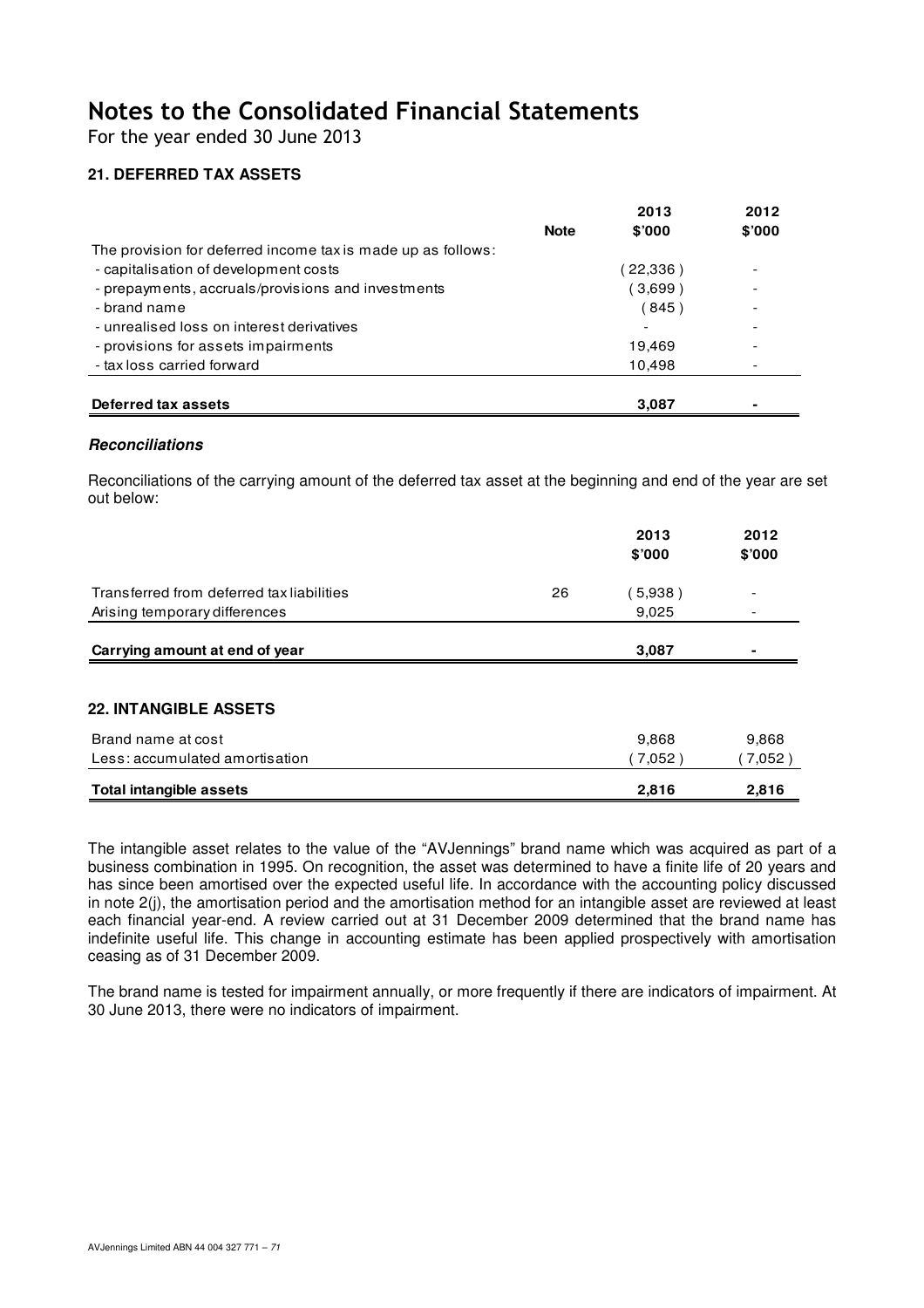For the year ended 30 June 2013

### **23. TRADE AND OTHER PAYABLES**

|                                   | 2013           | 2012   |
|-----------------------------------|----------------|--------|
|                                   | \$'000         | \$'000 |
| <b>Current</b>                    |                |        |
| Secured                           |                |        |
| Land creditors                    | $\overline{a}$ | 5,600  |
| Unsecured                         |                |        |
| Land creditors                    | 47,342         | 25,196 |
| Trade creditors                   | 8,689          | 9,239  |
| Related party payables            | 2,750          | 2,450  |
| Other creditors and accruals      | 6,584          | 4,461  |
|                                   | 65,365         | 41,346 |
| <b>Total current payables</b>     | 65,365         | 46,946 |
| <b>Non-Current</b>                |                |        |
| Unsecured                         |                |        |
| Land creditors                    | 6,956          | 47,520 |
| <b>Total non-current payables</b> | 6,956          | 47,520 |

#### **Land creditors**

The amounts due to secured land creditors are secured over the title to properties acquired by way of either mortgage back or bank guarantee in favour of the land vendor. These security arrangements remain in place until final settlement of the amounts due to the land vendor. Titles for the unsecured land creditors only transfer to the Consolidated Entity on full payment of the amount outstanding or upon provision of some other security.

### **Related party payables**

For terms and conditions relating to related party payables, refer to note 34(i).

#### **Fair value**

Due to the short-term nature of current payables, their carrying amount is assumed to approximate their fair value. Non-current land creditors have been discounted using a rate of 7.59% (2012: 9.54%).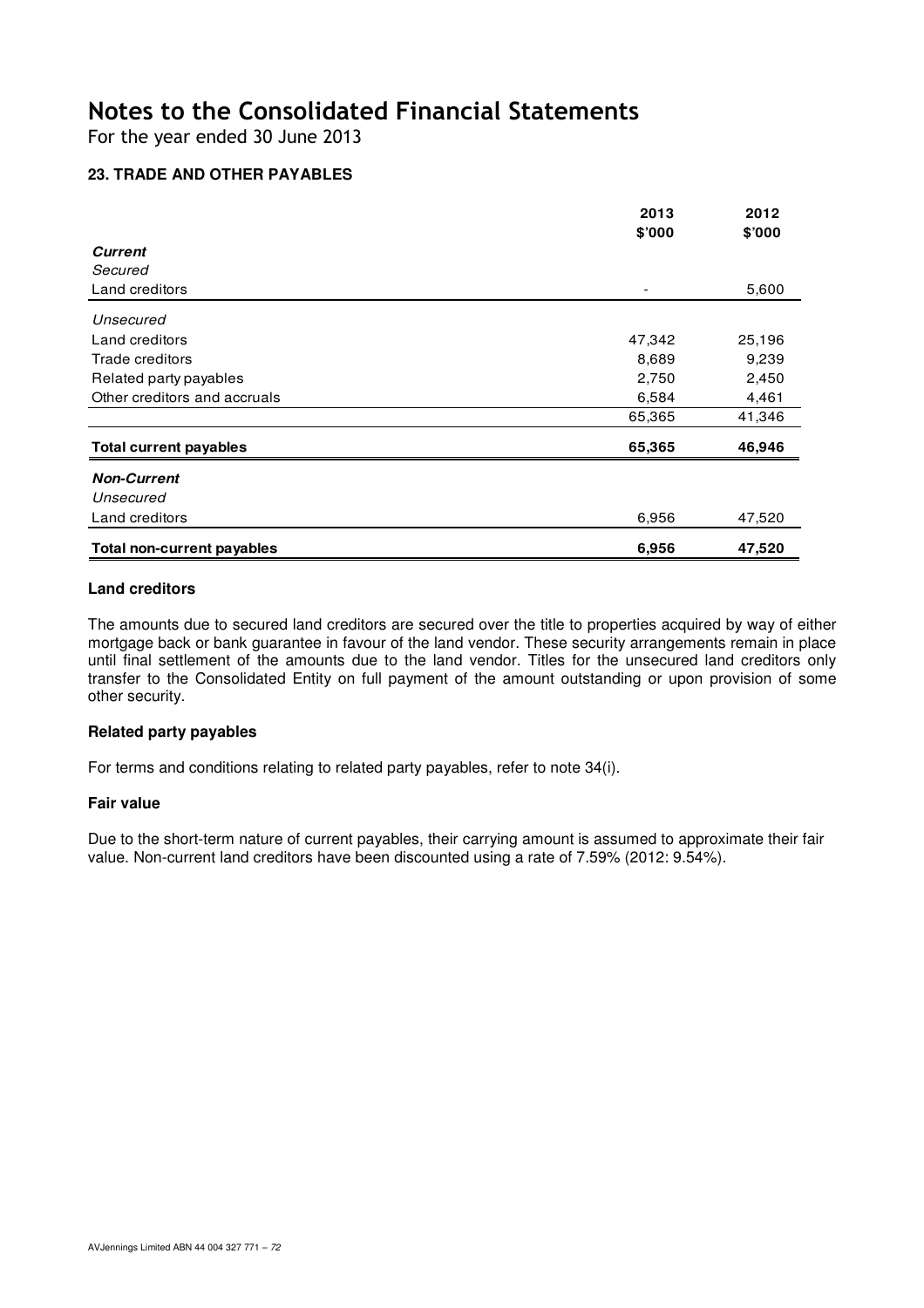For the year ended 30 June 2013

## **24. INTEREST- BEARING LOANS AND BORROWINGS**

|                                                       | 2013   | 2012    |
|-------------------------------------------------------|--------|---------|
|                                                       | \$'000 | \$'000  |
| <b>Current</b>                                        |        |         |
| Secured                                               |        |         |
| Bank loans                                            | 7,171  | 1,100   |
| <b>Total current interest-bearing liabilities</b>     | 7,171  | 1,100   |
|                                                       |        |         |
| <b>Non-current</b>                                    |        |         |
| Secured                                               |        |         |
| Bank loans                                            | 82,720 | 123,137 |
| <b>Total non-current interest-bearing liabilities</b> | 82,720 | 123,137 |

## **Financing arrangements**

The Consolidated Entity has access to the following lines of credit:

|                                                                  |             | <b>Available</b> | <b>Utilised</b> | <b>Unutilised</b> |
|------------------------------------------------------------------|-------------|------------------|-----------------|-------------------|
|                                                                  | <b>Note</b> | \$'000           | \$'000          | \$'000            |
| 30 June 2013                                                     |             |                  |                 |                   |
| Main banking facilities                                          | 24(a)       |                  |                 |                   |
| - bank loans                                                     |             | 140,000          | 75,000          | 65,000            |
| - performance bonds and other non-cash facilities                |             | 18,600           | 7,838           | 10,762            |
|                                                                  |             | 158,600          | 82,838          | 75,762            |
|                                                                  |             |                  |                 |                   |
| Project funding                                                  | 24(b)       |                  |                 |                   |
| - bank loans                                                     |             | 24,128           | 14,891          | 9,237             |
| - performance bonds and other non-cash facilities <sup>(1)</sup> |             | 19,750           | 12,442          | 7,308             |
|                                                                  |             | 43,878           | 27,333          | 16,545            |
|                                                                  |             |                  |                 |                   |
| Contract performance bond facility                               | 24(c)       |                  |                 |                   |
| - performance bonds                                              |             | 10,000           | 7,396           | 2,604             |

(1) At 30 June 2013 these facilities are interchangeable up to \$5 million (2012: \$5 million) between the bank loans and performance bonds /other non-cash facilities.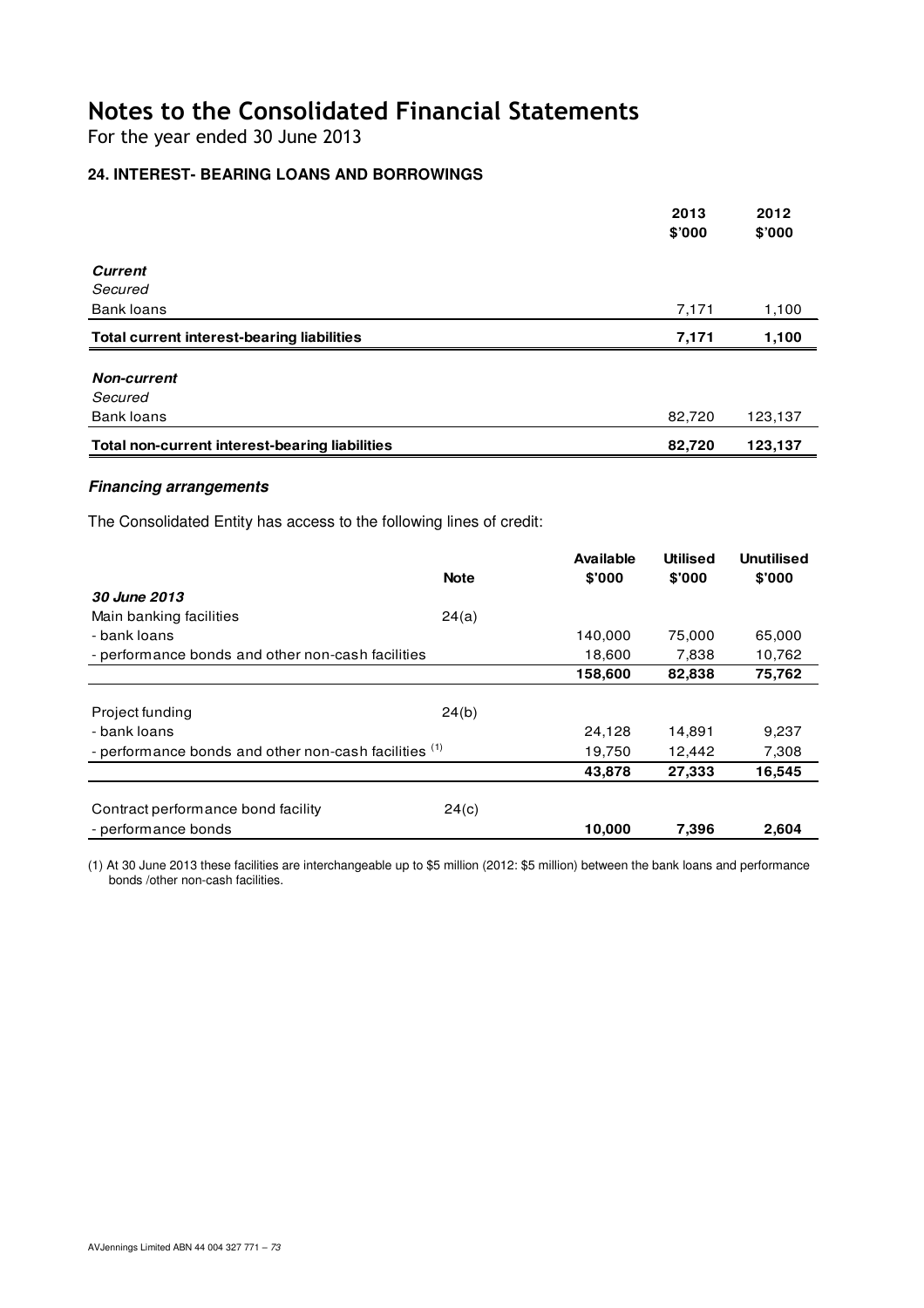For the year ended 30 June 2013

## **24. INTEREST-BEARING LOANS AND BORROWINGS (continued)**

## **Financing arrangements (continued)**

|                                                   |             | Available | <b>Utilised</b> | <b>Unutilised</b> |
|---------------------------------------------------|-------------|-----------|-----------------|-------------------|
|                                                   | <b>Note</b> | \$'000    | \$'000          | \$'000            |
| <b>30 June 2012</b>                               |             |           |                 |                   |
| Main banking facilities                           | 24(a)       |           |                 |                   |
| - bank overdraft                                  |             | 5,000     |                 | 5,000             |
| - bank loans                                      |             | 134,000   | 103,000         | 31,000            |
| - performance bonds and other non-cash facilities |             | 33,600    | 11,334          | 22,266            |
|                                                   |             | 172,600   | 114,334         | 58,266            |
|                                                   |             |           |                 |                   |
| Project funding                                   | 24(b)       |           |                 |                   |
| - bank loans                                      |             | 24,078    | 21,237          | 2,841             |
| - performance bonds and other non-cash facilities |             | 23,500    | 17,775          | 5,725             |
|                                                   |             | 47,578    | 39,012          | 8,566             |
| Contract performance bond facility                | 24(c)       |           |                 |                   |
| - performance bonds                               |             | 10,000    | 4,424           | 5,576             |
| Leasing facilities                                | 24(d)       | 1,200     |                 | 1,200             |

## **Significant terms and conditions**

### **(a) Main banking facilities**

The main banking facilities are secured by a fixed and floating charge over all the assets and undertakings of the entities within the Consolidated Entity, other than those assets pledged as security for project funding (see note 24(b)). The Parent Entity has entered into a cross deed of covenant with various controlled entities to guarantee obligations of those entities in relation to the main banking facilities. Details of entities included in the cross deed of covenant are set out in note 18. The current interest rates on the bank loans range from 4.34% to 4.54% (2012: 5.09% to 5.97%).

The Consolidated Entity's main banking facilities mature on 30 September 2015. These facilities are secured by a fixed and floating charge over all the assets and undertakings of the entities within the Consolidated Entity as mentioned above, and by first registered mortgages over various real estate inventories other than those assets pledged as security for project funding (see note 24(b)).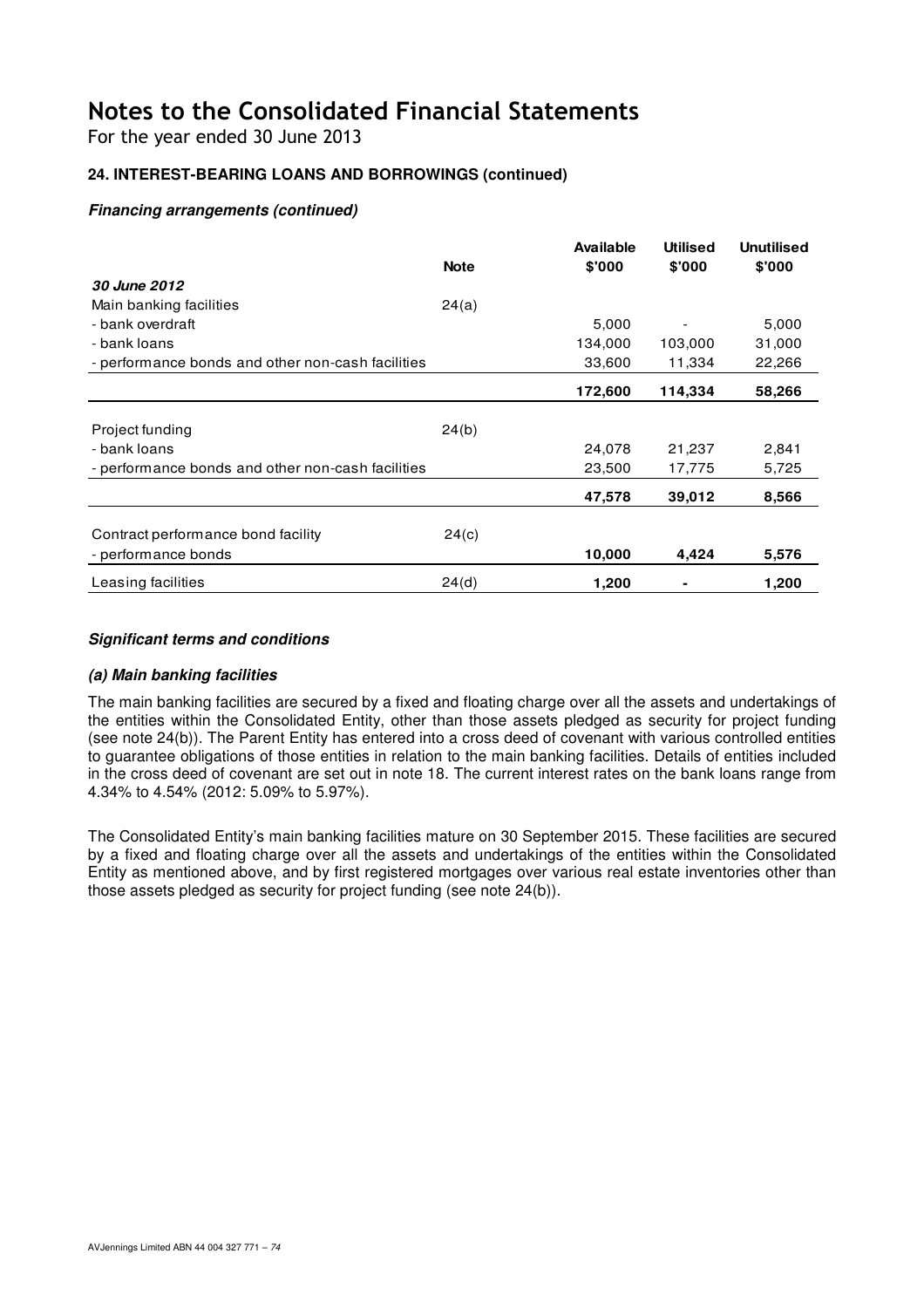For the year ended 30 June 2013

## **24. INTEREST-BEARING LOANS AND BORROWINGS (continued)**

## **(b) Project funding**

Project funding facilities are secured by:

- fixed and floating charge over all assets and undertakings of the entity involved in the relevant project, namely, AVJennings Wollert Pty Limited;
- first registered mortgage over the real estate inventories of the entity involved in the relevant project, namely, AVJennings Wollert Pty Limited;
- fixed and floating charge over the assets and undertakings of a related company involved in the relevant project, namely, St Clair JV Nominee Pty Limited;
- deed of mortgage over the shares held by the relevant entity, namely, AVJennings Properties SPV No 4 Pty Limited, in a related company, namely, St Clair JV Nominee Pty Limited;
- fixed and floating charge over the assets and undertakings, including project rights, of a relevant entity, namely, AVJennings Properties SPV No 4 Pty Limited;
- fixed and floating charge over the assets of the entity involved in the relevant project, namely, Portarlington Nominees Pty Limited; and
- first registered mortgage over certain real estate inventories of the entity involved in the relevant project, namely, Portarlington Nominees Pty Limited.

At 30 June 2013 the facilities shown are interchangeable up to \$5,000,000 (2012: \$5,000,000) between the bank loans and performance bonds/other non-cash facilities. The lines of credit shown are maximum limits which are available progressively as projects are developed. The expiry dates for the facilities are between March 2014 and September 2015. Individual projects are expected to be completed and the outstanding amounts repaid or refinanced prior to expiry of each facility. As at 30 June 2013, the balance outstanding on these facilities was \$14,891,000 (2012: \$21,237,000).

|                                                            | 2013   | 2012   |
|------------------------------------------------------------|--------|--------|
|                                                            | \$'000 | \$000  |
| The carrying amounts of the pledged assets are as follows: |        |        |
| Wollert, Victoria                                          | 40.250 | 45.492 |
| Cheltenham, South Australia                                | 48.527 | 50.422 |
| Arlington Rise, Victoria                                   | 18.480 | 16.431 |

The weighted average interest rate on the project funding loans at year-end was 3.52% (2012: 4.40%).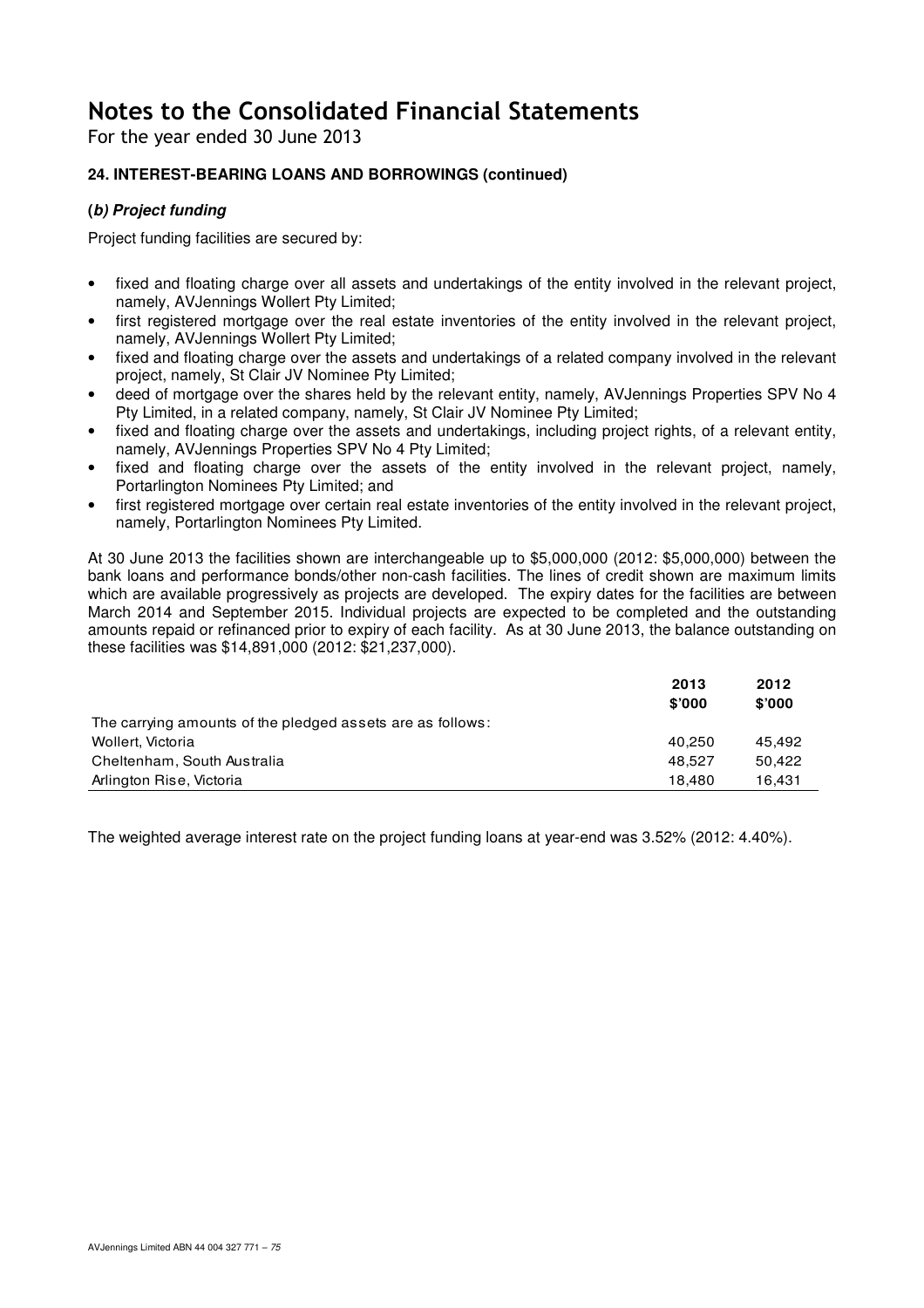For the year ended 30 June 2013

## **24. INTEREST-BEARING LOANS AND BORROWINGS (continued)**

#### **(c) Contract performance bond facility**

The Consolidated Entity has entered into a Contract performance bond facility of \$10,000,000 (2012: \$10,000,000). The Contract performance bond facility is subject to review annually. This facility expires on 31 October 2013 and management expects the annual review which is underway, to be completed shortly and the facility extended for a further 12 months. The Contract performance bond facility is secured by a Deed of Indemnity between the Parent Entity and various controlled entities. Details of the controlled entities, included in the Deed of Indemnity are set out in note 18.

#### **(d) Leasing facilities**

No separate security has been provided by the Consolidated Entity in relation to lease liabilities. The rights to the leased assets revert to the lessor in the event of default. This facility was cancelled during the year ended 30 June 2013.

#### **(e) Interest rate hedge instruments**

The Consolidated Entity manages the cash flow effect of interest rate risk by entering into interest rate cap and interest rate swap contracts.

Interest rate cap contracts are entered into for a principal Australian Dollar amount by paying an upfront premium that covers a specific period. The strike rates for these contracts are benchmarked against the BBSY bid rate (Australian Bank Bill Swap Reference Rate - Average Bid Rate) on a quarterly basis. Settlement occurs quarterly, in favour of the Consolidated Entity, should the BBSY bid rate be above the cap strike rate (movements in the variable rate are directly proportional to movements in the BBSY bid rate).

Under the interest rate swaps, at the end of every quarter, the Consolidated Entity and the counterparty agree to exchange the difference between the interest calculated by applying the fixed contract rates and that calculated by applying the BBSY bid rate to the principal Australian Dollar amounts.

There were no interest rate derivative contracts in place at 30 June 2013.

#### **25. TAX PAYABLE**

|                    | 2013<br>\$'000 | 2012<br>\$'000 |
|--------------------|----------------|----------------|
| Income tax payable | 449            | $\blacksquare$ |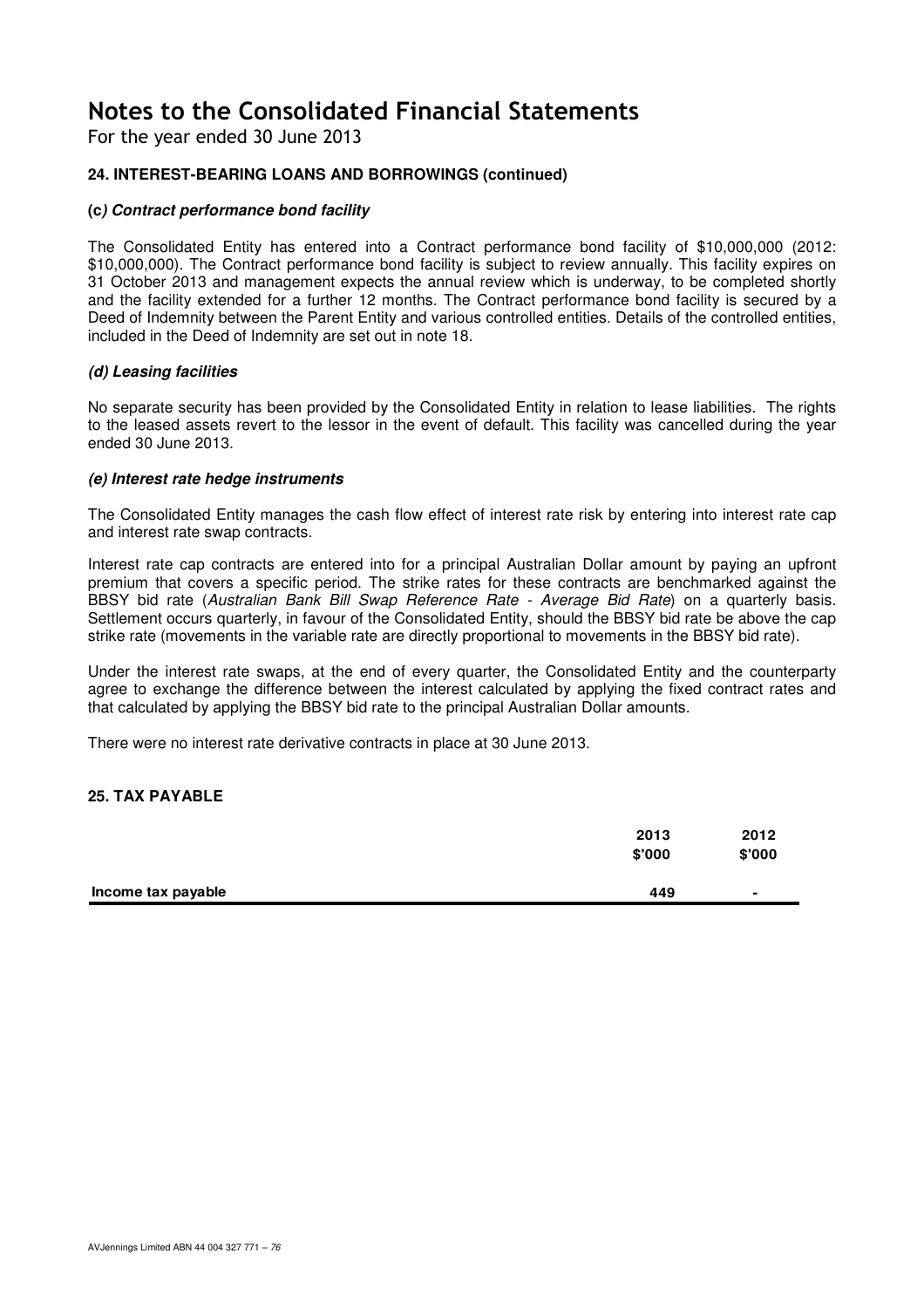For the year ended 30 June 2013

## **26. DEFERRED TAX LIABILITIES**

|                                                              |             | 2013  | 2012     |
|--------------------------------------------------------------|-------------|-------|----------|
|                                                              | <b>Note</b> | \$000 | \$7000   |
| The provision for deferred income tax is made up as follows: |             |       |          |
| - capitalisation of development costs                        |             |       | 21,078   |
| - prepayments, accruals/provisions and investments           |             |       | 1.413    |
| - brand name                                                 |             |       | 845      |
| - unrealised loss on interest derivatives                    |             |       | (44)     |
| - provisions for assets impairments                          |             |       | (14,979) |
| - tax loss carried forward                                   |             |       | (2,375)  |
|                                                              |             |       |          |
| Deferred tax liabilities                                     |             |       | 5,938    |

#### **Reconciliations**

Reconciliations of the carrying amount of the deferred tax liability at the beginning and end of the year are set out below:

|                                      |    | 2013<br>\$'000           | 2012<br>\$7000 |
|--------------------------------------|----|--------------------------|----------------|
| Carrying amount at beginning of year |    | 5,938                    | 19,516         |
| Arising temporary differences        |    | $\overline{\phantom{a}}$ | (13.578)       |
| Transferred to deferred tax assets   | 21 | 5,938                    |                |
| Carrying amount at end of year       |    | $\blacksquare$           | 5,938          |

## **27. PROVISIONS**

|                                     | 2013<br>\$'000 | 2012<br>\$'000 |
|-------------------------------------|----------------|----------------|
| <b>Current</b>                      |                |                |
| Employee benefits                   | 3,056          | 2,911          |
| Other                               | 980            | 756            |
|                                     |                |                |
| <b>Total current provisions</b>     | 4,036          | 3,667          |
| <b>Non-current</b>                  |                |                |
| Employee benefits                   | 845            | 641            |
|                                     |                |                |
| <b>Total non-current provisions</b> | 845            | 641            |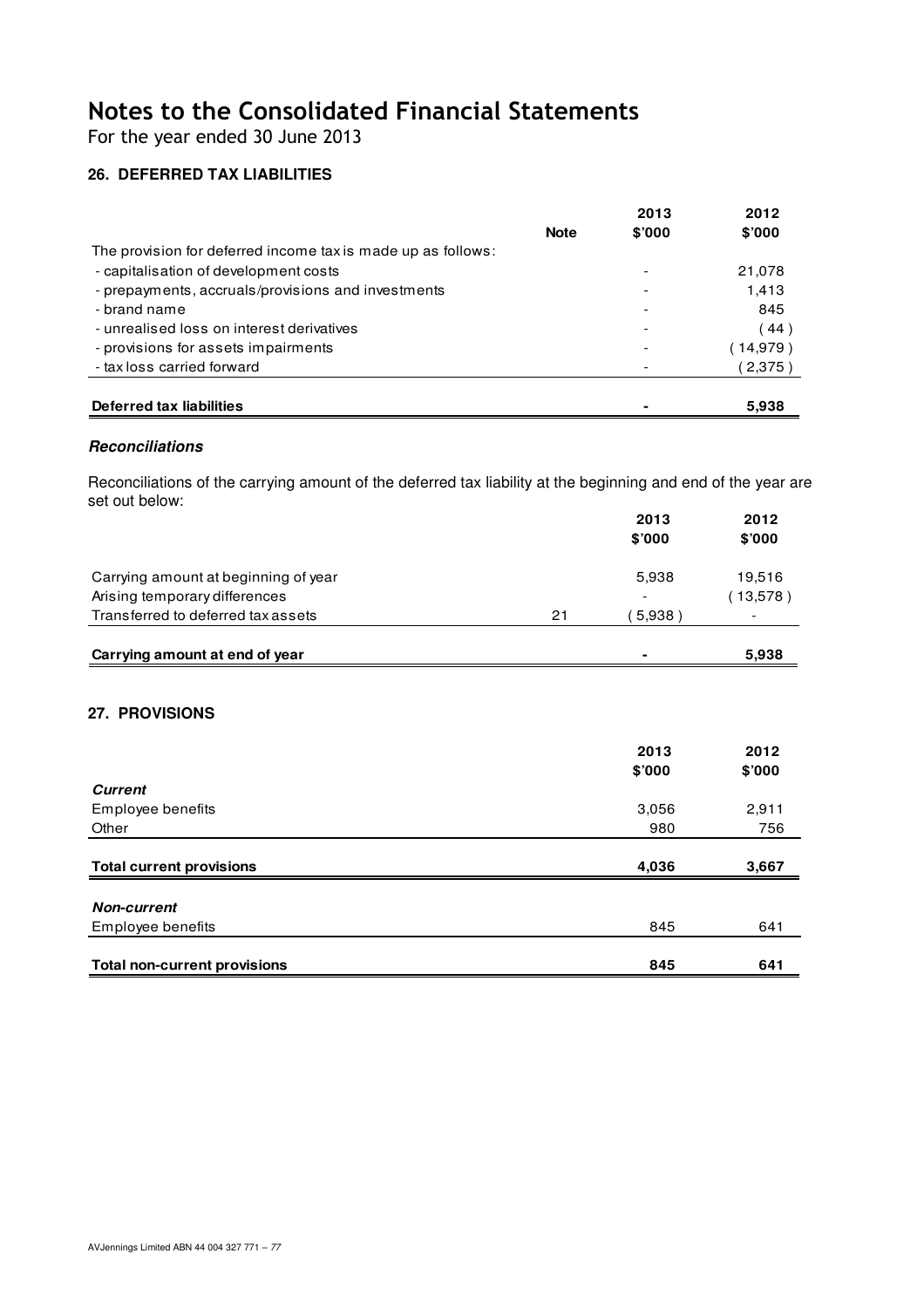For the year ended 30 June 2013

## **28. CONTRIBUTED EQUITY**

|                                                    | <b>Note</b> | 2013<br><b>Number</b> | 2012<br><b>Number</b> | 2013<br>\$'000 | 2012<br>\$'000 |
|----------------------------------------------------|-------------|-----------------------|-----------------------|----------------|----------------|
| Ordinary shares                                    | 28(a)       | 384,423,851           | 274,588,694           | 162,793        | 122,837        |
| Treasury shares                                    | 28(b)       | (3,365,100)           | (3,071,187)           | (1,833)        | (1,741)        |
| <b>Share capital</b>                               |             |                       |                       | 160,960        | 121,096        |
|                                                    |             |                       |                       |                |                |
| (a) Movement in ordinary share capital             |             | <b>Number</b>         | <b>Number</b>         | \$'000         | \$'000         |
| As at the beginning of the year                    |             | 274.588.694           | 274.588.694           | 122,837        | 122,837        |
| Issued pursuant to the Rights Issue<br>3 June 2013 |             | 109,835,157           |                       | 39,956         |                |

On 24 April 2013, the Company announced a Non-Renounceable Entitlement Offer (Entitlement Offer). The Entitlement Offer was undertaken on the basis of 2 new shares for every 5 held on 3 May 2013. The shares were offered at \$0.375 per new share which represented a 4.5% discount to the volume weighted average price of the shares on the 20 trading days to 19 April 2013. Shareholders with registered addresses situated outside Australia, New Zealand and Singapore were not eligible to participate in the Entitlement Offer. The additional funds were applied to reduce debt and support general working capital requirements including:

- settlement of development sites previously acquired and development of these projects;
- development of owned land and land controlled under project development agreements; and
- investment in built form on selected projects.

The Entitlement Offer raised \$39,956,388 after net transaction costs of \$1,231,796. On 3 June 2013, 109,835,157 new fully paid ordinary shares were issued increasing the total number of fully paid ordinary shares on issue to 384,423,851.

Fully paid ordinary shares carry one vote per share and carry the right to dividends. There are currently no unexercised or outstanding options. No options were exercised during the year.

| (b) Movement in treasury shares                                    | 2013<br><b>Number</b> | 2012<br><b>Number</b> | 2013<br>\$'000 | 2012<br>\$'000           |
|--------------------------------------------------------------------|-----------------------|-----------------------|----------------|--------------------------|
| As at the beginning of the year                                    | (3,071,187)           | (1,708,786)           | (1,741)        | (1,002)                  |
| Acquisition of shares by AVJ Deferred<br>Employee Share Plan Trust | (293, 913)            | (1,695,735)           | (92)           | (739)                    |
| Employee share scheme issue                                        |                       | 333,334               |                | $\overline{\phantom{0}}$ |
|                                                                    | (293,913)             | (1,362,401)           | (92)           | (739)                    |
| As at the end of the year                                          | (3,365,100)           | (3.071, 187)          | (1,833)        | (1,741)                  |

Treasury shares are shares in AVJennings Limited that are held by the AVJ Deferred Employee Share Plan Trust for the purpose of issuing shares to Executives via the AVJ Deferred Employee Share Plan.

The original cost of the shares is treated as a reduction in share capital and the underlying shares identified separately as treasury shares.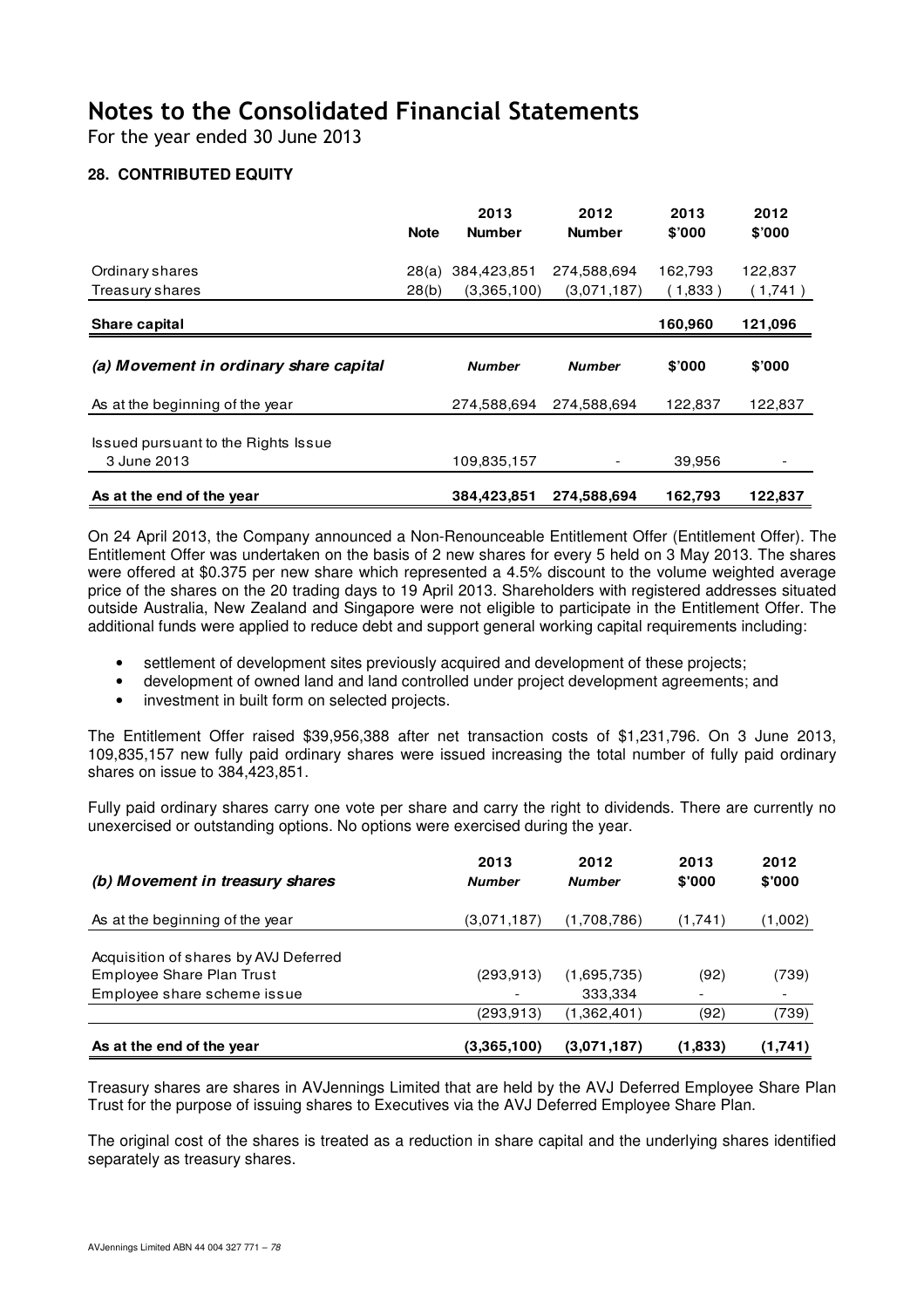For the year ended 30 June 2013

## **28. CONTRIBUTED EQUITY (continued)**

#### **(c) Capital Risk Management**

When managing capital, management's objective is to ensure that the Consolidated Entity continues as a going concern. Management also aims to maintain an optimal capital structure that reduces the cost of capital.

In order to maintain or adjust the capital structure, management may change the amount of dividends paid to shareholders, offer a dividend reinvestment plan, return capital to shareholders, issue new shares or sell assets to reduce debt.

During the year ended 30 June 2013, no dividend was paid (2012: \$5,492,000).

Management monitors the capital mix through the debt to equity ratio (net debt/total equity) and the debt to total assets ratio (net debt/total assets). Based on continuing operations of the Consolidated Entity, these ratios are as follows:

|                                       | 2013      | 2012    |
|---------------------------------------|-----------|---------|
|                                       | \$'000    | \$'000  |
| Interest-bearing loans and borrowings | 89,891    | 124,237 |
| Less: cash and cash equivalents       | (11, 649) | (4,560) |
| Net debt                              | 78,242    | 119,677 |
| Total equity                          | 295,361   | 268,993 |
|                                       |           |         |
| Total assets                          | 462,903   | 498,129 |
| Net debt to equity ratio              | 26.5%     | 44.5%   |
| Net debt to total assets ratio        | 16.9%     | 24.0%   |

AVJennings Limited has complied with the financial covenants of its borrowing facilities during the 2013 and 2012 reporting periods.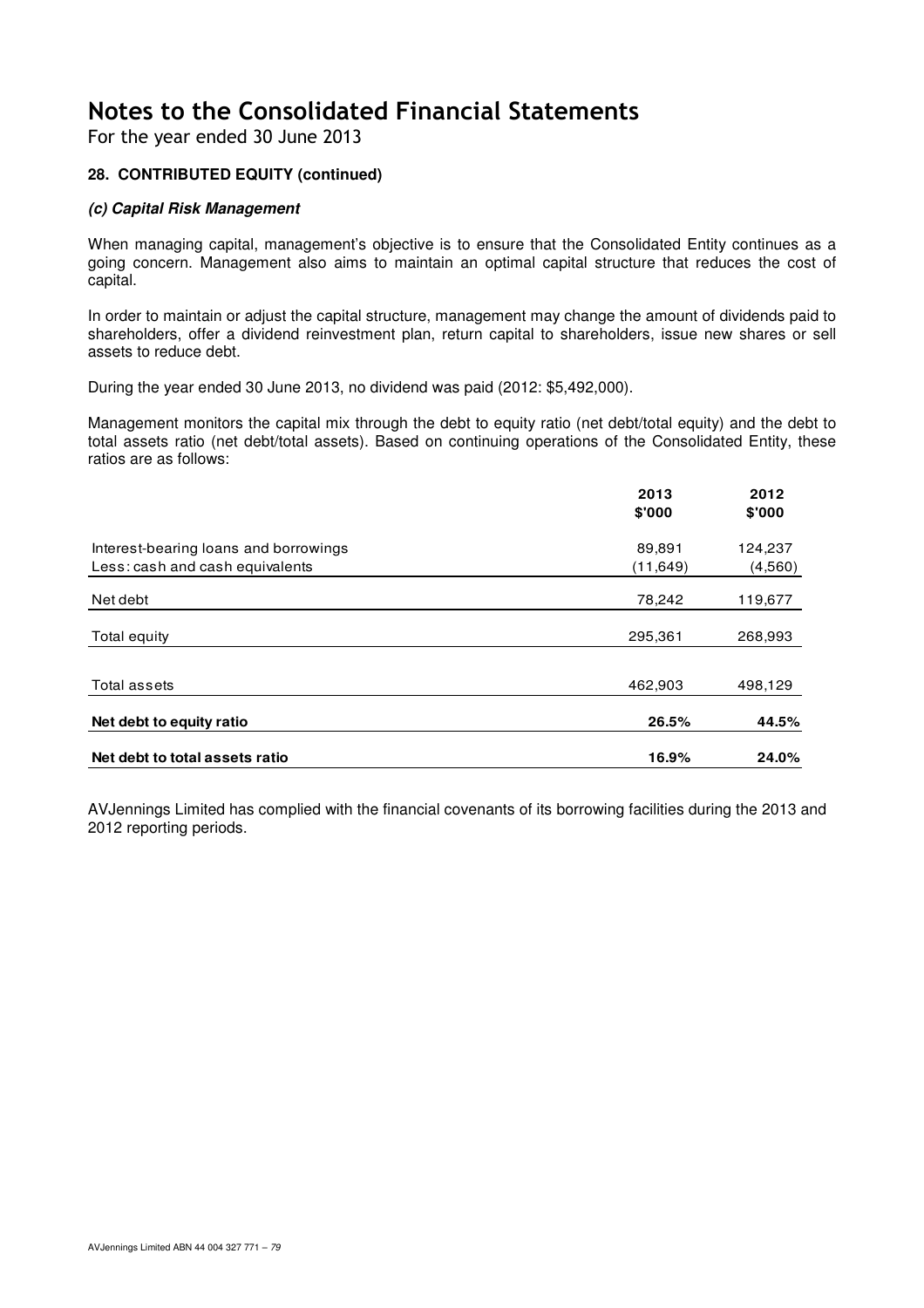For the year ended 30 June 2013

## **29. RESERVES AND RETAINED EARNINGS**

#### **(a) Reserves**

|                              | Foreign<br><b>Currency</b><br><b>Translation</b><br><b>Reserve</b> | Share-based<br><b>Payment</b><br><b>Reserve</b> |        |
|------------------------------|--------------------------------------------------------------------|-------------------------------------------------|--------|
|                              | \$'000                                                             | \$'000                                          | \$'000 |
| At 1 July 2011               | (417)                                                              | 323                                             | (94)   |
| Foreign currency translation | 160                                                                |                                                 | 160    |
| Share-based payments         |                                                                    | 364                                             | 364    |
| At 30 June 2012              | 257                                                                | 687                                             | 430    |
| Foreign currency translation | 1,380                                                              |                                                 | 1,380  |
| Share-based payments         |                                                                    | 390                                             | 390    |
| At 30 June 2013              | 1,123                                                              | 1.077                                           | 2,200  |

#### **(b) Nature and purpose of reserves**

### Foreign currency translation reserve

The foreign currency translation reserve is used to record exchange differences arising from the translation of the Financial Statements of subsidiaries which have functional currency different to the Australian dollar. Refer to note 2(aa).

#### Share-based payment reserve

The share-based payment reserve is used to recognise the grant date fair value of shares issued to employees. Refer to notes 2(r) and 7(d) for further details of the plan.

#### **(c) Retained earnings**

|                                                 | 2013                     | 2012       |
|-------------------------------------------------|--------------------------|------------|
|                                                 | \$'000                   | \$'000     |
| Movements in retained earnings were as follows: |                          |            |
| At the beginning of the year                    | 147.467                  | 182,787    |
| Net loss for the year                           | (15,266)                 | $29,828$ ) |
| Dividends                                       | $\overline{\phantom{0}}$ | 5,492)     |
| At the end of the year                          | 132.201                  | 147,467    |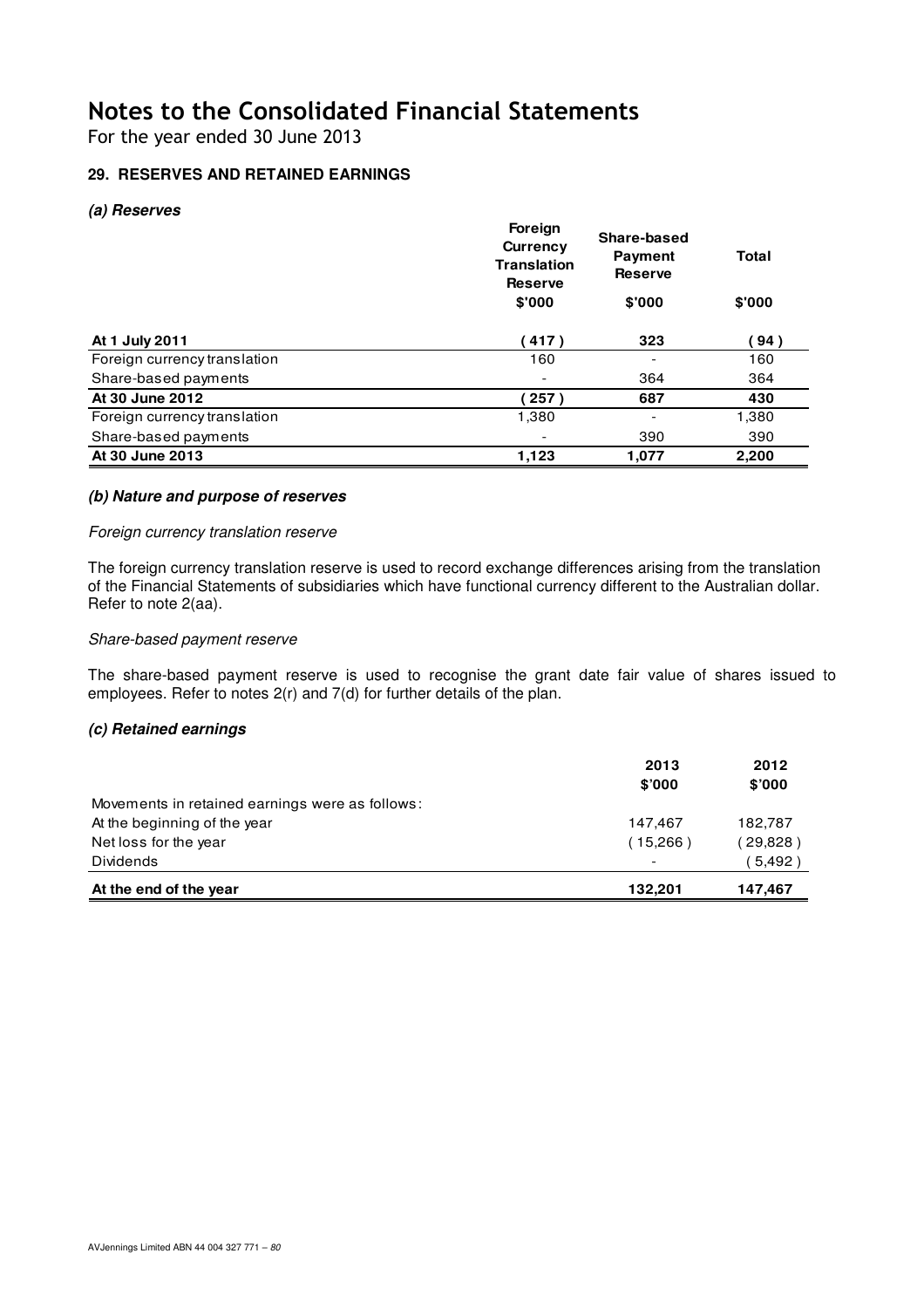For the year ended 30 June 2013

## **30. CASH FLOW STATEMENT RECONCILIATION**

|                                                              | 2013<br>\$'000 | 2012<br>\$'000 |
|--------------------------------------------------------------|----------------|----------------|
| Reconciliation of loss after tax to net cash flows from      |                |                |
| operations                                                   |                |                |
| Loss after tax                                               | (15,266)       | (29,828)       |
| Adjustments for:                                             |                |                |
| Depreciation                                                 | 381            | 353            |
| Net (gain)/loss on disposal of property, plant and equipment | (5)            | 222            |
| Interest income classified as investing cash flow            | (492)          | (481)          |
| Share of profits of associates and joint venture entities    | (1,294)        | (5,759)        |
| Provision for loss on equity accounted investments           |                | 1,311          |
| Movement in provision for loss on inventories                | 16,275         | 48,621         |
| Share-based payments expense                                 | 390            | 364            |
| Fair value adjustment to derivatives                         | (187)          | 119            |
| Change in operating assets and liabilities:                  |                |                |
| (Increase)/decrease in inventories                           | 19,936         | (58, 784)      |
| (Increase)/decrease in trade and other receivables           | 8,369          | (18,363)       |
| (Increase)/decrease in prepayments and deposits              | 901            | (812)          |
| Increase in deferred tax assets                              | (3.087)        |                |
| Decrease in deferred tax liability                           | (5.938)        | (13,578)       |
| Increase/(decrease) in current tax liability                 | 449            | (3,540)        |
| (Increase)/decrease in current tax assets                    | 514            | (514)          |
| Increase/(decrease) in trade and other payables              | (21,069)       | 23,833         |
| Increase in provisions                                       | 573            | 378            |
| Net cash flows from/(used in) operating activities           | 450            | 56,458)        |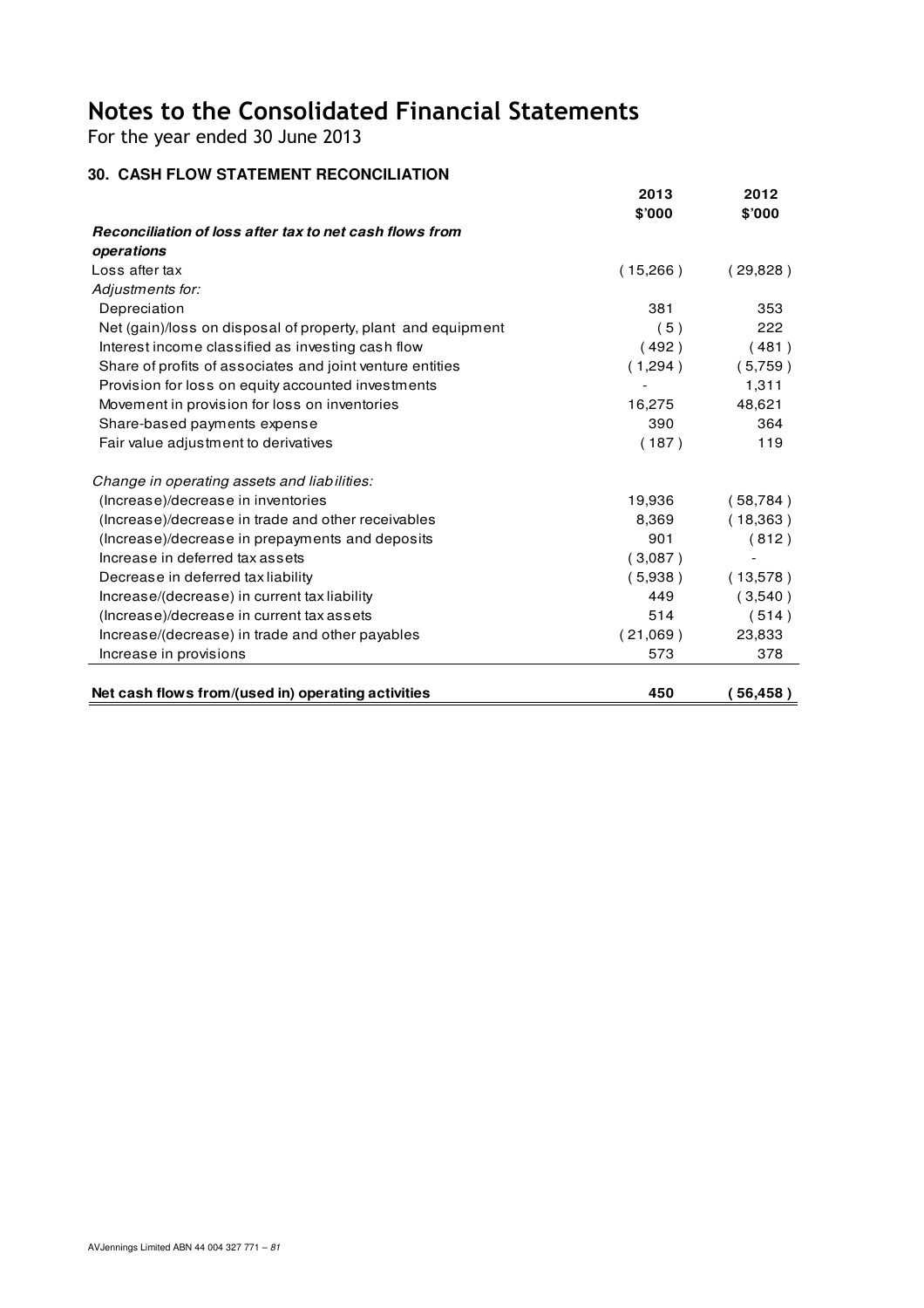For the year ended 30 June 2013

## **31. COMMITMENTS**

#### **Operating lease commitments – Consolidated Entity as lessee**

Operating leases include property, display homes, computer equipment leases and leases for motor vehicles provided under novated leases. Certain property leases include inflation escalation and market review clauses. No renewal or purchase options exist in relation to operating leases, and no operating leases contain restrictions on financing or other leasing activities.

Future minimum rentals payable under non-cancellable operating leases are as follows:

| <b>Operating leases</b>                                                                                      | 2013<br>\$'000 | 2012<br>\$'000 |
|--------------------------------------------------------------------------------------------------------------|----------------|----------------|
| Commitments in relation to leases contracted for at the<br>reporting date but not recognised as liabilities: |                |                |
| Within one year                                                                                              | 1,679          | 1,891          |
| After one year, but not more than five years                                                                 | 2,052          | 3,524          |
| <b>Total operating leases</b>                                                                                | 3,731          | 5,415          |
| Represented by:                                                                                              |                |                |
| Non-cancellable operating leases                                                                             | 3,058          | 5,271          |
| Cancellable operating leases                                                                                 | 673            | 144            |
| <b>Total operating leases</b>                                                                                | 3,731          | 5.415          |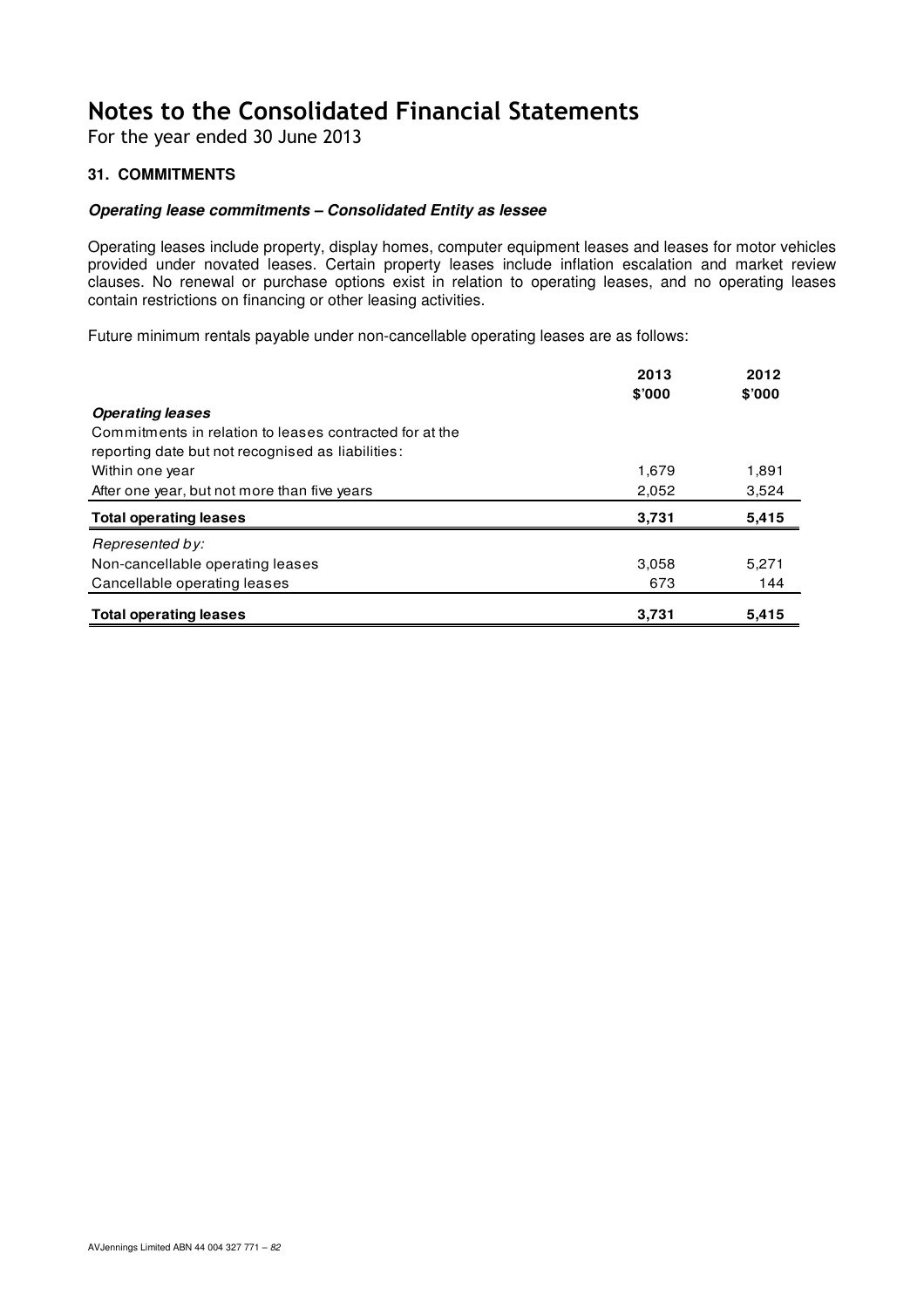For the year ended 30 June 2013

## **32. CONTINGENCIES**

#### **Unsecured**

#### Cross guarantees

The Parent Entity has entered into deeds of cross guarantee in respect of the debts of certain of its controlled entities as described in note 18.

#### Banking facilities

The Parent Entity has entered into a cross deed of covenant with various controlled entities to guarantee the obligations of those entities in relation to the banking facilities. Details of these entities are set out in note 18.

#### Contract performance bond facility

The Parent Entity has entered into a Deed of Indemnity with various controlled entities to indemnify the obligation of those entities in relation to the Contract performance bond facility. Details of these entities are set out in note 18. Contingent liabilities in respect of certain performance bonds, granted by the Consolidated Entity's financiers, in the normal course of business as at 30 June 2013, amounted to \$7,396,000 (2012: \$4,424,000). No liability is expected to arise.

#### Legal issues

From time to time a controlled entity defends actions served on it in respect of rectification of building faults and other issues. It is not practicable to estimate the amount, if any, which the entity could be liable for in this respect. The Directors anticipate that the resolution of any such matters currently outstanding will not have a material effect on the Consolidated Entity's results.

### **Secured**

#### Performance quarantees

Contingent liabilities in respect of certain performance guarantees, granted by the Consolidated Entity bankers in the normal course of business to unrelated parties, at 30 June 2013, amounted to \$7,811,000 (2012: \$13,263,000). No liability is expected to arise.

#### Financial guarantees

Financial guarantees granted by the Consolidated Entity's bankers to unrelated parties in the normal course of business at 30 June 2013, amounted to \$12,470,000 (2012: \$15,846,000). No liability is expected to arise.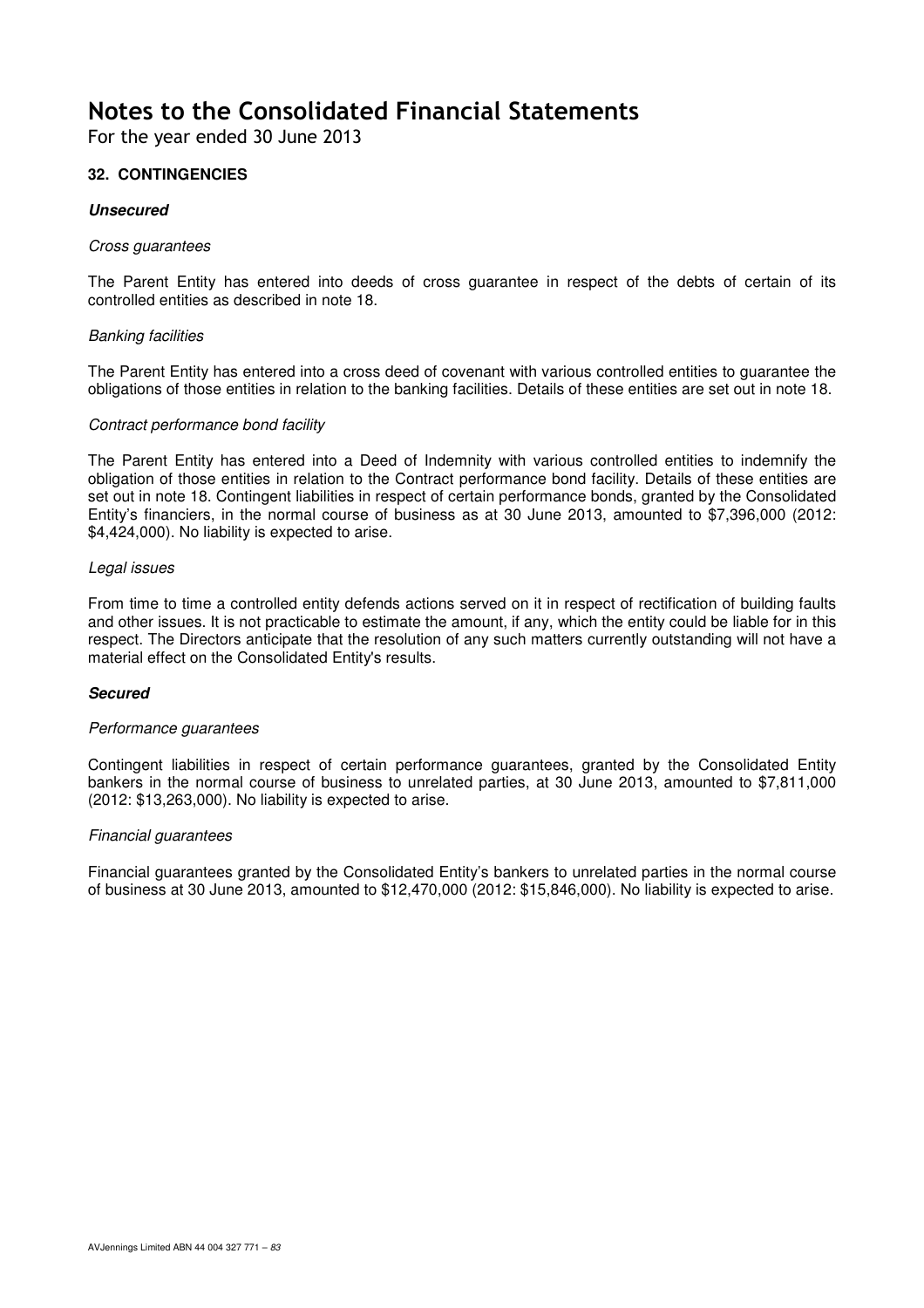For the year ended 30 June 2013

## **33. SIGNIFICANT EVENTS AFTER THE BALANCE SHEET DATE**

No matter or circumstance has arisen since 30 June 2013 that has significantly affected, or may significantly affect:

- a) the Consolidated Entity's operations in future financial years; or
- b) the results of those operations in future financial years; or
- c) the Consolidated Entity's state of affairs in future financial years.

### **34. RELATED PARTY DISCLOSURES**

#### **(a) Ultimate parent**

AVJennings Limited is the ultimate Australian parent entity. SC Global Developments Pte Ltd (incorporated in Singapore) is the ultimate parent entity.

#### **(b) Share and share option transactions with Directors and Director-related entities**

The aggregate number of shares and options held at the reporting date either directly or indirectly or beneficially by the Directors or by an entity related to those Directors of AVJennings Limited are as follows:

|                            | <b>Owned by Directors directly,</b><br>or indirectly or beneficially |               |
|----------------------------|----------------------------------------------------------------------|---------------|
|                            | 2013                                                                 | 2012          |
|                            | <b>Number</b>                                                        | <b>Number</b> |
| Fully paid ordinary shares | 195,195,645                                                          | 138,975,039   |

Directors and Director-related entities received normal dividends on these ordinary shares.

### **(c) Entity with significant influence over AVJennings Limited**

192,318,030 ordinary shares equating to 50.03% of the total ordinary shares on issue (2012: 137,370,023 and 50.03% respectively) were held by SC Global Developments Pte Ltd and its associates in the Parent Entity at 30 June 2013. Certain Directors of SC Global Developments Pte Ltd are also Directors of AVJennings Limited. Details of Directors' interests in the shares of the Parent Entity are set out in the Directors' Report.

### **(d) Parent Entity amounts receivable from and payable to controlled entities**

At 30 June 2013, the Parent Entity has not set up any provisions against debts owed by related parties as recoverability is considered probable (2012: \$Nil). An impairment assessment is undertaken each financial year-end to determine whether there is objective evidence that a related party receivable is impaired. If evidence of impairment exists, the impairment loss is recognised immediately.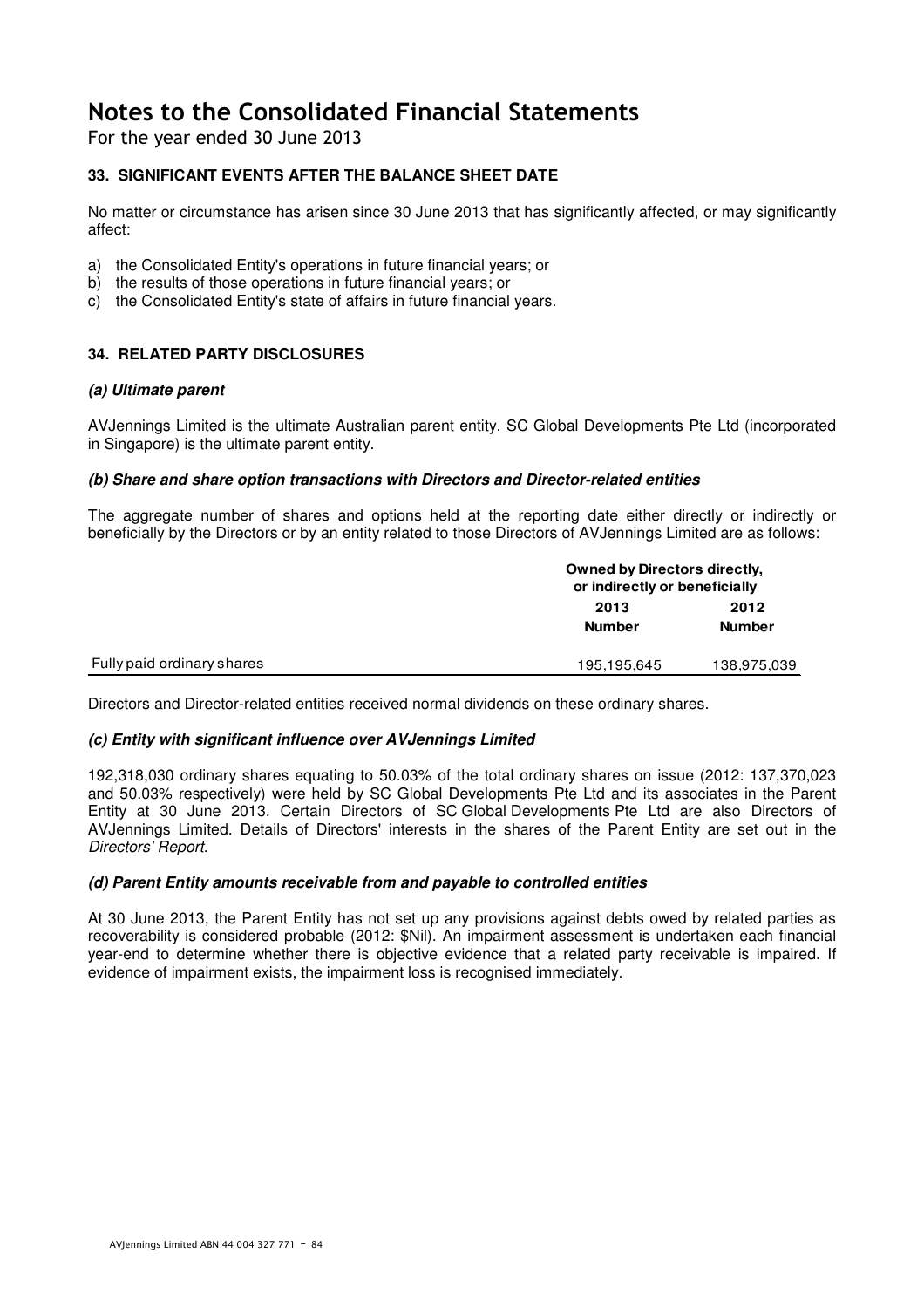For the year ended 30 June 2013

## **34. RELATED PARTY DISCLOSURES (continued)**

## **(e) Transactions with related parties**

|                                                                                                          | <b>Note</b> | 2013<br>\$ | 2012<br>\$ |
|----------------------------------------------------------------------------------------------------------|-------------|------------|------------|
| <b>Entity with significant influence over the Consolidated Entity:</b><br>SC Global Developments Pte Ltd |             |            |            |
| Consultancy fee paid/payable                                                                             | (i)         | 600,000    | 600,000    |
| Associate:                                                                                               |             |            |            |
| Epping JV                                                                                                |             |            |            |
| Management fee received/receivable                                                                       |             | 809,882    | 669,246    |
| <b>Joint Ventures:</b>                                                                                   |             |            |            |
| <b>Meridan Plains</b>                                                                                    |             |            |            |
| Management fee received/receivable                                                                       |             |            | 67,915     |
| Accounting services fee received/receivable                                                              |             |            | 8,333      |
| Eastwood                                                                                                 |             |            |            |
| Management fee received/receivable                                                                       |             | 2,219,741  | 1,516,363  |
| Accounting services fee received/receivable                                                              |             | 50,000     | 50,000     |
| Arlington Rise                                                                                           |             |            |            |
| Reversal of over accrued management fee receivable                                                       |             |            | (42, 440)  |
| Cheltenham JV                                                                                            |             |            |            |
| Accounting services fee received/receivable                                                              |             | 72,000     | 54,000     |
| Woodville                                                                                                |             |            |            |
| Accounting services fee received/receivable                                                              |             | 72,600     | 54,000     |

(i) Consultancy fees paid to SC Global Developments Pte Ltd of \$600,000 (2012: \$600,000).

### **(f) Joint ventures in which related entities in the Consolidated Entity are venturers**

Joint ventures in which the Consolidated Entity has an interest are set out in note 16 and note 19.

### **(g) Outstanding balances arising from provision of services**

The following balances are outstanding at the end of the reporting period in relation to transactions with related parties.

|                     | 2013   | 2012   |
|---------------------|--------|--------|
|                     | \$'000 | \$'000 |
|                     |        |        |
| Current receivables |        |        |
| Joint Ventures      | 2,497  | 3,299  |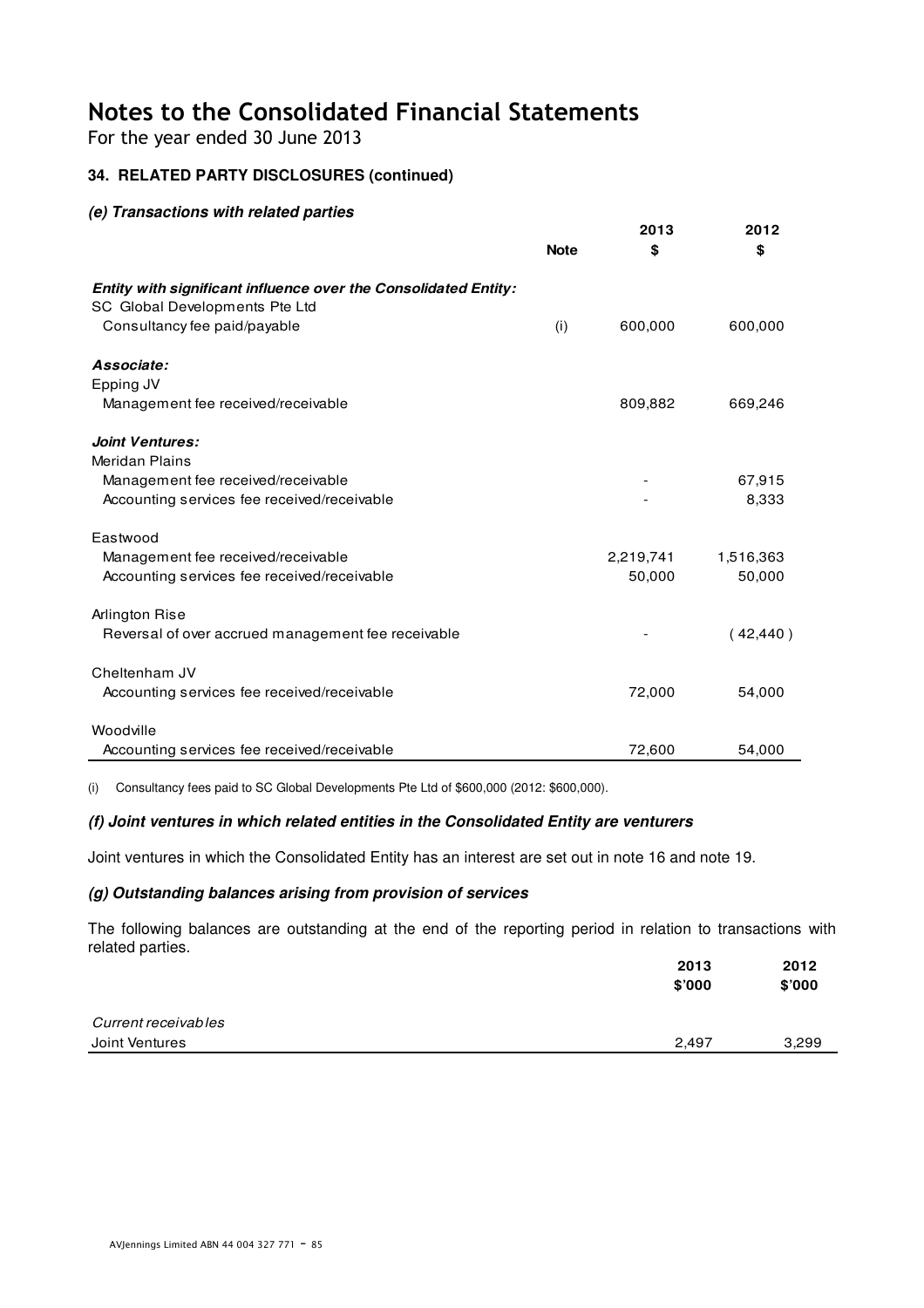For the year ended 30 June 2013

## **34. RELATED PARTY DISCLOSURES (continued)**

## **(h) Loans from related party**

|               | 2013   | 2012   |
|---------------|--------|--------|
|               | \$'000 | \$'000 |
| Loan received |        |        |
| Joint Venture | 2,600  | 2,000  |

### **(i) Terms and conditions of transactions with related parties**

Transactions with related parties are made at arm's length both at normal market prices and on normal commercial terms.

Outstanding balances at year-end are unsecured, interest free, at call and settlement occurs in cash.

## **(j) Transactions with Key Management Personnel**

Disclosures relating to Key Management Personnel are set out in note 7.

### **(k) Entitlement Offer**

The Company conducted an entitlement offer in April 2013 of 2 shares for every 5 shares held at an offer price of 37.5 cents per share. Those Directors who held shares either directly or indirectly, took up their entitlement in full. Executive (non-director) KMP also acquired shares under the Entitlement Offer by participating in the offer and by sub-underwriting a proportion of the shortfall. The shares acquired under the entitlement offer by KMP are disclosed in note 7.

### **35. SHARE-BASED PAYMENT PLANS**

### **(a) Recognised share-based payment expenses**

Total expenses arising from share-based payment transactions and disclosed as part of employee benefit expenses are shown in the table below:

|                                                                      | 2013<br>\$'000 | 2012<br>\$'000 |
|----------------------------------------------------------------------|----------------|----------------|
| Expense arising from equity-settled share-based payment transactions | 390            | 364            |
| Total expense arising from share-based payment transactions          | 390            | 364            |

The share-based payment plan is described in note 35(b). There have been no cancellations or modifications to the plan during 2013.

### **(b) Type of share-based payment plan**

### AVJ Deferred Employee Share Plan

The AVJ Deferred Employee Share Plan (the LTI Plan) administers employee share schemes under which shares may be purchased on-market by the LTI Plan Trustee on behalf of employees. These shares vest to employees for no cash consideration subject to certain conditions being satisfied. Employees may elect not to participate in the scheme. Shares held by the LTI Plan's trust and not yet allocated to employees at the end of the reporting period are shown as treasury shares in the Consolidated Financial Statements.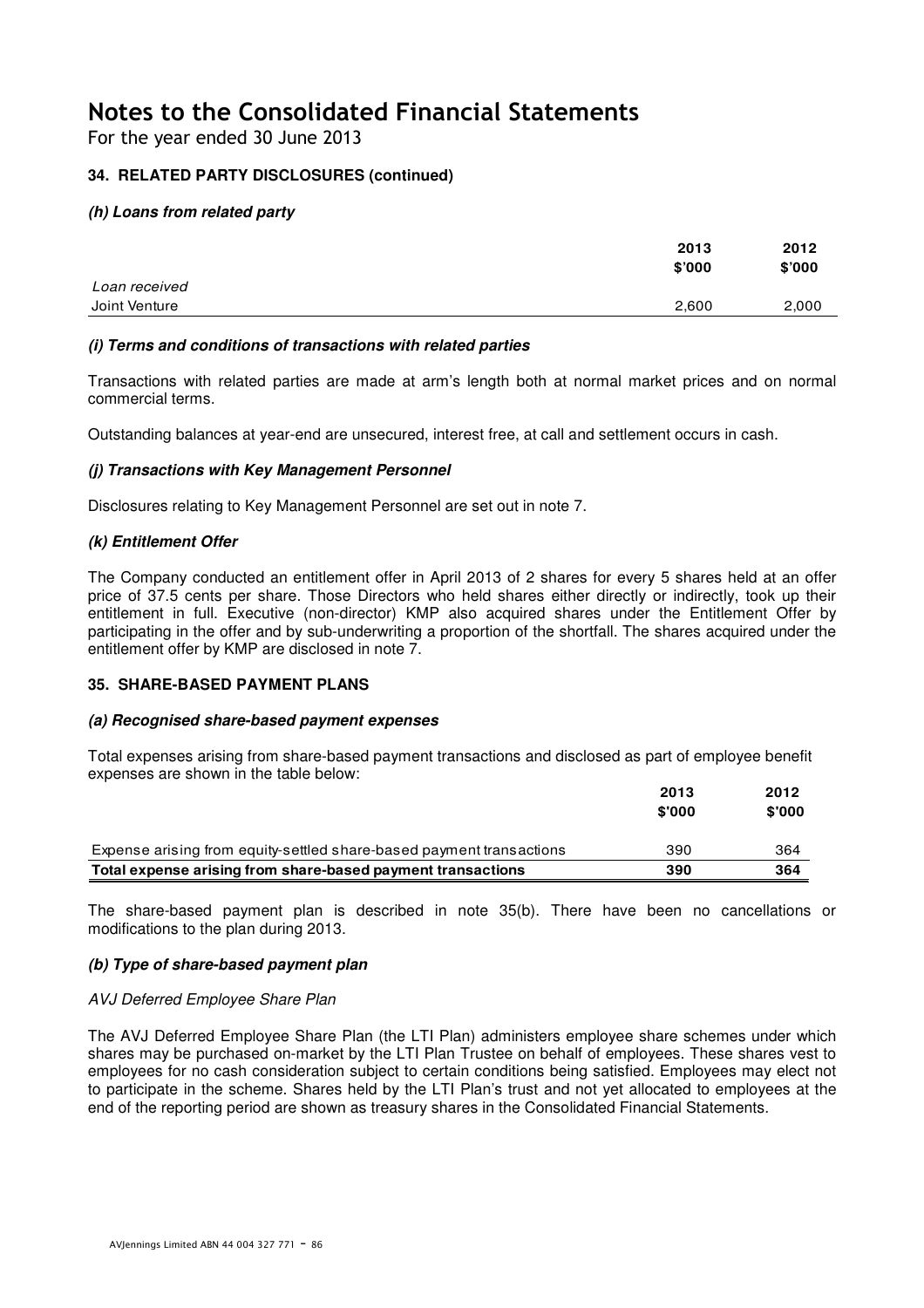For the year ended 30 June 2013

## **35. SHARE-BASED PAYMENT PLANS (continued)**

#### **(b) Type of share-based payment plan (continued)**

Share-based compensation benefits are provided to Executives via the LTI Plan. These equity-settled transactions are measured at fair value at the grant date. The original cost of the shares is treated as a reduction in share capital and the underlying shares identified separately as treasury shares. The fair value of the shares at the grant date is expensed on a straight-line basis over the vesting period with a corresponding increase in share-based payment reserve in equity.

Vesting subject to both service and performance conditions:

#### FY2011 Grant

A total of 1,375,452 shares were granted on 28 September 2010 to certain executives. As detailed in the table on page 15 and page 52, these include 1,136,816 shares for KMP. The remaining shares were granted to executives who were not KMP. A total of 96,124 shares from this grant have been forfeited.

#### FY2012 Grant

An additional 1,695,735 shares were granted on 5 September 2011 to certain executives. As detailed in the table on page 15 and page 52, these include 1,454,555 shares for KMP. The remaining shares were granted to executives who were not KMP. A total of 124,383 shares from this grant have been forfeited.

#### FY2013 Grant

An additional 513,168 shares were granted on 12 September 2012 to certain executives. As detailed in the table on page 15, these include 280,712 shares for KMP. The remaining shares were granted to executives who were not KMP.

These shares are subject to both service and performance conditions and will vest to the extent that each of these conditions is satisfied.

The service vesting condition is that the employee must still be employed by AVJennings at 30 September 2013 (for the FY2011 grant) and 30 September 2014 (for the FY2012 grant) and 30 September 2015 (for the FY2013 grant). In the event of death or permanent disablement the shares may vest subject to Board discretion. In the event that the employee is retrenched, the shares may vest subject to Board discretion. If the employee resigns (in certain circumstances) or is terminated, the vested shares will be forfeited.

The performance vesting conditions are:

- Total Shareholder Return (TSR) performance measured against the ASX Small Industrials Index; and
- Earnings Per Share (EPS) growth. AVJennings' EPS growth for the performance period must meet or exceed the target set. The EPS hurdle for total vesting for each grant is as follows:

FY2011 grant - 10% p.a. growth for the three financial years to 30 September 2013 FY2012 grant - 10% p.a. growth for the three financial years to 30 September 2014 FY2013 grant - 10% p.a. growth for the three financial years to 30 September 2015

Half of the allocation is assessed against each performance condition. The vesting schedule for the TSR performance condition is set out in the table below. The holder of the shares is entitled to receive all dividends paid between grant and vesting date.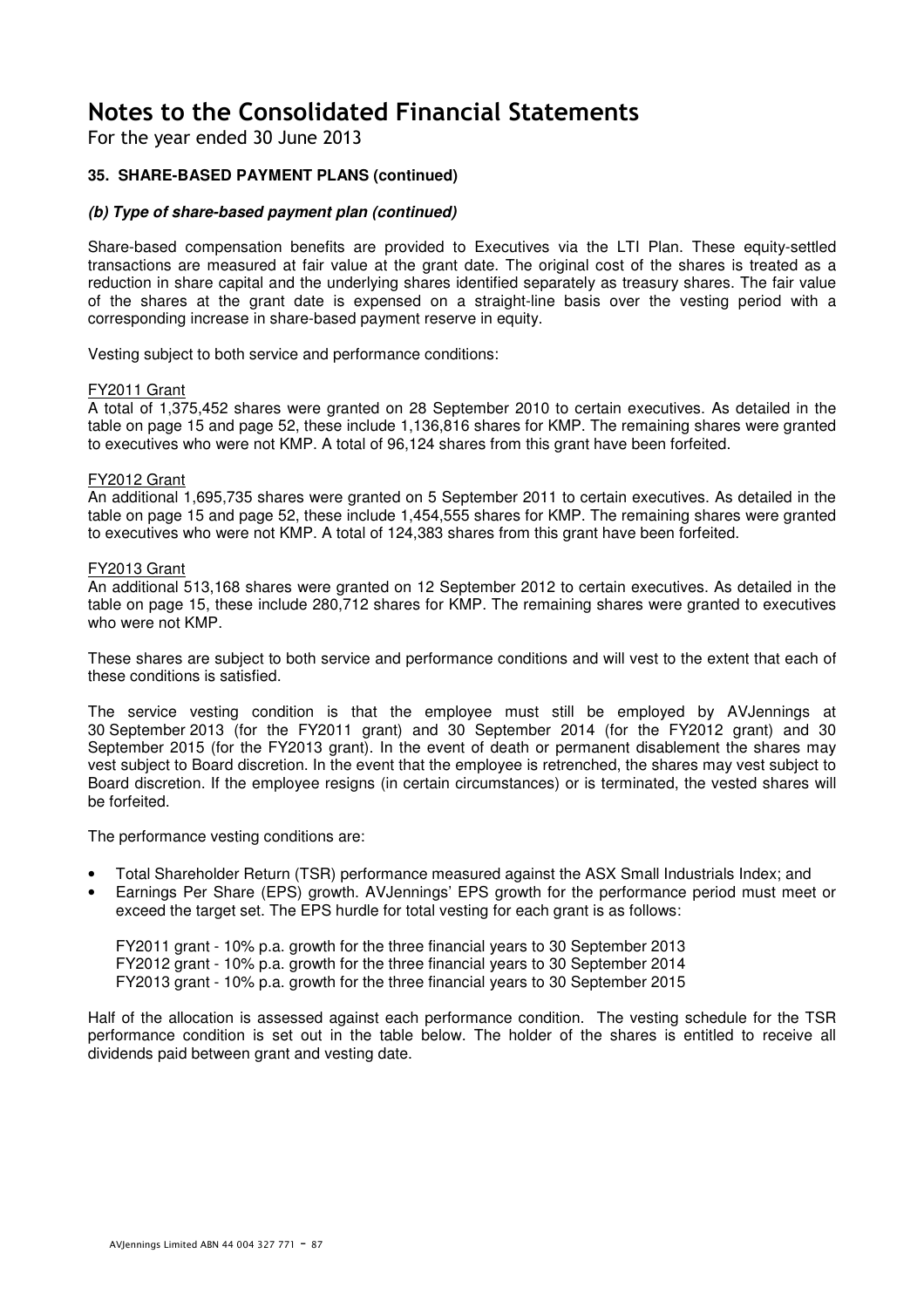For the year ended 30 June 2013

## **35. SHARE-BASED PAYMENT PLANS (continued)**

| <b>AVJennings' TSR rank against</b><br>companies in the Index | Percentage vesting<br>50%                                          |  |
|---------------------------------------------------------------|--------------------------------------------------------------------|--|
| l< median                                                     | <b>Nil</b>                                                         |  |
| At the median                                                 |                                                                    |  |
| $\geq$ median but < 75 <sup>th</sup> percentile               | Pro-rata between 50 <sup>th</sup> and 75 <sup>th</sup> percentiles |  |
| $\left  \right  > = 75$ <sup>th</sup> percentile              | 100%                                                               |  |

The fair value of the EPS element of the shares is the market value at grant date. The Monte Carlo Model is used to fair value the TSR element. The Model simulates AVJennings' TSR and compares it against the ASX Small Industrials Index. The Model takes into account historic dividends, share price volatilities and the riskfree yield on an Australian Government Bond at the grant date matching the remaining effective life of 3 years.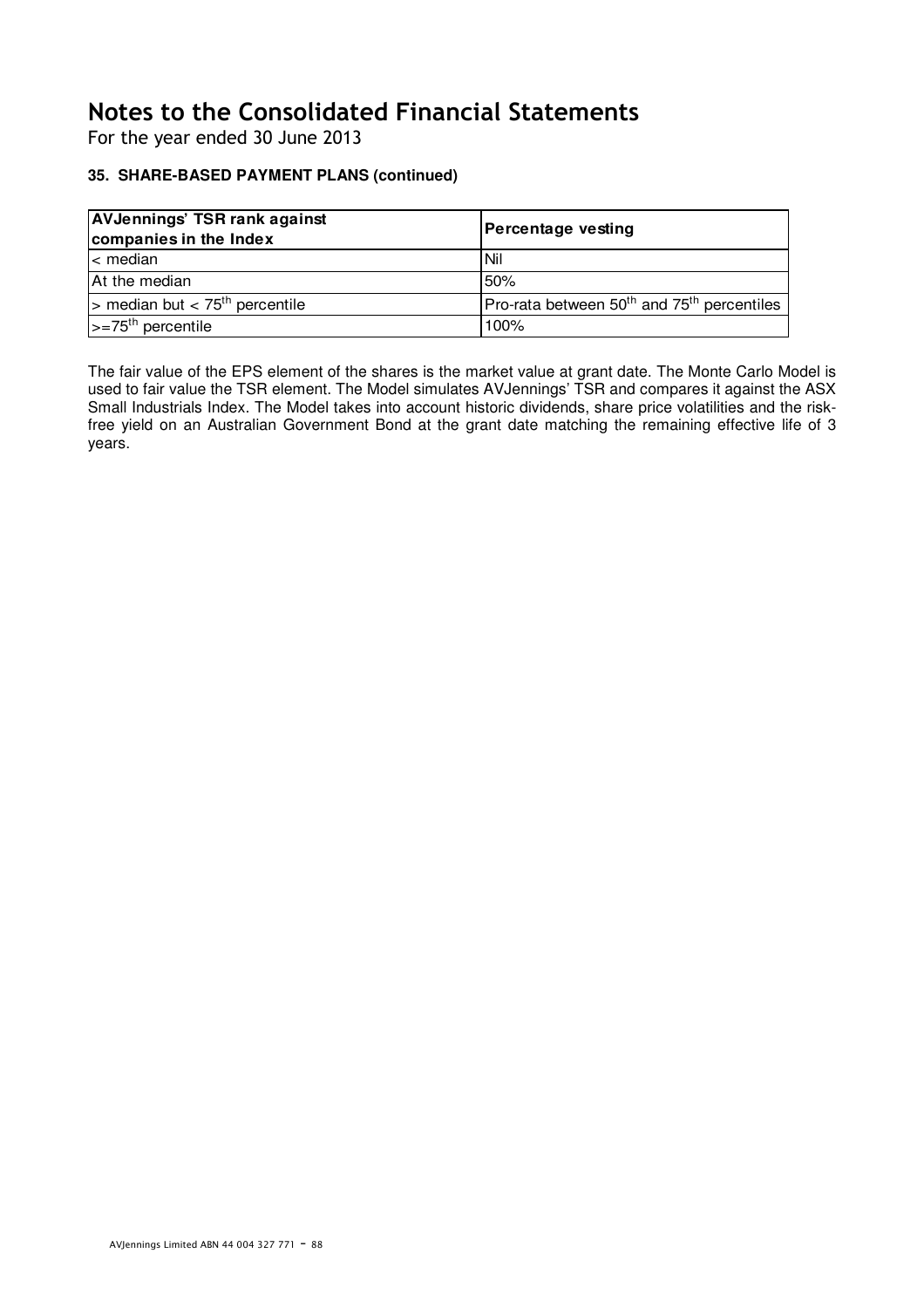# **AVJennings**

## Directors' Declaration

In accordance with a resolution of the Directors of AVJennings Limited, we state that:

- 1) In the opinion of the Directors:
	- i) the Consolidated Financial Statements and Notes are in accordance with the Corporations Act 2001, including;
		- a) giving a true and fair view of the Consolidated Entity's financial position as at 30 June 2013 and of their performance for the year ended on that date; and
		- b) complying with Australian Accounting Standards (including the Australian Accounting Interpretations) and Corporations Regulations 2001;
	- ii) the Consolidated Financial Statements and Notes also comply with International Financial Reporting Standards as disclosed in note 2(a); and
	- iii) there are reasonable grounds to believe that the Company will be able to pay its debts as and when they become due and payable.
- 2) This declaration has been made after receiving the declarations required to be made to the Directors in accordance with section 295A of the Corporations Act 2001 for the financial year ended 30 June 2013.
- 3) In the opinion of the Directors, as at the date of this declaration, there are reasonable grounds to believe that the members of the Closed Consolidated Entity identified in note 18 will be able to meet any obligations or liabilities to which they are or may become subject, by virtue of the Deed of Cross Guarantee.

On behalf of the Board

Simon Cheong **Peter Summers** Peter Summers **Peter Summers** Peter Summers **Peter Summers** Director Director

27 September 2013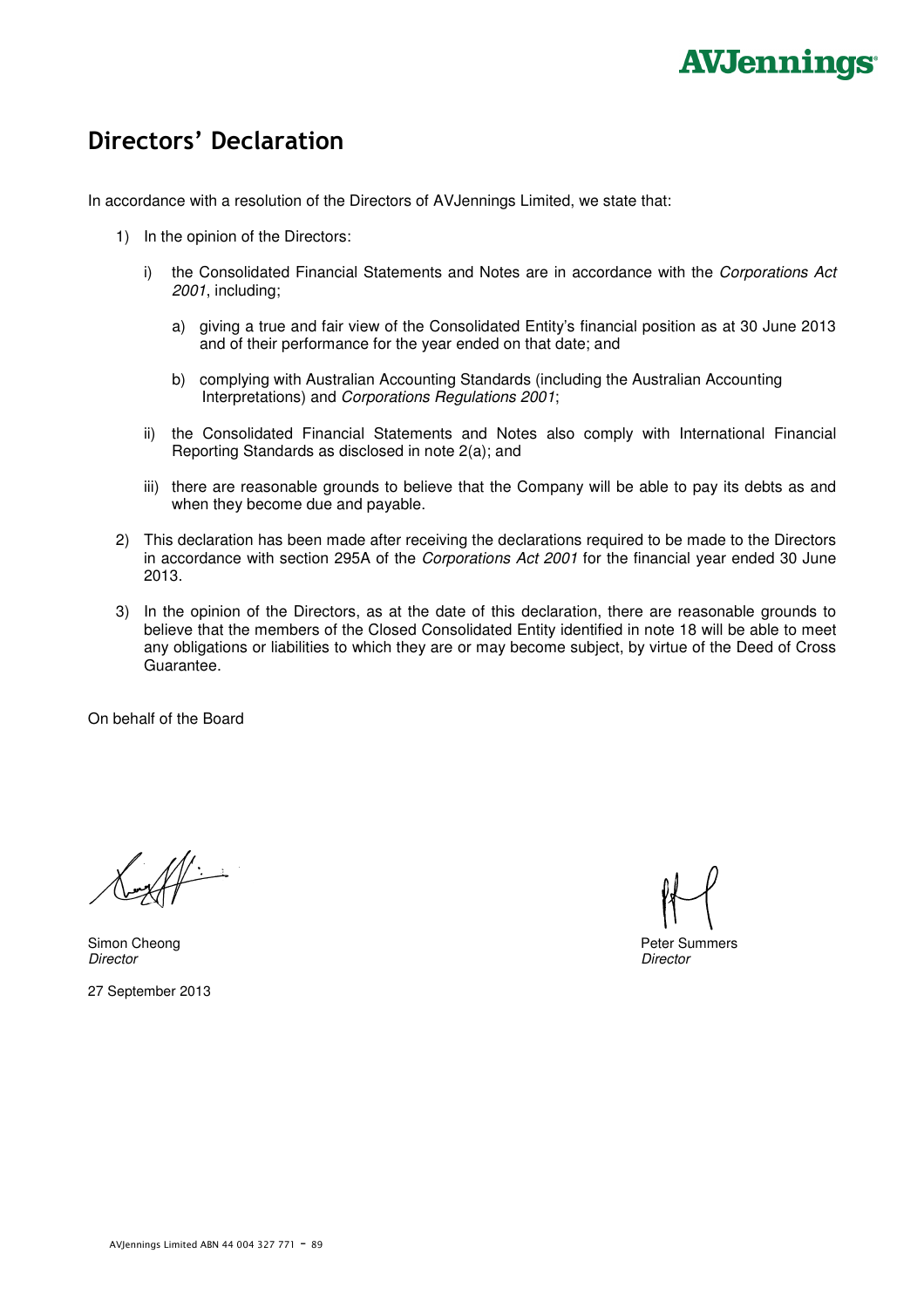

Ernst & Young 680 George Street Sydney NSW 2000 Australia GPO Box 2646 Sydney NSW 2001 Tel: +61 2 9248 5555 Fax: +61 2 9248 5959 ey.com/au

## **Independent auditor's report to the shareholders of AVJennings Limited**

## Report on the financial report

We have audited the accompanying financial report of AVJennings Limited, which comprises the consolidated statement of financial position as at 30 June 2013, the consolidated statement of comprehensive income, the consolidated statement of changes in equity and the consolidated statement of cash flows for the year then ended, notes comprising a summary of significant accounting policies and other explanatory information, and the directors' declaration of the consolidated entity comprising the company and the entities it controlled at the year's end or from time to time during the financial year.

## *Directors' responsibility for the financial report*

The directors of the company are responsible for the preparation of the financial report that gives a true and fair view in accordance with Australian Accounting Standards and the *Corporations Act 2001* and for such internal controls as the directors determine are necessary to enable the preparation of the financial report that is free from material misstatement, whether due to fraud or error. In Note 2(a), the directors also state, in accordance with Accounting Standard AASB 101 *Presentation of Financial Statements*, that the financial statements comply with *International Financial Reporting Standards*.

## *Auditor's responsibility*

Our responsibility is to express an opinion on the financial report based on our audit. We conducted our audit in accordance with Australian Auditing Standards. Those standards require that we comply with relevant ethical requirements relating to audit engagements and plan and perform the audit to obtain reasonable assurance about whether the financial report is free from material misstatement.

An audit involves performing procedures to obtain audit evidence about the amounts and disclosures in the financial report. The procedures selected depend on the auditor's judgment, including the assessment of the risks of material misstatement of the financial report, whether due to fraud or error. In making those risk assessments, the auditor considers internal controls relevant to the entity's preparation and fair presentation of the financial report in order to design audit procedures that are appropriate in the circumstances, but not for the purpose of expressing an opinion on the effectiveness of the entity's internal controls. An audit also includes evaluating the appropriateness of accounting policies used and the reasonableness of accounting estimates made by the directors, as well as evaluating the overall presentation of the financial report.

We believe that the audit evidence we have obtained is sufficient and appropriate to provide a basis for our audit opinion.

## *Independence*

In conducting our audit we have complied with the independence requirements of the *Corporations Act 2001*. We have given to the directors of the company a written Auditor's Independence Declaration, a copy of which is included in the directors' report.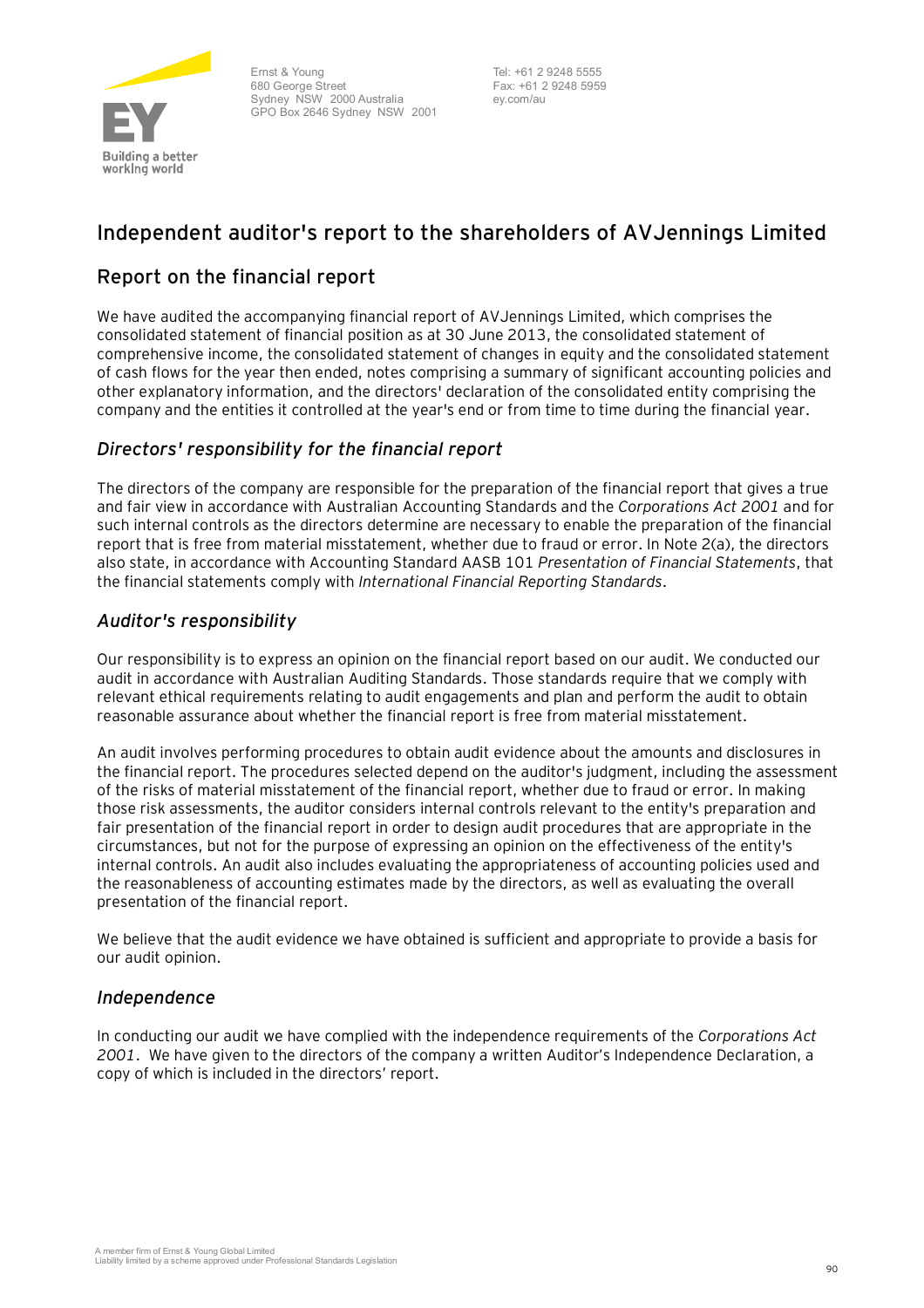

## *Opinion*

In our opinion:

- a. the financial report of AVJennings Limited is in accordance with the *Corporations Act 2001*, including:
	- i giving a true and fair view of the consolidated entity's financial position as at 30 June 2013 and of its performance for the year ended on that date; and
	- ii complying with Australian Accounting Standards and the *Corporations Regulations 2001*; and
- b. the financial report also complies with *International Financial Reporting Standards* as disclosed in Note 2(a).

## Report on the remuneration report

We have audited the Remuneration Report included in pages 10 to 18 of the directors' report for the year ended 30 June 2013. The directors of the company are responsible for the preparation and presentation of the Remuneration Report in accordance with section 300A of the *Corporations Act 2001*. Our responsibility is to express an opinion on the Remuneration Report, based on our audit conducted in accordance with Australian Auditing Standards.

## *Opinion*

In our opinion, the Remuneration Report of AVJennings Limited for the year ended 30 June 2013, complies with section 300A of the *Corporations Act 2001*.

Ernst & Young

Mak Conon

Mark Conroy Partner Sydney 27 September 2013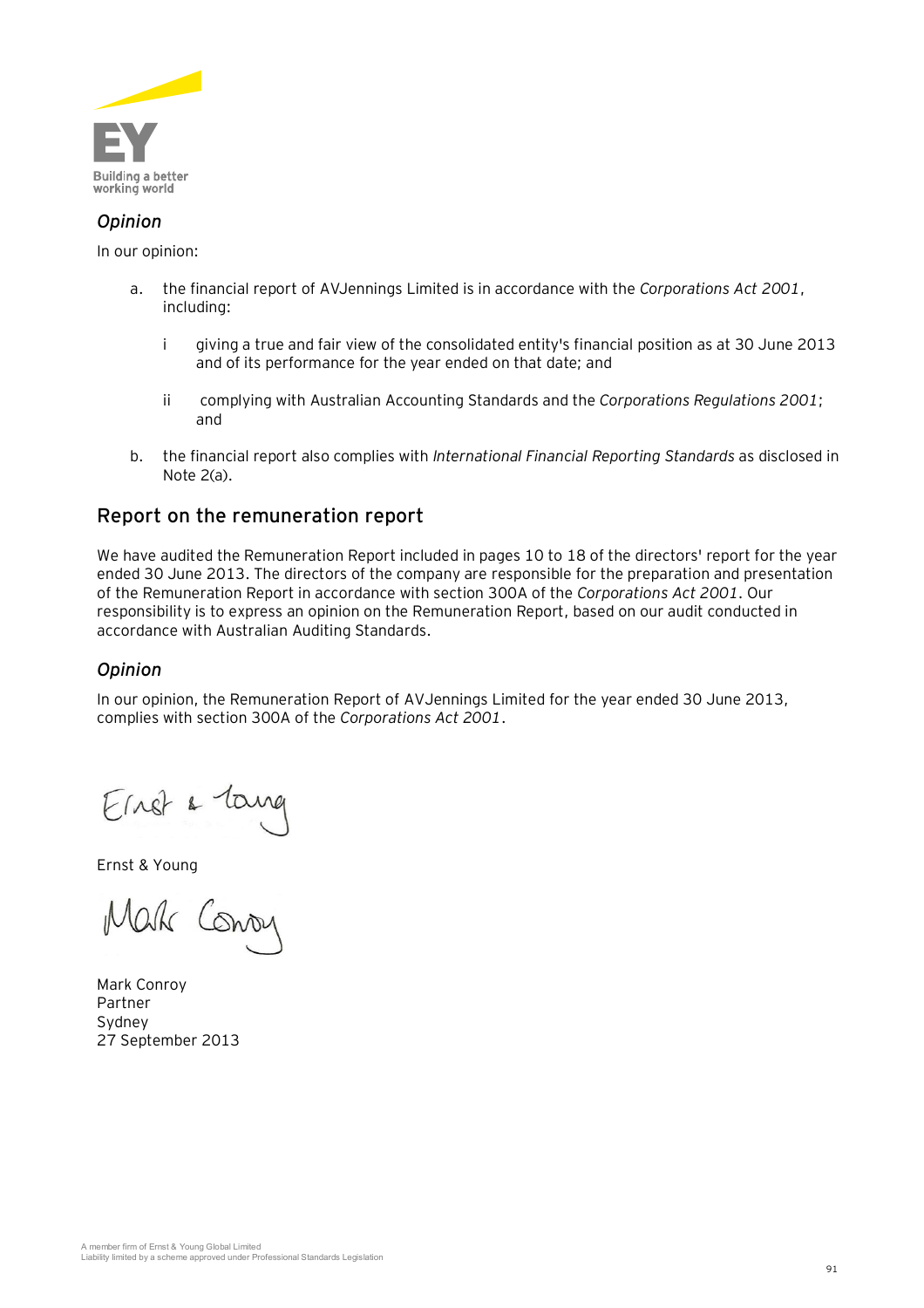

#### **Corporate Governance Statement For the year ended 30 June 2013**

This Corporate Governance Statement indicates the Company's conformance with the Australian Securities Exchange's ("ASX") Corporate Governance Council's, "Corporate Governance Principles and Recommendations" (2<sup>nd</sup> Edition), as required by the ASX Listing Rules.

The AVJennings Corporate Governance Statement is structured with reference to the ASX recommendations. Areas of non compliance will be disclosed under the relevant principle. All corporate practices within this report were in place for the entire year unless otherwise indicated. This Statement refers to documents that support the Company's Corporate Governance framework and it is posted in the Corporate Governance section on the Company's website: **www.avjennings.com.au**.

## **Principle 1: Lay solid foundations for management and oversight by the Board**

Recommendation 1.1 of the ASX Corporate Governance Principles requires the Company to establish and disclose the functions reserved for the Board and those delegated to management. The roles and responsibilities of the Company's Board, Board Committees and senior management have been established through Board approved Charters, which have been operational throughout the period and are disclosed on the Company's website at **www.avjennings.com.au**.

All persons who are invited and agree to act as a Director of the Company do so by a formal letter of consent.

To assist it in carrying out its responsibilities, the Board has established several standing Board Committees of its members. Director appointments to Board Committees are by formal resolutions of the Board. The Chairman of each Committee reports on any matters of substance at the next full Board Meeting. Membership of Board Committees and attendance at Board and Committee meetings is tabulated in the Director's Report section of the Company's Annual Report.

The Board Committees are:

- **Audit Committee**
- Nominations Committee
- **Example 20 Remuneration Committee**
- **Investments Committee**
- Risk Management Committee (incorporating the Occupational Health, Safety and Environment sub-committee)

The roles and responsibilities of the Chief Executive Officer and senior management are established through key performance objectives. They are assessed against those objectives on an annual basis, or more frequently if that is indicated.

The Remuneration Committee monitors the performance of the Chief Executive Officer. It also monitors the performance of the Chief Financial Officer and the Company Secretary in consultation with the Chief Executive Officer. The Chief Executive Officer assesses the performance of senior management and these assessments are reviewed by the Remuneration Committee. The process for evaluating the performance of senior executives is set out in the Remuneration Report section of this Financial Report.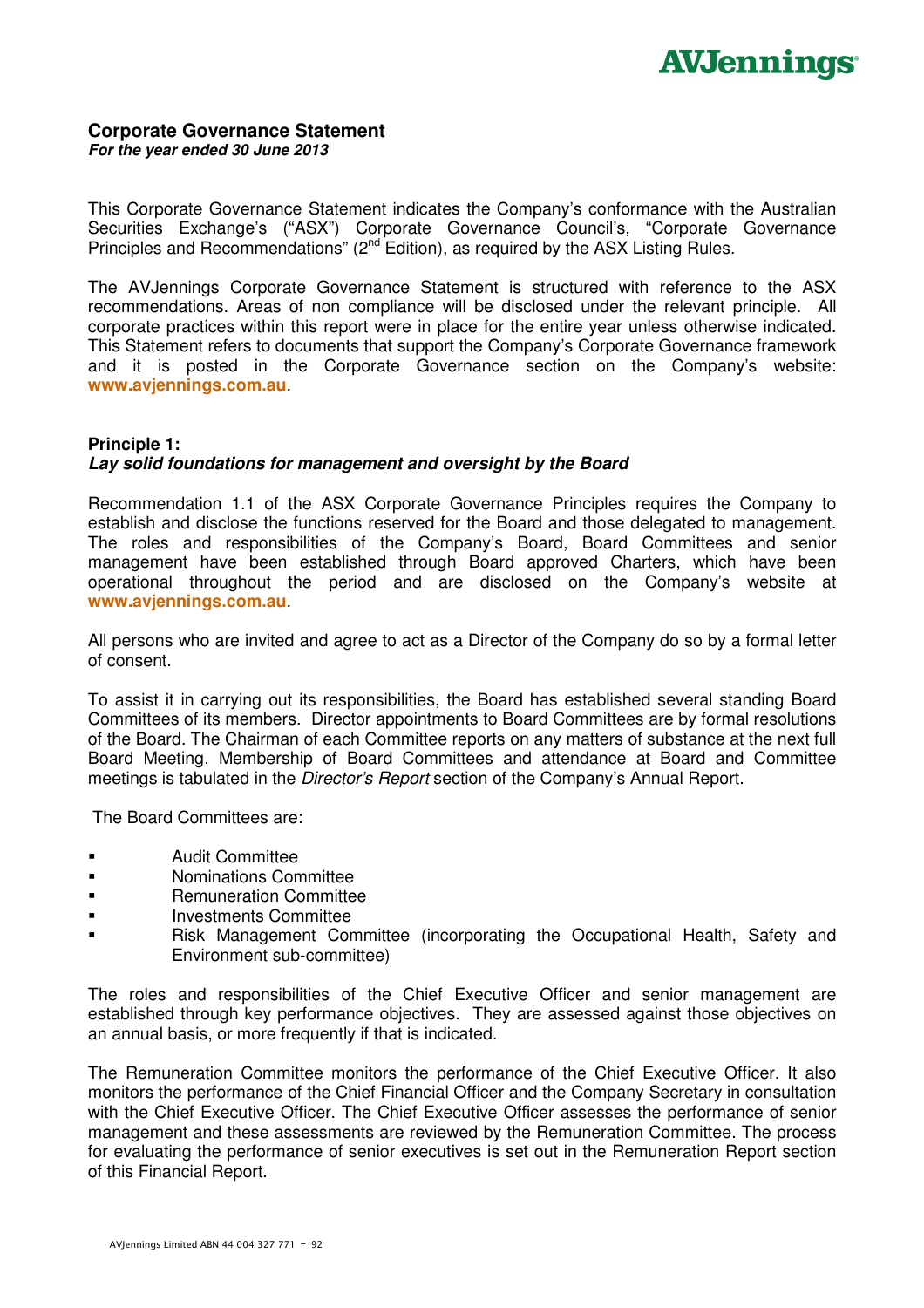The Board has also approved financial delegations and personnel delegations which cover specific areas of delegated responsibility to the Managing Director and senior management.

During the period, the Board has considered broad Corporate Governance matters, including the continuing relevance of existing committees and its own performance and reaffirmed its belief that the Committee structures provided sound oversight of Management, by the Board.

## **Principle 2: Structure the Board to add value**

#### **Directors**

The Company's Constitution and Section 201A of the *Corporations Act 2001* stipulate that a public company must have at least three Directors.

The Board has adopted guidelines concerning its composition. For the time being, the Board has determined that there shall be at least five Directors, increasing where additional expertise is required. The current Directors of the Company are listed in the Directors' Report of this Financial Report with a brief description of their qualifications, experience, special responsibilities and status as Executive, Non-Executive or Independent Director.

The Board includes both Executive and Non-Executive Directors with a majority of Non-Executive Directors. The Non-Executive Directors include both independent and non-independent Directors. There is a strong element of independence on the Board, with four of the six Non-Executive Directors being independent, determined in accordance with the ASX guidelines on independence. The other two Non-Executive Directors, who represent SC Global Developments Pte Ltd, a substantial shareholder, have no involvement in the operational management of the Company. The Managing Director is an Executive Director.

The Chairman of the Board is selected by the full Board. The current Chairman of the Board, Mr Simon Cheong, is also Chairman of the Board of a substantial shareholder, SC Global Developments Pte Ltd. Although there is no lead Independent Director as recommended by the ASX Principles, the Deputy Chairman, Mr Jerome Rowley, is an Independent Director. The roles of the Chairperson and Chief Executive Officer are exercised by different individuals.

The Board meets at least six scheduled times a year either in person or by teleconference and occasionally on an ad-hoc basis if required. Meeting venues are planned to enable Directors to familiarise themselves with major development projects. A formal agenda is in place for each meeting.

New Directors are inducted individually on the Company's financial, strategic, operational and risk management positions, the culture and values of the Company and meeting arrangements. Directors have access to Company records and information through the Company Secretary and other relevant senior officers. They receive regular detailed reports on financial and operational aspects of the Company's business and may request elaboration or explanation of those reports at any time.

Each Director has the right to seek independent professional advice at the Company's expense. Prior approval of the Chairman is required but this may not be unreasonably withheld. Any advice obtained is made available to the Chairman.

### Nominations Committee

The Board has a Nominations Committee, comprising two Independent Directors, Mr R J Rowley, and Mr B G Hayman and two Non-Executive Directors, Mr S Cheong and Mrs E Sam, who is also Chairperson of the Committee. The Board is of the view that the Committee, which consists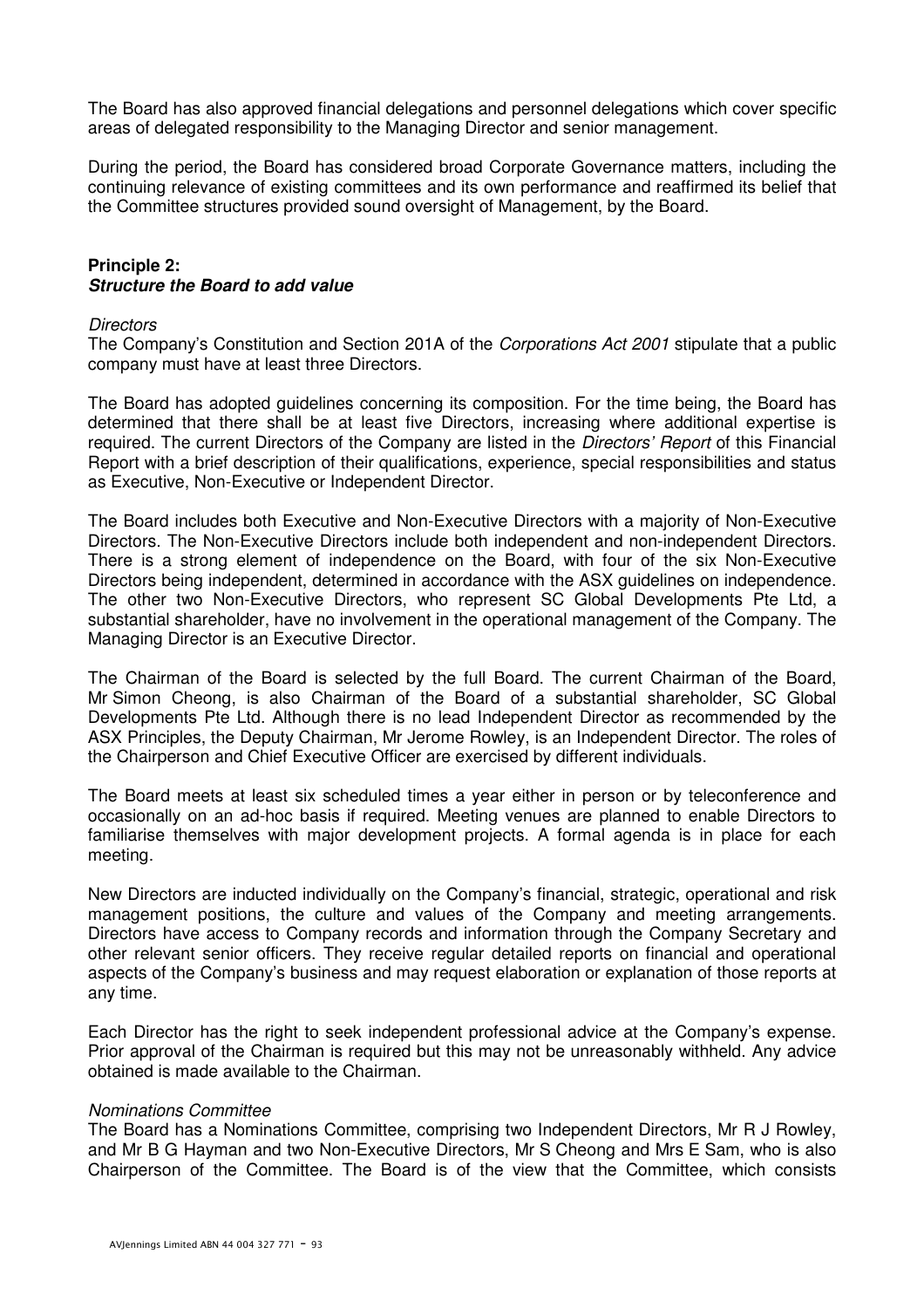entirely of Non-Executive Directors, albeit without an independent majority or Chairperson, is structured appropriately to perform its functions.

The Nominations Committee Charter sets out its role, responsibilities, composition, structure, membership requirements and guidelines and is posted on the Corporate Governance section of the Company's website. The purpose of the Committee is to review and make recommendations to the Board on Board composition, to establish the criteria for Board and Board Committee membership and to evaluate Board performance and the performance of Directors.

The Nominations Committee assists the Board in identifying, evaluating and recommending candidates to the Board, having regard to the relevant skills, experience, personal attributes, diversity, availability and time commitments required of new Directors. The Committee may make use of external consultants if that is deemed appropriate.

The Committee meets at least annually.

A Board skills matrix has been developed and is used to assess the skills and experience available on the Board and to identify gaps in skills, if any. Development of strategy and policy, financial literacy, industry experience, banking and finance, risk management, compliance oversight, sales and commercial experience are some of the desirable skills identified and these are collectively available on the Board.

In November 2012, through the Nominations Committee, the Directors reviewed the performance of the whole Board and Board Committees. The review considered each director's expertise, skill and experience, along with their understanding of the company's business, preparation for meetings, relationships with other directors and management, awareness of ethical and governance issues, and overall contribution. The outcomes of the review were discussed and considered by all the Directors and the general conclusion was that the Board and each of the Board Committees were operating well. The Company had experienced a challenging year in difficult market conditions and the Board had provided good oversight of management's actions and provided strategic direction to those activities. It was also considered that the respective committees had done likewise within their spheres of responsibility.

Details of Directors' experience and qualifications and attendance at Board and Committee Meetings are set out on pages 7 to 9 and page 19 of the Directors' Report in this Financial Report.

### Company Secretary

The Board appoints the Company Secretary and all Directors have access to the Company Secretary. Details of the Company Secretary's experience and qualifications are set out in this Financial Report.

The role of the Company Secretary is to support the effectiveness of the Board by monitoring and advising the Board on its Corporate Governance responsibilities by means of its charters, procedures and updates on legislation and regulation. The Company Secretary is also responsible for lodgements with relevant regulators, management of dividend payments and/or Dividend Reinvestment Plan allotments and management of the relationship between shareholders and the share registry.

### **Principle 3:**

### **Promote ethical and responsible decision making**

### Code of Conduct

The Company has a Code of Conduct which sets out the behaviour required of all Board members, senior management, employees and contractors throughout the period. The content of the Code is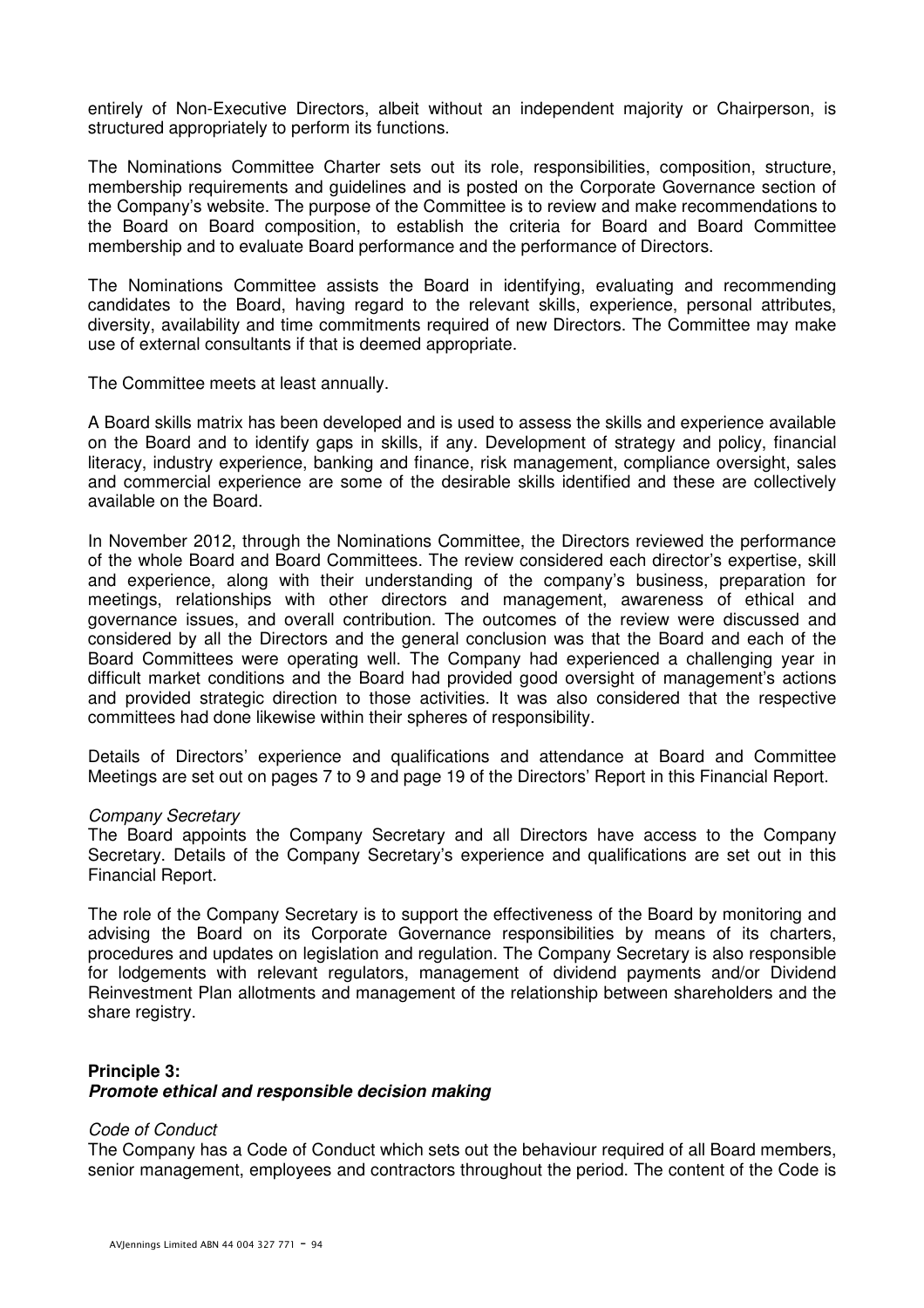integrated into management practices and forms part of the terms of employment of all Company employees. The Code, which is disclosed on the Company's website, provides a mechanism to employees to report breaches of the Code without fear of retribution. Senior management deals with breaches of the Code and monitors compliance. The Company Secretary and the Chief Executive Officer report to the Board and the Audit Committee on various aspects of Code Compliance.

### Dealing in AVJennings' shares

The Company's Securities Trading Policy places restrictions on the ability of Directors, officers and employees to trade in the Company's shares during specified restricted "black out" periods. The restrictions are designed to minimise the risk of actual or perceived insider trading.

#### **Diversity**

In accordance with the ASX recommendations, the Board has established a Diversity Policy and has set measurable objectives to achieve its goals on diversity. The Company's progress towards achieving these objectives, together with details of the proportion of women employees in the whole organisation, women in senior executive positions and women on the Board, are shown on page 100 and 101 of this Financial Report.

The Diversity Policy is available for viewing on the Company's website at **www.avjennings.com.au**.

## **Principle 4: Safeguard integrity in financial reporting**

#### Audit Committee

The Company has an Audit Committee comprising of three Independent Directors, Mr B Chin (who is a Chartered Accountant and is also the Chairman of the Committee), Mr R J Rowley, Mr Teck Poh Lai and one Non-Executive Director, Mrs E Sam. The Chairman of the Committee is a different individual to the Chairman of the Board. The Audit Committee Charter sets out its role, responsibilities, composition, structure and membership requirements and is posted on the Corporate Governance section of Company's website.

All other members of the Board are invited to attend Audit Committee meetings as observers and in a non voting capacity. Usually, all Board members attend all Audit Committee meetings either as members or observers. The Audit Committee papers, including the minutes of the previous Committee Meetings, are sent to all Board members.

The Chief Executive Officer, Chief Financial Officer, Company Secretary, Internal Auditor and the External Auditor attend Audit Committee meetings at the discretion of the Committee. The Committee also meets privately with the External Auditor at least once a year and usually twice per year, without management being present. In addition, the Internal Auditor reports directly to the Audit Committee and the Committee meets privately with the Internal Auditor at least once per year.

The Minutes of each Committee meeting are circulated after the meeting and the signed minutes tabled at the subsequent meeting of the Committee. The Chairman of the Committee is available to report on or answer questions about the Committee's conclusions and recommendations to the Board. The Committee meets at least three times during the year.

### Audit Governance

The Company has a policy on the provision of auditing and related services. The Committee is satisfied with the independence of the External Auditor.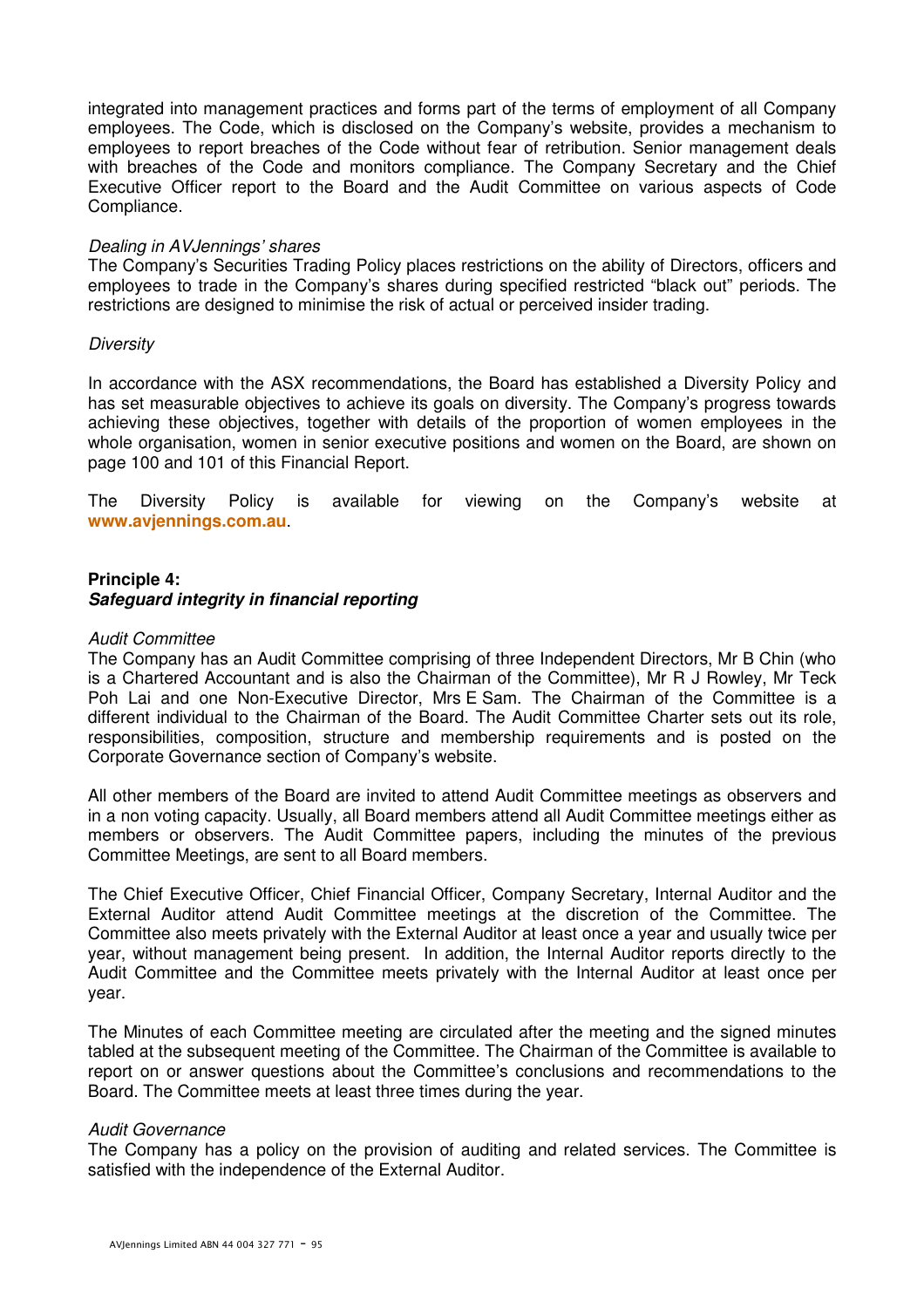During the reporting period, the Company had its 2012 Annual Report and Audit Committee Charter posted on its website. The Annual Report has details of the Audit Committee's membership and the number of meetings held and attended.

## Financial Reporting

The Board receives regular reports about the financial condition and operational results of the Company throughout the year. In relation to the half year and annual Financial Statements, Senior Management is required to sign off on the systems and processes within their area of responsibility. This procedure supports the Managing Director and Chief Financial Officer in their certification to the Board in effect stating that the Company's accounts present a true and fair view, in all material aspects, of the Company's financial condition and operational results and accord with the relevant accounting standards.

## **Principle 5:**

## **Make timely and balanced disclosure**

A continuous disclosure regime operates throughout the Group. The Company has in place a formal disclosure policy, contained within the Shareholder Communication Policy, to ensure matters that a person could reasonably expect to have a material effect on the share price are announced to the ASX and Singapore Exchange (SGX) in a timely manner. This policy has been formally communicated to all relevant staff. The Company Secretary is the nominated Continuous Disclosure Officer. The Board is advised of any notifiable events. The Board approves, or is advised of, all releases that are made to the ASX and the SGX. All announcements made by the Company are posted on the Company's website in the "Shareholder" section.

The policy addresses:

- **EXECOMPLE COMPLIANCE WITH CONTINUOUS DESCASSIVE OPTICALLY**
- **EXECUTE:** Maintenance of confidentiality where appropriate;
- **Timely and factual release of information where appropriate;**
- Clarity and balance in reporting;
- Equal and timely access to information.

## **Principle 6: Respect the rights of Shareholders**

The Company endeavours to keep its Shareholders fully informed of matters likely to be of interest to them. The Shareholder Communication Policy outlines the process through which the Company will endeavour to ensure timely and accurate information is provided equally to all shareholders. Information is communicated to shareholders through:

- **Reports to the ASX, SGX and the press;**
- **Half and full year profit announcements;**
- Annual Reports;
- Investor briefings and information provided to analysts, (which are released to the ASX and SGX prior to being provided to the analysts);
- **EXECONTERVIER INCO CONTINUOUS** Continuous disclosure to the ASX use and notification of the ASX Listing Rules and notification of the same information to the SGX; and
- Posting all the above and any other notifications made by the Company to Shareholders, on its website.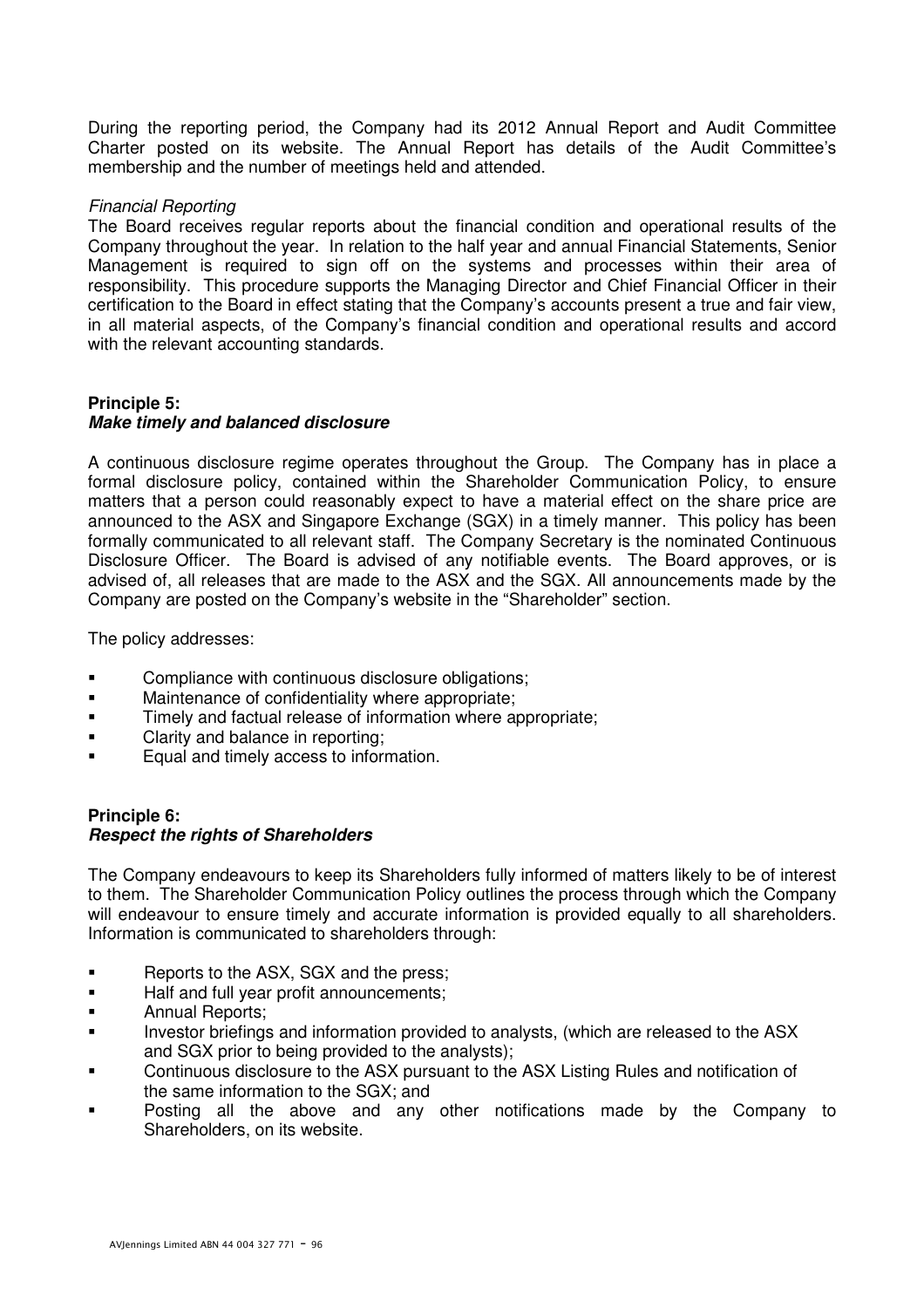The Company's website – **www.avjennings.com.au** has a section titled "Shareholders" with sub sections on:

- The Company's previous Annual Financial Reports and Half Yearly Reports;
- The Company's share price on the ASX- provided by a link to the ASX web site;
- Announcements made to the ASX and SGX;
- Copies of investor presentations:
- Corporate Governance Charters and Policies including a Shareholder Communication Policy;
- Terms and conditions of the Company's Dividend Reinvestment Plan; and
- Media releases.

All shareholders are encouraged to attend AVJennings' AGM in person or participate by sending a proxy as their representative. At the Annual General Meeting, the Chairman encourages questions and comments from Shareholders and seeks to ensure the Meeting is managed to give the maximum number of Shareholders an opportunity to participate. In the interests of clarity, questions on operational matters may be answered by the Chief Executive Officer or another appropriate member of senior management.

The External Auditor attends the Company's Annual General Meeting and is available to respond to questions about the conduct of the audit and the preparation and content of the Independent Audit Report.

## **Principle 7: Recognise and manage risk**

The Board has ultimate responsibility for risk management, compliance and control functions across the Group. These functions are aligned with the Company's strategy and business objectives.

The Company has in place internal controls intended to identify and manage significant business risks. These include the review of development proposals and the management of their ongoing performance. Management prepares the Risk Management Plan and the Board is responsible for reviewing and approving it.

The Board has established a Risk Management Committee, which incorporates a sub-committee responsible for occupational health, safety and environmental matters. The Committee comprises two Independent Directors Mr R J Rowley (Chairman) and Mr B G Hayman and generally meets quarterly. The Committee is supported by the Chief Executive Officer, Chief Financial Officer and the Company Secretary. The Risk Management Committee is responsible for identifying and considering new risks and for monitoring management's implementation of the Risk Management Plan, taking the Internal Auditor's review into account.

The Company's assets are insured under a comprehensive insurance program which is reviewed annually.

The Company also has an Investments Committee comprising one Non-Executive Director, Mr S Cheong, two Independent Directors, Mr B G Hayman and Mr R J Rowley and one Non-Director member, Mr David Tsang. The Committee considers all major land development acquisition and disposal proposals that are over monetary limits delegated to management. It also conducts a pre-commencement review and ongoing project reviews during the life of all development projects.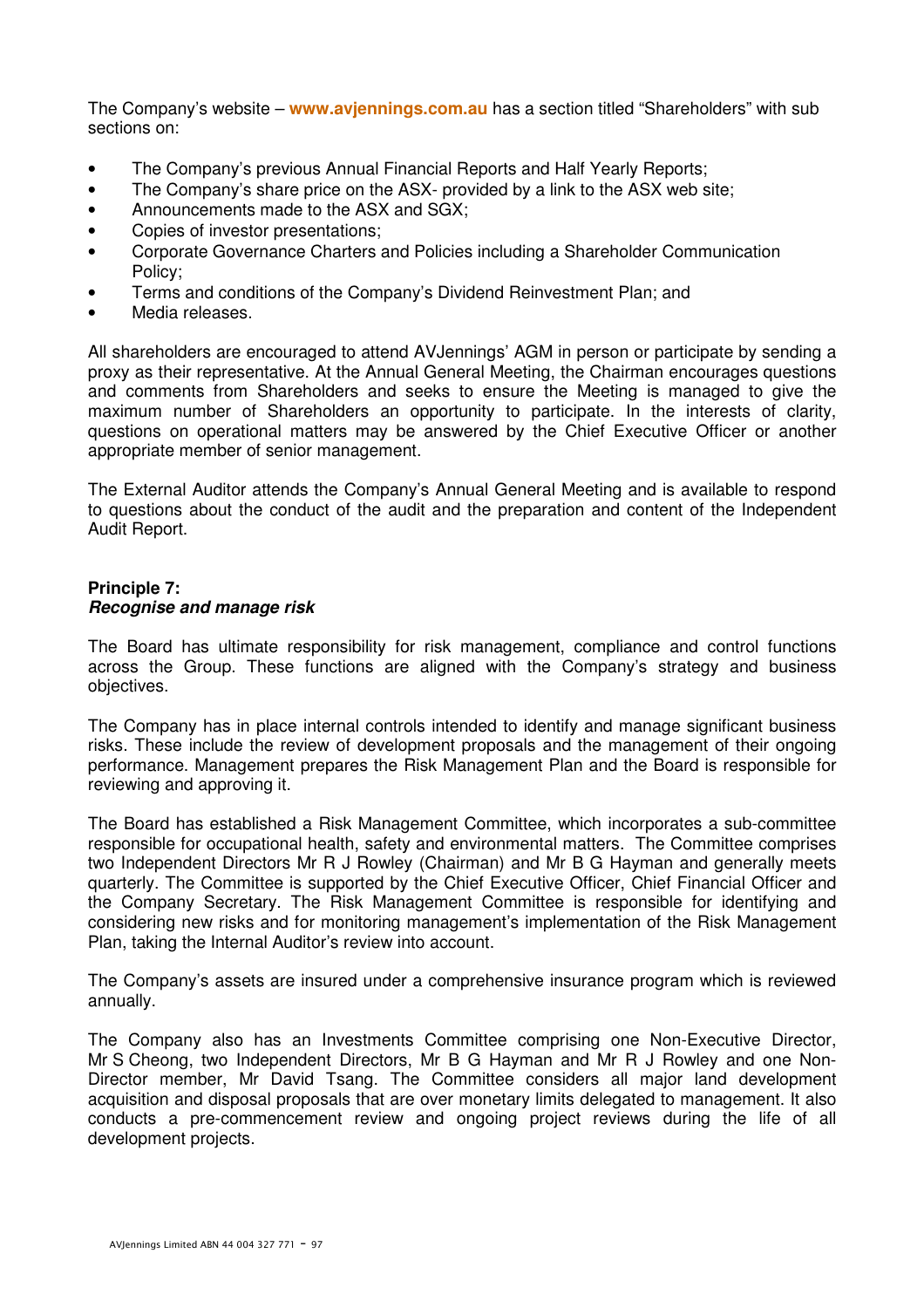The Chief Executive Officer and the Chief Financial Officer are required to provide the Board with a written statement in accordance with section 295A of the Corporations Act and ASX Corporate Governance Principle 7 to the effect that:

- The integrity of financial statements is founded on a sound system of risk management and internal compliance and control which implements the policies adopted by the Board; and
- The Company's risk management and internal compliance and control system, in so far as it relates to financial risk, is operating efficiently and effectively in all material respects.

## **Principle 8: Remunerate fairly and responsibly**

The Board has established a Remuneration Committee to review and determine, among other things, remuneration policies and packages applicable to any Executive Directors, the Company Secretary and direct reports to the CEO. It also reviews remuneration to senior managers of the Company and the remuneration policies of the Company. The Committee meets at least annually and usually twice per year and its Charter is available on the Company's website under the Corporate Governance Section.

The Committee consists of two Non-Executive Directors, Mrs E Sam (Chairperson) and Mr S Cheong, and two Independent Directors, Mr B G Hayman and Mr Teck Poh Lai. The Board is of the view that the Committee, which consists entirely of Non Executive Directors, albeit without an independent majority or Chairperson, is structured appropriately to perform its functions in reviewing the remuneration of Company executives and staff.

The Committee reviews and reports to the Board on:

- Conditions of service and remuneration of the Chief Executive Officer and his direct reports;
- Performance of the Chief Executive Officer;
- Remuneration of the Chief Financial Officer and the Company Secretary;
- Remuneration policies for the Company, which include the performance review of all employees, senior management and Board members;
- Proposals for reward initiatives;
- Succession plans for senior management; and
- Other related matters as directed by the Board.

The Chief Executive Officer attends meetings of the Remuneration Committee by invitation when required to report on, and discuss, senior management performance and remuneration matters. He is excluded from Committee deliberations relating to his position.

The Committee is empowered to seek external professional advice on any matter within its terms of reference.

Senior managers of the Company receive a balance of fixed and variable (at risk) remuneration. The proportions vary at different levels within the Company, reflecting the capacity of the senior managers to influence the overall outcome of the Company's operations and returns to Shareholders. The bonuses (if any) to executives are based on a review of individual executive performance as well as the Company's overall financial performance.

Director's fees paid to Non-Executive Directors and Independent Non-Executive Directors are determined by the Board, and are within the aggregate limits approved by Shareholders. The Independent Non-Executive Directors currently receive fees paid by the Company. The Committee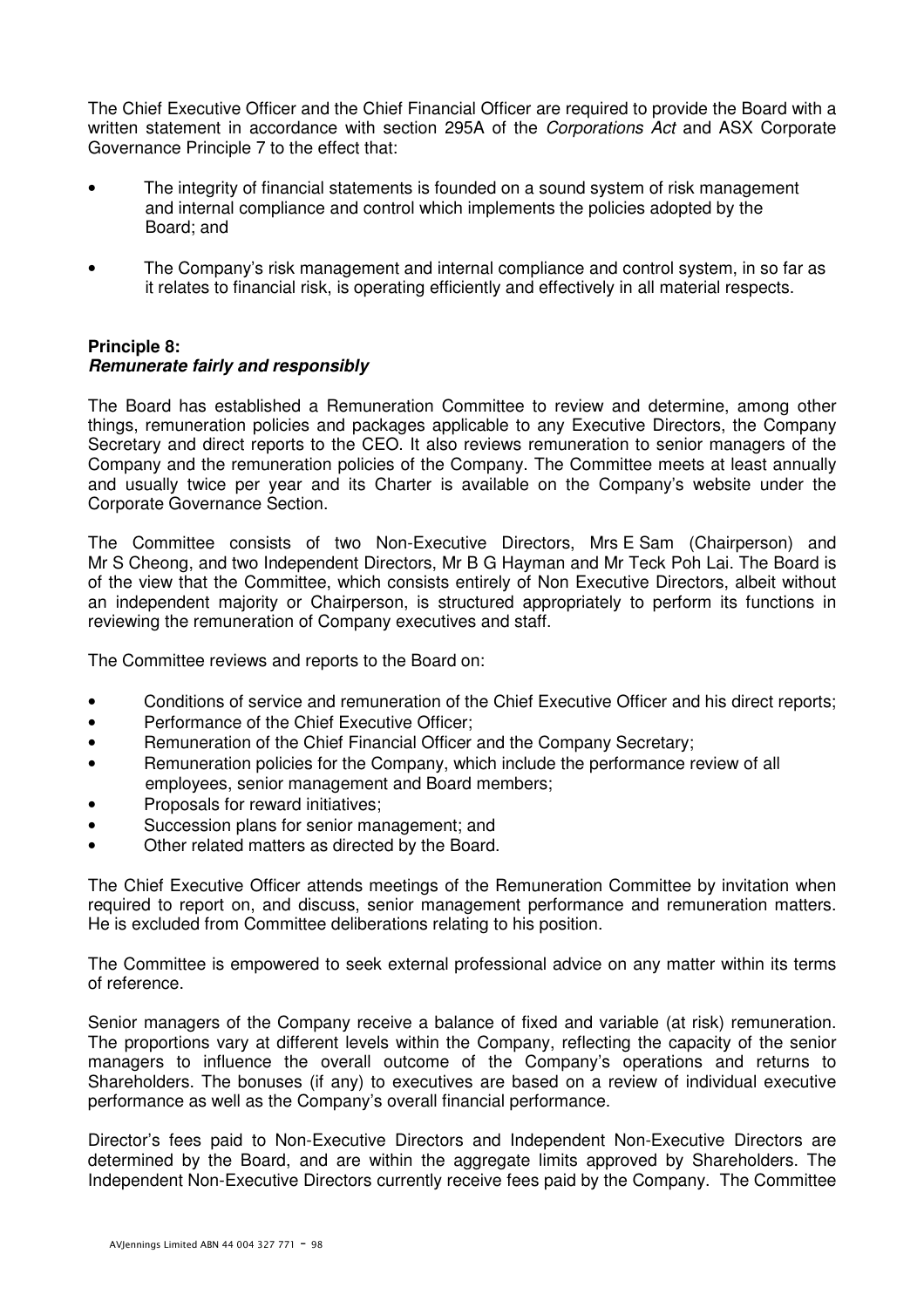has available to it data on fees paid to independent directors by a wide range of Companies. The remaining two Non-Executive Directors do not receive fees, however the Company pays a consulting fee to the substantial Shareholder, SC Global Developments Pte Ltd.

AVJennings' Remuneration Report is set out on pages 10 to 18 of the Directors' report in this Financial Report.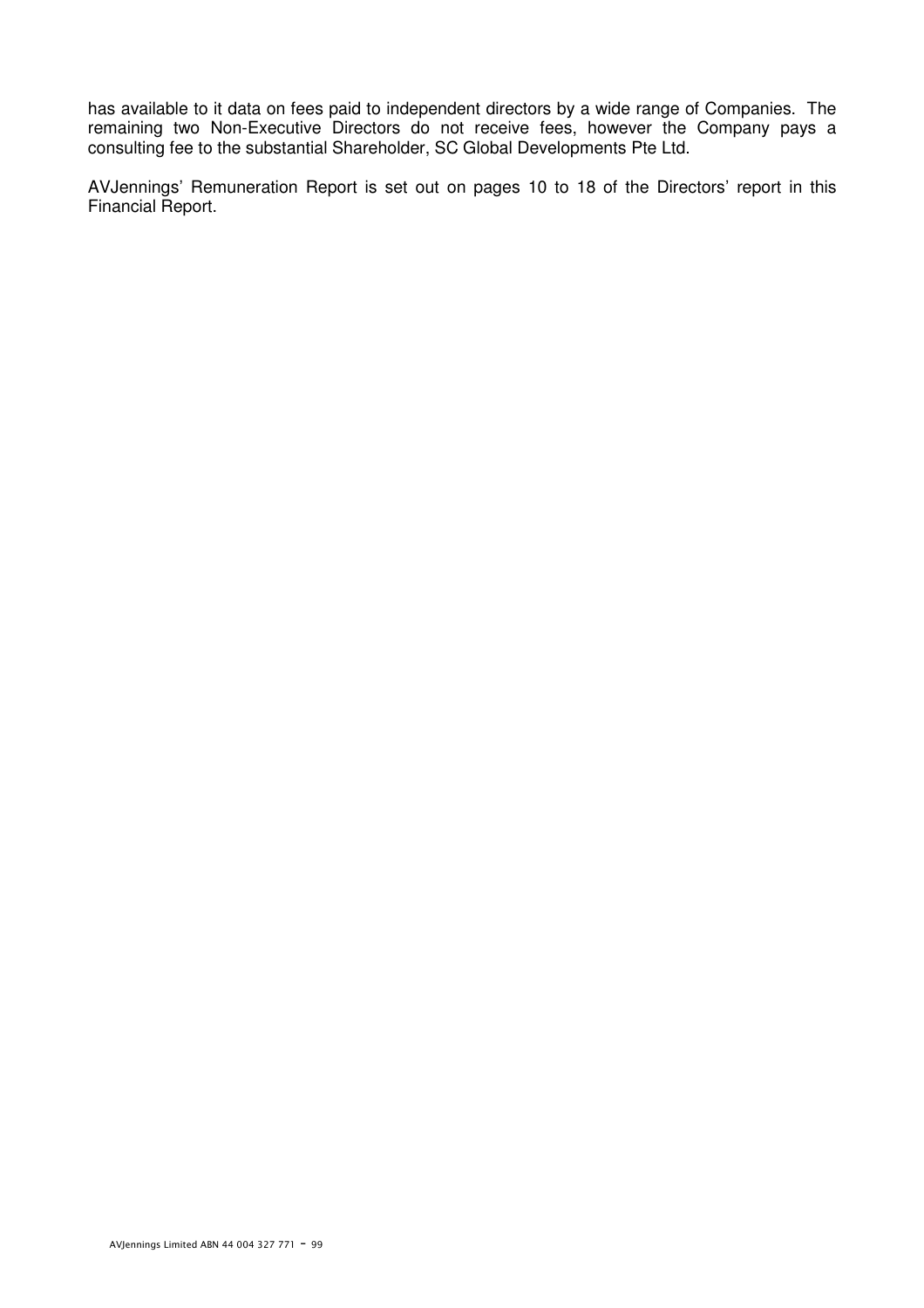## **Diversity Report for the Year Ended 30 June 2013**

This Diversity Annual Report of AVJennings Limited ("AVJennings") is issued in compliance with ASX Corporate Governance Council Principles and Recommendations.

#### **Approach to Diversity**

AVJennings aims to embed equity and diversity principles in its work practices and organisational environment. To ensure that these practices remain appropriate and foster an inclusive environment, AVJennings annually reviews its workforce diversity profile, its policies and any relevant external developments.

To enhance efficiency and productivity, employment decisions such as selection, promotion and training are made based on merit rather than personal attributes (gender, race, marital status, age and other characteristics (which can vary based on the jurisdiction)). AVJennings also actively takes steps to eliminate discriminatory behaviour and harassment in the work place.

#### **Responsibility for Diversity**

Employees at all levels of employment are responsible for the creation and implementation of a diverse, inclusive and tolerant workplace, and for elimination of discriminatory practices.

The Board is responsible for monitoring the development and implementation of diversity initiatives, policies and practices. The Board reports annually on these matters.

#### **Diversity Targets**

This report reflects AVJennings' focus during the reporting period on the reporting on gender diversity as required under the ASX Corporate Governance Council Principles and Recommendations.

|    | <b>Measurable Objective</b>                          | <b>Progress</b> | <b>Response</b>                                                                                                                                                                                                                                                                                                                    |
|----|------------------------------------------------------|-----------------|------------------------------------------------------------------------------------------------------------------------------------------------------------------------------------------------------------------------------------------------------------------------------------------------------------------------------------|
| 1. | At least one female Board<br><b>Director</b>         |                 | One (1) female Board Director of seven (7) as at the<br>reporting date.                                                                                                                                                                                                                                                            |
| 2. | At least one female<br>Executive Committee<br>Member |                 | Three (3) female Executive Committee Members of ten<br>(10), including the CEO, as at the reporting date.                                                                                                                                                                                                                          |
| 3. | Non-Discriminatory<br>Recruitment                    |                 | The Company's Recruitment, Selection and Appointment<br>to Role policies reflect our position on diversity.<br>All recruitment, internal and external, identifies that<br>AVJennings is an Equal Opportunity Employer.                                                                                                             |
| 4. | Non-Discriminatory<br>Selection                      |                 | Selection is based on merit and the recruitment process<br>requires that the Selection Advisory Committee (Interview<br>Panel) comprise both genders.<br>External recruitment suppliers, where applicable, are<br>requested to provide a balanced short list.<br>During the reporting period, 32% of all new hires were<br>female. |